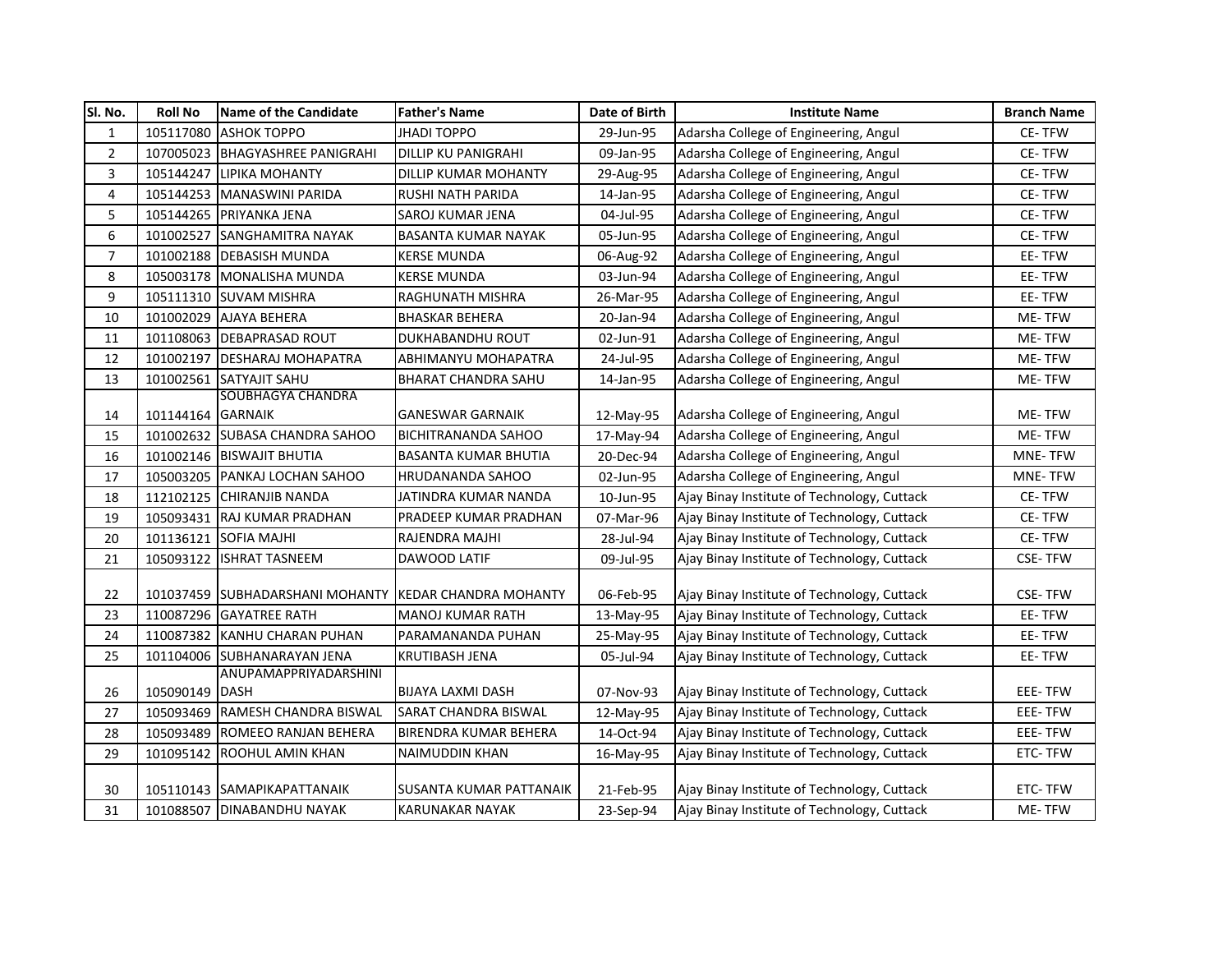| SI. No. | <b>Roll No</b>       | Name of the Candidate          | <b>Father's Name</b>                                      | Date of Birth | <b>Institute Name</b>                                       | <b>Branch Name</b> |
|---------|----------------------|--------------------------------|-----------------------------------------------------------|---------------|-------------------------------------------------------------|--------------------|
| 32      |                      | 110087553 PRAKASH KUMAR SAHOO  | KULAMANI SAHOO                                            | 20-Jan-94     | Ajay Binay Institute of Technology, Cuttack                 | ME-TFW             |
| 33      |                      | 101095272 SATYABRATA MISHRA    | <b>SOMANATH MISHRA</b>                                    | 19-Jun-95     | Ajay Binay Institute of Technology, Cuttack                 | ME-TFW             |
|         |                      |                                |                                                           |               | Apex Institute of Technology & Management,                  |                    |
| 34      |                      |                                | 105025082 ANKIT ANUBHAV SATAPATHY MAHESH PRASAD SATAPATHY | 21-Feb-94     | Bhubaneswar                                                 | <b>CSE-TFW</b>     |
|         |                      |                                |                                                           |               | Apex Institute of Technology & Management,                  |                    |
| 35      |                      | 101054225 ROMITA PATI          | HRUDANANDA PATI                                           | 29-Dec-93     | Bhubaneswar                                                 | <b>CSE-TFW</b>     |
|         |                      |                                |                                                           |               | Apex Institute of Technology & Management,                  |                    |
| 36      |                      | 101030240 TUMULU MAMALI        | T RAMESWAR RAO                                            | 22-May-95     | Bhubaneswar                                                 | <b>CSE-TFW</b>     |
|         |                      |                                |                                                           |               | Apex Institute of Technology & Management,                  |                    |
| 37      |                      | 106092050 LALIT KUMAR DAS      | <b>GOURANGA CHARAN DAS</b>                                | 06-Mar-95     | Bhubaneswar                                                 | EEE-TFW            |
|         |                      |                                | LAXMAN KUMAR SAHOO                                        |               | Apex Institute of Technology & Management,                  |                    |
| 38      |                      | 101037266 MOTI RANJAN SAHOO    | <b>BHANU LATA SAHOO</b>                                   | 09-Mar-95     | Bhubaneswar                                                 | EEE-TFW            |
|         |                      |                                |                                                           |               | Apex Institute of Technology & Management,                  |                    |
| 39      |                      | 101023287 D DURJYA DHAN PATRO  | D POLLEYA PATRO                                           | 18-Mar-94     | Bhubaneswar                                                 | ME-TFW             |
|         |                      |                                |                                                           |               | Apex Institute of Technology & Management,                  |                    |
| 40      |                      | 105093446 RAJESH KUMAR DAS     | <b>HARIPAD DAS</b>                                        | 15-Feb-95     | Bhubaneswar                                                 | ME-TFW             |
|         |                      |                                |                                                           |               | Apex Institute of Technology & Management,                  |                    |
| 41      |                      | 112004254 SNEHASHIS DEHURY     | <b>NIRANJAN DEHURY</b>                                    | 15-Jul-95     | Bhubaneswar                                                 | ME-TFW             |
|         |                      |                                |                                                           |               | Aryan Institute of Engineering & Technology,                |                    |
| 42      | 112034337 S T MISHAL |                                | <b>TARJEN SAHU</b>                                        | 11-Nov-93     | Bhubaneswar                                                 | CE-TFW             |
|         |                      |                                |                                                           |               | Aryan Institute of Engineering & Technology,                |                    |
| 43      |                      | 105147259 SAUMYARANJAN NAYAK   | <b>SHYAMSUNDAR NAYAK</b>                                  | 14-Apr-95     | Bhubaneswar                                                 | CE-TFW             |
|         |                      |                                |                                                           |               | Aryan Institute of Engineering & Technology,                |                    |
| 44      |                      | 101108256 SUJATA PRIYADARSINI  | <b>SUSANT SAHOO</b>                                       | 21-Apr-95     | Bhubaneswar                                                 | CE-TFW             |
|         |                      |                                |                                                           |               | Aryan Institute of Engineering & Technology,                |                    |
| 45      |                      | 112137944 RASHMI TAPPO         | <b>SAMARU TAPPO</b>                                       | 26-May-95     | Bhubaneswar                                                 | <b>CSE-TFW</b>     |
|         |                      |                                | <b>SANTOSH KUMAR</b>                                      |               | Aryan Institute of Engineering & Technology,                |                    |
| 46      |                      | 110083469 JAYAJYOTI PATTANAYAK | PATTANAYAK                                                | 12-Nov-93     | Bhubaneswar                                                 | EE-TFW             |
|         |                      |                                |                                                           |               | Aryan Institute of Engineering & Technology,                |                    |
| 47      |                      | 101053164 POOJA PATRA          | PRAMOD KUMAR PATRA                                        | 26-May-95     | Bhubaneswar                                                 | EE-TFW             |
|         |                      |                                |                                                           |               | Aryan Institute of Engineering & Technology,                |                    |
| 48      |                      | 110016520 BABULU HARIPAL       | PITAMBAR HARIP L                                          | 06-May-94     | Bhubaneswar                                                 | EEE-TFW            |
|         |                      |                                |                                                           |               | Aryan Institute of Engineering & Technology,                |                    |
| 49      |                      | 101086066 RAJBANS SETH         | <b>HARIBANS SETH</b>                                      | 11-Dec-94     | Bhubaneswar                                                 | EEE-TFW            |
|         |                      |                                |                                                           |               | Aryan Institute of Engineering & Technology,                |                    |
| 50      |                      | 110107561 SWARNALAXMI NAYAK    | NIRANJAN NAYAK                                            | 12-Jul-95     | Bhubaneswar<br>Aryan Institute of Engineering & Technology, | EEE-TFW            |
|         |                      |                                |                                                           |               |                                                             |                    |
| 51      |                      | 105090090 AMIT KUMAR DHAL      | NIRANJAN DHAL                                             | 21-Jan-94     | Bhubaneswar                                                 | ME-TFW             |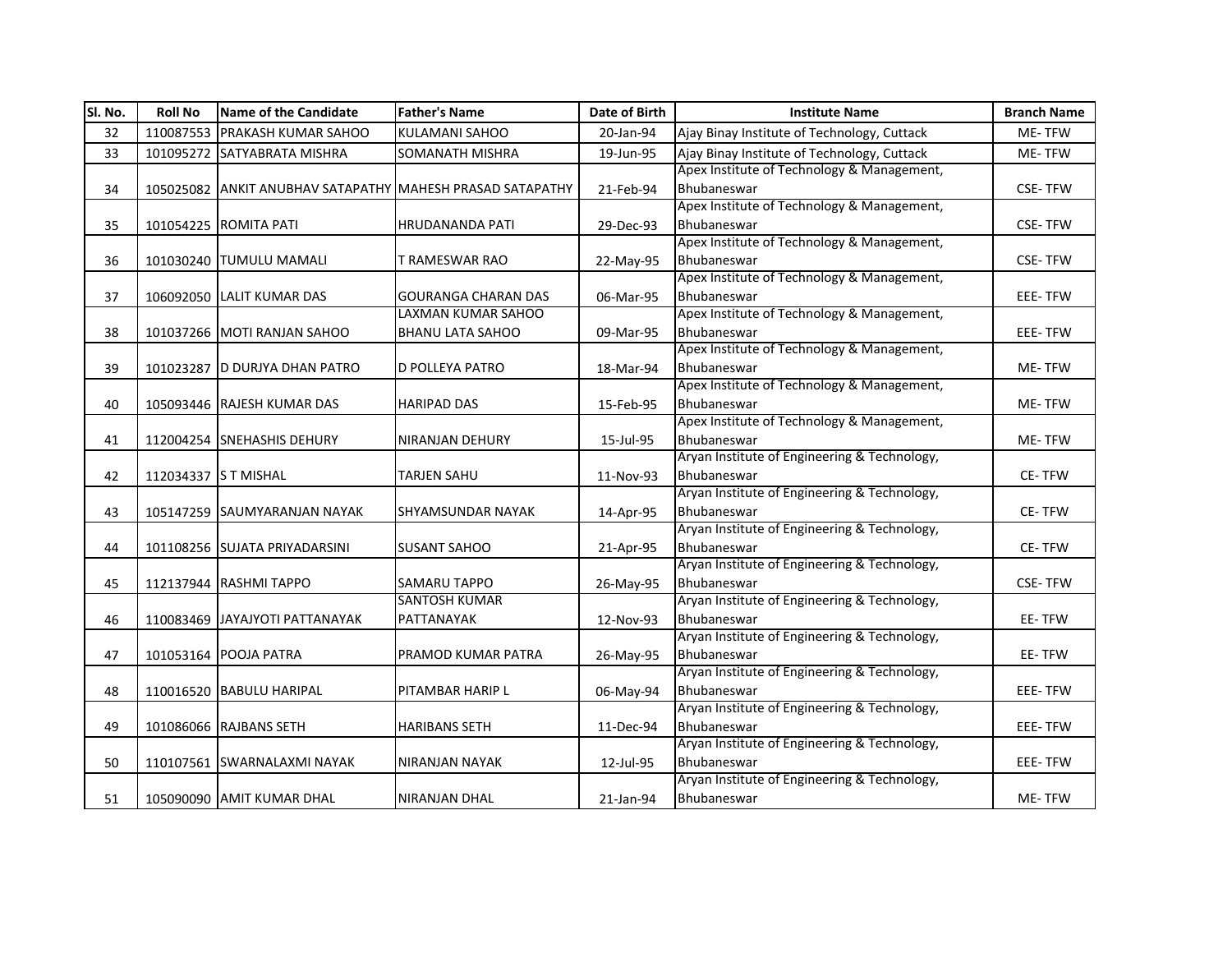| Sl. No. | <b>Roll No</b> | <b>Name of the Candidate</b>               | <b>Father's Name</b>              | Date of Birth | <b>Institute Name</b>                                            | <b>Branch Name</b> |
|---------|----------------|--------------------------------------------|-----------------------------------|---------------|------------------------------------------------------------------|--------------------|
|         |                |                                            |                                   |               | Aryan Institute of Engineering & Technology,                     |                    |
| 52      |                | 101018133 DIPESH KUMAR PATRA               | <b>ASWINI KUMAR PATRA</b>         | 18-May-94     | Bhubaneswar                                                      | ME-TFW             |
|         |                |                                            |                                   |               | Aryan Institute of Engineering & Technology,                     |                    |
| 53      |                | 105107189 PRASANTA KUMAR ROUT              | <b>SINDHU ROUT</b>                | 22-Apr-91     | Bhubaneswar                                                      | ME-TFW             |
|         |                |                                            |                                   |               | Aryan Institute of Engineering & Technology,                     |                    |
| 54      |                | 101012038 RABINDRA HEMBRAM                 | <b>MANGAL HEMBRAM</b>             | 12-Mar-93     | Bhubaneswar                                                      | ME-TFW             |
|         |                |                                            |                                   |               | Aryan Institute of Engineering & Technology,                     |                    |
| 55      |                | 101054147 RASHMI RANJAN PATRA              | <b>BENUDHAR PATRA</b>             | 18-Jun-95     | Bhubaneswar                                                      | ME-TFW             |
|         |                |                                            |                                   |               | Aryan Institute of Engineering & Technology,                     |                    |
| 56      |                | 101095150 RUDRAJYOTI NAYAK                 | DRONACHARYA NAYAK                 | 01-Jun-96     | Bhubaneswar                                                      | ME-TFW             |
|         |                |                                            |                                   |               | Balasore College of Engineering & Technology,                    |                    |
| 57      |                | 101037068 ASHOK KUMAR MALIK                | PRAVAKAR MALIK                    | 06-Aug-94     | <b>Balasore</b>                                                  | CE-TFW             |
|         |                |                                            |                                   |               | Balasore College of Engineering & Technology,                    |                    |
| 58      |                | 110008266 MONALI DAS                       | LAXMI NARAYAN DAS                 | 04-Feb-95     | <b>Balasore</b>                                                  | CE-TFW             |
|         |                |                                            |                                   |               | Balasore College of Engineering & Technology,                    |                    |
| 59      |                | 101037403 SATYA NARAYAN PARDHI             | RAMA CHANDRA PARDHI               | 16-Feb-95     | Balasore                                                         | CE-TFW             |
|         |                |                                            |                                   |               | Balasore College of Engineering & Technology,                    |                    |
| 60      |                | 106011003 ANKITA SAHU                      | <b>ABHILASH SAHU</b>              | 01-Sep-94     | <b>Balasore</b>                                                  | <b>CSE-TFW</b>     |
|         |                |                                            |                                   |               | Balasore College of Engineering & Technology,                    |                    |
| 61      | 105014227      | <b>GIRISH CHANDRA SOREN</b>                | <b>RUHIA SOREN</b>                | 10-May-82     | <b>Balasore</b>                                                  | <b>CSE-TFW</b>     |
|         |                |                                            |                                   |               | Balasore College of Engineering & Technology,                    |                    |
| 62      |                | 105003122 JAGAJITA DASH                    | CHITTARANJAN DASH                 | 17-May-95     | Balasore                                                         | <b>CSE-TFW</b>     |
|         |                | <b>JEEVAN KUMAR</b>                        |                                   |               | Balasore College of Engineering & Technology,                    |                    |
| 63      |                | 110042156 MOHAPATRA                        | KUNJABIHARI MOHAPATRA             | 17-Jun-94     | Balasore                                                         | EE-TFW             |
|         |                |                                            |                                   |               | Balasore College of Engineering & Technology,                    |                    |
| 64      |                | 105014425 PRIYA BANERJEE                   | <b>JAYDEV BANERJEE</b>            | 02-Apr-94     | <b>Balasore</b>                                                  | EE-TFW             |
|         |                |                                            |                                   |               | Balasore College of Engineering & Technology,                    |                    |
| 65      |                | 101012082 RASMI RANJAN PANDA               | MANMATH KUMAR PANDA               | 12-Jun-95     | Balasore<br>Balasore College of Engineering & Technology,        | EE-TFW             |
|         |                |                                            |                                   |               |                                                                  |                    |
| 66      |                | 107013037 CHANDAN KUMAR BARIK              | PRAFULLA CHANDRA BARIK            | 21-Apr-95     | Balasore<br>Balasore College of Engineering & Technology,        | EEE-TFW            |
|         |                |                                            |                                   |               |                                                                  |                    |
| 67      |                | 105014342 MANASRANJAN DAS                  | <b>GOPINATH DAS</b>               | 07-Apr-95     | Balasore<br>Balasore College of Engineering & Technology,        | EEE-TFW            |
|         |                |                                            |                                   |               | <b>Balasore</b>                                                  |                    |
| 68      |                | 101037492 SURYAKANTA NAYAK                 | DURYODHAN NAYAK<br>NIRMAL CHANDRA | 01-Jun-95     | Balasore College of Engineering & Technology,                    | EEE-TFW            |
|         |                |                                            |                                   |               |                                                                  |                    |
| 69      |                | 107037595 RUDRANARAYAN PANIGRAHI PANIGRAHI | <b>LALATENDU KESHARI</b>          | 13-Feb-95     | <b>Balasore</b><br>Balasore College of Engineering & Technology, | EIE-TFW            |
|         |                |                                            | <b>MOHANTY</b>                    |               | Balasore                                                         | ETC-TFW            |
| 70      |                | 105014239 HENCY MOHANTY                    |                                   | 23-Jun-94     | Balasore College of Engineering & Technology,                    |                    |
|         |                |                                            |                                   |               |                                                                  |                    |
| 71      |                | 112009256 PRAGYAN PARAMITA DAS             | <b>ASWINI KUMAR DAS</b>           | 11-May-95     | <b>Balasore</b>                                                  | ETC-TFW            |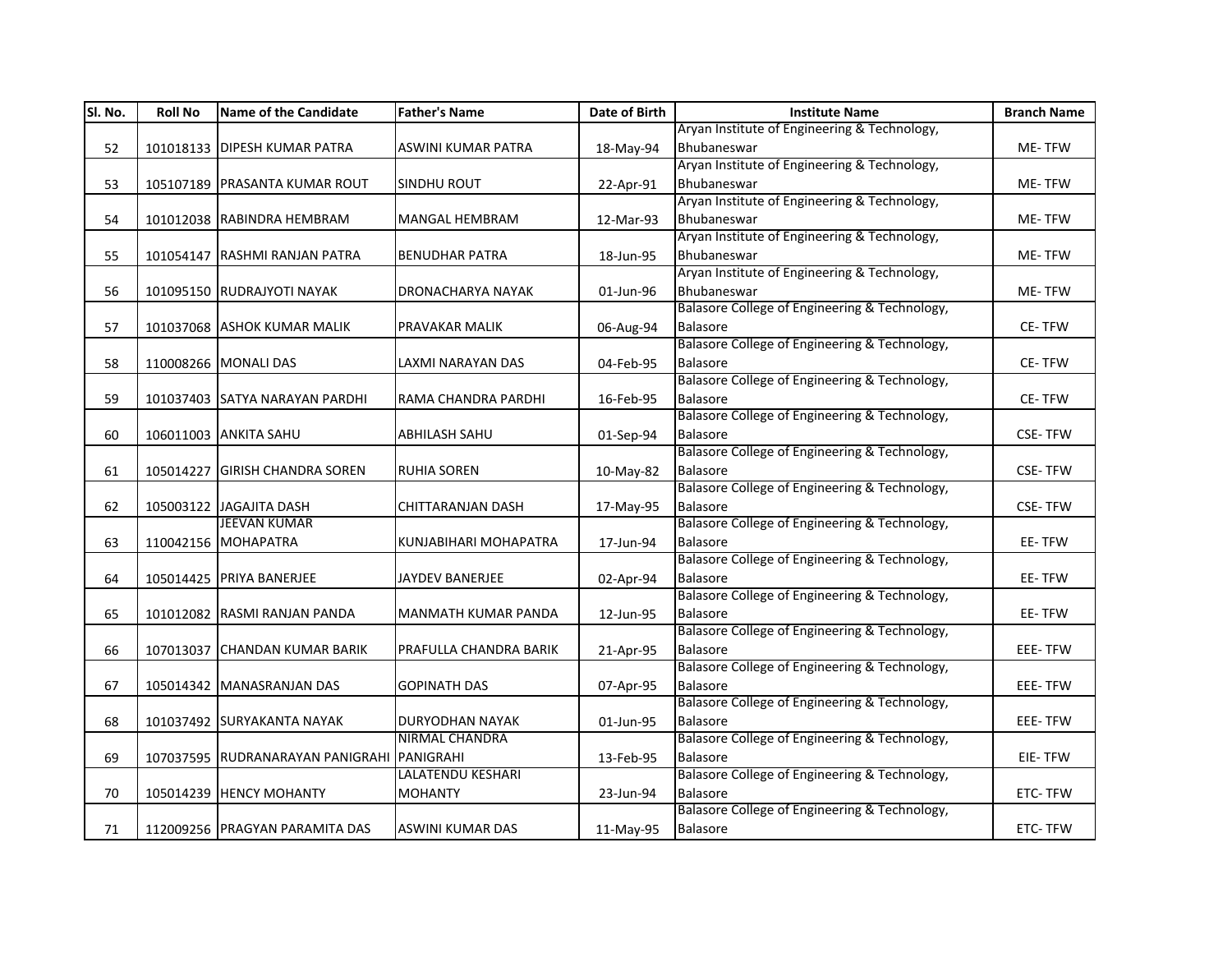| PRAJNA PRIYADARSINI<br>Balasore College of Engineering & Technology,<br><b>Balasore</b><br>72<br>112009258 MATTAGAJ<br>RAJANI KANTA MATTAGAJ<br>12-Aug-95<br>ETC-TFW<br>Balasore College of Engineering & Technology,<br>Balasore<br>73<br>110011158 SAROJ KUMAR DASBABU<br><b>GANESWAR DASBABU</b><br>ETC-TFW<br>21-Apr-95<br>Balasore College of Engineering & Technology,<br>110036237 SMRUTIREKHA PATI<br><b>Balasore</b><br>ETC-TFW<br>74<br>DARPA NARAYAN PATI<br>02-Oct-95<br>Balasore College of Engineering & Technology,<br>105014708 SWETA BARDHAN<br><b>SACHI ANANDA BARDHAN</b><br>Balasore<br>ETC-TFW<br>75<br>26-Jun-94<br>Balasore College of Engineering & Technology,<br>Balasore<br>110021003 ADITYA PRATAP MAHAKUD<br><b>FANIDRA KUMAR MAHAKUD</b><br>ME-TFW<br>76<br>21-Nov-94<br>Balasore College of Engineering & Technology,<br><b>Balasore</b><br>77<br>112009117 DEEPAK KUMAR DAS<br>ABHYA NARAYAN DAS<br>12-Jun-93<br>ME-TFW<br>Balasore College of Engineering & Technology,<br><b>Balasore</b><br>78<br>105038256 RASHMI RANJAN BEHERA<br><b>MANORANJAN BEHERA</b><br>ME-TFW<br>11-May-96<br>Balasore College of Engineering & Technology,<br>79<br>Balasore<br>110011196 SHUBHENDU JENA<br>HARISH CHANDRA JENA<br>04-Mar-94<br>ME-TFW<br>Balasore College of Engineering & Technology,<br>Balasore<br>101012243 SSATYA SANKAR RAJ<br>DEBENDRA KUMAR RAJ<br>ME-TFW<br>80<br>12-Jun-93<br>Balasore College of Engineering & Technology,<br><b>Balasore</b><br>81<br>101012247 SUBHADEEP MOHANTY<br><b>GOPAL CHANDRA MOHANTY</b><br>09-Jun-93<br>ME-TFW<br>Bhadrak Institute of Engineering & Technology,<br><b>Bhadrak</b><br>82<br>101037145   DEBASMITA PANDA<br>KAMAL KUMAR PANDA<br>05-May-95<br><b>CE-TFW</b><br>Bhadrak Institute of Engineering & Technology,<br><b>Bhadrak</b><br>83<br>101113124 DEBENDRA KUMAR SETHI<br><b>ADHAR KUMAR SETHI</b><br>01-Jul-95<br>CE-TFW<br>Bhadrak Institute of Engineering & Technology,<br><b>Bhadrak</b><br>CE-TFW<br>105107182 PRAGATIKA DASH<br>RAMESH CHANDRA DASH<br>84<br>10-May-95<br><b>RANJAN KUMAR</b><br>Bhadrak Institute of Engineering & Technology,<br>107037594 GRAHACHARYA<br><b>Bhadrak</b><br>CE-TFW<br>85<br>DUSHASAN GRAHACHARYA<br>23-May-95<br>Bhadrak Institute of Engineering & Technology,<br><b>Bhadrak</b><br>105038257 RASHMITADDASH<br><b>ARATI DASH</b><br>CE-TFW<br>86<br>28-Feb-94<br>Bhadrak Institute of Engineering & Technology,<br><b>Bhadrak</b><br>87<br>110036266 SUSMITA DASH<br><b>ARATI DASH</b><br>CE-TFW<br>21-May-95<br>Bhadrak Institute of Engineering & Technology,<br><b>Bhadrak</b><br>101037456 STHITAPRAGYAN RAY<br><b>BISWAJIT RAY</b><br><b>CSE-TFW</b><br>88<br>18-Sep-94<br>Bhadrak Institute of Engineering & Technology,<br><b>Bhadrak</b><br>89<br>112039185 PRADEEP KUMAR GHADEI<br>PADMANAV GHADEI<br>EE-TFW<br>10-May-94<br>Bhadrak Institute of Engineering & Technology,<br><b>Bhadrak</b><br>107037601 SATYA RANJAN SAHOO<br><b>GOLAK CHANDRA SAHOO</b><br>EE-TFW<br>90<br>27-Oct-93<br>Bhadrak Institute of Engineering & Technology, | Sl. No. | <b>Roll No</b> | Name of the Candidate | <b>Father's Name</b>  | Date of Birth | <b>Institute Name</b> | <b>Branch Name</b> |
|-----------------------------------------------------------------------------------------------------------------------------------------------------------------------------------------------------------------------------------------------------------------------------------------------------------------------------------------------------------------------------------------------------------------------------------------------------------------------------------------------------------------------------------------------------------------------------------------------------------------------------------------------------------------------------------------------------------------------------------------------------------------------------------------------------------------------------------------------------------------------------------------------------------------------------------------------------------------------------------------------------------------------------------------------------------------------------------------------------------------------------------------------------------------------------------------------------------------------------------------------------------------------------------------------------------------------------------------------------------------------------------------------------------------------------------------------------------------------------------------------------------------------------------------------------------------------------------------------------------------------------------------------------------------------------------------------------------------------------------------------------------------------------------------------------------------------------------------------------------------------------------------------------------------------------------------------------------------------------------------------------------------------------------------------------------------------------------------------------------------------------------------------------------------------------------------------------------------------------------------------------------------------------------------------------------------------------------------------------------------------------------------------------------------------------------------------------------------------------------------------------------------------------------------------------------------------------------------------------------------------------------------------------------------------------------------------------------------------------------------------------------------------------------------------------------------------------------------------------------------------------------------------------------------------------------------------------------------------------------------------------------------------------------------------------------------------------------|---------|----------------|-----------------------|-----------------------|---------------|-----------------------|--------------------|
|                                                                                                                                                                                                                                                                                                                                                                                                                                                                                                                                                                                                                                                                                                                                                                                                                                                                                                                                                                                                                                                                                                                                                                                                                                                                                                                                                                                                                                                                                                                                                                                                                                                                                                                                                                                                                                                                                                                                                                                                                                                                                                                                                                                                                                                                                                                                                                                                                                                                                                                                                                                                                                                                                                                                                                                                                                                                                                                                                                                                                                                                                   |         |                |                       |                       |               |                       |                    |
|                                                                                                                                                                                                                                                                                                                                                                                                                                                                                                                                                                                                                                                                                                                                                                                                                                                                                                                                                                                                                                                                                                                                                                                                                                                                                                                                                                                                                                                                                                                                                                                                                                                                                                                                                                                                                                                                                                                                                                                                                                                                                                                                                                                                                                                                                                                                                                                                                                                                                                                                                                                                                                                                                                                                                                                                                                                                                                                                                                                                                                                                                   |         |                |                       |                       |               |                       |                    |
|                                                                                                                                                                                                                                                                                                                                                                                                                                                                                                                                                                                                                                                                                                                                                                                                                                                                                                                                                                                                                                                                                                                                                                                                                                                                                                                                                                                                                                                                                                                                                                                                                                                                                                                                                                                                                                                                                                                                                                                                                                                                                                                                                                                                                                                                                                                                                                                                                                                                                                                                                                                                                                                                                                                                                                                                                                                                                                                                                                                                                                                                                   |         |                |                       |                       |               |                       |                    |
|                                                                                                                                                                                                                                                                                                                                                                                                                                                                                                                                                                                                                                                                                                                                                                                                                                                                                                                                                                                                                                                                                                                                                                                                                                                                                                                                                                                                                                                                                                                                                                                                                                                                                                                                                                                                                                                                                                                                                                                                                                                                                                                                                                                                                                                                                                                                                                                                                                                                                                                                                                                                                                                                                                                                                                                                                                                                                                                                                                                                                                                                                   |         |                |                       |                       |               |                       |                    |
|                                                                                                                                                                                                                                                                                                                                                                                                                                                                                                                                                                                                                                                                                                                                                                                                                                                                                                                                                                                                                                                                                                                                                                                                                                                                                                                                                                                                                                                                                                                                                                                                                                                                                                                                                                                                                                                                                                                                                                                                                                                                                                                                                                                                                                                                                                                                                                                                                                                                                                                                                                                                                                                                                                                                                                                                                                                                                                                                                                                                                                                                                   |         |                |                       |                       |               |                       |                    |
|                                                                                                                                                                                                                                                                                                                                                                                                                                                                                                                                                                                                                                                                                                                                                                                                                                                                                                                                                                                                                                                                                                                                                                                                                                                                                                                                                                                                                                                                                                                                                                                                                                                                                                                                                                                                                                                                                                                                                                                                                                                                                                                                                                                                                                                                                                                                                                                                                                                                                                                                                                                                                                                                                                                                                                                                                                                                                                                                                                                                                                                                                   |         |                |                       |                       |               |                       |                    |
|                                                                                                                                                                                                                                                                                                                                                                                                                                                                                                                                                                                                                                                                                                                                                                                                                                                                                                                                                                                                                                                                                                                                                                                                                                                                                                                                                                                                                                                                                                                                                                                                                                                                                                                                                                                                                                                                                                                                                                                                                                                                                                                                                                                                                                                                                                                                                                                                                                                                                                                                                                                                                                                                                                                                                                                                                                                                                                                                                                                                                                                                                   |         |                |                       |                       |               |                       |                    |
|                                                                                                                                                                                                                                                                                                                                                                                                                                                                                                                                                                                                                                                                                                                                                                                                                                                                                                                                                                                                                                                                                                                                                                                                                                                                                                                                                                                                                                                                                                                                                                                                                                                                                                                                                                                                                                                                                                                                                                                                                                                                                                                                                                                                                                                                                                                                                                                                                                                                                                                                                                                                                                                                                                                                                                                                                                                                                                                                                                                                                                                                                   |         |                |                       |                       |               |                       |                    |
|                                                                                                                                                                                                                                                                                                                                                                                                                                                                                                                                                                                                                                                                                                                                                                                                                                                                                                                                                                                                                                                                                                                                                                                                                                                                                                                                                                                                                                                                                                                                                                                                                                                                                                                                                                                                                                                                                                                                                                                                                                                                                                                                                                                                                                                                                                                                                                                                                                                                                                                                                                                                                                                                                                                                                                                                                                                                                                                                                                                                                                                                                   |         |                |                       |                       |               |                       |                    |
|                                                                                                                                                                                                                                                                                                                                                                                                                                                                                                                                                                                                                                                                                                                                                                                                                                                                                                                                                                                                                                                                                                                                                                                                                                                                                                                                                                                                                                                                                                                                                                                                                                                                                                                                                                                                                                                                                                                                                                                                                                                                                                                                                                                                                                                                                                                                                                                                                                                                                                                                                                                                                                                                                                                                                                                                                                                                                                                                                                                                                                                                                   |         |                |                       |                       |               |                       |                    |
|                                                                                                                                                                                                                                                                                                                                                                                                                                                                                                                                                                                                                                                                                                                                                                                                                                                                                                                                                                                                                                                                                                                                                                                                                                                                                                                                                                                                                                                                                                                                                                                                                                                                                                                                                                                                                                                                                                                                                                                                                                                                                                                                                                                                                                                                                                                                                                                                                                                                                                                                                                                                                                                                                                                                                                                                                                                                                                                                                                                                                                                                                   |         |                |                       |                       |               |                       |                    |
|                                                                                                                                                                                                                                                                                                                                                                                                                                                                                                                                                                                                                                                                                                                                                                                                                                                                                                                                                                                                                                                                                                                                                                                                                                                                                                                                                                                                                                                                                                                                                                                                                                                                                                                                                                                                                                                                                                                                                                                                                                                                                                                                                                                                                                                                                                                                                                                                                                                                                                                                                                                                                                                                                                                                                                                                                                                                                                                                                                                                                                                                                   |         |                |                       |                       |               |                       |                    |
|                                                                                                                                                                                                                                                                                                                                                                                                                                                                                                                                                                                                                                                                                                                                                                                                                                                                                                                                                                                                                                                                                                                                                                                                                                                                                                                                                                                                                                                                                                                                                                                                                                                                                                                                                                                                                                                                                                                                                                                                                                                                                                                                                                                                                                                                                                                                                                                                                                                                                                                                                                                                                                                                                                                                                                                                                                                                                                                                                                                                                                                                                   |         |                |                       |                       |               |                       |                    |
|                                                                                                                                                                                                                                                                                                                                                                                                                                                                                                                                                                                                                                                                                                                                                                                                                                                                                                                                                                                                                                                                                                                                                                                                                                                                                                                                                                                                                                                                                                                                                                                                                                                                                                                                                                                                                                                                                                                                                                                                                                                                                                                                                                                                                                                                                                                                                                                                                                                                                                                                                                                                                                                                                                                                                                                                                                                                                                                                                                                                                                                                                   |         |                |                       |                       |               |                       |                    |
|                                                                                                                                                                                                                                                                                                                                                                                                                                                                                                                                                                                                                                                                                                                                                                                                                                                                                                                                                                                                                                                                                                                                                                                                                                                                                                                                                                                                                                                                                                                                                                                                                                                                                                                                                                                                                                                                                                                                                                                                                                                                                                                                                                                                                                                                                                                                                                                                                                                                                                                                                                                                                                                                                                                                                                                                                                                                                                                                                                                                                                                                                   |         |                |                       |                       |               |                       |                    |
|                                                                                                                                                                                                                                                                                                                                                                                                                                                                                                                                                                                                                                                                                                                                                                                                                                                                                                                                                                                                                                                                                                                                                                                                                                                                                                                                                                                                                                                                                                                                                                                                                                                                                                                                                                                                                                                                                                                                                                                                                                                                                                                                                                                                                                                                                                                                                                                                                                                                                                                                                                                                                                                                                                                                                                                                                                                                                                                                                                                                                                                                                   |         |                |                       |                       |               |                       |                    |
|                                                                                                                                                                                                                                                                                                                                                                                                                                                                                                                                                                                                                                                                                                                                                                                                                                                                                                                                                                                                                                                                                                                                                                                                                                                                                                                                                                                                                                                                                                                                                                                                                                                                                                                                                                                                                                                                                                                                                                                                                                                                                                                                                                                                                                                                                                                                                                                                                                                                                                                                                                                                                                                                                                                                                                                                                                                                                                                                                                                                                                                                                   |         |                |                       |                       |               |                       |                    |
|                                                                                                                                                                                                                                                                                                                                                                                                                                                                                                                                                                                                                                                                                                                                                                                                                                                                                                                                                                                                                                                                                                                                                                                                                                                                                                                                                                                                                                                                                                                                                                                                                                                                                                                                                                                                                                                                                                                                                                                                                                                                                                                                                                                                                                                                                                                                                                                                                                                                                                                                                                                                                                                                                                                                                                                                                                                                                                                                                                                                                                                                                   |         |                |                       |                       |               |                       |                    |
|                                                                                                                                                                                                                                                                                                                                                                                                                                                                                                                                                                                                                                                                                                                                                                                                                                                                                                                                                                                                                                                                                                                                                                                                                                                                                                                                                                                                                                                                                                                                                                                                                                                                                                                                                                                                                                                                                                                                                                                                                                                                                                                                                                                                                                                                                                                                                                                                                                                                                                                                                                                                                                                                                                                                                                                                                                                                                                                                                                                                                                                                                   |         |                |                       |                       |               |                       |                    |
|                                                                                                                                                                                                                                                                                                                                                                                                                                                                                                                                                                                                                                                                                                                                                                                                                                                                                                                                                                                                                                                                                                                                                                                                                                                                                                                                                                                                                                                                                                                                                                                                                                                                                                                                                                                                                                                                                                                                                                                                                                                                                                                                                                                                                                                                                                                                                                                                                                                                                                                                                                                                                                                                                                                                                                                                                                                                                                                                                                                                                                                                                   |         |                |                       |                       |               |                       |                    |
|                                                                                                                                                                                                                                                                                                                                                                                                                                                                                                                                                                                                                                                                                                                                                                                                                                                                                                                                                                                                                                                                                                                                                                                                                                                                                                                                                                                                                                                                                                                                                                                                                                                                                                                                                                                                                                                                                                                                                                                                                                                                                                                                                                                                                                                                                                                                                                                                                                                                                                                                                                                                                                                                                                                                                                                                                                                                                                                                                                                                                                                                                   |         |                |                       |                       |               |                       |                    |
|                                                                                                                                                                                                                                                                                                                                                                                                                                                                                                                                                                                                                                                                                                                                                                                                                                                                                                                                                                                                                                                                                                                                                                                                                                                                                                                                                                                                                                                                                                                                                                                                                                                                                                                                                                                                                                                                                                                                                                                                                                                                                                                                                                                                                                                                                                                                                                                                                                                                                                                                                                                                                                                                                                                                                                                                                                                                                                                                                                                                                                                                                   |         |                |                       |                       |               |                       |                    |
|                                                                                                                                                                                                                                                                                                                                                                                                                                                                                                                                                                                                                                                                                                                                                                                                                                                                                                                                                                                                                                                                                                                                                                                                                                                                                                                                                                                                                                                                                                                                                                                                                                                                                                                                                                                                                                                                                                                                                                                                                                                                                                                                                                                                                                                                                                                                                                                                                                                                                                                                                                                                                                                                                                                                                                                                                                                                                                                                                                                                                                                                                   |         |                |                       |                       |               |                       |                    |
|                                                                                                                                                                                                                                                                                                                                                                                                                                                                                                                                                                                                                                                                                                                                                                                                                                                                                                                                                                                                                                                                                                                                                                                                                                                                                                                                                                                                                                                                                                                                                                                                                                                                                                                                                                                                                                                                                                                                                                                                                                                                                                                                                                                                                                                                                                                                                                                                                                                                                                                                                                                                                                                                                                                                                                                                                                                                                                                                                                                                                                                                                   |         |                |                       |                       |               |                       |                    |
|                                                                                                                                                                                                                                                                                                                                                                                                                                                                                                                                                                                                                                                                                                                                                                                                                                                                                                                                                                                                                                                                                                                                                                                                                                                                                                                                                                                                                                                                                                                                                                                                                                                                                                                                                                                                                                                                                                                                                                                                                                                                                                                                                                                                                                                                                                                                                                                                                                                                                                                                                                                                                                                                                                                                                                                                                                                                                                                                                                                                                                                                                   |         |                |                       |                       |               |                       |                    |
|                                                                                                                                                                                                                                                                                                                                                                                                                                                                                                                                                                                                                                                                                                                                                                                                                                                                                                                                                                                                                                                                                                                                                                                                                                                                                                                                                                                                                                                                                                                                                                                                                                                                                                                                                                                                                                                                                                                                                                                                                                                                                                                                                                                                                                                                                                                                                                                                                                                                                                                                                                                                                                                                                                                                                                                                                                                                                                                                                                                                                                                                                   |         |                |                       |                       |               |                       |                    |
|                                                                                                                                                                                                                                                                                                                                                                                                                                                                                                                                                                                                                                                                                                                                                                                                                                                                                                                                                                                                                                                                                                                                                                                                                                                                                                                                                                                                                                                                                                                                                                                                                                                                                                                                                                                                                                                                                                                                                                                                                                                                                                                                                                                                                                                                                                                                                                                                                                                                                                                                                                                                                                                                                                                                                                                                                                                                                                                                                                                                                                                                                   |         |                |                       |                       |               |                       |                    |
|                                                                                                                                                                                                                                                                                                                                                                                                                                                                                                                                                                                                                                                                                                                                                                                                                                                                                                                                                                                                                                                                                                                                                                                                                                                                                                                                                                                                                                                                                                                                                                                                                                                                                                                                                                                                                                                                                                                                                                                                                                                                                                                                                                                                                                                                                                                                                                                                                                                                                                                                                                                                                                                                                                                                                                                                                                                                                                                                                                                                                                                                                   |         |                |                       |                       |               |                       |                    |
|                                                                                                                                                                                                                                                                                                                                                                                                                                                                                                                                                                                                                                                                                                                                                                                                                                                                                                                                                                                                                                                                                                                                                                                                                                                                                                                                                                                                                                                                                                                                                                                                                                                                                                                                                                                                                                                                                                                                                                                                                                                                                                                                                                                                                                                                                                                                                                                                                                                                                                                                                                                                                                                                                                                                                                                                                                                                                                                                                                                                                                                                                   |         |                |                       |                       |               |                       |                    |
|                                                                                                                                                                                                                                                                                                                                                                                                                                                                                                                                                                                                                                                                                                                                                                                                                                                                                                                                                                                                                                                                                                                                                                                                                                                                                                                                                                                                                                                                                                                                                                                                                                                                                                                                                                                                                                                                                                                                                                                                                                                                                                                                                                                                                                                                                                                                                                                                                                                                                                                                                                                                                                                                                                                                                                                                                                                                                                                                                                                                                                                                                   |         |                |                       |                       |               |                       |                    |
|                                                                                                                                                                                                                                                                                                                                                                                                                                                                                                                                                                                                                                                                                                                                                                                                                                                                                                                                                                                                                                                                                                                                                                                                                                                                                                                                                                                                                                                                                                                                                                                                                                                                                                                                                                                                                                                                                                                                                                                                                                                                                                                                                                                                                                                                                                                                                                                                                                                                                                                                                                                                                                                                                                                                                                                                                                                                                                                                                                                                                                                                                   |         |                |                       |                       |               |                       |                    |
|                                                                                                                                                                                                                                                                                                                                                                                                                                                                                                                                                                                                                                                                                                                                                                                                                                                                                                                                                                                                                                                                                                                                                                                                                                                                                                                                                                                                                                                                                                                                                                                                                                                                                                                                                                                                                                                                                                                                                                                                                                                                                                                                                                                                                                                                                                                                                                                                                                                                                                                                                                                                                                                                                                                                                                                                                                                                                                                                                                                                                                                                                   |         |                |                       |                       |               |                       |                    |
|                                                                                                                                                                                                                                                                                                                                                                                                                                                                                                                                                                                                                                                                                                                                                                                                                                                                                                                                                                                                                                                                                                                                                                                                                                                                                                                                                                                                                                                                                                                                                                                                                                                                                                                                                                                                                                                                                                                                                                                                                                                                                                                                                                                                                                                                                                                                                                                                                                                                                                                                                                                                                                                                                                                                                                                                                                                                                                                                                                                                                                                                                   |         |                |                       |                       |               |                       |                    |
|                                                                                                                                                                                                                                                                                                                                                                                                                                                                                                                                                                                                                                                                                                                                                                                                                                                                                                                                                                                                                                                                                                                                                                                                                                                                                                                                                                                                                                                                                                                                                                                                                                                                                                                                                                                                                                                                                                                                                                                                                                                                                                                                                                                                                                                                                                                                                                                                                                                                                                                                                                                                                                                                                                                                                                                                                                                                                                                                                                                                                                                                                   |         |                |                       |                       |               |                       |                    |
|                                                                                                                                                                                                                                                                                                                                                                                                                                                                                                                                                                                                                                                                                                                                                                                                                                                                                                                                                                                                                                                                                                                                                                                                                                                                                                                                                                                                                                                                                                                                                                                                                                                                                                                                                                                                                                                                                                                                                                                                                                                                                                                                                                                                                                                                                                                                                                                                                                                                                                                                                                                                                                                                                                                                                                                                                                                                                                                                                                                                                                                                                   |         |                |                       |                       |               |                       |                    |
|                                                                                                                                                                                                                                                                                                                                                                                                                                                                                                                                                                                                                                                                                                                                                                                                                                                                                                                                                                                                                                                                                                                                                                                                                                                                                                                                                                                                                                                                                                                                                                                                                                                                                                                                                                                                                                                                                                                                                                                                                                                                                                                                                                                                                                                                                                                                                                                                                                                                                                                                                                                                                                                                                                                                                                                                                                                                                                                                                                                                                                                                                   |         |                |                       |                       |               |                       |                    |
|                                                                                                                                                                                                                                                                                                                                                                                                                                                                                                                                                                                                                                                                                                                                                                                                                                                                                                                                                                                                                                                                                                                                                                                                                                                                                                                                                                                                                                                                                                                                                                                                                                                                                                                                                                                                                                                                                                                                                                                                                                                                                                                                                                                                                                                                                                                                                                                                                                                                                                                                                                                                                                                                                                                                                                                                                                                                                                                                                                                                                                                                                   |         |                |                       |                       |               |                       |                    |
|                                                                                                                                                                                                                                                                                                                                                                                                                                                                                                                                                                                                                                                                                                                                                                                                                                                                                                                                                                                                                                                                                                                                                                                                                                                                                                                                                                                                                                                                                                                                                                                                                                                                                                                                                                                                                                                                                                                                                                                                                                                                                                                                                                                                                                                                                                                                                                                                                                                                                                                                                                                                                                                                                                                                                                                                                                                                                                                                                                                                                                                                                   |         |                |                       |                       |               |                       |                    |
| 106114192 KANHU CHARAN JENA                                                                                                                                                                                                                                                                                                                                                                                                                                                                                                                                                                                                                                                                                                                                                                                                                                                                                                                                                                                                                                                                                                                                                                                                                                                                                                                                                                                                                                                                                                                                                                                                                                                                                                                                                                                                                                                                                                                                                                                                                                                                                                                                                                                                                                                                                                                                                                                                                                                                                                                                                                                                                                                                                                                                                                                                                                                                                                                                                                                                                                                       | 91      |                |                       | <b>DHIRENDRA JENA</b> | 04-Jul-94     | <b>Bhadrak</b>        | ETC-TFW            |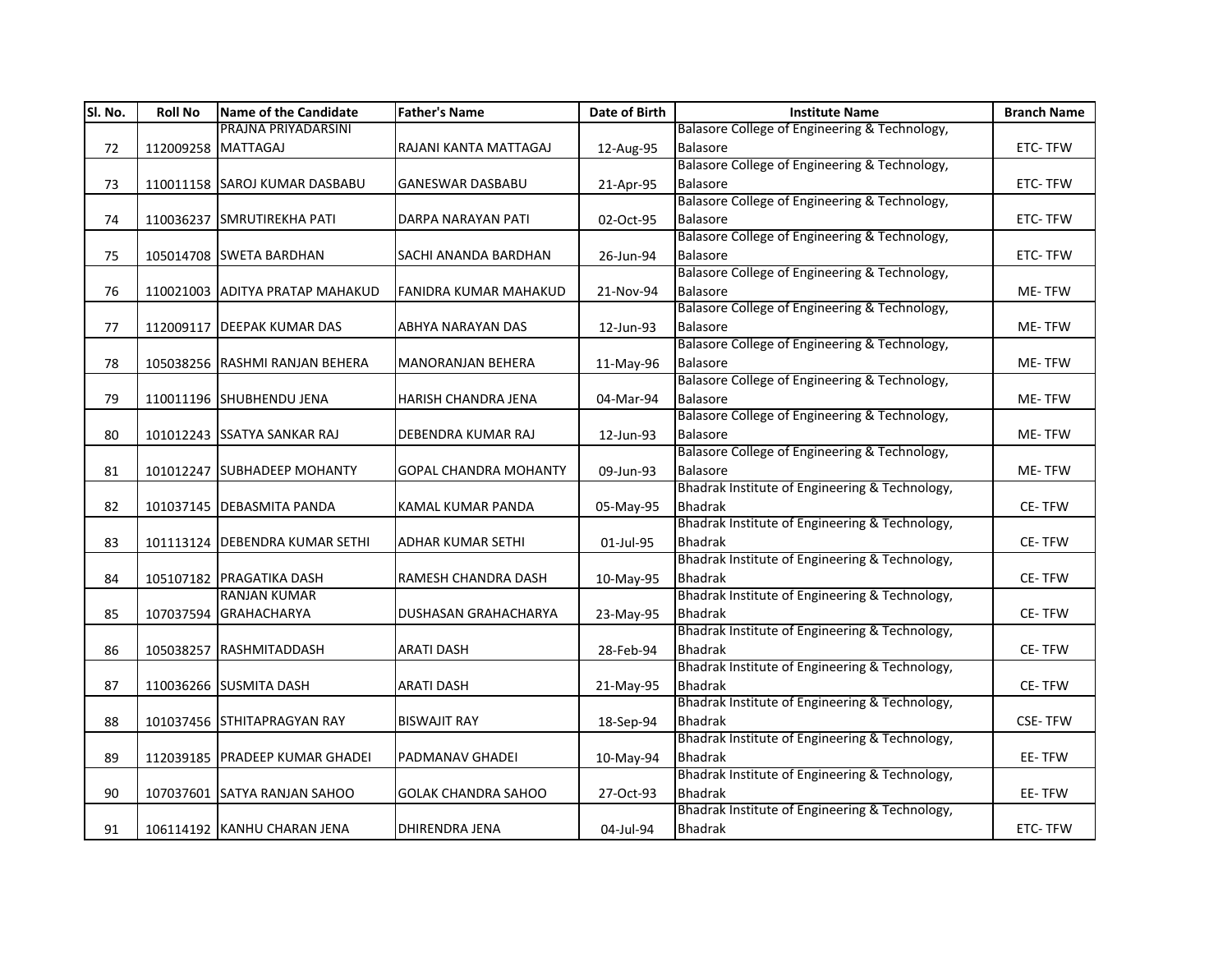| Sl. No. | <b>Roll No</b>       | <b>Name of the Candidate</b>    | <b>Father's Name</b>       | Date of Birth | <b>Institute Name</b>                            | <b>Branch Name</b> |
|---------|----------------------|---------------------------------|----------------------------|---------------|--------------------------------------------------|--------------------|
|         |                      |                                 |                            |               | Bhadrak Institute of Engineering & Technology,   |                    |
| 92      |                      | 110036123 DEBASUVAM PANIGRAHI   | <b>SARBESWAR PANIGRAHI</b> | 02-Jun-95     | <b>Bhadrak</b>                                   | ME-TFW             |
|         |                      |                                 |                            |               | Bhadrak Institute of Engineering & Technology,   |                    |
| 93      |                      | 110036139 HIMANSHU BHUSAN ROUT  | MANAGOBINDA ROUT           | 08-Aug-93     | <b>Bhadrak</b>                                   | ME-TFW             |
|         |                      |                                 |                            |               | Bhadrak Institute of Engineering & Technology,   |                    |
| 94      |                      | 101144106 PRABHUDATTA SAMAL     | KANDARPA SAMAL             | 19-Feb-93     | <b>Bhadrak</b>                                   | ME-TFW             |
|         |                      |                                 |                            |               | Bhadrak Institute of Engineering & Technology,   |                    |
| 95      |                      | 101144139 SABYASACHI AICH       | <b>NIRMAL KUMAR AICH</b>   | 28-Apr-95     | <b>Bhadrak</b>                                   | ME-TFW             |
|         |                      |                                 |                            |               | Bhadrak Institute of Engineering & Technology,   |                    |
| 96      | 101060225 SUJIT JENA |                                 | SASHANKA SEKHAR JENA       | 05-Jul-94     | <b>Bhadrak</b>                                   | ME-TFW             |
|         |                      |                                 |                            |               | Bhadrak Institute of Engineering & Technology,   |                    |
| 97      |                      | 105038384 SWOSTIK SAIKRISHNA    | RABINARAYAN SETHI          | 07-Jul-94     | <b>Bhadrak</b>                                   | ME-TFW             |
|         |                      |                                 |                            |               | Bhubaneswar College of Engineering, Khajuria,    |                    |
| 98      |                      | 112063289 ROSHAN MOHANTY        | LILIMA MOHANTY             | 24-Oct-94     | Khurda                                           | CE-TFW             |
|         |                      |                                 |                            |               | Bhubaneswar College of Engineering, Khajuria,    |                    |
| 99      |                      | 110046342 SUNITI SMITIKA KUJUR  | JOSEPH KUJUR               | 04-Feb-93     | Khurda                                           | CE-TFW             |
|         |                      |                                 |                            |               |                                                  |                    |
| 100     |                      | 110046136 SOUMESH NATH          | HAREKRUSHNA NATH           | 18-Sep-94     | Bhubaneswar Engineering College BEC, Bhubaneswar | <b>AUE-TFW</b>     |
|         |                      |                                 |                            |               |                                                  |                    |
| 101     |                      | 101084083 KIRANBAL BHOI         | PURANDAR BHOI              | 15-Jul-95     | Bhubaneswar Engineering College BEC, Bhubaneswar | CE-TFW             |
|         |                      |                                 |                            |               |                                                  |                    |
| 102     |                      | 101056432 SHIBA PRASAD MISHRA   | KISHOR CHANDRA MISHRA      | 25-Mar-94     | Bhubaneswar Engineering College BEC, Bhubaneswar | CE-TFW             |
|         |                      |                                 |                            |               |                                                  |                    |
| 103     |                      | 101048298 ASHIMA MINZ           | MICHAEL JOSEPH MINZ        | 18-Dec-93     | Bhubaneswar Engineering College BEC, Bhubaneswar | ETC-TFW            |
|         |                      |                                 |                            |               |                                                  |                    |
| 104     |                      | 101091080 JIBANAJYOTI MOHARANA  | <b>MAHESWAR MOHARANA</b>   | 09-Jun-94     | Bhubaneswar Engineering College BEC, Bhubaneswar | ETC-TFW            |
|         |                      |                                 |                            |               |                                                  |                    |
| 105     |                      | 101108154 PROXIMA GARNAIK       | <b>GOPABANDHU GARNAIK</b>  | 01-Jul-93     | Bhubaneswar Engineering College BEC, Bhubaneswar | ETC-TFW            |
|         |                      |                                 |                            |               |                                                  |                    |
| 106     |                      | 105093246 MIRJA CHARAN MURMU    | SRIDHAR MURMU              | 29-Sep-93     | Bhubaneswar Engineering College BEC, Bhubaneswar | ME-TFW             |
|         |                      |                                 |                            |               |                                                  |                    |
| 107     |                      | 105038201 NITYA PRIYA BEHERA    | NIRAKAR BEHERA             | 04-Mar-95     | Bhubaneswar Engineering College BEC, Bhubaneswar | ME-TFW             |
|         |                      | PRASANTA KUMAR                  |                            |               |                                                  |                    |
| 108     |                      | 101002416 PATTANAYAK            | <b>SUNANDA PATTANAYAK</b>  | 04-Jul-93     | Bhubaneswar Engineering College BEC, Bhubaneswar | ME-TFW             |
|         |                      |                                 |                            |               | Bhubaneswar Institute of Industrial Technology,  |                    |
| 109     |                      | 112061111 ANKIT NARAYAN NAYAK   | ABHAYA KUMAR NAYAK         | 22-Oct-94     | Bhubaneswar                                      | CE-TFW             |
|         |                      |                                 |                            |               | Bhubaneswar Institute of Industrial Technology,  |                    |
| 110     |                      | 107119560 RAKESH KUMAR KABAT    | BIRANCHI NARAYAN KABAT     | 08-Oct-93     | Bhubaneswar                                      | CE-TFW             |
|         |                      |                                 | <b>SHISHIR KUMAR</b>       |               | Bhubaneswar Institute of Industrial Technology,  |                    |
| 111     |                      | 101147143 SUBHASMITA SAMANTARAY | SAMANTARAY                 | 19-Jun-95     | Bhubaneswar                                      | EE-TFW             |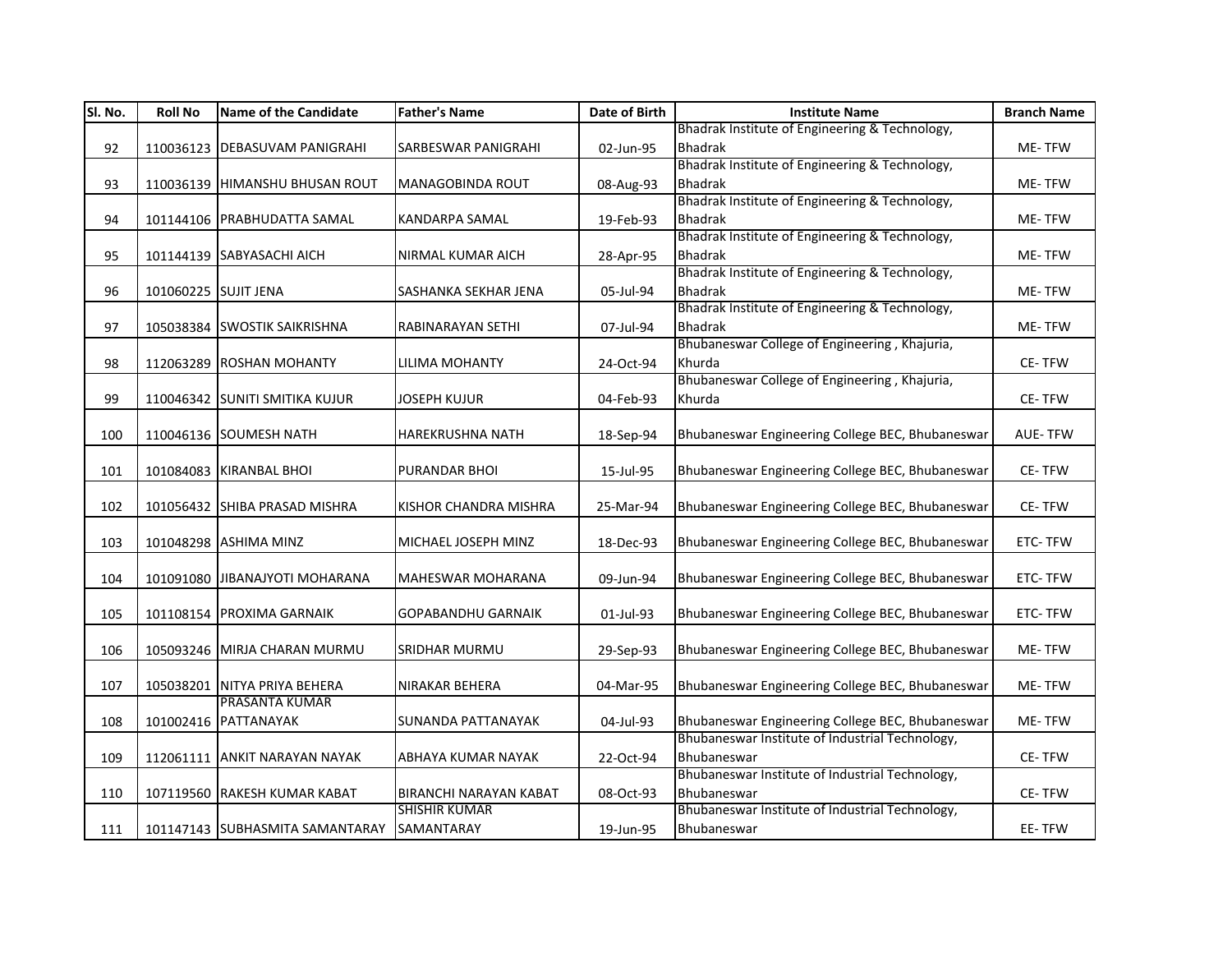| SI. No. | <b>Roll No</b>    | <b>Name of the Candidate</b>   | <b>Father's Name</b>     | Date of Birth | <b>Institute Name</b>                            | <b>Branch Name</b> |
|---------|-------------------|--------------------------------|--------------------------|---------------|--------------------------------------------------|--------------------|
|         |                   |                                |                          |               | Bhubaneswar Institute of Industrial Technology,  |                    |
| 112     |                   | 105058389 PRASANNAJIT BISWAL   | <b>AKSHAYA BISWAL</b>    | 12-May-94     | Bhubaneswar                                      | ME-TFW             |
|         |                   | SATYA AMARJYOTI                |                          |               | Bhubaneswar Institute of Industrial Technology,  |                    |
| 113     | 101056257 MOHANTY |                                | NALINI RANJAN MOHANTY    | 24-Jun-95     | Bhubaneswar                                      | ME-TFW             |
|         |                   |                                |                          |               | Bhubaneswar Institute of Industrial Technology,  |                    |
| 114     |                   | 105094096 SOUVAGYA DASH        | <b>KARUNAKAR MALLICK</b> | 30-Aug-95     | Bhubaneswar                                      | MTE-TFW            |
|         |                   |                                |                          |               | Bhubaneswar Institute of Industrial Technology,  |                    |
| 115     |                   | 101108250 SUBHEN HOTA          | <b>BIPIN BIHARI HOTA</b> | 15-Jul-95     | Bhubaneswar                                      | MTE-TFW            |
|         |                   |                                |                          |               |                                                  |                    |
| 116     |                   | 105132059 KANIT PALAKIA        | <b>BANGALI PALAKIA</b>   | 10-May-93     | Bhubaneswar Institute of Technology, Bhubaneswar | CE-TFW             |
|         |                   |                                |                          |               |                                                  |                    |
| 117     |                   | 112125761 RAMA KRISHNA NAYAK   | PANDAV NAYAK             | 04-Jun-95     | Bhubaneswar Institute of Technology, Bhubaneswar | EEE-TFW            |
|         |                   |                                |                          |               |                                                  |                    |
| 118     |                   | 101217090 BISHNU PRASAD NAIK   | <b>JHUDHISTHIRA NAIK</b> | 20-Oct-93     | Bhubaneswar Institute of Technology, Bhubaneswar | ME-TFW             |
|         |                   |                                |                          |               |                                                  |                    |
| 119     |                   | 101088418 CHANDRAKANTA MISHRA  | PRAMOD KUMAR MISHRA      | 04-Mar-95     | Bhubaneswar Institute of Technology, Bhubaneswar | ME-TFW             |
|         |                   |                                | <b>GHANSHYAM PRASAD</b>  |               | Black Diamond College of Engineering and         |                    |
| 120     |                   | 112117362 JYOTI THAKUR         | <b>THAKUR</b>            | 23-Aug-94     | Technology, Jharsuguda                           | <b>CSE-TFW</b>     |
|         |                   |                                |                          |               | Black Diamond College of Engineering and         |                    |
| 121     |                   | 110117273 LACHINDRA KISAN      | <b>BIREN BARWA</b>       | 04-Apr-94     | Technology, Jharsuguda                           | EE-TFW             |
|         |                   |                                |                          |               | Black Diamond College of Engineering and         |                    |
| 122     | 107116524 P ANUP  |                                | P GOURI                  | 17-Jul-94     | Technology, Jharsuguda                           | EE-TFW             |
|         |                   |                                |                          |               |                                                  |                    |
| 123     |                   | 101091240 MIHIR KUMAR SWAIN    | SATYABAN SWAIN           | 20-Jan-95     | C. V. Raman College of Engineering, Bhubaneswar  | <b>AEI-TFW</b>     |
|         |                   |                                |                          |               |                                                  |                    |
| 124     |                   | 101086090 SOMNATH TRIPATHY     | SHAKTI PADA TRIPATHY     | 27-Mar-95     | C. V. Raman College of Engineering, Bhubaneswar  | <b>AEI-TFW</b>     |
|         |                   |                                |                          |               |                                                  |                    |
| 125     |                   | 101130238 SOURAV KUMAR NAYAK   | LOKANATH NAYAK           | 28-Apr-94     | C. V. Raman College of Engineering, Bhubaneswar  | <b>AEI-TFW</b>     |
|         |                   | 105111003 ABHIPSA RAY          | <b>SUSHIL RAY</b>        |               | C. V. Raman College of Engineering, Bhubaneswar  | CE-TFW             |
| 126     |                   |                                |                          | 30-Jun-94     |                                                  |                    |
| 127     |                   | 105041179 AMARJIT NAYAK        | PRADEEP KUMAR NAYAK      | 17-Oct-94     | C. V. Raman College of Engineering, Bhubaneswar  | CE-TFW             |
|         |                   |                                |                          |               |                                                  |                    |
| 128     |                   | 105019121 DEBENDRA KUMAR SAHOO | <b>BHABAGRAHI SAHOO</b>  | 24-May-95     | C. V. Raman College of Engineering, Bhubaneswar  | CE-TFW             |
|         |                   |                                |                          |               |                                                  |                    |
| 129     |                   | 107068066 BIJAY LAXMI SAHOO    | <b>DEBASIS SAHOO</b>     | 13-Apr-94     | C. V. Raman College of Engineering, Bhubaneswar  | CHE-TFW            |
|         |                   |                                |                          |               |                                                  |                    |
| 130     |                   | 105137450 PRATIKSHYA MISHRA    | SUBASH CHANDRA MISHRA    | 02-Feb-94     | C. V. Raman College of Engineering, Bhubaneswar  | CHE-TFW            |
|         |                   |                                |                          |               |                                                  |                    |
| 131     |                   | 105093656 SHREETA MOHANTY      | <b>SANJIB MOHANTY</b>    | 30-Jul-94     | C. V. Raman College of Engineering, Bhubaneswar  | CHE-TFW            |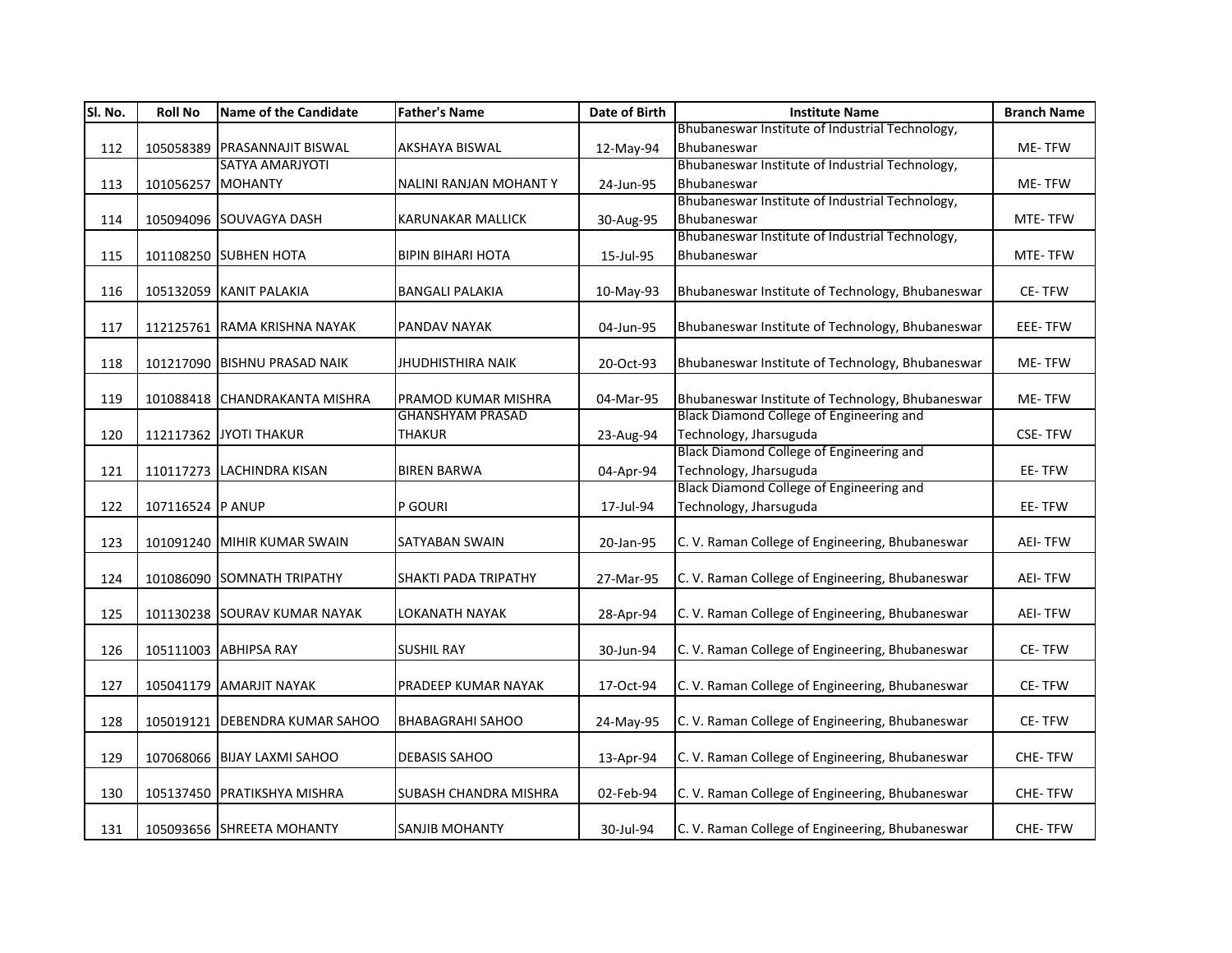| SI. No. | <b>Roll No</b> | <b>Name of the Candidate</b>                  | <b>Father's Name</b>        | Date of Birth | <b>Institute Name</b>                           | <b>Branch Name</b> |
|---------|----------------|-----------------------------------------------|-----------------------------|---------------|-------------------------------------------------|--------------------|
| 132     |                | 101086006 ADARSH AGARWAL                      | <b>BINOD KUMAR AGARWAL</b>  | 26-Feb-94     | C. V. Raman College of Engineering, Bhubaneswar | <b>CSE-TFW</b>     |
| 133     |                | 101023189 BALARAM SWAIN                       | <b>DEBIPRASAD SWAIN</b>     | 21-Aug-94     | C. V. Raman College of Engineering, Bhubaneswar | <b>CSE-TFW</b>     |
| 134     |                | 110042435 NEETISH KUMAR SATPATHY              | JAYAKRISHNA SATPATHY        | 12-Jun-95     | C. V. Raman College of Engineering, Bhubaneswar | <b>CSE-TFW</b>     |
| 135     |                | 101095260 SASWATI BISWAKALYANI                | <b>BIDHU KUMAR SAHOO</b>    | 01-Jan-95     | C. V. Raman College of Engineering, Bhubaneswar | <b>CSE-TFW</b>     |
| 136     |                | 105093626 SHADAB HUSSAIN                      | ANWAR JAMIL                 | 09-Oct-93     | C. V. Raman College of Engineering, Bhubaneswar | <b>CSE-TFW</b>     |
| 137     |                | 101037472 SUBHENDU DAS                        | AMULYA DAS                  | 26-Apr-93     | C. V. Raman College of Engineering, Bhubaneswar | <b>CSE-TFW</b>     |
| 138     |                | 101115066 MANAS RANJAN MOHANTY                | <b>TUSHAR KANTA MOHANTY</b> | 07-Jul-95     | C. V. Raman College of Engineering, Bhubaneswar | EE(2nd shift)-     |
| 139     |                | 101053508 PUNAM PARIDA                        | PANKAJ KUMAR PARIDA         | 09-Sep-95     | C. V. Raman College of Engineering, Bhubaneswar | EE(2nd shift)-     |
| 140     |                | 110125573 RUCHI SARANGI                       | <b>TRINATH SARANGI</b>      | 26-Jan-95     | C. V. Raman College of Engineering, Bhubaneswar | EE(2nd shift)-     |
| 141     |                | 105143110 ABINASH AGARWAL                     | ASHOK KUMAR AGARWAL         | 07-May-94     | C. V. Raman College of Engineering, Bhubaneswar | EE-TFW             |
| 142     |                | 101116044 AMIT KUMAR THAKUR                   | <b>G P THAKUR</b>           | 01-Oct-93     | C. V. Raman College of Engineering, Bhubaneswar | EE-TFW             |
| 143     |                | 105137321 GYANCHAND SAHU                      | RAMAKANTA SAHU              | 22-Jul-93     | C. V. Raman College of Engineering, Bhubaneswar | EE-TFW             |
| 144     |                | 105143269 RANJIT KUMAR SAHU                   | JAYAKRUSHNA SAHU            | 28-Dec-94     | C. V. Raman College of Engineering, Bhubaneswar | EE-TFW             |
| 145     |                | 112063353 SANTIPRAKASH SAHOO                  | <b>GOURAHARI SAHOO</b>      | 19-May-94     | C. V. Raman College of Engineering, Bhubaneswar | EE-TFW             |
| 146     |                | 110044474 SATYAJIT SENAPATI                   | HRUDANANDA SENAPATI         | 09-Nov-95     | C. V. Raman College of Engineering, Bhubaneswar | EE-TFW             |
| 147     |                | 101088089 AJAYESH MOHANTY                     | <b>JANMEJAY MOHANTY</b>     | 02-Jul-94     | C. V. Raman College of Engineering, Bhubaneswar | ETC-TFW            |
| 148     |                | 101144048 CHIRANJIBI SAMAL                    | PABITRA MOHAN SAMAL         | 27-Mar-95     | C. V. Raman College of Engineering, Bhubaneswar | ETC-TFW            |
| 149     |                | <b>JITENDRA KUMAR</b><br>110087350 SAMANTARAY | TRILOCHAN SAMANTARA Y       | 17-May-95     | C. V. Raman College of Engineering, Bhubaneswar | ETC-TFW            |
| 150     |                | 105003186 NALINIKANT MOHANTY                  | <b>BIJAY KUMAR MOHANTY</b>  | 01-Jun-95     | C. V. Raman College of Engineering, Bhubaneswar | ETC-TFW            |
| 151     |                | 105014369 NIHAR JYOTI PARIDA                  | PRATAP KUMAR PARIDA         | 01-Apr-95     | C. V. Raman College of Engineering, Bhubaneswar | ETC-TFW            |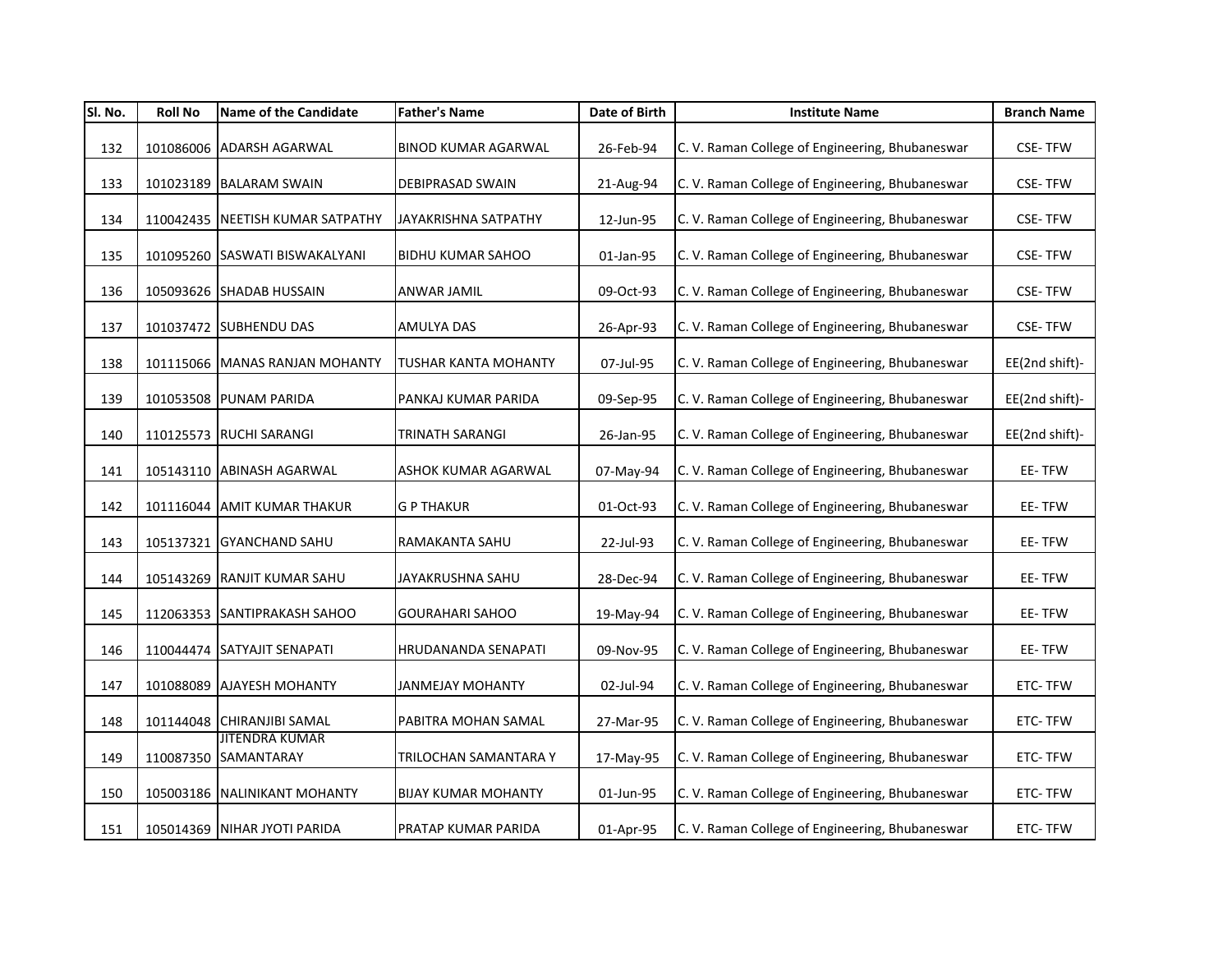| SI. No. | <b>Roll No</b>    | <b>Name of the Candidate</b>    | <b>Father's Name</b>                      | Date of Birth | <b>Institute Name</b>                           | <b>Branch Name</b> |
|---------|-------------------|---------------------------------|-------------------------------------------|---------------|-------------------------------------------------|--------------------|
| 152     |                   | 105058701 ROJALIN HOTA          | PRADIP KUMAR HOTA                         | 07-Feb-95     | C. V. Raman College of Engineering, Bhubaneswar | ETC-TFW            |
| 153     | 105094139 NAYAK   | <b>SUBHASHREE SUBHASMITA</b>    | <b>SHARAT KUMAR NAYAK</b>                 | 10-Mar-95     | C. V. Raman College of Engineering, Bhubaneswar | ETC-TFW            |
| 154     | 110046270 KANUNGO | SUBHRANSURANJAN                 | <b>SANJAY KUMAR KANUNGO</b>               | 23-Mar-94     | C. V. Raman College of Engineering, Bhubaneswar | ETC-TFW            |
| 155     |                   | 101060146 SUBRAT KUMAR DASH     | <b>BIJAYA KUMAR DASH</b>                  | 02-Jul-95     | C. V. Raman College of Engineering, Bhubaneswar | ETC-TFW            |
| 156     |                   | 105045240 LIPSA SATAPATHY       | <b>GYANENDRA SATAPATHY</b>                | 01-Mar-95     | C. V. Raman College of Engineering, Bhubaneswar | IT-TFW             |
| 157     |                   | 112063608 SUJATA BEHERA         | SHYAM SUNDAR BEHERA                       | 12-Sep-93     | C. V. Raman College of Engineering, Bhubaneswar | IT-TFW             |
| 158     |                   | 101060495 SWASTIK PADHI         | <b>GOPABANDHU PADHI</b>                   | 16-Jan-93     | C. V. Raman College of Engineering, Bhubaneswar | IT-TFW             |
| 159     |                   | 105025119 ASISH KUMAR NAYAK     | <b>HARI HARA NAYAK</b>                    | 10-Nov-93     | C. V. Raman College of Engineering, Bhubaneswar | ME(2nd shift)-     |
| 160     |                   | 101130154 RITESH KUMAR LENKA    | <b>BASUDEV LENKA</b>                      | 09-Mar-95     | C. V. Raman College of Engineering, Bhubaneswar | ME(2nd shift)-     |
| 161     |                   | 107031255 VIKASH KUMAR PRADHAN  | <b>SURENDRA PRADHAN</b>                   | 07-Mar-94     | C. V. Raman College of Engineering, Bhubaneswar | ME(2nd shift)-     |
| 162     |                   | 101216003 ADITYA HRIDAY         | <b>KAIKEYA SAHOO</b>                      | 12-Oct-94     | C. V. Raman College of Engineering, Bhubaneswar | ME-TFW             |
| 163     |                   | 101048076 ANIL KUMAR MALLICK    | A K MALLICK                               | 11-Feb-94     | C. V. Raman College of Engineering, Bhubaneswar | <b>ME-TFW</b>      |
| 164     |                   | 107068276 KISAN KUMAR BEHERA    | <b>KUBER CHARAN BEHERA</b>                | 16-Jun-95     | C. V. Raman College of Engineering, Bhubaneswar | ME-TFW             |
| 165     |                   | 101095189 SAMBIT KUMAR PRAHARAJ | <b>CHAUDHURI BASANT KUMAR</b><br>PRAHARAJ | 30-Jan-95     | C. V. Raman College of Engineering, Bhubaneswar | ME-TFW             |
| 166     |                   | 105014565 SHUBHAM PATTANAYAK    | SARAT KUMAR PATTANAYAK                    | 15-Jun-95     | C. V. Raman College of Engineering, Bhubaneswar | ME-TFW             |
| 167     |                   | 110034027 TAPAN KUMAR PANIGRAHY | <b>GEETANJALI PANIGRAHY</b>               | 25-May-94     | C. V. Raman College of Engineering, Bhubaneswar | ME-TFW             |
| 168     |                   | 112109645 ANNADA SWAIN          | <b>KSHETRAMOHAN SWAIN</b>                 | 24-Jun-94     | Capital Engineering College, Khurda             | <b>CSE-TFW</b>     |
| 169     |                   | 105003184 N SUBHASHRI LOPAMUDRA | LOKANATH NAYAK                            | 05-Jun-94     | Capital Engineering College, Khurda             | <b>CSE-TFW</b>     |
| 170     |                   | 101012039 RABINDRA MURMU        | <b>BHAGABAN CHARAN MURMU</b>              | 27-May-94     | Capital Engineering College, Khurda             | ME-TFW             |
| 171     |                   | 107068533 ROHAN KUMAR JENA      | SASHI KANTA JENA                          | 01-Feb-95     | Capital Engineering College, Khurda             | ME-TFW             |
|         |                   |                                 |                                           |               | Central Institute of Plastic Engineering and    |                    |
| 172     |                   | 105041673 CHINMAYEE CHIRASMITA  | <b>ANADI CHARAN SAHOO</b>                 | 03-Jun-94     | Technology, Bhubaneswar                         | MET-TFW            |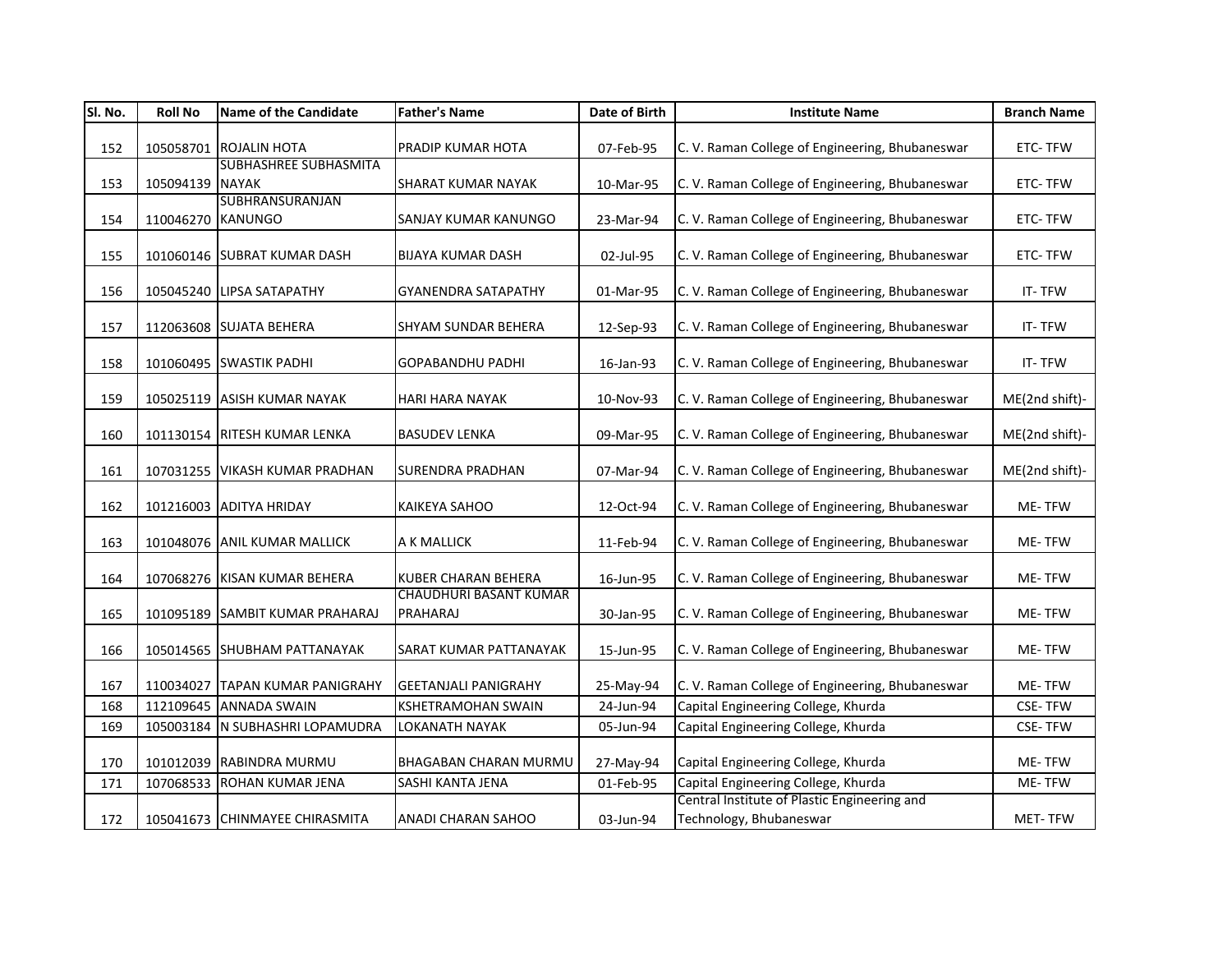| Sl. No. | <b>Roll No</b> | <b>Name of the Candidate</b>                         | <b>Father's Name</b>        | Date of Birth | <b>Institute Name</b>                              | <b>Branch Name</b> |
|---------|----------------|------------------------------------------------------|-----------------------------|---------------|----------------------------------------------------|--------------------|
|         |                |                                                      |                             |               | Central Institute of Plastic Engineering and       |                    |
| 173     |                | 112108418 PRIYA BHARAT                               | <b>SUSHIL KUMAR SAHU</b>    | 03-Aug-93     | Technology, Bhubaneswar                            | MET-TFW            |
|         |                |                                                      |                             |               | Central Institute of Plastic Engineering and       |                    |
| 174     |                | 107013146 SUBHRASMITA KAR                            | <b>SRABAN KUMAR KAR</b>     | 10-Mar-95     | Technology, Bhubaneswar                            | <b>MET-TFW</b>     |
|         |                |                                                      |                             |               | Central Institute of Plastic Engineering and       |                    |
| 175     |                | 112102216 KUMAR DEBAJYOTI JENA                       | DURYODHAN JENA              | 02-Jun-95     | Technology, Bhubaneswar                            | PLASTIC- TFW       |
|         |                |                                                      |                             |               | Central Institute of Plastic Engineering and       |                    |
| 176     |                | 110042438 NIBEDITA CHINARA                           | NIRANJAN CHINARA            | 10-Jul-92     | Technology, Bhubaneswar                            | PLASTIC- TFW       |
|         |                |                                                      |                             |               | Central Institute of Plastic Engineering and       |                    |
| 177     |                | 201095055 RAHUL PATNAIK                              | SAMARENDRA PATNAIK          | 08-Feb-93     | Technology, Bhubaneswar                            | PLASTIC- TFW       |
|         |                |                                                      |                             |               |                                                    |                    |
| 178     |                | 101022125 ROHIT SHARMA                               | CHANDRA SEN SHARMA          | 30-Sep-93     | College of Engineering and Technology, Bhubaneswar | BT-TFW             |
|         |                |                                                      |                             |               |                                                    |                    |
| 179     |                | 101053072 NYAYAPATI VAMSHI KRISHNA NYAYAPATI RAMADAS |                             | 20-Nov-93     | College of Engineering and Technology, Bhubaneswar | CE-TFW             |
|         |                |                                                      |                             |               |                                                    |                    |
| 180     |                | 101028256 RAVI KIRAN DAS                             | BALLABHA NARAYAN DAS        | 01-Jun-94     | College of Engineering and Technology, Bhubaneswar | CE-TFW             |
|         |                |                                                      |                             |               |                                                    |                    |
| 181     |                | 101133095 AKASH MINZ                                 | PRAKASH KUMAR MINZ          | 02-Aug-93     | College of Engineering and Technology, Bhubaneswar | <b>CSE-TFW</b>     |
|         |                |                                                      |                             |               |                                                    |                    |
| 182     |                | 101007161 DEBASIS DAS                                | <b>BIJAY KUMAR DAS</b>      | 12-May-94     | College of Engineering and Technology, Bhubaneswar | <b>CSE-TFW</b>     |
|         |                |                                                      |                             |               |                                                    |                    |
| 183     |                | 101095440 SOUMYA MUKHERJEE                           | <b>SUBHASIS MUKHERJEE</b>   | 10-Oct-94     | College of Engineering and Technology, Bhubaneswar | <b>CSE-TFW</b>     |
|         |                |                                                      |                             |               |                                                    |                    |
| 184     |                | 110087505 NISITHMOHANTY                              | RANJIT KUMAR MOHANTY        | 24-Aug-94     | College of Engineering and Technology, Bhubaneswar | EE-TFW             |
| 185     |                | 101134640 SANGEETA DAS                               | AKSHYA KUMAR DAS            |               | College of Engineering and Technology, Bhubaneswar | EE-TFW             |
|         |                |                                                      | PRADIPA CHANDRA             | 27-Aug-94     |                                                    |                    |
| 186     |                | 105026014 NIHAL PANIGRAHI                            | PANIGRAHI                   | 19-Apr-94     | College of Engineering and Technology, Bhubaneswar | EIE-TFW            |
|         |                |                                                      |                             |               |                                                    |                    |
| 187     |                | 101012274 SUMAN BHOI                                 | <b>GOBIND BHOI</b>          | 14-Nov-94     | College of Engineering and Technology, Bhubaneswar | EIE-TFW            |
|         |                |                                                      |                             |               |                                                    |                    |
| 188     |                | 101141372 SIDDHI PARMAR                              | <b>ANAND PARMAR</b>         | 12-Sep-94     | College of Engineering and Technology, Bhubaneswar | FT-TFW             |
|         |                |                                                      | <b>MAHESH KUMAR</b>         |               |                                                    |                    |
| 189     |                | 101091249 MOHIT CHOUDHARY                            | <b>CHOUDHARY</b>            | 16-May-94     | College of Engineering and Technology, Bhubaneswar | IT-TFW             |
|         |                |                                                      |                             |               |                                                    |                    |
| 190     |                | 101095052 RAHUL KEDIA                                | SATYA NARAYAN KEDIA         | 13-Jun-93     | College of Engineering and Technology, Bhubaneswar | IT-TFW             |
|         |                |                                                      |                             |               |                                                    |                    |
| 191     |                | 101057346 SOURAV PUROHIT                             | <b>ARTATRANA PUROHIT</b>    | 30-Jul-95     | College of Engineering and Technology, Bhubaneswar | IT-TFW             |
|         |                |                                                      |                             |               |                                                    |                    |
| 192     |                | 107062246 ABHIJIT PANDA                              | <b>SUDHANSU MOHAN PANDA</b> | 29-Mar-94     | College of Engineering and Technology, Bhubaneswar | ME-TFW             |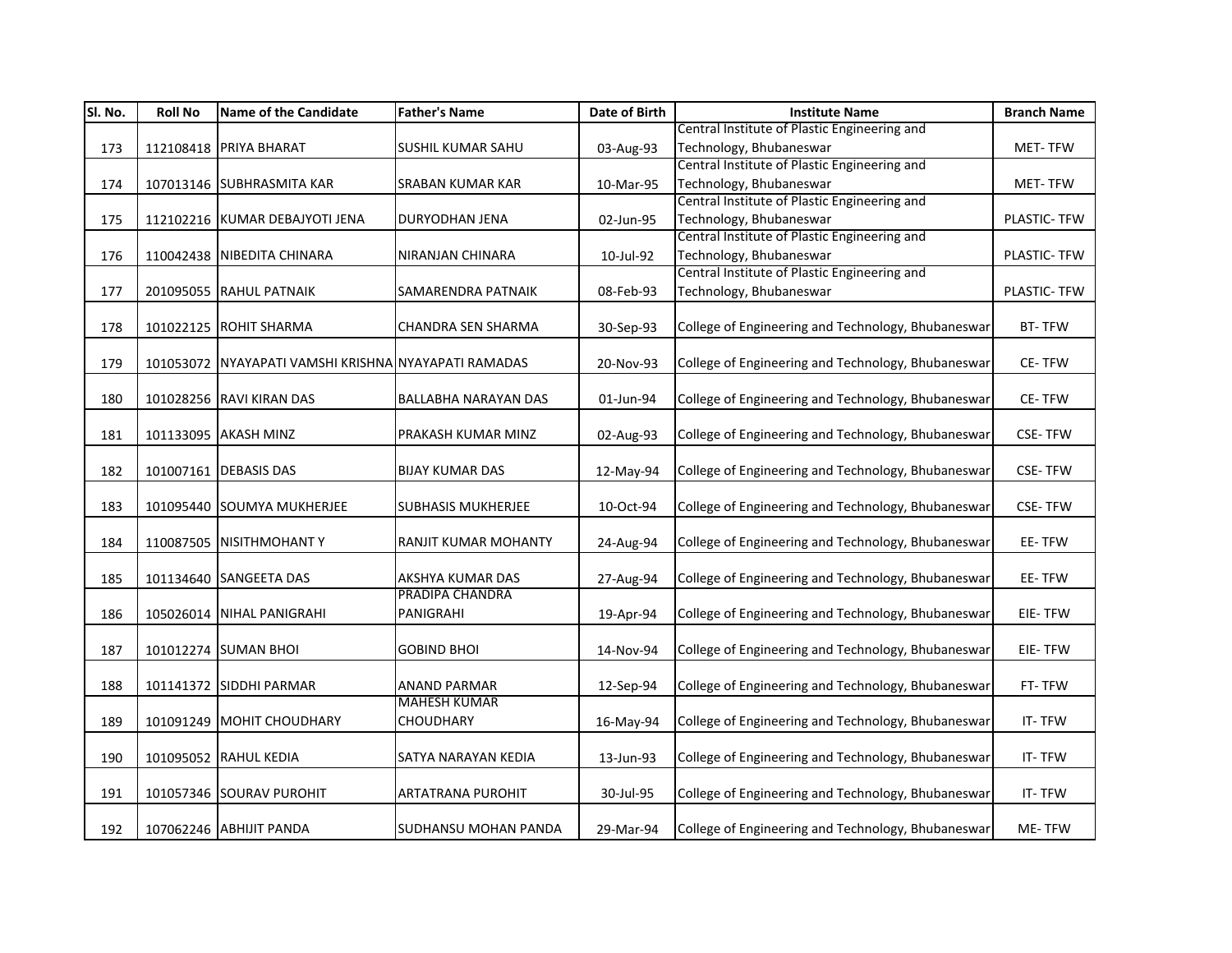| Sl. No. | <b>Roll No</b> | Name of the Candidate                                | <b>Father's Name</b>          | Date of Birth | <b>Institute Name</b>                              | <b>Branch Name</b> |
|---------|----------------|------------------------------------------------------|-------------------------------|---------------|----------------------------------------------------|--------------------|
| 193     |                | 101048147 ANSHUMAN BEHERA                            | ASHOK KUMAR BEHERA            | 09-Jan-94     | College of Engineering and Technology, Bhubaneswar | ME-TFW             |
|         |                |                                                      |                               |               |                                                    |                    |
| 194     |                | 101141382 SOMNATH DASH                               | NIRUPAMA DASH                 | 23-May-93     | College of Engineering and Technology, Bhubaneswar | TE-TFW             |
| 195     |                | 101060327 SUNIT KUMAR BASANTRAY                      | NIKUNJA KUMAR BASANTRAY       | 11-Jul-94     | College of Engineering and Technology, Bhubaneswar | TE-TFW             |
|         |                | <b>BHARAT GOURAV</b>                                 |                               |               |                                                    |                    |
| 196     |                | 112061210 ARYASHRESTHA                               | RAMESH KANTA JENA             | 15-Jun-88     | College of Engineering, Bhubaneswar                | <b>AUTO-TFW</b>    |
| 197     |                | 112105231 JITENDRA KUMAR MUDULI                      | <b>GOPAL KRUSHNA MUDULI</b>   | 10-Mar-95     | College of Engineering, Bhubaneswar                | <b>AUTO-TFW</b>    |
| 198     |                | 111070523 SASWATA DHAL                               | <b>BHIKARI DHAL</b>           | 12-Sep-94     | College of Engineering, Bhubaneswar                | <b>AUTO-TFW</b>    |
| 199     |                | 110022669 RASHMITA HANS                              | LABACHANDRA HANS              | 10-Dec-93     | College of Engineering, Bhubaneswar                | CE-TFW             |
| 200     |                | 105016355 SHOUMYA SAHU                               | MIHIR KUMAR SAHU              | 01-Mar-94     | College of Engineering, Bhubaneswar                | CE-TFW             |
| 201     |                | 110089217 SURAJ SEKHAR SAHOO                         | <b>SHYAM SUNDAR SAHOO</b>     | 04-Nov-92     | College of Engineering, Bhubaneswar                | CE-TFW             |
| 202     |                | 105058113 MONALI MONISA PATNAIK                      | <b>BIJAYA LAXMI PATNAIK</b>   | 28-Aug-94     | College of Engineering, Bhubaneswar                | CSE-TFW            |
| 203     |                | 101053020 NIHARIKA SAHOO                             | <b>BHAGIRATHI SAHOO</b>       | 22-May-95     | College of Engineering, Bhubaneswar                | <b>CSE-TFW</b>     |
| 204     |                | 101037411 SATYAJEET MOHANTY                          | LOKANATH MOHANTY              | 18-Apr-94     | College of Engineering, Bhubaneswar                | <b>CSE-TFW</b>     |
| 205     |                | 101060320 SUNIL KUMAR SAMAL                          | AJAY KUMAR SAMAL              | 02-Jun-95     | College of Engineering, Bhubaneswar                | <b>CSE-TFW</b>     |
| 206     |                | 105059980 VARSHA SAMAL                               | HIMANSU SEKHAR SAMAL          | 25-Dec-94     | College of Engineering, Bhubaneswar                | <b>CSE-TFW</b>     |
| 207     |                | 101211405 VEENA PANI BARIK                           | JAGBANDHU BARIK               | 06-Jul-94     | College of Engineering, Bhubaneswar                | <b>CSE-TFW</b>     |
| 208     |                | 101095084 RAJESH SAMAL                               | MOHAN CHARAN SAMAL            | 20-Dec-95     | College of Engineering, Bhubaneswar                | EE-TFW             |
| 209     |                | 101095462 SOUMYARANJAN MISHRA                        | <b>BISWANATH MISHRA</b>       | 09-Aug-94     | College of Engineering, Bhubaneswar                | EE-TFW             |
| 210     |                | 107020300 SUVRANSU SEKHAR OJHA                       | RATNAKAR OJHA                 | 27-Mar-95     | College of Engineering, Bhubaneswar                | EE-TFW             |
| 211     |                | 101130171 SAGAR KUMAR PRADHAN                        | <b>RABI PRADHAN</b>           | 05-May-95     | College of Engineering, Bhubaneswar                | EEE(2nd shift)-    |
| 212     |                | 110139210 SUBHA KANTA PANDA                          | RATIKANTA PANDA               | 08-Mar-95     | College of Engineering, Bhubaneswar                | EEE(2nd shift)-    |
| 213     |                | 112022791 ABDHESH CHAND                              | <b>BIBHASH CHANDRA CHAND</b>  | 15-Dec-92     | College of Engineering, Bhubaneswar                | EEE-TFW            |
| 214     |                | 105025207 CHANDRA SEKHAR TRIPATHY (BAMADEBA TRIPATHY |                               | 11-May-95     | College of Engineering, Bhubaneswar                | EEE-TFW            |
| 215     |                | 105045255 LOPAMUDRA BEURA                            | UTTAM CHARAN BEURA            | 10-May-95     | College of Engineering, Bhubaneswar                | EEE-TFW            |
|         |                |                                                      |                               |               |                                                    |                    |
| 216     |                | 110144367 SHREEYANKA DAS SAMANTA MADHUSUDAN DAS      |                               | 11-Jun-94     | College of Engineering, Bhubaneswar                | EEE-TFW            |
| 217     |                | 101048034 AMRIT PRASAD SAHU                          | PUSPALATA SAHU                | 11-Feb-95     | College of Engineering, Bhubaneswar                | ETC-TFW            |
| 218     |                | 110044153 PRIYANKA DAS                               | RAMESH CHANDRA DAS            | 04-Sep-94     | College of Engineering, Bhubaneswar                | ETC-TFW            |
| 219     |                | 101095332 SHEETAL TARENIA                            | <b>BAI KUNTHANATH TARENIA</b> | 02-Jan-95     | College of Engineering, Bhubaneswar                | ETC-TFW            |
| 220     |                | 101062029 SWETA SAHOO                                | DHRUBA CHARAN SAHOO           | 26-Dec-94     | College of Engineering, Bhubaneswar                | ETC-TFW            |
| 221     |                | 110046476 TRUPTI NAYAK                               | KRISHNA CHANDRA NAYAK         | 02-Jun-93     | College of Engineering, Bhubaneswar                | ETC-TFW            |
| 222     |                | 110089284 TRUPTIMAYEE BEHERA                         | MIHIR KUMAR BEHERA            | 09-Jul-92     | College of Engineering, Bhubaneswar                | ETC-TFW            |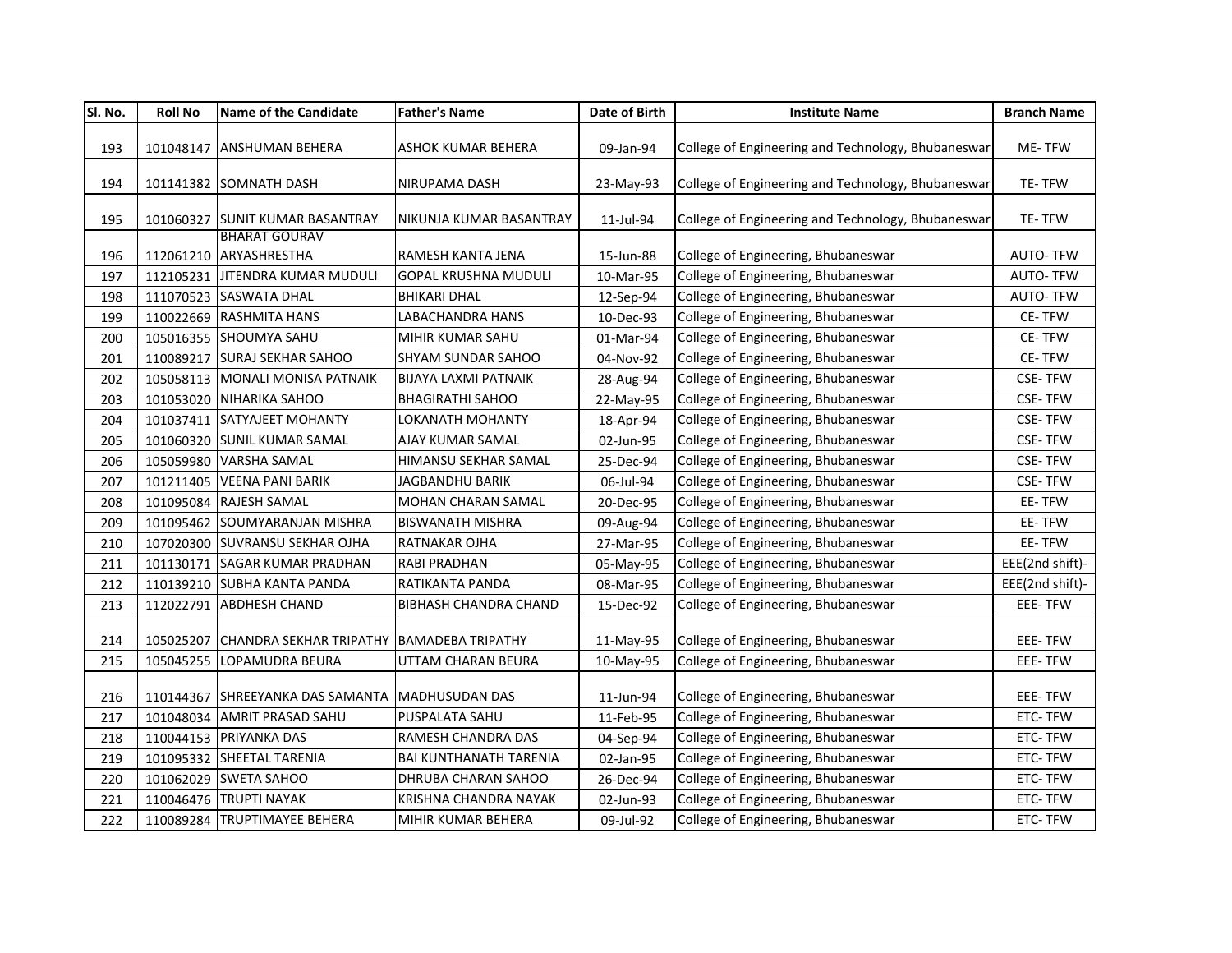| SI. No. | <b>Roll No</b> | Name of the Candidate          | <b>Father's Name</b>       | Date of Birth | <b>Institute Name</b>                                                      | <b>Branch Name</b> |
|---------|----------------|--------------------------------|----------------------------|---------------|----------------------------------------------------------------------------|--------------------|
| 223     | 101207327      | <b>DEEP RANJAN MAHATO</b>      | <b>SUNIL KUMAR MAHATO</b>  | 25-Jul-92     | College of Engineering, Bhubaneswar                                        | IT-TFW             |
| 224     |                | 101002239 GANESH CHANDRA ALDA  | MOHAN SINGH ALDA           | 19-Feb-94     | College of Engineering, Bhubaneswar                                        | IT-TFW             |
| 225     |                | 107069286 SUPRIYA PANDA        | <b>SANATAN PANDA</b>       | 15-Jul-95     | College of Engineering, Bhubaneswar                                        | IT-TFW             |
| 226     |                | 101126008 B MURALI KRISHNA     | <b>B RAGA POORNIMA</b>     | 05-Sep-94     | College of Engineering, Bhubaneswar                                        | ME-TFW             |
| 227     |                | 107068060 BIBHUDATTA GIRI      | MADHAB CHANDRA GIRI        | 01-Jan-95     | College of Engineering, Bhubaneswar                                        | ME-TFW             |
| 228     | 101050270      | <b>CHITTA RANJAN BEHERA</b>    | KAILASH CHANDRA BEHERA     | 02-Jan-95     | College of Engineering, Bhubaneswar                                        | ME-TFW             |
| 229     |                | 101052184 KANHU CHARAN PATRA   | KARUNAKARA PATRA           | 20-Jun-94     | College of Engineering, Bhubaneswar                                        | ME-TFW             |
| 230     |                | 105059353 SOMESH SAMBEET NAYAK | <b>BASANTA KUMAR NAYAK</b> | 01-Jun-95     | College of Engineering, Bhubaneswar                                        | ME-TFW             |
| 231     |                | 101060323 SUNIL KUMAR SWAIN    | RANJAN KUMAR SWAIN         | 19-Oct-94     | College of Engineering, Bhubaneswar                                        | ME-TFW             |
|         |                |                                |                            |               | Dhaneswar Rath Institute of Engineering and                                |                    |
| 232     |                | 105147182 ADITYA PRASAD DAS    | <b>ALOK CHANDRA DAS</b>    | 04-May-95     | Management Studies, Cuttack                                                | CE-TFW             |
|         |                |                                |                            |               | Dhaneswar Rath Institute of Engineering and                                |                    |
| 233     | 112112237      | MOHAMMAD FOZEL KHAN            | <b>NAZMUL BARI KHAN</b>    | 02-May-95     | Management Studies, Cuttack                                                | CE-TFW             |
|         |                |                                |                            |               | Dhaneswar Rath Institute of Engineering and                                |                    |
| 234     |                | 101056324 SATYANARAYAN BEHERA  | RABINARAYAN BEHERA         | 14-Jul-93     | Management Studies, Cuttack                                                | <b>CE-TFW</b>      |
|         |                |                                |                            |               | Dhaneswar Rath Institute of Engineering and                                |                    |
| 235     |                | 101130214 SIBAPRASADASWAIN     | <b>BHRAMARBAR SWAIN</b>    | 06-May-92     | Management Studies, Cuttack                                                | CE-TFW             |
|         |                |                                |                            |               | Dhaneswar Rath Institute of Engineering and                                |                    |
| 236     | 110046287      | <b>SUDEEPA SWAIN</b>           | <b>MAHESWARA SWAIN</b>     | 24-May-95     | Management Studies, Cuttack                                                | CE-TFW             |
|         |                |                                |                            |               | Dhaneswar Rath Institute of Engineering and                                |                    |
| 237     |                | 105094294 SWETA SINGH          | <b>JUBARAJ SINGH</b>       | 15-May-94     | Management Studies, Cuttack                                                | CE-TFW             |
|         |                |                                |                            |               | Dhaneswar Rath Institute of Engineering and                                |                    |
| 238     |                | 105146226 ABHISEK NAYAK        | NILAMANI NAYAK             | 15-Jun-95     | Management Studies, Cuttack                                                | EE-TFW             |
|         |                |                                |                            |               | Dhaneswar Rath Institute of Engineering and                                |                    |
| 239     |                | 110008225 LAXMIKANTA BISWAL    | JUDHISTHIRA BISWAL         | 18-Jun-95     | Management Studies, Cuttack                                                | EE-TFW             |
|         |                |                                |                            |               | Dhaneswar Rath Institute of Engineering and                                |                    |
| 240     |                | 101053272 PRASANT KUMAR BISWAL | PURNA CHANDRA BISWAL       | 20-Jun-94     | Management Studies, Cuttack                                                | EE-TFW             |
|         |                |                                |                            |               | Dhaneswar Rath Institute of Engineering and                                |                    |
| 241     | 110036227      | <b>SAUMYA RANJAN PANDA</b>     | RAMAKANTA PANDA            | 10-May-95     | Management Studies, Cuttack                                                | EE-TFW             |
|         |                |                                |                            |               | Dhaneswar Rath Institute of Engineering and                                |                    |
| 242     | 101060417      | <b>SUSILA KUMAR DASH</b>       | <b>SARAT CHANDRA DASH</b>  | 10-Jun-95     | Management Studies, Cuttack                                                | EE-TFW             |
|         |                |                                |                            |               | Dhaneswar Rath Institute of Engineering and                                |                    |
| 243     |                | 105107348 TRUPTIRANJAN SAHOO   | NIRANJAN SAHOO             | 04-Jul-95     | Management Studies, Cuttack                                                | EE-TFW             |
|         |                |                                |                            |               | Dhaneswar Rath Institute of Engineering and                                |                    |
| 244     |                | 110112013 ABHIJIT KAR          | <b>BRAHMANANDA KAR</b>     | 09-Jan-93     | Management Studies, Cuttack<br>Dhaneswar Rath Institute of Engineering and | ETC-TFW            |
|         |                |                                |                            |               |                                                                            |                    |
| 245     |                | 101147127 SEEMA PATTANAIK      | AJAYA PATTNAIK             | 25-May-95     | Management Studies, Cuttack                                                | ETC-TFW            |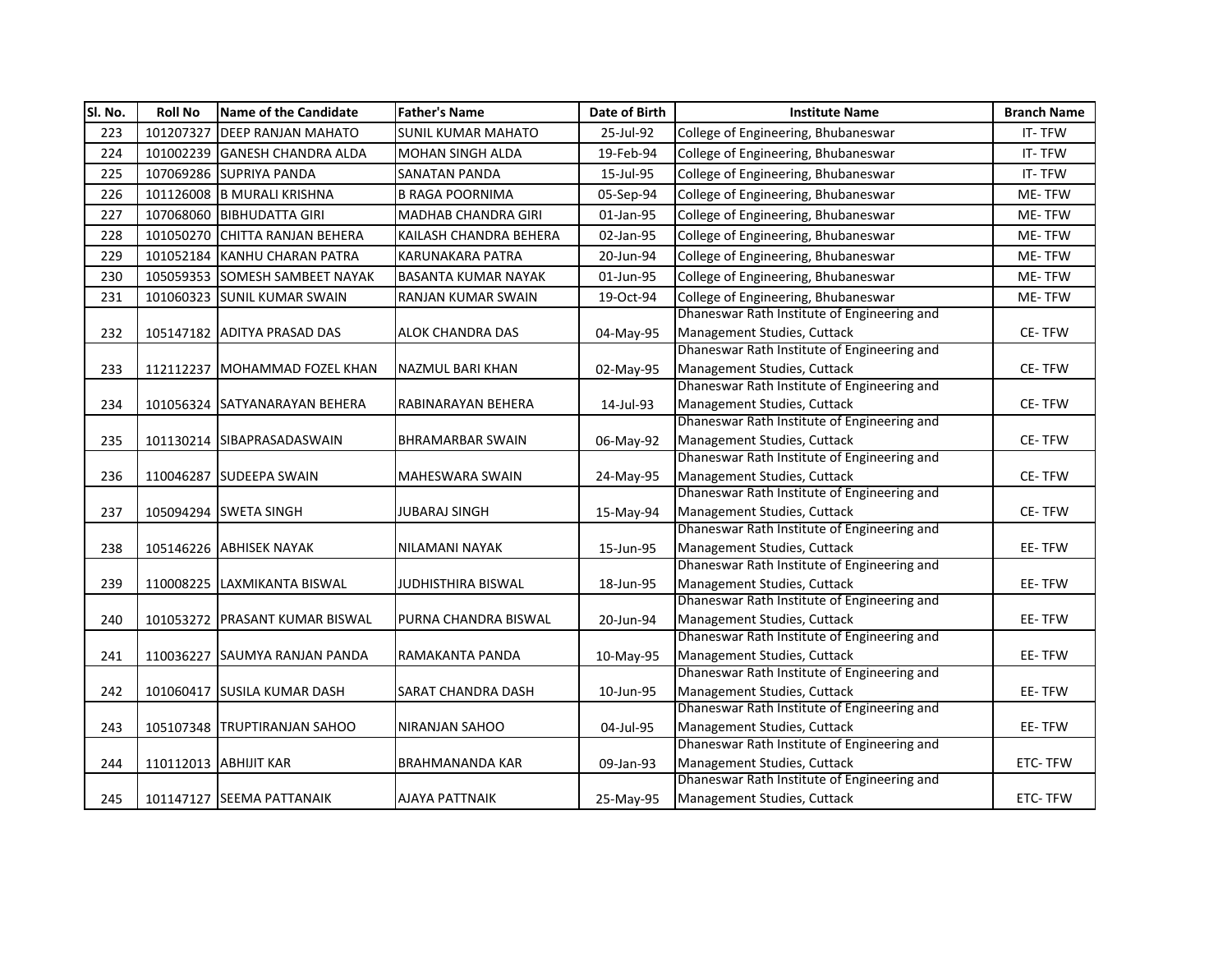| SI. No. | <b>Roll No</b> | <b>Name of the Candidate</b>                       | <b>Father's Name</b>         | Date of Birth | <b>Institute Name</b>                       | <b>Branch Name</b> |
|---------|----------------|----------------------------------------------------|------------------------------|---------------|---------------------------------------------|--------------------|
|         |                |                                                    |                              |               | Dhaneswar Rath Institute of Engineering and |                    |
| 246     |                | 105094073 SOUMYA RANJAN ROUTRAY                    | <b>SARAT KUMAR ROUTRAY</b>   | 20-May-94     | Management Studies, Cuttack                 | ETC-TFW            |
|         |                |                                                    |                              |               | Dhaneswar Rath Institute of Engineering and |                    |
| 247     |                | 105111287 SUBHAM RAY                               | <b>SUBASH CHANDRA RAY</b>    | 27-Jun-95     | Management Studies, Cuttack                 | ETC-TFW            |
|         |                |                                                    |                              |               | Dhaneswar Rath Institute of Engineering and |                    |
| 248     |                | 101052658 NAZIA HUSSAIN                            | <b>SHABNAM KHANAM</b>        | 15-Nov-94     | Management Studies, Cuttack                 | IT-TFW             |
|         |                |                                                    |                              |               | Dhaneswar Rath Institute of Engineering and |                    |
| 249     |                | 101088447 DEBABRATA MALLICK                        | NIHAR RANJAN MALLICK         | 10-Jun-94     | Management Studies, Cuttack                 | ME(2nd shift)-     |
|         |                |                                                    |                              |               | Dhaneswar Rath Institute of Engineering and |                    |
| 250     |                | 101113032 ANIL KUMAR SAHOO                         | DEBENDRA NATH SAHOO          | 28-Jun-94     | Management Studies, Cuttack                 | ME-TFW             |
|         |                |                                                    |                              |               | Dhaneswar Rath Institute of Engineering and |                    |
| 251     |                | 101048219 APADA KUMAR BISWAL                       | SANJUKTA BISWAL              | 13-Mar-95     | Management Studies, Cuttack                 | ME-TFW             |
|         |                |                                                    |                              |               | Dhaneswar Rath Institute of Engineering and |                    |
| 252     |                | 110040165 ARABINDA SINHA                           | <b>SEEMA SINHA</b>           | 09-Jun-93     | Management Studies, Cuttack                 | ME-TFW             |
|         |                |                                                    |                              |               | Dhaneswar Rath Institute of Engineering and |                    |
| 253     |                | 101051249 GURU PRASAD GURU                         | <b>GOBINDA GURU</b>          | 07-Jul-92     | Management Studies, Cuttack                 | ME-TFW             |
|         |                |                                                    |                              |               | Dhaneswar Rath Institute of Engineering and |                    |
| 254     |                | 107031136 PABITRA KUMAR SAHU                       | <b>BHARATA SAHU</b>          | 26-Apr-94     | Management Studies, Cuttack                 | ME-TFW             |
|         |                |                                                    |                              |               | Dhaneswar Rath Institute of Engineering and |                    |
| 255     |                | 111147505 RAJESH KUMAR DAS                         | <b>DEBENDRA DAS</b>          | 08-May-94     | Management Studies, Cuttack                 | ME-TFW             |
|         |                |                                                    |                              |               | Eastern Academy of Science and Technology,  |                    |
| 256     |                | 101052036 JASHOBANTA DAS                           | UMAKANTA DAS                 | 15-Jul-95     | Bhubaneswar                                 | CE-TFW             |
|         |                |                                                    |                              |               | Eastern Academy of Science and Technology,  |                    |
| 257     |                | 101131125 PRASANJIT MANDAL                         | <b>RAMESH MANDAL</b>         | 01-Jan-94     | Bhubaneswar                                 | <b>CE-TFW</b>      |
|         |                |                                                    |                              |               | Eastern Academy of Science and Technology,  |                    |
| 258     |                | 105003247 RESHMA BEHERA                            | <b>MOHAN BEHERA</b>          | 17-Jan-95     | Bhubaneswar                                 | CE-TFW             |
|         |                |                                                    |                              |               | Eastern Academy of Science and Technology,  |                    |
| 259     |                | 101104154 SWARUP RANJAN NAYAK                      | <b>SANJUKTA NAYAK</b>        | 13-Apr-95     | Bhubaneswar                                 | <b>CSE-TFW</b>     |
|         |                |                                                    |                              |               | Eastern Academy of Science and Technology,  |                    |
| 260     |                | 112102095 BIBHU RANJAN DASH                        | RASHMI RANJAN DASH           | 28-Jul-95     | Bhubaneswar                                 | <b>ECE-TFW</b>     |
|         |                |                                                    |                              |               | Eastern Academy of Science and Technology,  |                    |
| 261     |                | 106114198 PRITISH BHARAT MOHANTY                   | <b>MANASH RANJAN MOHANTY</b> | 15-Jun-95     | Bhubaneswar                                 | <b>ECE-TFW</b>     |
|         |                |                                                    |                              |               | Eastern Academy of Science and Technology,  |                    |
| 262     |                | 101060190 SUDHANSHU SEKHAR GOUDA KORA PRASAD GOUDA |                              | 07-May-95     | Bhubaneswar                                 | <b>ECE-TFW</b>     |
|         |                |                                                    |                              |               | Eastern Academy of Science and Technology,  |                    |
| 263     |                | 110139050 BIKASH TOPPO                             | <b>KARNELIUS TOPPO</b>       | 06-May-94     | Bhubaneswar                                 | EE-TFW             |
|         |                |                                                    |                              |               | Eastern Academy of Science and Technology,  |                    |
| 264     |                | 101129122 CHINMAYA KUMAR PANI                      | SIBA PRASADA PANI            | 20-Apr-95     | Bhubaneswar                                 | EE-TFW             |
|         |                |                                                    |                              |               | Eastern Academy of Science and Technology,  |                    |
| 265     |                | 101116350 SANJAY KUMAR SAHU                        | NILIMA SAHU                  | 22-Aug-94     | Bhubaneswar                                 | EE-TFW             |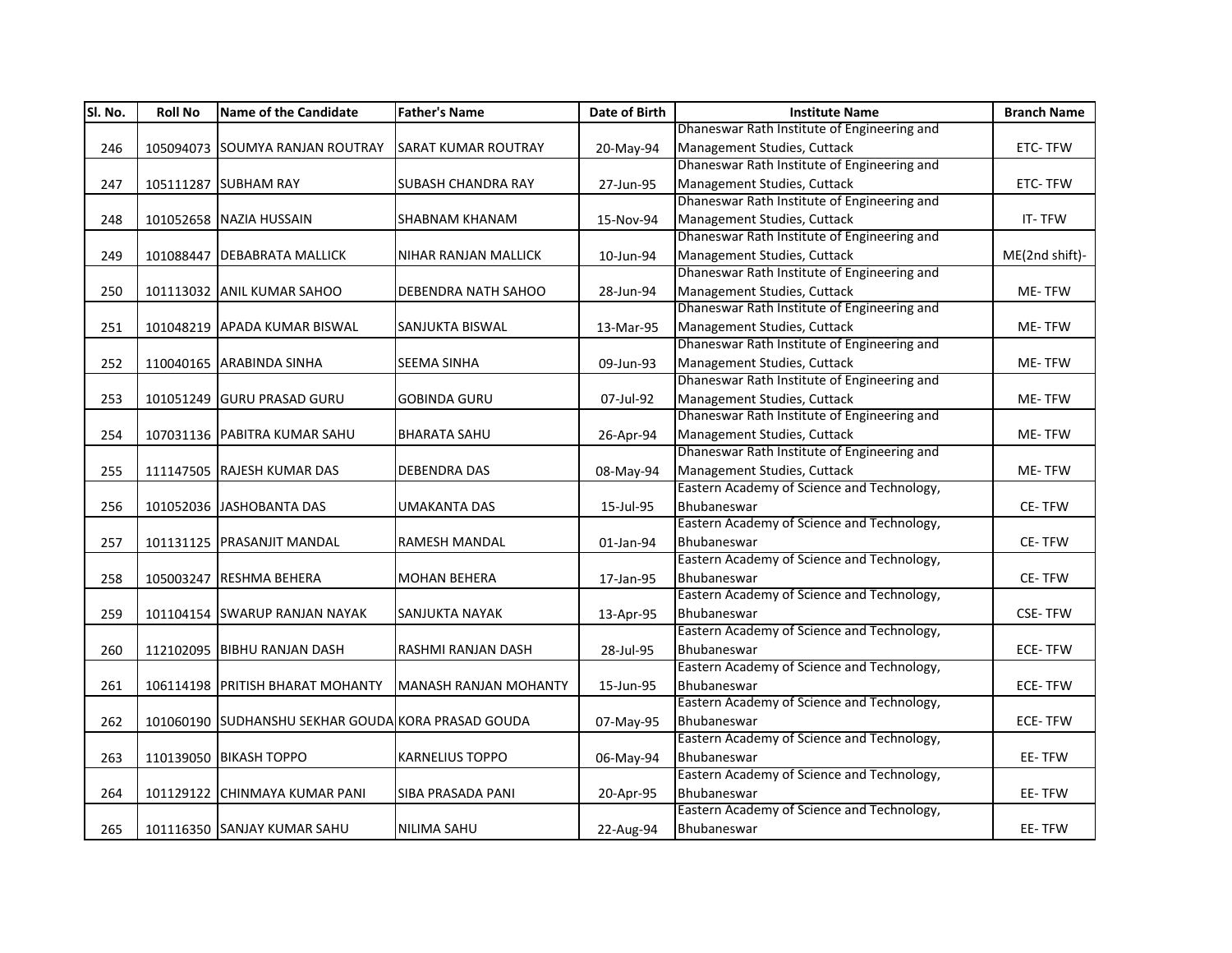| SI. No. | <b>Roll No</b> | <b>Name of the Candidate</b>     | <b>Father's Name</b>        | Date of Birth | <b>Institute Name</b>                                        | <b>Branch Name</b> |
|---------|----------------|----------------------------------|-----------------------------|---------------|--------------------------------------------------------------|--------------------|
|         |                |                                  | <b>MOHAMMED JALALUDIN</b>   |               | Eastern Academy of Science and Technology,                   |                    |
| 266     |                | 110044504 SHAHEEN SULTANA        | AHMED                       | 07-Feb-93     | Bhubaneswar                                                  | <b>ENV-TFW</b>     |
|         |                |                                  |                             |               | Eastern Academy of Science and Technology,                   |                    |
| 267     |                | 101133270 ASHUTOSH ROUT          | <b>ARATI ROUT</b>           | 23-Jun-94     | Bhubaneswar                                                  | ME-TFW             |
|         |                |                                  |                             |               | Eastern Academy of Science and Technology,                   |                    |
| 268     |                | 901023225 BIKI MAHARANA          | MAKARDHWAJ MAHARANA         | 08-Jan-95     | Bhubaneswar                                                  | ME-TFW             |
|         |                |                                  |                             |               | Eastern Academy of Science and Technology,                   |                    |
| 269     |                | 110112050 DEBADATTA SAMAL        | KAMAL LOCHAN SAMAL          | 03-Jul-95     | Bhubaneswar                                                  | ME-TFW             |
|         |                |                                  |                             |               | Eastern Academy of Science and Technology,                   |                    |
| 270     |                | 101052646 NASEEB RAJ PRADHAN     | <b>BHRUNGA RAJ PRADHAN</b>  | 30-Mar-93     | Bhubaneswar                                                  | ME-TFW             |
|         |                |                                  |                             |               | Eastern Academy of Science and Technology,                   |                    |
| 271     |                | 105093685 SIDDHARTHA SWAIN       | <b>MANOJ KUMAR SWAIN</b>    | 05-Apr-95     | Bhubaneswar                                                  | ME-TFW             |
|         |                |                                  |                             |               | Eastern Academy of Science and Technology,                   |                    |
| 272     |                | 101233049 SMRUTI RANJAN KARAN    | SRINIBASA KARAN             | 15-Mar-95     | Bhubaneswar                                                  | ME-TFW             |
|         |                |                                  |                             |               | Einstein Academy of Technology and Management,               |                    |
| 273     |                | 110021027 BHANJABIHARI BEHERA    | <b>BISWESWAR BEHERA</b>     | 03-Jun-95     | Bhubaneswar                                                  | <b>CE-TFW</b>      |
|         |                |                                  |                             |               | Einstein Academy of Technology and Management,               |                    |
| 274     |                | 110008113 DEBARAJ PANI           | PRAVAKAR PANI               | 15-Jul-95     | Bhubaneswar                                                  | CE-TFW             |
|         |                |                                  |                             |               | Einstein Academy of Technology and Management,               |                    |
| 275     |                | 110021180 SWADESH BANDITA BEHERA | <b>JNANA PRAKASH BEHERA</b> | 02-Jun-95     | Bhubaneswar                                                  | <b>CSE-TFW</b>     |
|         |                |                                  |                             |               | Einstein Academy of Technology and Management,               |                    |
| 276     |                | 101048075 ANIL KUMAR KHUNTIA     | <b>KARTTIKSW AR KHUNTIA</b> | 19-May-95     | Bhubaneswar                                                  | <b>ME-TFW</b>      |
|         |                |                                  |                             |               | Einstein Academy of Technology and Management,               |                    |
| 277     |                | 110129623 GOUTTAM MAJUMDAR       | ABHIRAM MAJUMDAR            | 08-May-92     | Bhubaneswar                                                  | ME-TFW             |
|         |                |                                  |                             |               | Einstein Academy of Technology and Management,               |                    |
| 278     |                | 106129445 KABIR BARAL            | <b>KEDARNATH BARAL</b>      | 02-Jun-95     | Bhubaneswar                                                  | ME-TFW             |
|         |                |                                  |                             |               | Einstein Academy of Technology and Management,               |                    |
| 279     |                | 101018205 MAHESH KUMAR MOHANTA   | <b>MINATI MOHANTA</b>       | 02-May-94     | Bhubaneswar                                                  | ME-TFW             |
|         |                |                                  |                             |               | Einstein Academy of Technology and Management,               |                    |
| 280     |                | 101053238 PRAKASH KUMAR NAYAK    | PRAFULLA KUMAR NAYAK        | 15-May-95     | Bhubaneswar                                                  | ME-TFW             |
|         |                |                                  |                             |               | Einstein Academy of Technology and Management,               |                    |
| 281     |                | 112147562 PRASANT KUMAR SAHOO    | <b>BIDYADHAR SAHOO</b>      | 12-May-95     | Bhubaneswar<br>Gandhi Academy of Technology and Engineering, | ME-TFW             |
|         |                |                                  |                             |               |                                                              |                    |
| 282     |                | 101023484 L PAPIN REDDY          | L SUDAM REDDY               | 05-Jun-95     | Berhampur<br>Gandhi Academy of Technology and Engineering,   | <b>CE-TFW</b>      |
|         |                |                                  | <b>PANDAV SAHU</b>          |               |                                                              | <b>ECE-TFW</b>     |
| 283     |                | 101028076 NARSINGH SAHU          |                             | 28-Apr-94     | Berhampur<br>Gandhi Academy of Technology and Engineering,   |                    |
|         |                |                                  |                             |               |                                                              | <b>ECE-TFW</b>     |
| 284     |                | 105026523 SUSHRI G MONIKA        | <b>G DURYADHAN DORA</b>     | 31-Aug-94     | Berhampur<br>Gandhi Academy of Technology and Engineering,   |                    |
|         |                |                                  |                             |               |                                                              |                    |
| 285     |                | 101108075 DIBYARANJAN MISHRA     | TAPAN KUMAR MISHRA          | 16-May-94     | Berhampur                                                    | EE-TFW             |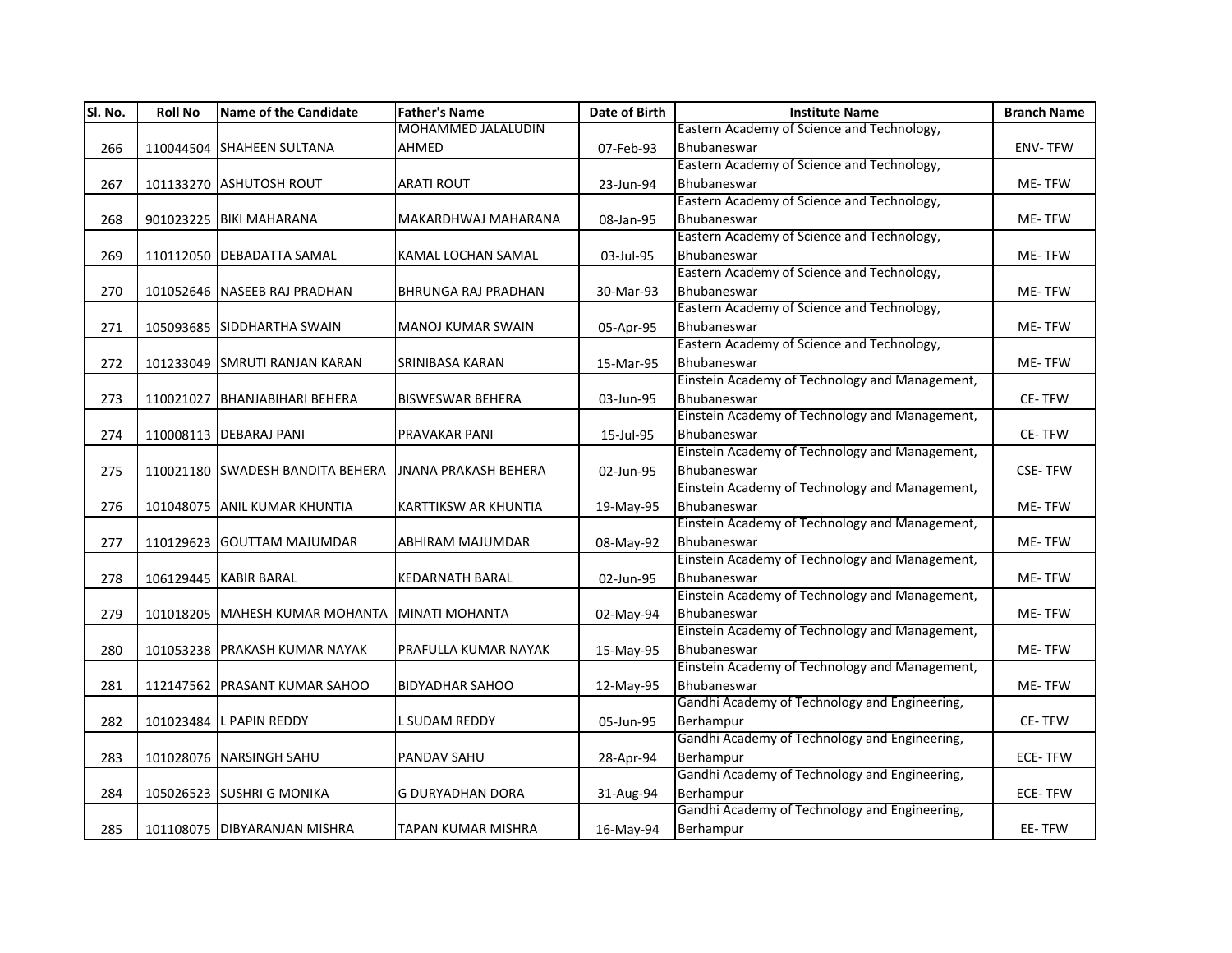| Sl. No. | <b>Roll No</b> | <b>Name of the Candidate</b>   | <b>Father's Name</b>       | Date of Birth | <b>Institute Name</b>                                    | <b>Branch Name</b> |
|---------|----------------|--------------------------------|----------------------------|---------------|----------------------------------------------------------|--------------------|
|         |                |                                |                            |               | Gandhi Academy of Technology and Engineering,            |                    |
| 286     |                | 101105089 UMAKANTA BEHERA      | <b>SURENDRA BEHERA</b>     | 31-Mar-94     | Berhampur                                                | EE-TFW             |
|         |                |                                |                            |               | Gandhi Academy of Technology and Engineering,            |                    |
| 287     |                | 101084050 DEEPAK KUMAR SAHU    | SUDARSAN SAHU              | 18-Oct-93     | Berhampur                                                | ME-TFW             |
|         |                |                                |                            |               | Gandhi Academy of Technology and Engineering,            |                    |
| 288     |                | 107068242 JAYANTA GARU         | KALICHARAN GARU            | 29-Dec-93     | Berhampur                                                | ME-TFW             |
|         |                |                                |                            |               | Gandhi Academy of Technology and Engineering,            |                    |
| 289     |                | 112034196 JUDHISTIRA GOUDA     | <b>AJAYA GOUDA</b>         | 21-Jan-94     | Berhampur                                                | ME-TFW             |
|         |                |                                |                            |               | Gandhi Academy of Technology and Engineering,            |                    |
| 290     |                | 110087752 SARADA PRASAD SAHOO  | <b>BRAHMANANDA SAHOO</b>   | 04-Oct-95     | Berhampur                                                | ME-TFW             |
|         |                |                                |                            |               | Gandhi Institute for Education and Technology,           |                    |
| 291     |                | 112061240 BINAY KUMAR SAHOO    | RABINDRA KUMAR SAHOO       | 15-Jun-95     | Khurda                                                   | CE-TFW             |
|         |                |                                |                            |               | Gandhi Institute for Education and Technology,           |                    |
| 292     |                | 105085036 BISHNUPRIYA DEHURI   | <b>BABULAL DEHURI</b>      | 26-Jun-95     | Khurda                                                   | CE-TFW             |
|         |                |                                |                            |               | Gandhi Institute for Education and Technology,           |                    |
| 293     |                | 101022108 PHATECHAND NAIK      | <b>GOBARDHAN NAIK</b>      | 25-Jul-95     | Khurda                                                   | <b>CE-TFW</b>      |
|         |                |                                |                            |               | Gandhi Institute for Education and Technology,           |                    |
| 294     |                | 101053301 PRATEEK PRIYADARSHI  | DHARANI DHAR PARAMANIK     | 01-Feb-95     | Khurda                                                   | CE-TFW             |
|         |                |                                |                            |               | Gandhi Institute for Education and Technology,           |                    |
| 295     |                | 105058712 RONAK MOHANTY        | <b>BIJOY KUMAR MOHANTY</b> | 15-Jan-94     | Khurda                                                   | CE-TFW             |
|         |                |                                |                            |               | Gandhi Institute for Education and Technology,           |                    |
| 296     |                | 112143814 SUMANTA SETHY        | PRADEEP KUMAR SETHY        | 29-May-95     | Khurda                                                   | <b>CE-TFW</b>      |
|         |                |                                |                            |               | Gandhi Institute for Education and Technology,           |                    |
| 297     |                | 112009200 LOPAMUDRA DAS        | <b>KASINATH DAS</b>        | 13-Dec-94     | Khurda                                                   | <b>CSE-TFW</b>     |
|         |                |                                |                            |               | Gandhi Institute for Education and Technology,           |                    |
| 298     |                | 105058183 NIBEDITA JENA        | <b>NIRMAL JENA</b>         | 02-May-94     | Khurda                                                   | <b>CSE-TFW</b>     |
|         |                |                                |                            |               | Gandhi Institute for Education and Technology,           |                    |
| 299     |                | 101054202 RIYA BHUYAN          | PRADOSH KUMAR BHUYAN       | 25-Dec-93     | Khurda                                                   | <b>CSE-TFW</b>     |
|         |                |                                |                            |               | Gandhi Institute for Education and Technology,           |                    |
| 300     |                | 105125231 GANESH CHANDRA DASH  | <b>BENUDHAR DASH</b>       | 10-Jun-94     | Khurda                                                   | <b>ECE-TFW</b>     |
|         |                |                                |                            |               | Gandhi Institute for Education and Technology,           |                    |
| 301     |                | 101115104 S PRIYANKA KUMARI    | S GOPAL RAO                | 31-Oct-95     | Khurda                                                   | ECE-TFW            |
|         |                |                                |                            |               | Gandhi Institute for Education and Technology,           |                    |
| 302     |                | 107069333 TAPAS KUMAR NANDI    | <b>NIRANJAN NANDI</b>      | 01-May-95     | Khurda                                                   | <b>ECE-TFW</b>     |
|         |                |                                |                            |               | Gandhi Institute for Education and Technology,           |                    |
| 303     |                | 101047154 ABINASH JENA         | PRASANTA KUMAR JENA        | 11-Jun-93     | Khurda<br>Gandhi Institute for Education and Technology, | <b>EEE-TFW</b>     |
|         |                |                                |                            |               |                                                          |                    |
| 304     |                | 101125036 CHANDRAKKANTA BEHERA | PRATAP CHANDRA BEHERA      | 14-Mar-94     | Khurda<br>Gandhi Institute for Education and Technology, | EEE-TFW            |
|         |                |                                |                            |               |                                                          |                    |
| 305     |                | 105058267 PAPUN KUMAR SAHOO    | <b>HADIBANDHU SAHOO</b>    | 28-Jun-95     | Khurda                                                   | EEE-TFW            |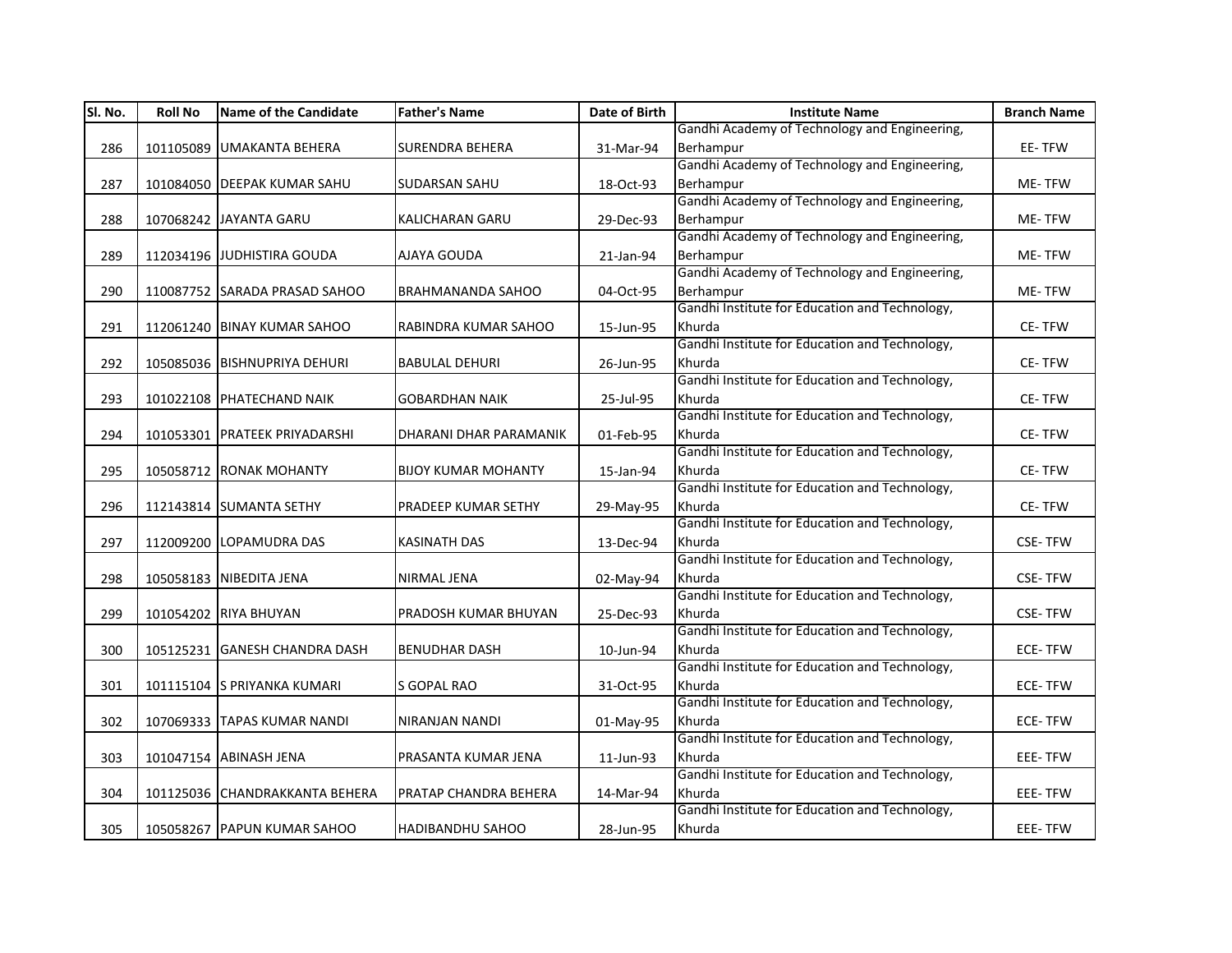| SI. No. | <b>Roll No</b> | <b>Name of the Candidate</b>                             | <b>Father's Name</b>       | Date of Birth | <b>Institute Name</b>                                              | <b>Branch Name</b> |
|---------|----------------|----------------------------------------------------------|----------------------------|---------------|--------------------------------------------------------------------|--------------------|
|         |                |                                                          |                            |               | Gandhi Institute for Education and Technology,                     |                    |
| 306     |                | 105117165 SHAHIN FIRDAUSI                                | <b>KHURSID ALAM</b>        | 09-Sep-94     | Khurda                                                             | EEE-TFW            |
|         |                |                                                          |                            |               | Gandhi Institute for Education and Technology,                     |                    |
| 307     |                | 101095442 SOUMYA RANJAN BEHERA                           | RABINDRA KUMAR BEHERA      | 10-Jun-95     | Khurda                                                             | EEE-TFW            |
|         |                |                                                          |                            |               | Gandhi Institute for Education and Technology,                     |                    |
| 308     |                | 106144311 SOUMYARANJAN SETHI                             | <b>SARAT KUMAR SETHI</b>   | 05-Jul-94     | Khurda                                                             | EEE-TFW            |
|         |                |                                                          |                            |               | Gandhi Institute for Education and Technology,                     |                    |
| 309     |                | 112034057 AJIT KUMAR PATRO                               | <b>KALPANA PATRO</b>       | 12-Jun-95     | Khurda                                                             | ME-TFW             |
|         |                |                                                          |                            |               | Gandhi Institute for Education and Technology,                     |                    |
| 310     |                | 112061148 ASHIRBAD PRADHAN                               | NATABAR PRADHAN            | 05-Mar-95     | Khurda                                                             | ME-TFW             |
|         |                |                                                          |                            |               | Gandhi Institute for Education and Technology,                     |                    |
| 311     |                | 110040367 BISWAJIT SAHOO                                 | <b>BIRABAR SAHOO</b>       | 06-Jun-94     | Khurda                                                             | ME-TFW             |
|         |                |                                                          |                            |               | Gandhi Institute for Education and Technology,                     |                    |
| 312     |                | 199077595 SANTOSH KUMAR BEHERA                           | <b>MADHA BENDRA BEHERA</b> | 23-Sep-94     | Khurda                                                             | ME-TFW             |
|         |                |                                                          |                            |               | Gandhi Institute for Education and Technology,                     |                    |
| 313     |                | 110089106 SOUMYAJEET DAS                                 | <b>RAGHAB DAS</b>          | 09-Apr-95     | Khurda                                                             | ME-TFW             |
|         |                |                                                          |                            |               | Gandhi Institute for Education and Technology,                     |                    |
| 314     |                | 110036273 SWATI RANJAN PATRA                             | <b>INDRAMANI PATRA</b>     | 01-Jul-95     | Khurda                                                             | ME-TFW             |
|         |                |                                                          |                            |               | Gandhi Institute for Technological                                 |                    |
| 315     |                | 101125045 DEBASIS NAHAK                                  | DHANESWAR NAHAK            | 16-Jun-95     | AdvancementGITA, Bhubaneswar                                       | CE-TFW             |
|         |                |                                                          |                            |               | Gandhi Institute for Technological                                 |                    |
| 316     |                | 101054294 SADASIV PADHIARY                               | MAKUNDA PRASAD PADHIARY    | 05-Jun-94     | AdvancementGITA, Bhubaneswar                                       | CE-TFW             |
|         |                |                                                          |                            |               | Gandhi Institute for Technological                                 |                    |
| 317     |                | 101108260 SUNIL KUMAR PRUSTY                             | <b>BRAHMANANDA PRUSTY</b>  | 15-Sep-94     | AdvancementGITA, Bhubaneswar                                       | CE-TFW             |
|         |                | PRATIVA PRIYADARSHINI                                    |                            |               | Gandhi Institute for Technological                                 |                    |
| 318     | 101130108 BARA |                                                          | <b>PITABAS BARA</b>        | 15-May-95     | AdvancementGITA, Bhubaneswar                                       | <b>CSE-TFW</b>     |
|         |                |                                                          |                            |               | Gandhi Institute for Technological                                 |                    |
| 319     |                | 101054077 RAKESH KUMAR KAR                               | <b>RABINDRANATH KAR</b>    | 25-Apr-95     | AdvancementGITA, Bhubaneswar                                       | <b>CSE-TFW</b>     |
|         |                |                                                          |                            |               | Gandhi Institute for Technological                                 |                    |
| 320     |                | 101095175 SAILAZA SUPRATICK                              | RASHMI RANJAN SAHOO        | 31-Oct-94     | AdvancementGITA, Bhubaneswar                                       | <b>CSE-TFW</b>     |
|         |                |                                                          |                            |               | Gandhi Institute for Technological                                 |                    |
| 321     |                | 101136303 SUSMITA SAMAL                                  | <b>SANTOSH KUMAR SAMAL</b> | 28-Jun-94     | AdvancementGITA, Bhubaneswar<br>Gandhi Institute for Technological | <b>CSE-TFW</b>     |
|         |                |                                                          |                            |               |                                                                    |                    |
| 322     |                | 107129581 SWETA PATNAIK                                  | SIBA PRASAD PATNAIK        | 21-May-95     | AdvancementGITA, Bhubaneswar<br>Gandhi Institute for Technological | <b>CSE-TFW</b>     |
|         |                |                                                          |                            |               |                                                                    |                    |
| 323     |                | 101136345 TAPASWINI SAHOO<br><b>ARCHANA PRIYADARSINI</b> | <b>NIRANJAN SAHOO</b>      | 06-May-95     | AdvancementGITA, Bhubaneswar<br>Gandhi Institute for Technological | <b>CSE-TFW</b>     |
|         |                |                                                          |                            |               |                                                                    |                    |
| 324     | 110040172 SAHU |                                                          | <b>ASHOK KUMAR SAHU</b>    | 19-Apr-95     | AdvancementGITA, Bhubaneswar<br>Gandhi Institute for Technological | <b>ECE-TFW</b>     |
|         |                |                                                          |                            |               |                                                                    |                    |
| 325     |                | 101088439 DAMAN CHARAN MAJHI                             | KANDAN MAJHI               | 01-May-95     | AdvancementGITA, Bhubaneswar                                       | ECE-TFW            |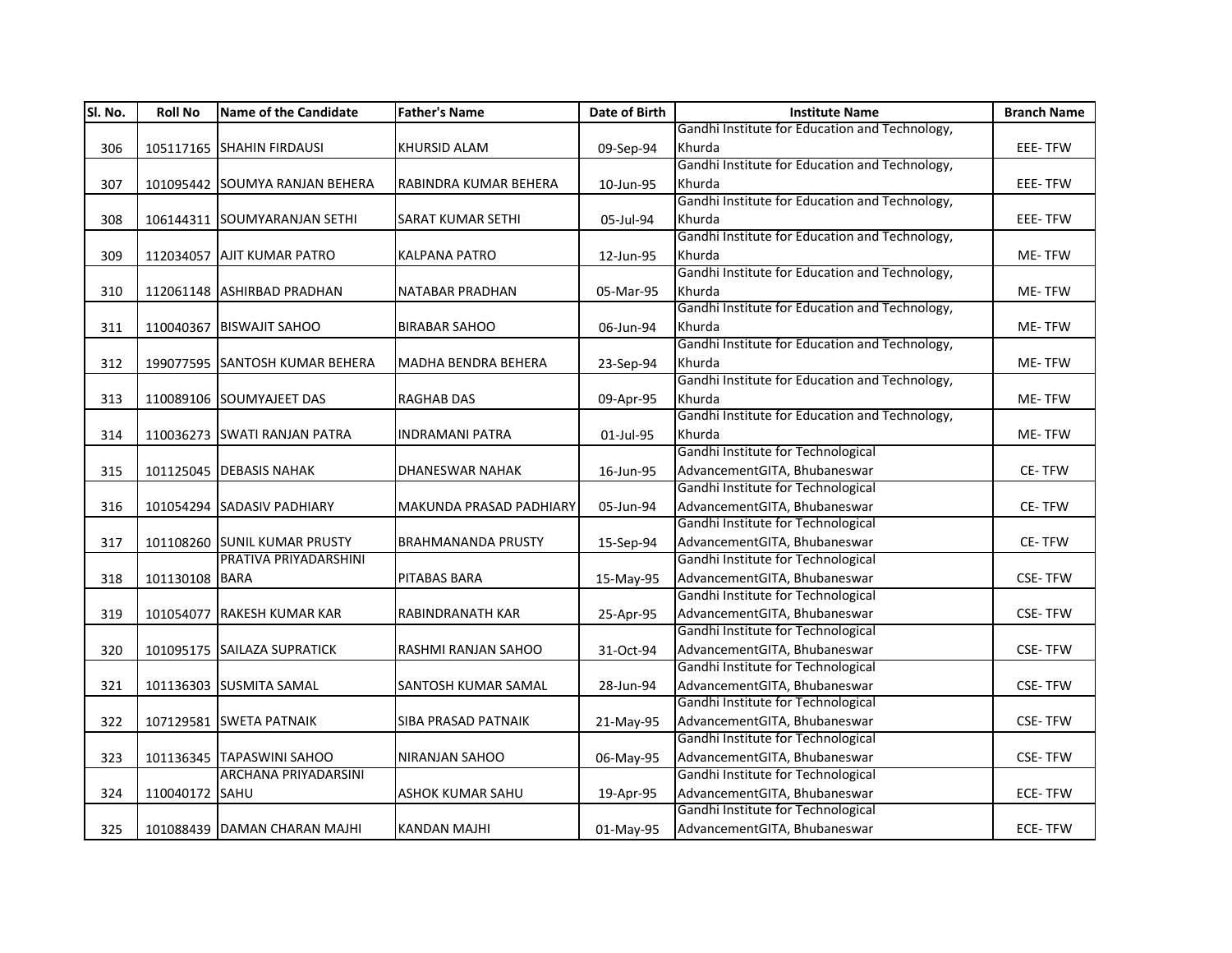| Sl. No. | <b>Roll No</b>   | Name of the Candidate          | <b>Father's Name</b>        | Date of Birth | <b>Institute Name</b>                        | <b>Branch Name</b> |
|---------|------------------|--------------------------------|-----------------------------|---------------|----------------------------------------------|--------------------|
|         |                  | <b>KUMARI SHAKUNTALA</b>       |                             |               | Gandhi Institute for Technological           |                    |
| 326     | 101052276 BEHERA |                                | <b>DEBENDRA BEHERA</b>      | 14-May-94     | AdvancementGITA, Bhubaneswar                 | ECE-TFW            |
|         |                  |                                |                             |               | Gandhi Institute for Technological           |                    |
| 327     |                  | 101028098 P KISAN SUBUDHI      | <b>PSU BRAMANYU SUBUDHI</b> | 01-Jan-95     | AdvancementGITA, Bhubaneswar                 | <b>ECE-TFW</b>     |
|         |                  |                                |                             |               | Gandhi Institute for Technological           |                    |
| 328     |                  | 101130137 RAKESH MOHAPATRA     | RABINDRA MOHAPATRA          | 30-May-94     | AdvancementGITA, Bhubaneswar                 | ECE-TFW            |
|         |                  |                                |                             |               | Gandhi Institute for Technological           |                    |
| 329     |                  | 101131152 SANDEEP PAUL         | <b>BINOD BIHARI PAUL</b>    | 25-Nov-94     | AdvancementGITA, Bhubaneswar                 | ECE-TFW            |
|         |                  |                                |                             |               | Gandhi Institute for Technological           |                    |
| 330     |                  | 101048167 ANSUMAN NAYAK        | <b>SUBAS CHANDRA NAYAK</b>  | 01-Apr-95     | AdvancementGITA, Bhubaneswar                 | EE-TFW             |
|         |                  |                                |                             |               | Gandhi Institute for Technological           |                    |
| 331     |                  | 105041555 BIKASH KUMAR DAS     | PRADEEP KUMAR DAS           | 30-Apr-95     | AdvancementGITA, Bhubaneswar                 | EE-TFW             |
|         |                  |                                |                             |               | Gandhi Institute for Technological           |                    |
| 332     |                  | 111100472 MANOJ KUMAR SAHOO    | <b>MOHAN CHARAN SAHOO</b>   | 17-Mar-94     | AdvancementGITA, Bhubaneswar                 | EE-TFW             |
|         |                  |                                |                             |               | Gandhi Institute for Technological           |                    |
| 333     |                  | 101122003 ABHISEK PANDA        | <b>BALAKRISHNA PANDA</b>    | 13-Apr-95     | AdvancementGITA, Bhubaneswar                 | EEE-TFW            |
|         |                  |                                |                             |               | Gandhi Institute for Technological           |                    |
| 334     |                  | 105041211 AMLANJYOTI PRADHAN   | <b>GOKULANANDA PRADHAN</b>  | 21-Jun-95     | AdvancementGITA, Bhubaneswar                 | EEE-TFW            |
|         |                  |                                |                             |               | Gandhi Institute for Technological           |                    |
| 335     |                  | 110109416 ANANYA MOHANTY       | TAPAN KUMAR MOHANTY         | 15-May-95     | AdvancementGITA, Bhubaneswar                 | EEE-TFW            |
|         |                  |                                |                             |               | Gandhi Institute for Technological           |                    |
| 336     |                  | 101049053 ASIT KUMAR SARANGI   | RAMAKANTA SARANGI           | 30-Sep-92     | AdvancementGITA, Bhubaneswar                 | EEE-TFW            |
|         |                  |                                |                             |               | Gandhi Institute for Technological           |                    |
| 337     |                  | 110036102 BASANT KUMAR SAHOO   | <b>KSHETRABASI SAHOO</b>    | 12-Jun-92     | AdvancementGITA, Bhubaneswar                 | EEE-TFW            |
|         |                  |                                |                             |               | Gandhi Institute for Technological           |                    |
| 338     |                  | 110089154 SUBHASISH PANDA      | <b>SANTOSH KUMAR PANDA</b>  | 08-Jan-94     | AdvancementGITA, Bhubaneswar                 | EEE-TFW            |
|         |                  |                                |                             |               | Gandhi Institute for Technological           |                    |
| 339     |                  | 112009022 AMRUTANSHU GIRI      | ARUN KUMAR GIRI             | 04-Sep-94     | AdvancementGITA, Bhubaneswar                 | ME-TFW             |
|         |                  |                                |                             |               | Gandhi Institute for Technological           |                    |
| 340     |                  | 112061186 B L DIBYAJYOTI BARIK | LACHHAMAN BARIK             | 23-Jun-95     | AdvancementGITA, Bhubaneswar                 | <b>ME-TFW</b>      |
|         |                  | <b>BICHITRA KUMAR</b>          |                             |               | Gandhi Institute for Technological           |                    |
| 341     |                  | 101088324 SATAPATHY            | BIRENDRA NATH SATAPATHY     | 08-Dec-95     | AdvancementGITA, Bhubaneswar                 | ME-TFW             |
|         |                  |                                |                             |               | Gandhi Institute for Technological           |                    |
| 342     |                  | 101050068 BISHWA PRAKASH OJHA  | ANADI CHARAN OJHA           | 20-Jun-95     | AdvancementGITA, Bhubaneswar                 | ME-TFW             |
|         |                  |                                |                             |               | Gandhi Institute for Technological           |                    |
| 343     |                  | 101054028 RAJESH KUMAR NAYAK   | <b>SUDHIR NAYAK</b>         | 02-Apr-95     | AdvancementGITA, Bhubaneswar                 | ME-TFW             |
|         |                  |                                |                             |               | Gandhi Institute for Technological           |                    |
| 344     |                  | 101084179 SOMESH KUMAR AGRAWAL | MOHANLAL AGRAWAL            | 30-Aug-95     | AdvancementGITA, Bhubaneswar                 | ME-TFW             |
| 345     |                  | 101048175 ANUBHAV DAS          | <b>TAPAN KUMAR DAS</b>      | 23-Aug-94     | Gandhi Institute for Technology, Bhubaneswar | CE-TFW             |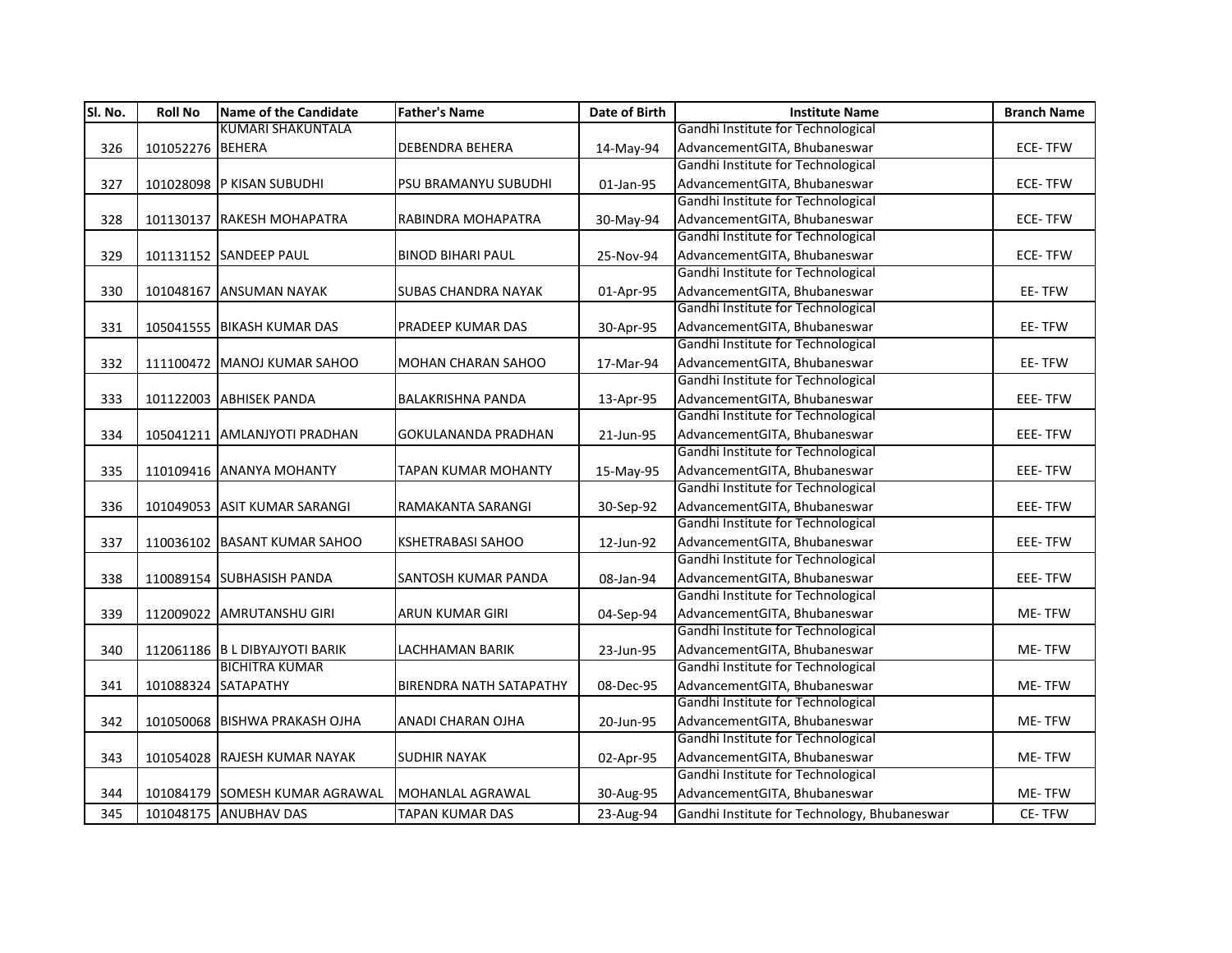| SI. No. | <b>Roll No</b>    | Name of the Candidate                                       | <b>Father's Name</b>        | Date of Birth | <b>Institute Name</b>                                          | <b>Branch Name</b> |
|---------|-------------------|-------------------------------------------------------------|-----------------------------|---------------|----------------------------------------------------------------|--------------------|
| 346     |                   | 101052128 JYOTIRMAYEE ROUT                                  | <b>SURESH CHANDRA ROUT</b>  | 01-Jun-94     | Gandhi Institute for Technology, Bhubaneswar                   | <b>CE-TFW</b>      |
| 347     |                   | 107013007 AJIT KUMAR RAUL                                   | RABINDRA NATH RAUL N        | 15-May-94     | Gandhi Institute for Technology, Bhubaneswar                   | <b>CSE-TFW</b>     |
| 348     |                   | 101051129 DIPTIMAYEE SAMAL                                  | <b>BANAMALI SAMAL</b>       | 11-Jun-96     | Gandhi Institute for Technology, Bhubaneswar                   | <b>CSE-TFW</b>     |
|         |                   | SHUBHRATA ROSHANI                                           |                             |               |                                                                |                    |
| 349     | 105026319 PRADHAN |                                                             | KAILASH CHANDRA PRADHAN     | 15-May-95     | Gandhi Institute for Technology, Bhubaneswar                   | <b>CSE-TFW</b>     |
| 350     |                   | 105041589 BISHNUPRIYA PRADHAN                               | RITARANI PRADHAN            | 26-Jul-95     | Gandhi Institute for Technology, Bhubaneswar                   | <b>ECE-TFW</b>     |
|         |                   | DEBASHRITA SWATIPRANJYA                                     |                             |               |                                                                |                    |
| 351     | 110040449 KHUNTIA |                                                             | SACHIDANAND KHUNTIA         | 30-Jan-96     | Gandhi Institute for Technology, Bhubaneswar                   | <b>ECE-TFW</b>     |
| 352     |                   | 105025234 DEBASISH BISHOYI                                  | <b>MAHESWAR BISHOYI</b>     | 21-Jun-95     | Gandhi Institute for Technology, Bhubaneswar                   | ECE-TFW            |
| 353     |                   | 107116504 JUBLI RANI PATEL                                  | PRADIP KUMAR PATEL          | 20-May-95     | Gandhi Institute for Technology, Bhubaneswar                   | <b>ECE-TFW</b>     |
| 354     |                   | 105026047 PARPATI GAYATRI                                   | P PURUSOTTAM REDDY          | 25-May-95     | Gandhi Institute for Technology, Bhubaneswar                   | <b>ECE-TFW</b>     |
| 355     |                   | 101060363 SURAJA ROUTRAY                                    | PADMABATI ROUTRAY           | 20-May-95     | Gandhi Institute for Technology, Bhubaneswar                   | ECE-TFW            |
| 356     |                   | 101125031 BISWAJIT MUDULI                                   | BRAJA SUNDAR MUDULI         | 27-Aug-94     | Gandhi Institute for Technology, Bhubaneswar                   | EEE-TFW            |
| 357     |                   | 107099097 HIMANSHU BOITY                                    | UGRESAN BOITY               | 02-Apr-95     | Gandhi Institute for Technology, Bhubaneswar                   | <b>EEE-TFW</b>     |
| 358     |                   | 101017082 JAGRUTI SAHU                                      | SANTOSH PRASAD SAHU         | 01-Apr-95     | Gandhi Institute for Technology, Bhubaneswar                   | EEE-TFW            |
| 359     |                   | 105137371 LUCKY RANI BEHURIA                                | <b>BIJAY KUMAR BEHURIA</b>  | 24-Apr-94     | Gandhi Institute for Technology, Bhubaneswar                   | EEE-TFW            |
| 360     |                   | 107146356 RAJAT KUMAR SAHOO                                 | <b>BAIKUNTHA SAHOO</b>      | 03-Apr-95     | Gandhi Institute for Technology, Bhubaneswar                   | EEE-TFW            |
| 361     |                   | 107031199 SANTOSH KUMAR JENA                                | SIMANCHAL JENA              | 01-Jul-94     | Gandhi Institute for Technology, Bhubaneswar                   | EEE-TFW            |
| 362     |                   | 101002419 PRAYAS NAYAK                                      | SARBESWAR NAYAK             | 10-Jul-95     | Gandhi Institute for Technology, Bhubaneswar                   | IT-TFW             |
| 363     |                   | 106125342   PRATISTHA BHUSAN MISHRA   BIBHUTI BHUSAN MISHRA |                             | 20-Jun-95     | Gandhi Institute for Technology, Bhubaneswar                   | ME(2nd shift)-     |
| 364     |                   | 110087019 ABINASH BEHURA                                    | RAMESH KUMAR BEHURA         | 01-Sep-94     | Gandhi Institute for Technology, Bhubaneswar                   | ME-TFW             |
| 365     |                   | 110042225 KANHU PRADHAN                                     | <b>CHAKRADHAR PRADHAN</b>   | 03-May-93     | Gandhi Institute for Technology, Bhubaneswar                   | ME-TFW             |
| 366     |                   | 101012072 RAKESH KUMAR DAS                                  | SHASHADHAR DAS              | 07-Jul-94     | Gandhi Institute for Technology, Bhubaneswar                   | ME-TFW             |
| 367     |                   | 107069077 SATYA SUNDAR SAHOO                                | <b>SANATAN SAHOO</b>        | 05-Jun-95     | Gandhi Institute for Technology, Bhubaneswar                   | ME-TFW             |
| 368     |                   | 110147459 SATYAJIT PRADHAN                                  | <b>MAHENDRANATH PRADHAN</b> | 05-Sep-95     | Gandhi Institute for Technology, Bhubaneswar                   | ME-TFW             |
| 369     |                   | 101086086 SHUBHAM RANJAN SAHU                               | PRASANTA KUMAR SAHU         | 07-Apr-95     | Gandhi Institute for Technology, Bhubaneswar                   | ME-TFW             |
|         |                   |                                                             |                             |               | Gandhi Institute of Advanced Computer and                      |                    |
| 370     |                   | 105132025 ALAKABHARGABIPANDA                                | RADHASYAM PANDA             | 25-Nov-94     | Research, Raygada                                              | CE-TFW             |
|         |                   |                                                             |                             |               | Gandhi Institute of Advanced Computer and                      |                    |
| 371     |                   | 105117148 R AKSHAY KUMAR                                    | R V R RAO                   | 01-Apr-95     | Research, Raygada                                              | CE-TFW             |
|         |                   |                                                             |                             |               | Gandhi Institute of Advanced Computer and                      |                    |
| 372     |                   | 112132251 SIMADRI SANJAYA                                   | <b>S TRINATH RAO</b>        | 04-May-94     | Research, Raygada<br>Gandhi Institute of Advanced Computer and | CE-TFW             |
| 373     |                   | 105132068 MANASI MAHAPATRA                                  | RABI NARAYAN MAHAPATRA      | 28-Mar-95     | Research, Raygada                                              | <b>CSE-TFW</b>     |
|         |                   |                                                             |                             |               | Gandhi Institute of Advanced Computer and                      |                    |
| 374     |                   | 105121102 NITIKAMAYEE BAG                                   | <b>PRABIN KUMAR BAG</b>     | 06-Jul-93     | Research, Raygada                                              | <b>CSE-TFW</b>     |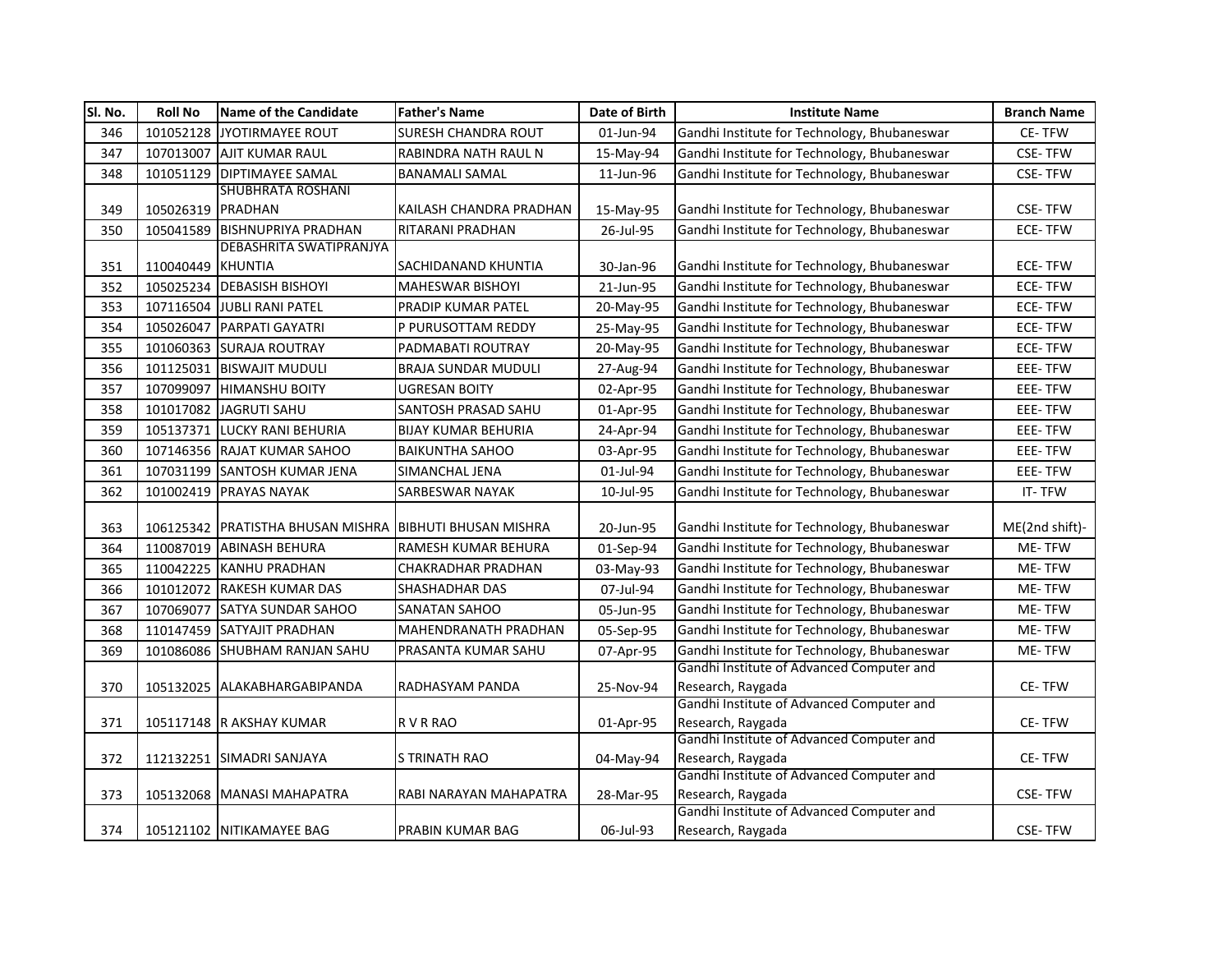| SI. No. | <b>Roll No</b>      | <b>Name of the Candidate</b>     | <b>Father's Name</b>        | Date of Birth | <b>Institute Name</b>                           | <b>Branch Name</b> |
|---------|---------------------|----------------------------------|-----------------------------|---------------|-------------------------------------------------|--------------------|
|         |                     |                                  |                             |               | Gandhi Institute of Advanced Computer and       |                    |
| 375     |                     | 101131057 GUDLA SUNANDA          | <b>G RAM MURTY</b>          | 11-Dec-93     | Research, Raygada                               | <b>ECE-TFW</b>     |
|         |                     |                                  |                             |               | Gandhi Institute of Advanced Computer and       |                    |
| 376     |                     | 110127218 LADI SWAMI DAS         | LADI SESHAGIGI RAO          | 25-Jun-95     | Research, Raygada                               | <b>ECE-TFW</b>     |
|         |                     |                                  |                             |               | Gandhi Institute of Advanced Computer and       |                    |
| 377     |                     | 111124265 NAFISHA KOUSORE        | <b>AYUB KHAN</b>            | 25-Nov-94     | Research, Raygada                               | <b>ECE-TFW</b>     |
|         |                     |                                  |                             |               | Gandhi Institute of Advanced Computer and       |                    |
| 378     | 110132143 ASHWINI A |                                  | A RAJESWAR RAO              | 20-Jan-94     | Research, Raygada                               | EEE-TFW            |
|         |                     |                                  |                             |               | Gandhi Institute of Advanced Computer and       |                    |
| 379     |                     | 112034174 GOPINATH PANDA         | SURYA NARAYAN PANDA         | 05-Apr-95     | Research, Raygada                               | EEE-TFW            |
|         |                     | <b>CHANDRA SEKHAR</b>            | <b>PRAFULLA KUMAR</b>       |               | Gandhi Institute of Advanced Computer and       |                    |
| 380     |                     | 110033131 MAHAPATRA              | <b>MAHAPATRA</b>            | 15-May-94     | Research, Raygada                               | ME-TFW             |
|         |                     |                                  |                             |               | Gandhi Institute of Advanced Computer and       |                    |
| 381     |                     | 101131094 MILAN NATH             | ANTARJYAMI NATH             | 18-Mar-94     | Research, Raygada                               | ME-TFW             |
|         |                     |                                  |                             |               | Gandhi Institute of Advanced Computer and       |                    |
| 382     |                     | 101134201 MRINAL ARRNAB          | <b>GOLAK CHANDRA SAHOO</b>  | 01-Jul-94     | Research, Raygada                               | ME-TFW             |
|         |                     |                                  |                             |               | Gandhi Institute of Advanced Computer and       |                    |
| 383     |                     | 101115088 PRABEEN KUMAR PATTNAIK | <b>PRAVAKAR PATTNAIK</b>    | 09-Jan-95     | Research, Raygada                               | ME-TFW             |
|         |                     |                                  |                             |               | Gandhi Institute of Advanced Computer and       |                    |
| 384     |                     | 112132258 SURJYAKANTA BASANTIA   | <b>BHAGBAN BASANTIA</b>     | 09-Apr-94     | Research, Raygada                               | ME-TFW             |
|         |                     |                                  |                             |               | Gandhi Institute of Engineering and Technology, |                    |
| 385     |                     | 107031008 ADITYA JENA            | <b>RAJ JENA</b>             | 22-Oct-93     | Gunupur                                         | <b>AEI-TFW</b>     |
|         |                     |                                  |                             |               | Gandhi Institute of Engineering and Technology, |                    |
| 386     |                     | 101050059 BISHAL MAHARANA        | ANIL KUMAR MAHARANA         | 26-Sep-95     | Gunupur                                         | <b>AEI-TFW</b>     |
|         |                     |                                  |                             |               | Gandhi Institute of Engineering and Technology, |                    |
| 387     |                     | 105218150 DEBASISH PADHI         | <b>MANOJ KUMAR PADHI</b>    | 17-Sep-93     | Gunupur                                         | <b>AEI-TFW</b>     |
|         |                     |                                  |                             |               | Gandhi Institute of Engineering and Technology, |                    |
| 388     |                     | 101084092 MANISHA ACHARYA        | ANANTA KUMAR ACHARYA        | 25-Feb-95     | Gunupur                                         | <b>AEI-TFW</b>     |
|         |                     |                                  |                             |               | Gandhi Institute of Engineering and Technology, |                    |
| 389     |                     | 107068322 MANMATH BEHERA         | <b>DAS RATHI BEHERA</b>     | 22-Mar-94     | Gunupur                                         | <b>AEI-TFW</b>     |
|         |                     |                                  |                             |               | Gandhi Institute of Engineering and Technology, |                    |
| 390     |                     | 105083194 NIKITA GURU            | TRINATH GURU                | 24-Nov-94     | Gunupur                                         | <b>AEI-TFW</b>     |
|         |                     |                                  |                             |               | Gandhi Institute of Engineering and Technology, |                    |
| 391     |                     | 107108315 PAPINA BISWAL          | NARAYANA BISWAL             | 14-May-95     | Gunupur                                         | <b>AEI-TFW</b>     |
|         |                     |                                  | SRI ACHHYUTANANDA           |               | Gandhi Institute of Engineering and Technology, |                    |
| 392     |                     | 105093505 S H MAYURI             | <b>BEHERA</b>               | 30-Dec-95     | Gunupur                                         | <b>AEI-TFW</b>     |
|         |                     |                                  |                             |               | Gandhi Institute of Engineering and Technology, |                    |
| 393     |                     | 110044099 PRATIKSHYA NATH        | SACHINDRA NATH              | 30-Oct-93     | Gunupur                                         | <b>BT-TFW</b>      |
|         |                     | <b>BISHNU PRASAD</b>             |                             |               | Gandhi Institute of Engineering and Technology, |                    |
| 394     |                     | 101131033 MAHAPATRA              | <b>BALABHADRA MAHAPATRA</b> | 12-Jun-95     | Gunupur                                         | CE-TFW             |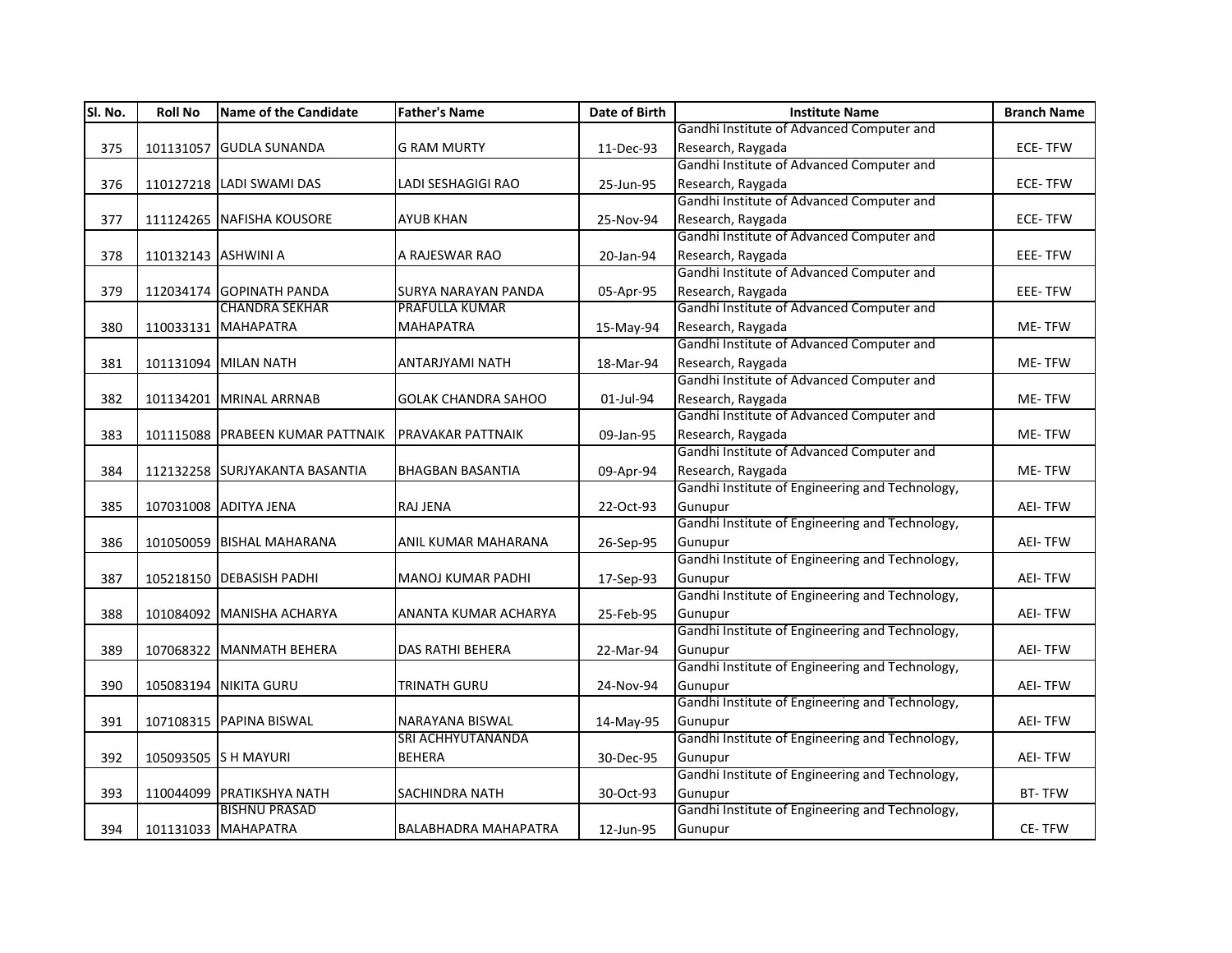| SI. No. | <b>Roll No</b>    | <b>Name of the Candidate</b>     | <b>Father's Name</b>        | Date of Birth | <b>Institute Name</b>                           | <b>Branch Name</b> |
|---------|-------------------|----------------------------------|-----------------------------|---------------|-------------------------------------------------|--------------------|
|         |                   |                                  |                             |               | Gandhi Institute of Engineering and Technology, |                    |
| 395     |                   | 107031072 DILIP KUMAR PAIKA      | <b>DINABANDHU PAIKA</b>     | 19-May-95     | Gunupur                                         | CE-TFW             |
|         |                   |                                  |                             |               | Gandhi Institute of Engineering and Technology, |                    |
| 396     |                   | 101115063 LINGARAJ JENA          | DURGA CHARAN JENA           | 16-Mar-94     | Gunupur                                         | CE-TFW             |
|         |                   |                                  |                             |               | Gandhi Institute of Engineering and Technology, |                    |
| 397     |                   | 101134483 RAMESH DAS             | LILIMA DAS                  | 22-Apr-93     | Gunupur                                         | <b>CE-TFW</b>      |
|         |                   |                                  |                             |               | Gandhi Institute of Engineering and Technology, |                    |
| 398     |                   | 105132097 SMRUTI PRABHA PATRO    | <b>SURENDRA KUMAR PATRO</b> | 25-May-95     | Gunupur                                         | CE-TFW             |
|         |                   |                                  |                             |               | Gandhi Institute of Engineering and Technology, |                    |
| 399     |                   | 112108495 TARINI PRAVA PAL       | DILLIP KUMAR PAL            | 19-Jun-95     | Gunupur                                         | CE-TFW             |
|         |                   |                                  |                             |               | Gandhi Institute of Engineering and Technology, |                    |
| 400     |                   | 105041788   DEEPTI REKHA DWIBEDY | DEBENDRA KUMAR DWIBEDY      | 07-May-94     | Gunupur                                         | <b>CHE-TFW</b>     |
|         |                   |                                  |                             |               | Gandhi Institute of Engineering and Technology, |                    |
| 401     |                   | 101091075 JAYAPRAKASH GHADEI     | <b>MADHUSUDAN GHADEI</b>    | 06-Jun-94     | Gunupur                                         | <b>CHE-TFW</b>     |
|         |                   |                                  |                             |               | Gandhi Institute of Engineering and Technology, |                    |
| 402     |                   | 110016668 SAMIT KUMAR DASH       | <b>SUKUMAR DASH</b>         | 01-Feb-93     | Gunupur                                         | <b>CHE-TFW</b>     |
|         |                   |                                  |                             |               | Gandhi Institute of Engineering and Technology, |                    |
| 403     |                   | 110033006 ABHISHEK DASH          | <b>HARI HARA DASH</b>       | 07-Apr-95     | Gunupur                                         | <b>CSE-TFW</b>     |
|         |                   |                                  |                             |               | Gandhi Institute of Engineering and Technology, |                    |
| 404     |                   | 105132030 ARPITA PANI            | HARSHA CHANDRA PANI         | 31-May-95     | Gunupur                                         | <b>CSE-TFW</b>     |
|         |                   |                                  |                             |               | Gandhi Institute of Engineering and Technology, |                    |
| 405     |                   | 101048294 ARZOO PATEL            | <b>TEJARAJ PATEL</b>        | 01-Feb-95     | Gunupur                                         | <b>CSE-TFW</b>     |
|         |                   |                                  |                             |               | Gandhi Institute of Engineering and Technology, |                    |
| 406     |                   | 105041452 BAIJAYANTI MALA SAHOO  | <b>BIDYUT LATA SAHOO</b>    | 21-Jun-94     | Gunupur                                         | <b>CSE-TFW</b>     |
|         |                   |                                  |                             |               | Gandhi Institute of Engineering and Technology, |                    |
| 407     |                   | 101049237 BIBHUDATTA BARIK       | <b>NILAMANI BARIK</b>       | 10-Jul-95     | Gunupur                                         | <b>CSE-TFW</b>     |
|         |                   |                                  |                             |               | Gandhi Institute of Engineering and Technology, |                    |
| 408     |                   | 101115051 GUNTIREDDY SOMUSEKHAR  | <b>G KRISHNA RAO</b>        | 03-Mar-95     | Gunupur                                         | <b>CSE-TFW</b>     |
|         |                   |                                  |                             |               | Gandhi Institute of Engineering and Technology, |                    |
| 409     | 101023404 J OMKAR |                                  | J JAGGA RAO                 | 26-Mar-95     | Gunupur                                         | <b>CSE-TFW</b>     |
|         |                   |                                  |                             |               | Gandhi Institute of Engineering and Technology, |                    |
| 410     |                   | 105058168 NAMITA NAYAK           | <b>JOGENDRA NAYAK</b>       | 19-May-95     | Gunupur                                         | <b>CSE-TFW</b>     |
|         |                   |                                  |                             |               | Gandhi Institute of Engineering and Technology, |                    |
| 411     |                   | 110033428 RASMITA SAHU           | <b>BANCHHA NIDHI SAHU</b>   | 10-Feb-93     | Gunupur                                         | <b>CSE-TFW</b>     |
|         |                   |                                  |                             |               | Gandhi Institute of Engineering and Technology, |                    |
| 412     |                   | 101023034 ADITYA KUMAR SAHU      | <b>MRUTUNJAYA SAHU</b>      | 24-Aug-95     | Gunupur                                         | <b>ECE-TFW</b>     |
|         |                   |                                  |                             |               | Gandhi Institute of Engineering and Technology, |                    |
| 413     |                   | 101048017 AMLAN MISHRA           | CHITTARANJAN MISHRA         | 27-May-95     | Gunupur                                         | <b>ECE-TFW</b>     |
|         |                   |                                  |                             |               | Gandhi Institute of Engineering and Technology, |                    |
| 414     |                   | 101127007 BARRI JAGADISWAR RAO   | <b>BARRI MOHAN RAO</b>      | 21-Mar-95     | Gunupur                                         | <b>ECE-TFW</b>     |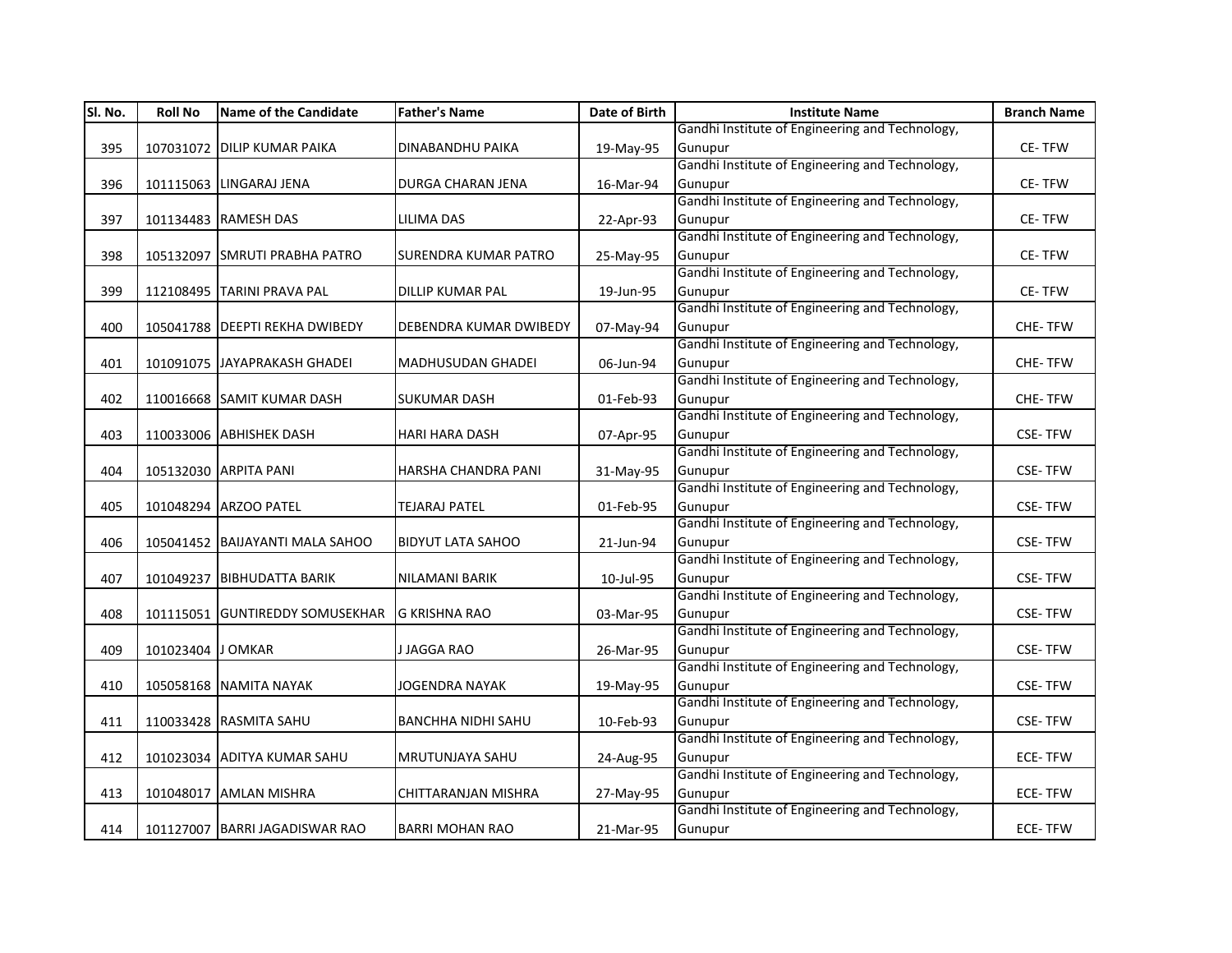| SI. No. | <b>Roll No</b>      | <b>Name of the Candidate</b>                           | <b>Father's Name</b>        | Date of Birth | <b>Institute Name</b>                           | <b>Branch Name</b> |
|---------|---------------------|--------------------------------------------------------|-----------------------------|---------------|-------------------------------------------------|--------------------|
|         |                     |                                                        |                             |               | Gandhi Institute of Engineering and Technology, |                    |
| 415     |                     | 105127115 LAKOJI RAJ KUMAR                             | L SOMESWAR RAO              | 05-Jul-95     | Gunupur                                         | <b>ECE-TFW</b>     |
|         |                     |                                                        |                             |               | Gandhi Institute of Engineering and Technology, |                    |
| 416     |                     | 105093528 SAMBHABANA SAHOO                             | <b>SARAT KUMAR SAHOO</b>    | 23-Apr-94     | Gunupur                                         | <b>ECE-TFW</b>     |
|         |                     |                                                        |                             |               | Gandhi Institute of Engineering and Technology, |                    |
| 417     |                     | 107031219 SONALI PANDA                                 | <b>HARIMOHAN PANDA</b>      | 12-Feb-95     | Gunupur                                         | ECE-TFW            |
|         |                     |                                                        |                             |               | Gandhi Institute of Engineering and Technology, |                    |
| 418     |                     | 101049049 ASIT KUMAR MOHANTY                           | <b>BIJAYA KUMAR MOHANTY</b> | 19-Nov-94     | Gunupur                                         | EE-TFW             |
|         |                     |                                                        | <b>CHANDRASEKHAR</b>        |               | Gandhi Institute of Engineering and Technology, |                    |
| 419     |                     | 101088423 CHETANA SAMANTARAY                           | SAMANTARAY                  | 19-Oct-94     | Gunupur                                         | EE-TFW             |
|         |                     |                                                        |                             |               | Gandhi Institute of Engineering and Technology, |                    |
| 420     |                     | 110040433 DEBARAJ SATPATHY                             | LAXMINARAYAN SATPATHY       | 03-Jun-95     | Gunupur                                         | EE-TFW             |
|         |                     |                                                        |                             |               | Gandhi Institute of Engineering and Technology, |                    |
| 421     |                     | 110087250 DEEPAK KUMAR DASH                            | <b>MURALIDHAR DASH</b>      | 22-Sep-95     | Gunupur                                         | EE-TFW             |
|         |                     |                                                        |                             |               | Gandhi Institute of Engineering and Technology, |                    |
| 422     |                     | 105117132 PAYAL NAIK                                   | <b>MANOJ KUMAR NAIK</b>     | 15-Jun-95     | Gunupur                                         | EE-TFW             |
|         |                     |                                                        |                             |               | Gandhi Institute of Engineering and Technology, |                    |
| 423     |                     | 101134546 ROHIT KUMAR SINGH                            | <b>VINOD KUMAR SINGH</b>    | 07-Nov-92     | Gunupur                                         | EE-TFW             |
|         |                     |                                                        |                             |               | Gandhi Institute of Engineering and Technology, |                    |
| 424     |                     | 105132032 ASHISHA KUMAR PANIGRAHY SADANANDA PANIGRAH Y |                             | 25-May-95     | Gunupur                                         | EEE-TFW            |
|         |                     |                                                        |                             |               | Gandhi Institute of Engineering and Technology, |                    |
| 425     |                     | 110121186 BISWADEEP PATRA                              | PRADIP KUMAR PATRA          | 28-Jul-94     | Gunupur                                         | EEE-TFW            |
|         |                     | <b>DEVARCHETTI SAI</b>                                 |                             |               | Gandhi Institute of Engineering and Technology, |                    |
| 426     |                     | 110132150 VENKATESH                                    | D ARJUNA RAO                | 30-May-95     | Gunupur                                         | EEE-TFW            |
|         |                     |                                                        |                             |               | Gandhi Institute of Engineering and Technology, |                    |
| 427     |                     | 110077664 NITYA SUNDAR SAHOO                           | <b>BHIKARI CHARAN SAHOO</b> | 06-Apr-95     | Gunupur                                         | EEE-TFW            |
|         |                     |                                                        |                             |               | Gandhi Institute of Engineering and Technology, |                    |
| 428     |                     | 106107375 SUDHANANDA PAUL                              | <b>DEBANANDA PAUL</b>       | 31-Dec-94     | Gunupur                                         | EEE-TFW            |
|         |                     |                                                        |                             |               | Gandhi Institute of Engineering and Technology, |                    |
| 429     |                     | 101086020 BODDU BHAWANI DEVI                           | <b>BODDU GANGADHAR</b>      | 18-Aug-94     | Gunupur                                         | IT-TFW             |
|         |                     |                                                        |                             |               | Gandhi Institute of Engineering and Technology, |                    |
| 430     |                     | 101115069 MONIKA CHINARI                               | <b>GANAPATI CHINARI</b>     | 28-Apr-95     | Gunupur                                         | IT-TFW             |
|         |                     |                                                        |                             |               | Gandhi Institute of Engineering and Technology, |                    |
| 431     | 106115290 RITA JENA |                                                        | <b>NANDA KISHORE JENA</b>   | 02-Oct-94     | Gunupur                                         | IT-TFW             |
|         |                     |                                                        |                             |               | Gandhi Institute of Engineering and Technology, |                    |
| 432     |                     | 101146006 AKASH KUMAR PATEL                            | <b>DIBYA KUMAR PATEL</b>    | 12-Aug-92     | Gunupur                                         | ME-TFW             |
|         |                     |                                                        |                             |               | Gandhi Institute of Engineering and Technology, |                    |
| 433     |                     | 110040099 AMIT KUMAR MALLICK                           | PITAMBER MALLICK            | 01-Jun-93     | Gunupur                                         | ME-TFW             |
|         |                     |                                                        |                             |               | Gandhi Institute of Engineering and Technology, |                    |
| 434     |                     | 105041192 AMIT KUMAR SAHOO                             | <b>ANITA SAHOO</b>          | 06-Apr-95     | Gunupur                                         | ME-TFW             |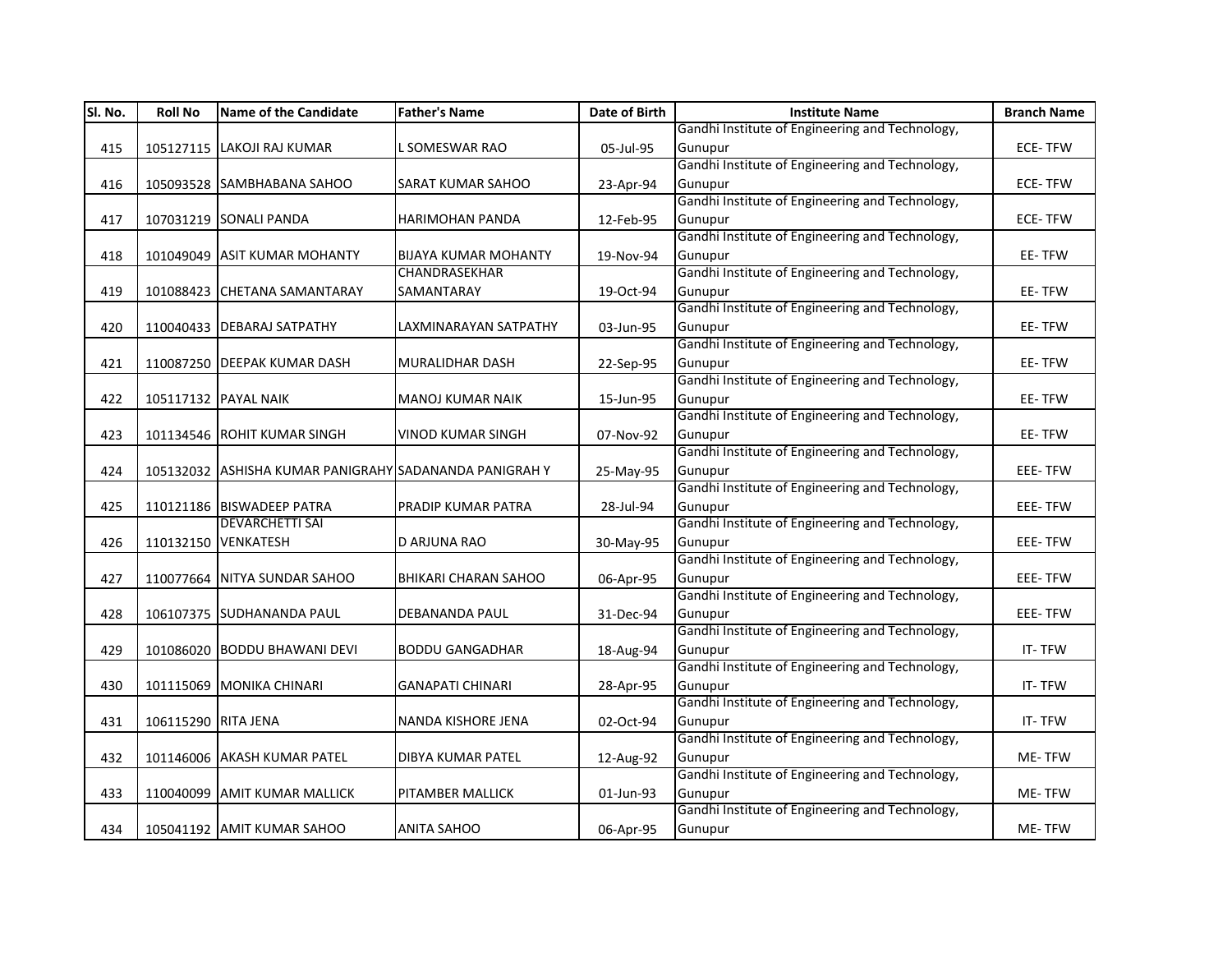| Sl. No. | <b>Roll No</b>  | <b>Name of the Candidate</b>    | <b>Father's Name</b>          | Date of Birth | <b>Institute Name</b>                                     | <b>Branch Name</b> |
|---------|-----------------|---------------------------------|-------------------------------|---------------|-----------------------------------------------------------|--------------------|
|         |                 |                                 |                               |               | Gandhi Institute of Engineering and Technology,           |                    |
| 435     |                 | 101127005 ASHISH KUMAR SENAPATI | <b>MANASH RANJAN SENAPATI</b> | 15-Jan-95     | Gunupur                                                   | ME-TFW             |
|         |                 |                                 |                               |               | Gandhi Institute of Engineering and Technology,           |                    |
| 436     |                 | 110105175 BIKASH CHANDRA NANDA  | RAMESH CHANDRA NANDA          | 07-Apr-94     | Gunupur                                                   | ME-TFW             |
|         |                 |                                 |                               |               | Gandhi Institute of Engineering and Technology,           |                    |
| 437     |                 | 105014128 BIKASH KUMAR DAS      | <b>BHARAT DAS</b>             | 07-Jan-94     | Gunupur                                                   | ME-TFW             |
|         |                 |                                 |                               |               | Gandhi Institute of Engineering and Technology,           |                    |
| 438     |                 | 101122037 BISWAJIT PANDA        | RAMESH CHANDRA PANDA          | 30-Sep-94     | Gunupur                                                   | ME-TFW             |
|         |                 |                                 |                               |               | Gandhi Institute of Engineering and Technology,           |                    |
| 439     |                 | 105137282 DEBABRATA MOHANTA     | <b>NIRAKAR MOHANTA</b>        | 27-Jun-95     | Gunupur                                                   | ME-TFW             |
|         |                 |                                 |                               |               | Gandhi Institute of Engineering and Technology,           |                    |
| 440     |                 | 105125296 SHAKTI PRASAD MISHRA  | GIRIJA PRASAD MISHRA          | 19-Apr-95     | Gunupur                                                   | ME-TFW             |
|         |                 | HIRANMAYA BISWOJIT              |                               |               | Gandhi Institute of Engineering and Technology,           |                    |
| 441     | 110087316 SWAIN |                                 | ABHIMANYU SWAIN               | 03-Oct-91     | Gunupur                                                   | MTE-TFW            |
|         |                 |                                 |                               |               | Gandhi Institute of Excellent Technocrats,                |                    |
| 442     |                 | 105090093 AMIT KUMAR MURMU      | NIDHIA MURMU                  | 03-Jul-94     | Bhubaneswar                                               | CE-TFW             |
|         |                 |                                 |                               |               | Gandhi Institute of Excellent Technocrats,                |                    |
| 443     |                 | 101129076 AVEEPSA SWAIN         | KALANDI CHARAN SWAIN          | 27-Jun-95     | Bhubaneswar                                               | CE-TFW             |
|         |                 |                                 |                               |               | Gandhi Institute of Excellent Technocrats,                |                    |
| 444     |                 | 112112234 KSHYANAPRAVA ROUT     | CHANDRAMANI ROUT              | 11-Apr-95     | Bhubaneswar                                               | CE-TFW             |
|         |                 |                                 |                               |               | Gandhi Institute of Excellent Technocrats,                |                    |
| 445     |                 | 101022093 MOUSUMI SAHOO         | RABINDRA SAHOO                | 09-May-95     | Bhubaneswar                                               | CE-TFW             |
|         |                 |                                 |                               |               | Gandhi Institute of Excellent Technocrats,                |                    |
| 446     |                 | 105038233 PRIYABRATA PANDA      | PRANAKRUSHNA PANDA            | 09-Apr-95     | Bhubaneswar                                               | <b>CE-TFW</b>      |
|         |                 |                                 |                               |               | Gandhi Institute of Excellent Technocrats,                |                    |
| 447     |                 | 112083701 SITAM KUMAR MEHER     | <b>RAM SHANKAR MEHER</b>      | 14-Apr-95     | Bhubaneswar                                               | CE-TFW             |
|         |                 |                                 |                               |               | Gandhi Institute of Excellent Technocrats,                |                    |
| 448     |                 | 112120038 BISWARANJAN MAHANTA   | <b>HRUSHIKESH MAHANTA</b>     | 23-Oct-94     | Bhubaneswar<br>Gandhi Institute of Excellent Technocrats, | <b>CSE-TFW</b>     |
|         |                 |                                 |                               |               |                                                           |                    |
| 449     |                 | 101053581 RAJAT KUMAR DORA      | <b>SANTOSH KUMAR DORA</b>     | 13-Jun-95     | Bhubaneswar<br>Gandhi Institute of Excellent Technocrats, | <b>CSE-TFW</b>     |
|         |                 |                                 |                               |               | Bhubaneswar                                               |                    |
| 450     |                 | 101060292 SUNANDA BARIK         | <b>DHABALESWAR BARIK</b>      | 15-May-95     | Gandhi Institute of Excellent Technocrats,                | <b>CSE-TFW</b>     |
|         |                 | 110147384 CHITRAREKHA SUTAR     |                               |               | Bhubaneswar                                               | <b>ECE-TFW</b>     |
| 451     |                 |                                 | AVINN KUMAR SUTAR             | 08-Jun-95     | Gandhi Institute of Excellent Technocrats,                |                    |
| 452     |                 | 105118186 M PAYEL SHILA         | BANAJA MANJARI MAHANTA        |               | Bhubaneswar                                               | <b>ECE-TFW</b>     |
|         |                 |                                 |                               | 06-Oct-94     | Gandhi Institute of Excellent Technocrats,                |                    |
| 453     |                 | 110089128 SUBHADARSINI PAUL     | DHRUBENDRA KUMAR PAUL         | 22-Apr-93     | Bhubaneswar                                               | <b>ECE-TFW</b>     |
|         |                 |                                 |                               |               | Gandhi Institute of Excellent Technocrats,                |                    |
| 454     |                 | 105016091 ABHIJIT PANIGRAHI     | RADHA RAMAN PANIGRAHI         | 30-May-95     | Bhubaneswar                                               | EE-TFW             |
|         |                 |                                 |                               |               |                                                           |                    |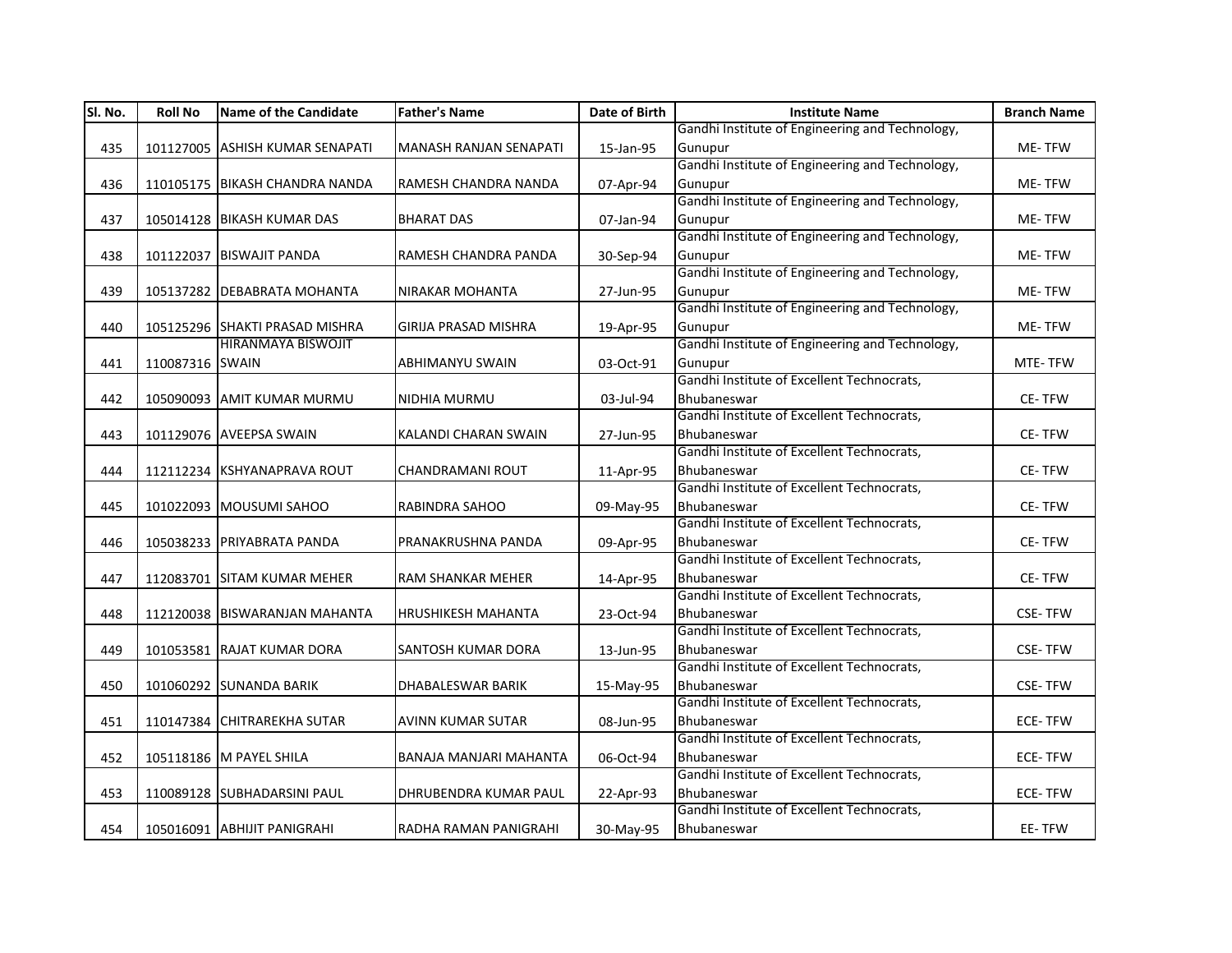| SI. No. | <b>Roll No</b> | <b>Name of the Candidate</b>   | <b>Father's Name</b>         | Date of Birth | <b>Institute Name</b>                                | <b>Branch Name</b> |
|---------|----------------|--------------------------------|------------------------------|---------------|------------------------------------------------------|--------------------|
|         |                |                                |                              |               | Gandhi Institute of Excellent Technocrats,           |                    |
| 455     |                | 101057208 SONALI NAYAK         | <b>BIJAYANANDA NAYAK</b>     | 07-May-95     | Bhubaneswar                                          | EE-TFW             |
|         |                |                                |                              |               | Gandhi Institute of Excellent Technocrats,           |                    |
| 456     |                | 112108478 SUMANTA KUMAR SAHU   | <b>BASANTA KUMAR SAHU</b>    | 16-May-95     | Bhubaneswar                                          | EE-TFW             |
|         |                |                                |                              |               | Gandhi Institute of Excellent Technocrats,           |                    |
| 457     |                | 101051260 GYANA RANJAN BHOI    | <b>SARAT KUMAR BHOI</b>      | 05-Jun-94     | Bhubaneswar                                          | EEE-TFW            |
|         |                |                                |                              |               | Gandhi Institute of Excellent Technocrats,           |                    |
| 458     |                | 105059747 SURAJ KUMAR SAHOO    | <b>PRIYANATH SAHOO</b>       | 15-Sep-94     | Bhubaneswar                                          | EEE-TFW            |
|         |                |                                |                              |               | Gandhi Institute of Excellent Technocrats,           |                    |
| 459     |                | 110087072 ANKIT KUMAR LENKA    | PRIYANATH LENKA              | 26-Dec-93     | Bhubaneswar                                          | ME-TFW             |
|         |                |                                |                              |               | Gandhi Institute of Excellent Technocrats,           |                    |
| 460     |                | 112009072 BIJAY KUMAR SAHU     | <b>SRIKANTA SAHU</b>         | 12-Mar-95     | Bhubaneswar                                          | ME-TFW             |
|         |                |                                |                              |               | Gandhi Institute of Excellent Technocrats,           |                    |
| 461     |                | 101050220 CHANDRAKANTA SAHOO   | <b>NRUSINGHA SAHOO</b>       | 11-Apr-95     | Bhubaneswar                                          | ME-TFW             |
|         |                |                                |                              |               | Gandhi Institute of Excellent Technocrats,           |                    |
| 462     |                | 101053208 PRAFULLA KUMAR SWAIN | <b>SANATAN SWAIN</b>         | 01-Dec-95     | Bhubaneswar                                          | ME-TFW             |
|         |                | <b>SHIBA SHANKAR</b>           |                              |               | Gandhi Institute of Excellent Technocrats,           |                    |
| 463     |                | 101012186 MOHAPATRA            | LAXMIKANTA MOHAPATRA         | 16-May-95     | Bhubaneswar                                          | ME-TFW             |
|         |                |                                |                              |               | Gandhi Institute of Excellent Technocrats,           |                    |
| 464     |                | 112125784 SIDHARTHA MISHRA     | SATYANARAYAN MISHRA          | 31-Oct-95     | Bhubaneswar                                          | ME-TFW             |
|         |                |                                |                              |               |                                                      |                    |
| 465     |                | 105137604 SIBA PATTANAIK       | <b>ASHOK KUMAR PATTANAIK</b> | 19-Jun-93     | Gandhi Institute of Industrial Technology, Berhampur | <b>CSE-TFW</b>     |
|         |                |                                |                              |               |                                                      |                    |
| 466     |                | 107069064 SAROJ KUMAR DAS      | <b>RAJ KISHOR DAS</b>        | 27-Jul-94     | Gandhi Institute of Industrial Technology, Berhampur | <b>EEE-TFW</b>     |
|         |                |                                |                              |               |                                                      |                    |
| 467     |                | 101028023 MANAS RANJAN SAHU    | <b>DIBAKAR SAHU</b>          | 12-Feb-95     | Gandhi Institute of Industrial Technology, Berhampur | ME-TFW             |
|         |                | <b>SUBHENDU KUMAR</b>          |                              |               |                                                      |                    |
| 468     |                | 105026455 PANIGRAHI            | <b>BHAGABAN PANIGRAHI</b>    | 20-May-95     | Gandhi Institute of Industrial Technology, Berhampur | ME-TFW             |
|         |                |                                |                              |               |                                                      |                    |
| 469     |                | 101116286 PURANDAR KISSAN      | <b>CHOTALAL KISSAN</b>       | 07-Jul-93     | Gandhi Institute of Science and Technology, Raygada  | CE-TFW             |
|         |                |                                |                              |               |                                                      |                    |
| 470     |                | 101131076 KINTALI VINUTA       | K PRABHAKAR RAO              | 12-Nov-92     | Gandhi Institute of Science and Technology, Raygada  | <b>CSE-TFW</b>     |
|         |                |                                |                              |               |                                                      |                    |
| 471     |                | 101127011 BIJAY KRISHNA DAS    | <b>SAMBHUNATH DAS</b>        | 16-Sep-95     | Gandhi Institute of Science and Technology, Raygada  | ME-TFW             |
|         |                |                                |                              |               | Gandhi Institute of Technology and Management        |                    |
| 472     |                | 101116128 DEEPAK KUMAR SWAIN   | <b>SARAT KUMAR SWAIN</b>     | 21-Feb-94     | GITAM, Bhubaneswar                                   | <b>CSE-TFW</b>     |
|         |                |                                |                              |               | Gandhi Institute of Technology and Management        |                    |
| 473     |                | 110077629 LUSNA SENAPATI       | SUJIT KUMAR SENAPATI         | 15-Jul-95     | GITAM, Bhubaneswar                                   | <b>ECE-TFW</b>     |
|         |                |                                |                              |               | Gandhi Institute of Technology and Management        |                    |
| 474     |                | 107062393 ASHISH KUMAR DAS     | PRAKASH CHANDRA DAS          | 08-Jun-94     | GITAM, Bhubaneswar                                   | EE-TFW             |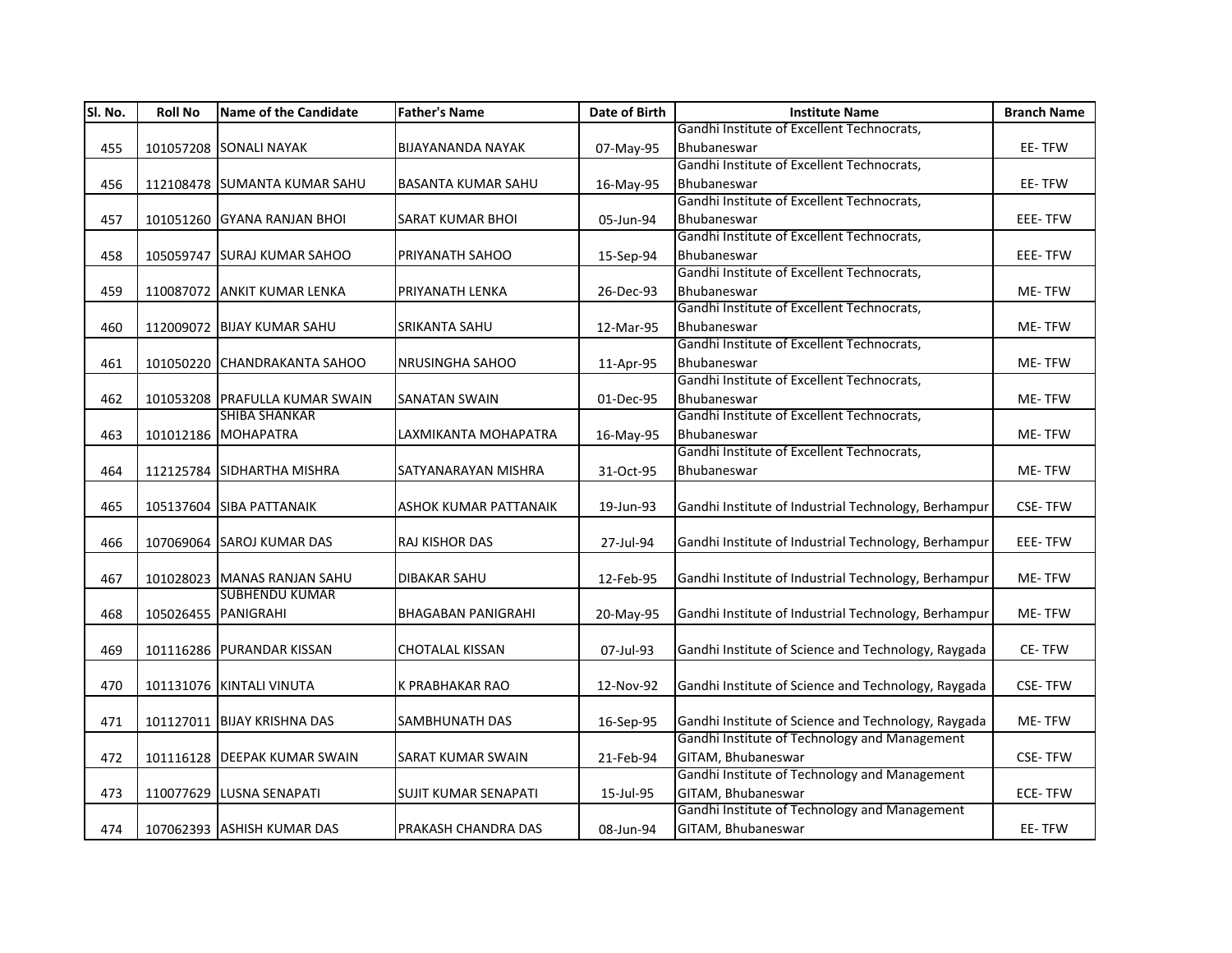| SI. No. | <b>Roll No</b>   | <b>Name of the Candidate</b>      | <b>Father's Name</b>      | Date of Birth | <b>Institute Name</b>                            | <b>Branch Name</b> |
|---------|------------------|-----------------------------------|---------------------------|---------------|--------------------------------------------------|--------------------|
|         |                  |                                   |                           |               | Gandhi Institute of Technology and Management    |                    |
| 475     |                  | 105143253 PRIYANKA SAHU           | <b>JAYASEN SAHU</b>       | 06-Jun-95     | GITAM, Bhubaneswar                               | EE-TFW             |
|         |                  |                                   |                           |               | Gandhi Institute of Technology and Management    |                    |
| 476     |                  | 105094100 SRIKANTA LENKA          | JATAKRUSHNA LENKA         | 17-Jun-95     | GITAM, Bhubaneswar                               | EE-TFW             |
|         |                  |                                   |                           |               | Gandhi Institute of Technology and Management    |                    |
| 477     |                  | 101050354 DEBASIS NAYAK           | <b>BASUDEV NAYAK</b>      | 17-May-95     | GITAM, Bhubaneswar                               | EEE-TFW            |
|         |                  |                                   |                           |               | Gandhi Institute of Technology and Management    |                    |
| 478     |                  | 105110097 PRADIPTA PRATIHARY      | <b>PRAVAKAR PRATIHARY</b> | 17-Nov-94     | GITAM, Bhubaneswar                               | <b>EEE-TFW</b>     |
|         |                  |                                   |                           |               | Gandhi Institute of Technology and Management    |                    |
| 479     |                  | 107020259 PRATIK KUMAR JENA       | KAILASH CHANDRA JENA      | 15-Jun-94     | GITAM, Bhubaneswar                               | EEE-TFW            |
|         |                  |                                   |                           |               | Gandhi Institute of Technology and Management    |                    |
| 480     |                  | 101023443 K TRIPATI NARAYAN PATRO | K SURENDRANATH PATRO      | 05-Apr-95     | GITAM, Bhubaneswar                               | ME-TFW             |
|         |                  |                                   |                           |               | Gandhi Institute of Technology and Management    |                    |
| 481     |                  | 301053525 PUSPAK KANUNGO          | <b>SAROJINI KANUNGO</b>   | 07-Jun-95     | GITAM, Bhubaneswar                               | ME-TFW             |
|         |                  |                                   |                           |               | Gandhi Institute of Technology and Management    |                    |
| 482     |                  | 101104121 SUSHIL SAHA             | <b>SIBA SAHA</b>          | 01-Jul-93     | GITAM, Bhubaneswar                               | ME-TFW             |
|         |                  |                                   |                           |               | Ghanashyama Hemalata Institute of Technology and |                    |
| 483     | 101130089 P RENU |                                   | P APPANA                  | 02-Jul-94     | Management, Puri                                 | EE-TFW             |
|         |                  |                                   |                           |               | Ghanashyama Hemalata Institute of Technology and |                    |
| 484     |                  | 101129004 ABHIJIT MISHRA          | PRANANATH MISHRA          | 16-May-93     | Management, Puri                                 | ETC-TFW            |
|         |                  |                                   |                           |               | Ghanashyama Hemalata Institute of Technology and |                    |
| 485     |                  | 105129288 JEEVANJYOTI JENA        | DUSMANTA KUMAR JENA       | 10-Jun-95     | Management, Puri                                 | ETC-TFW            |
|         |                  |                                   |                           |               | Ghanashyama Hemalata Institute of Technology and |                    |
| 486     |                  | 112129837 SUBHAM SWAIN            | <b>DIGAMBAR SWAIN</b>     | 14-May-94     | Management, Puri                                 | ME-TFW             |
|         |                  |                                   |                           |               | Government College of Engineering, Kalahandi,    |                    |
| 487     |                  | 101088126 AMIR KUMAR RATH         | <b>KALPATARU RATH</b>     | 07-Jun-95     | Bhawanipatna                                     | CE-TFW             |
|         |                  |                                   |                           |               | Government College of Engineering, Kalahandi,    |                    |
| 488     |                  | 101050294 DASARATHI JENA          | LAXMICHARAN JENA          | 26-Jun-94     | Bhawanipatna                                     | CE-TFW             |
|         |                  |                                   |                           |               | Government College of Engineering, Kalahandi,    |                    |
| 489     |                  | 105143376 SURAJ PRAKASH BEHERA    | NILAMBAR BEHERA           | 14-Mar-95     | Bhawanipatna                                     | CE-TFW             |
|         |                  |                                   |                           |               | Government College of Engineering, Kalahandi,    |                    |
| 490     |                  | 101023108 ANSUMAN MOHAPATRA       | SURENDRA MOHAPATRA        | 05-Sep-94     | Bhawanipatna                                     | <b>CSE-TFW</b>     |
|         |                  |                                   |                           |               | Government College of Engineering, Kalahandi,    |                    |
| 491     |                  | 101218029 BHABESH PATEL           | <b>TUKARAM PATEL</b>      | 05-Jan-94     | Bhawanipatna                                     | <b>CSE-TFW</b>     |
|         |                  |                                   |                           |               | Government College of Engineering, Kalahandi,    |                    |
| 492     |                  | 101062154 UTTAM DAS               | ISURENDRANATH DAS         | 27-May-93     | Bhawanipatna                                     | <b>CSE-TFW</b>     |
|         |                  |                                   |                           |               | Government College of Engineering, Kalahandi,    |                    |
| 493     |                  | 101144160 SIDHARTHA KUMAR SAMAL   | HEMANTA KUMAR SAMAL       | 09-May-95     | Bhawanipatna                                     | EE-TFW             |
|         |                  |                                   |                           |               | Government College of Engineering, Kalahandi,    |                    |
| 494     |                  | 105003301 SOMANATH PRADHAN        | <b>GHANASHYAM PRADHAN</b> | 20-Apr-95     | Bhawanipatna                                     | EE-TFW             |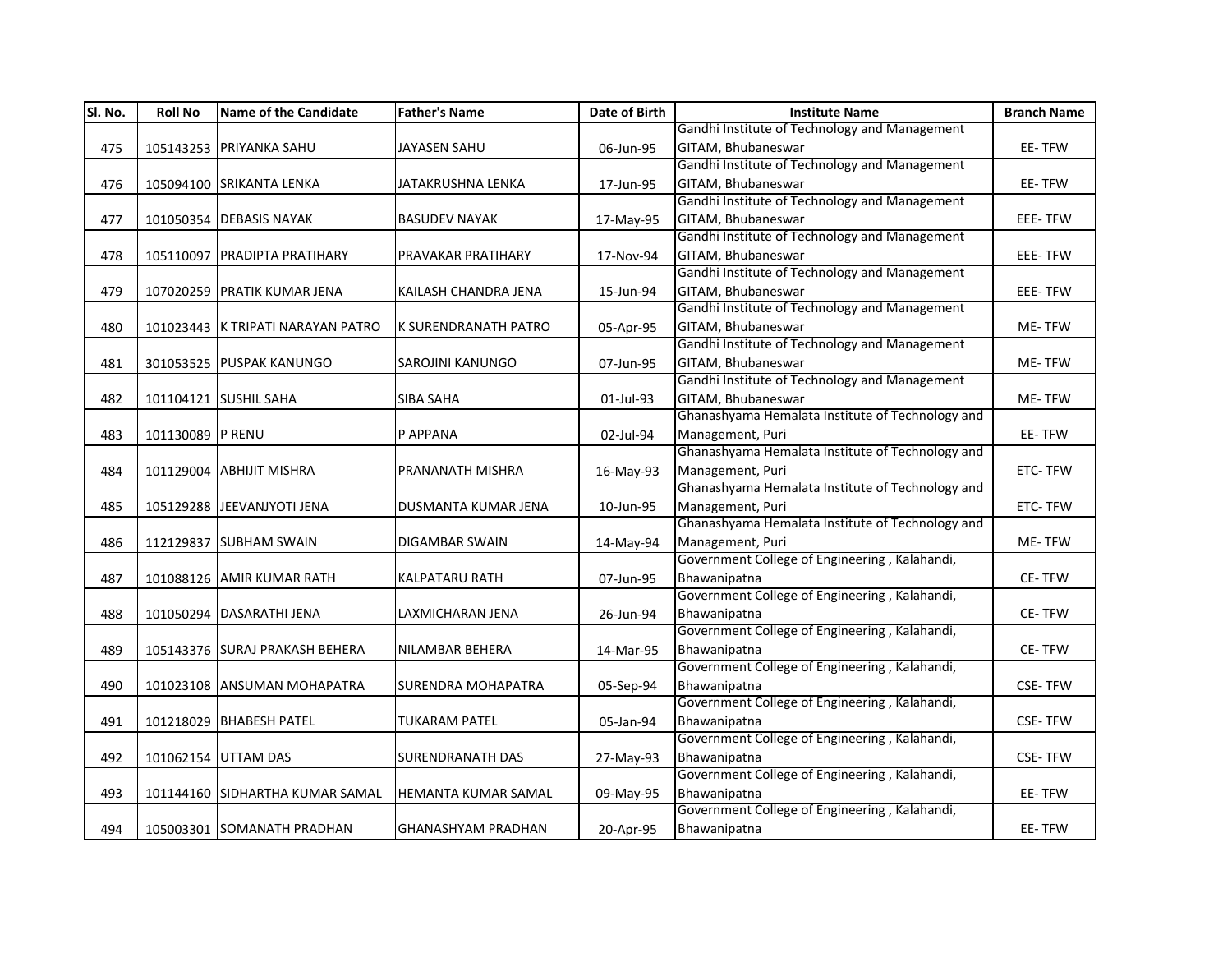| Government College of Engineering, Kalahandi,<br>SOUMYAKANTA DALAI<br>KRUPASINDHU DALAI<br>30-Jul-95<br>Bhawanipatna<br>EE-TFW<br>495<br>101057309<br>Government College of Engineering, Kalahandi,<br><b>DAMODAR SINGH</b><br>Bhawanipatna<br>ME-TFW<br>496<br>110033091<br><b>BARADAPRASAN SINGH</b><br>31-May-94<br>Government College of Engineering, Kalahandi,<br>Bhawanipatna<br>497<br>ME-TFW<br>101134079 KUNDAN KUMAR MANDAL<br>SANJAYA MANDAL<br>14-May-93<br>Government College of Engineering, Kalahandi,<br>Bhawanipatna<br>101028294 SAGAR KUMAR SWAIN<br><b>BANSIDHAR SWAIN</b><br>10-May-95<br>ME-TFW<br>498<br>Gurukul College of Engineering for Women,<br>Bhubaeswar<br>499<br>105129283 GEETANJALI MALLIK<br>NABAGHANA MALLIK<br>13-May-95<br>CE-TFW<br>Gurukul College of Engineering for Women,<br>Bhubaeswar<br>500<br>112102243 MANISHA MOHANTY<br><b>ASHOK KUMAR MOHANTY</b><br>21-Jun-94<br>CE-TFW<br>Gurukul College of Engineering for Women,<br>Bhubaeswar<br><b>BISWAMBAR SAHANI</b><br>CE-TFW<br>501<br>105117163 SANTOSINI SAHANI<br>06-May-95 | Sl. No.<br><b>Roll No</b> |
|---------------------------------------------------------------------------------------------------------------------------------------------------------------------------------------------------------------------------------------------------------------------------------------------------------------------------------------------------------------------------------------------------------------------------------------------------------------------------------------------------------------------------------------------------------------------------------------------------------------------------------------------------------------------------------------------------------------------------------------------------------------------------------------------------------------------------------------------------------------------------------------------------------------------------------------------------------------------------------------------------------------------------------------------------------------------------------|---------------------------|
|                                                                                                                                                                                                                                                                                                                                                                                                                                                                                                                                                                                                                                                                                                                                                                                                                                                                                                                                                                                                                                                                                 |                           |
|                                                                                                                                                                                                                                                                                                                                                                                                                                                                                                                                                                                                                                                                                                                                                                                                                                                                                                                                                                                                                                                                                 |                           |
|                                                                                                                                                                                                                                                                                                                                                                                                                                                                                                                                                                                                                                                                                                                                                                                                                                                                                                                                                                                                                                                                                 |                           |
|                                                                                                                                                                                                                                                                                                                                                                                                                                                                                                                                                                                                                                                                                                                                                                                                                                                                                                                                                                                                                                                                                 |                           |
|                                                                                                                                                                                                                                                                                                                                                                                                                                                                                                                                                                                                                                                                                                                                                                                                                                                                                                                                                                                                                                                                                 |                           |
|                                                                                                                                                                                                                                                                                                                                                                                                                                                                                                                                                                                                                                                                                                                                                                                                                                                                                                                                                                                                                                                                                 |                           |
|                                                                                                                                                                                                                                                                                                                                                                                                                                                                                                                                                                                                                                                                                                                                                                                                                                                                                                                                                                                                                                                                                 |                           |
|                                                                                                                                                                                                                                                                                                                                                                                                                                                                                                                                                                                                                                                                                                                                                                                                                                                                                                                                                                                                                                                                                 |                           |
|                                                                                                                                                                                                                                                                                                                                                                                                                                                                                                                                                                                                                                                                                                                                                                                                                                                                                                                                                                                                                                                                                 |                           |
|                                                                                                                                                                                                                                                                                                                                                                                                                                                                                                                                                                                                                                                                                                                                                                                                                                                                                                                                                                                                                                                                                 |                           |
|                                                                                                                                                                                                                                                                                                                                                                                                                                                                                                                                                                                                                                                                                                                                                                                                                                                                                                                                                                                                                                                                                 |                           |
|                                                                                                                                                                                                                                                                                                                                                                                                                                                                                                                                                                                                                                                                                                                                                                                                                                                                                                                                                                                                                                                                                 |                           |
|                                                                                                                                                                                                                                                                                                                                                                                                                                                                                                                                                                                                                                                                                                                                                                                                                                                                                                                                                                                                                                                                                 |                           |
|                                                                                                                                                                                                                                                                                                                                                                                                                                                                                                                                                                                                                                                                                                                                                                                                                                                                                                                                                                                                                                                                                 |                           |
| Gurukul College of Engineering for Women,                                                                                                                                                                                                                                                                                                                                                                                                                                                                                                                                                                                                                                                                                                                                                                                                                                                                                                                                                                                                                                       |                           |
| Bhubaeswar<br>502<br>105059172 SHIVANI MALLICK<br><b>GEETANJALI MALLICK</b><br>24-Oct-94<br>CE-TFW                                                                                                                                                                                                                                                                                                                                                                                                                                                                                                                                                                                                                                                                                                                                                                                                                                                                                                                                                                              |                           |
| Gurukul College of Engineering for Women,                                                                                                                                                                                                                                                                                                                                                                                                                                                                                                                                                                                                                                                                                                                                                                                                                                                                                                                                                                                                                                       |                           |
| Bhubaeswar<br>110125429 ABHILASH PANDA<br><b>CSE-TFW</b><br>503<br>SRIDHAR KUMAR PANDA<br>05-Jul-93                                                                                                                                                                                                                                                                                                                                                                                                                                                                                                                                                                                                                                                                                                                                                                                                                                                                                                                                                                             |                           |
| Gurukul College of Engineering for Women,                                                                                                                                                                                                                                                                                                                                                                                                                                                                                                                                                                                                                                                                                                                                                                                                                                                                                                                                                                                                                                       |                           |
| Bhubaeswar<br>504<br>111070427 ABINASH RAY<br><b>AKSHAY RAY</b><br><b>CSE-TFW</b><br>05-Feb-95                                                                                                                                                                                                                                                                                                                                                                                                                                                                                                                                                                                                                                                                                                                                                                                                                                                                                                                                                                                  |                           |
| Gurukul College of Engineering for Women,                                                                                                                                                                                                                                                                                                                                                                                                                                                                                                                                                                                                                                                                                                                                                                                                                                                                                                                                                                                                                                       |                           |
| Bhubaeswar<br>505<br>106019522 ANUPAMA MOHANTA<br><b>BAIDYANATH MOHANTA</b><br>15-Aug-94<br><b>CSE-TFW</b>                                                                                                                                                                                                                                                                                                                                                                                                                                                                                                                                                                                                                                                                                                                                                                                                                                                                                                                                                                      |                           |
| Gurukul College of Engineering for Women,                                                                                                                                                                                                                                                                                                                                                                                                                                                                                                                                                                                                                                                                                                                                                                                                                                                                                                                                                                                                                                       |                           |
| Bhubaeswar<br>105025240 DEBASISH PADHY<br><b>BALMIKI PADHY</b><br><b>CSE-TFW</b><br>506<br>06-Jun-95                                                                                                                                                                                                                                                                                                                                                                                                                                                                                                                                                                                                                                                                                                                                                                                                                                                                                                                                                                            |                           |
| Gurukul College of Engineering for Women,                                                                                                                                                                                                                                                                                                                                                                                                                                                                                                                                                                                                                                                                                                                                                                                                                                                                                                                                                                                                                                       |                           |
| Bhubaeswar<br><b>CSE-TFW</b><br>507<br>101113283 PRANKITA MISHRA<br>MADHUSUDAN MISHRA<br>23-Aug-95                                                                                                                                                                                                                                                                                                                                                                                                                                                                                                                                                                                                                                                                                                                                                                                                                                                                                                                                                                              |                           |
| Gurukul College of Engineering for Women,                                                                                                                                                                                                                                                                                                                                                                                                                                                                                                                                                                                                                                                                                                                                                                                                                                                                                                                                                                                                                                       |                           |
| Bhubaeswar<br>508<br>112063409 SEFALI SURABHI ROUT<br><b>SIBA PRASAD ROUT</b><br>04-Apr-95<br><b>CSE-TFW</b><br>Gurukul College of Engineering for Women,                                                                                                                                                                                                                                                                                                                                                                                                                                                                                                                                                                                                                                                                                                                                                                                                                                                                                                                       |                           |
|                                                                                                                                                                                                                                                                                                                                                                                                                                                                                                                                                                                                                                                                                                                                                                                                                                                                                                                                                                                                                                                                                 |                           |
| 101047075 ABHIPSA PATRA<br>Bhubaeswar<br><b>BANA BIHARI PATRA</b><br>ECE-TFW<br>509<br>16-May-95<br>Gurukul College of Engineering for Women,                                                                                                                                                                                                                                                                                                                                                                                                                                                                                                                                                                                                                                                                                                                                                                                                                                                                                                                                   |                           |
| Bhubaeswar                                                                                                                                                                                                                                                                                                                                                                                                                                                                                                                                                                                                                                                                                                                                                                                                                                                                                                                                                                                                                                                                      |                           |
| 105083131 BHAWESH KUMAR SAHU<br><b>ECE-TFW</b><br>510<br>SANJAYA KUMAR SAHU<br>26-Feb-95<br>Gurukul College of Engineering for Women,                                                                                                                                                                                                                                                                                                                                                                                                                                                                                                                                                                                                                                                                                                                                                                                                                                                                                                                                           |                           |
| Bhubaeswar<br>101023391 HARI PRASAD PANDA<br><b>GITA RANI PANDA</b><br><b>ECE-TFW</b><br>511                                                                                                                                                                                                                                                                                                                                                                                                                                                                                                                                                                                                                                                                                                                                                                                                                                                                                                                                                                                    |                           |
| 16-May-94<br>Gurukul College of Engineering for Women,                                                                                                                                                                                                                                                                                                                                                                                                                                                                                                                                                                                                                                                                                                                                                                                                                                                                                                                                                                                                                          |                           |
| Bhubaeswar<br><b>ECE-TFW</b><br>512<br>105045256 LOPAMUDRA BHUJABAL<br>PABITRA MOHAN BHUJABAL<br>05-Feb-95                                                                                                                                                                                                                                                                                                                                                                                                                                                                                                                                                                                                                                                                                                                                                                                                                                                                                                                                                                      |                           |
| Gurukul College of Engineering for Women,                                                                                                                                                                                                                                                                                                                                                                                                                                                                                                                                                                                                                                                                                                                                                                                                                                                                                                                                                                                                                                       |                           |
| Bhubaeswar<br>101060096 SUBHASHREE SWAIN<br><b>SITANATH SWAIN</b><br>ECE-TFW<br>513<br>21-Mar-95                                                                                                                                                                                                                                                                                                                                                                                                                                                                                                                                                                                                                                                                                                                                                                                                                                                                                                                                                                                |                           |
| Gurukul College of Engineering for Women,                                                                                                                                                                                                                                                                                                                                                                                                                                                                                                                                                                                                                                                                                                                                                                                                                                                                                                                                                                                                                                       |                           |
| Bhubaeswar<br>ECE-TFW<br>514<br>105094321 TITIKSHYA MISHRA<br>01-May-94<br>NARENDRA KUMAR MISHRA                                                                                                                                                                                                                                                                                                                                                                                                                                                                                                                                                                                                                                                                                                                                                                                                                                                                                                                                                                                |                           |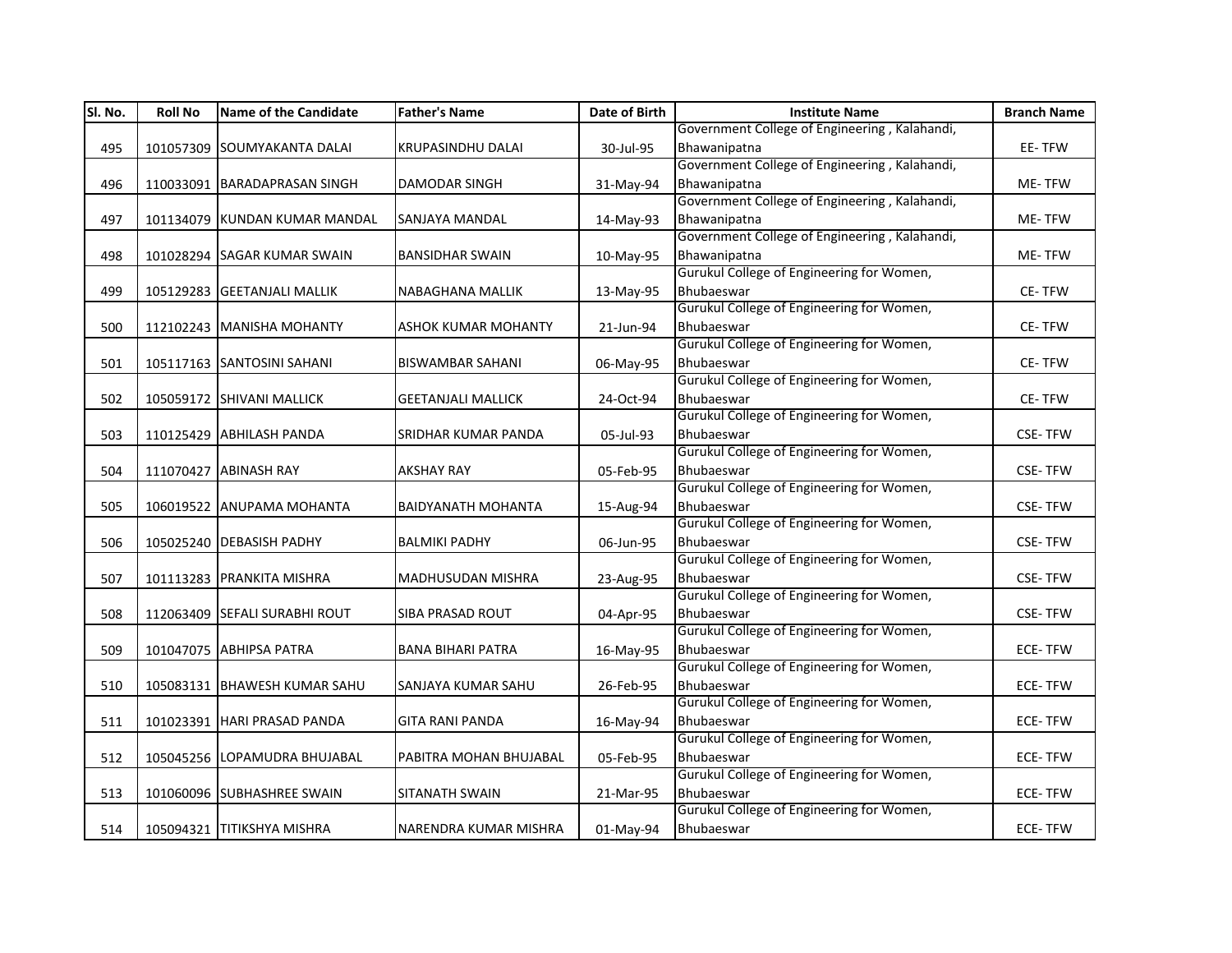| SI. No. | <b>Roll No</b>  | <b>Name of the Candidate</b>      | <b>Father's Name</b>         | Date of Birth | <b>Institute Name</b>                                   | <b>Branch Name</b> |
|---------|-----------------|-----------------------------------|------------------------------|---------------|---------------------------------------------------------|--------------------|
|         |                 |                                   |                              |               | Gurukul College of Engineering for Women,               |                    |
| 515     |                 | 112061385 HRUSIKESH DAS           | <b>RANKANIDHI DAS</b>        | 03-Mar-95     | Bhubaeswar                                              | EE-TFW             |
|         |                 | <b>SUBHENDU SUKUMAR</b>           |                              |               | Gurukul College of Engineering for Women,               |                    |
| 516     | 105083287 NANDA |                                   | JAGYASENI MAHAPATRA          | 06-Jun-94     | Bhubaeswar                                              | EE-TFW             |
|         |                 |                                   |                              |               | Gurukul College of Engineering for Women,               |                    |
| 517     |                 | 101007061 ANURAG NANDA            | PRADOSH KUMAR NANDA          | 30-Jun-95     | Bhubaeswar                                              | EEE-TFW            |
|         |                 |                                   |                              |               | Gurukul College of Engineering for Women,               |                    |
| 518     |                 | 105110058 JYOTIRANJAN SAHOO       | <b>BIJAYA KUMAR SAHOO</b>    | 20-May-95     | Bhubaeswar                                              | EEE-TFW            |
|         |                 |                                   |                              |               | Gurukul College of Engineering for Women,               |                    |
| 519     |                 | 112125752 PRITIKANT SWAIN         | PURNA CHANDRA SWAIN          | 28-May-95     | Bhubaeswar                                              | EEE-TFW            |
|         |                 |                                   |                              |               | Gurukul College of Engineering for Women,               |                    |
| 520     |                 | 101028331 SANGEETA BAHALA         | E BAHALA                     | 26-Sep-93     | Bhubaeswar                                              | EEE-TFW            |
|         |                 |                                   |                              |               | Gurukul College of Engineering for Women,               |                    |
| 521     |                 | 101060238 SUJIT KUMAR SAHOO       | <b>SUBHENDRA KUMAR SAHOO</b> | 18-Jul-93     | Bhubaeswar                                              | EEE-TFW            |
|         |                 |                                   |                              |               | Gurukul College of Engineering for Women,               |                    |
| 522     |                 | 107084325 SURAJ KUMAR MISHRA      | RAMESH CHANDRA MISHRA        | 20-Oct-95     | Bhubaeswar                                              | EEE-TFW            |
|         |                 |                                   |                              |               | Gurukul College of Engineering for Women,               |                    |
| 523     |                 | 101047366 AMEET PATRA             | PRASANNA KUMAR PATRA         | 23-Feb-95     | Bhubaeswar<br>Gurukul College of Engineering for Women, | ME-TFW             |
|         |                 |                                   |                              |               |                                                         |                    |
| 524     |                 | 105137273 CHIKUN KUMAR BISWAL     | <b>CHAKRADHAR BISWAL</b>     | 18-Jun-94     | Bhubaeswar<br>Gurukul College of Engineering for Women, | ME-TFW             |
| 525     |                 | 110042022 DHIRAJ RAV              | <b>SUDAM RAY</b>             |               | Bhubaeswar                                              | ME-TFW             |
|         |                 |                                   |                              | 29-Jan-95     | Gurukul College of Engineering for Women,               |                    |
| 526     |                 | 101012059 RAJESH KUMAR SAHU       | <b>BHARAT KUMAR SAHU</b>     | 07-Aug-94     | Bhubaeswar                                              | ME-TFW             |
|         |                 |                                   |                              |               | Gurukul College of Engineering for Women,               |                    |
| 527     |                 | 105059222 SIBANANDA SAHOO         | <b>HARIHAR SAHOO</b>         | 17-Oct-94     | Bhubaeswar                                              | ME-TFW             |
|         |                 |                                   |                              |               | Gurukul College of Engineering for Women,               |                    |
| 528     |                 | 105125321 SURYA NARAYAN BHATTA    | <b>SAHADEV BHATTA</b>        | 19-Jun-95     | Bhubaeswar                                              | ME-TFW             |
| 529     |                 | 101146027 BIJAY BUKHRA            | LALINDRA BUKHRA              | 26-Nov-94     | Gurukul Institute of Technology, Chatabar               | CE-TFW             |
| 530     |                 | 110044208 RAJAT ROSAN ROUT        | ROHIT KUMAR ROUT             | 11-Oct-93     | Gurukul Institute of Technology, Chatabar               | CE-TFW             |
|         |                 |                                   | <b>BIRANCHI NARAYAN</b>      |               |                                                         |                    |
| 531     |                 | 112061069 AMBIKA ASHIS PATTANAYAK | PATTANAYAK                   | 23-May-95     | Gurukul Institute of Technology, Chatabar               | EEE-TFW            |
|         |                 | 112108412 NITYAPRIYA DALAI        | <b>NIRANJAN DALAI</b>        |               | Gurukul Institute of Technology, Chatabar               | EEE-TFW            |
| 532     |                 |                                   |                              | 10-Jan-95     |                                                         |                    |
| 533     |                 | 105059483 SREEDATTA ROUT          | SIBAPRASAD ROUT              | 14-Jan-95     | Gurukul Institute of Technology, Chatabar               | EEE-TFW            |
| 534     |                 | 101052114 JYOTIRANJAN BEHERA      | <b>MAGUNI BEHERA</b>         | 05-May-95     | Gurukul Institute of Technology, Chatabar               | ME-TFW             |
| 535     |                 | 112129814 RANJAN KUMAR MALLICK    | AKSHAYA KUMAR MALLICK        | 10-Mar-95     | Gurukul Institute of Technology, Chatabar               | ME-TFW             |
| 536     |                 | 110021039 DEBASHISH PANDA         | PRASHANTA PANDA              | 06-Jun-95     | HI-Tech College of Engineering, Bhubaneswar             | CE-TFW             |
|         |                 |                                   |                              |               |                                                         |                    |
| 537     |                 | 107017293 PALLAVI BEHERA          | PRADYUMNA KUMAR BEHERA       | 28-Feb-95     | HI-Tech College of Engineering, Bhubaneswar             | CE-TFW             |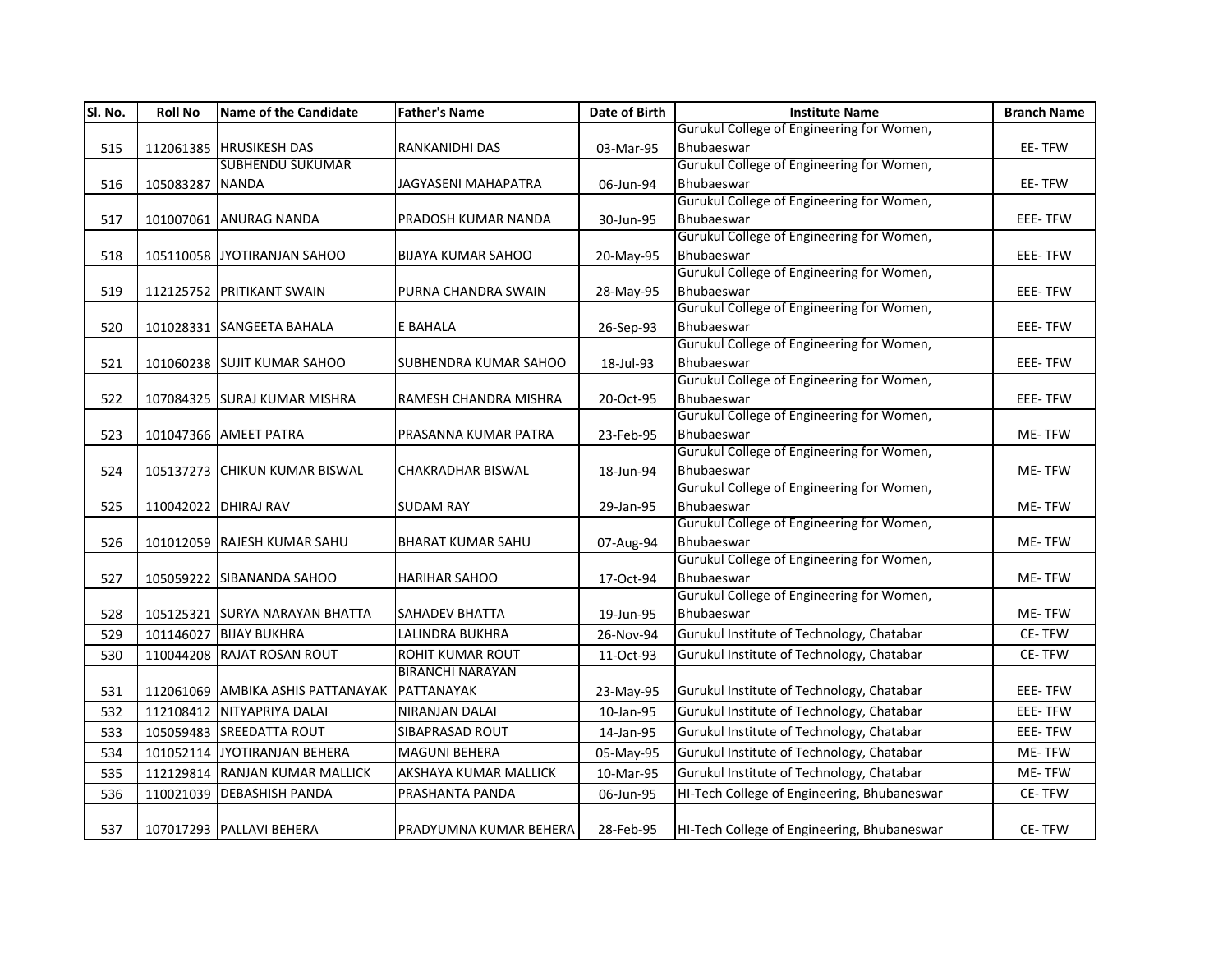| SI. No. | <b>Roll No</b> | <b>Name of the Candidate</b>    | <b>Father's Name</b>        | Date of Birth | <b>Institute Name</b>                               | <b>Branch Name</b> |
|---------|----------------|---------------------------------|-----------------------------|---------------|-----------------------------------------------------|--------------------|
| 538     | 107020257      | <b>PRAKASH KUMAR GUPTA</b>      | <b>BIJAY KUMAR GUPTA</b>    | 11-Jun-95     | HI-Tech College of Engineering, Bhubaneswar         | CE-TFW             |
| 539     |                | 110022676 SAMBHUBHUSAN SAHU     | <b>BHISHMADEB SAHU</b>      | 24-May-94     | HI-Tech College of Engineering, Bhubaneswar         | EEE-TFW            |
| 540     | 101047397      | <b>AMIT KUMAR SARANGI</b>       | <b>CHANDRAPRAVA SARANGI</b> | 18-Apr-95     | HI-Tech College of Engineering, Bhubaneswar         | ME-TFW             |
| 541     | 101002078      | <b>ASHIS KUMAR SAHU</b>         | SWAPNESWAR SAHU             | 08-Jul-95     | HI-Tech College of Engineering, Bhubaneswar         | ME-TFW             |
| 542     | 107068381      | <b>PABITRA MOHAN ROUL</b>       | <b>BHOLANATH ROUL</b>       | 26-Apr-95     | HI-Tech College of Engineering, Bhubaneswar         | ME-TFW             |
| 543     | 101134292      | <b>PANKAJ KUMAR SETHI</b>       | <b>BENUDHAR SETHI</b>       | 04-Dec-92     | HI-Tech College of Engineering, Bhubaneswar         | ME-TFW             |
| 544     |                | 105058729 ROUMYA RANJAN NATH    | SUSIL KUMAR NATH            | 28-Jun-94     | HI-Tech College of Engineering, Bhubaneswar         | ME-TFW             |
| 545     | 105107352      | YAMAN KUMAR SWAIN               | <b>BIJAYA KUMAR SWAIN</b>   | 21-Nov-94     | HI-Tech College of Engineering, Bhubaneswar         | <b>ME-TFW</b>      |
| 546     | 105147221      | MADHUSMITA BEHERA               | GANGADHAR BEHERA            | 22-Feb-95     | Hi-Tech Institute of Technology, Bhubaneswar        | CE-TFW             |
| 547     | 101144093      | MANAS RANJAN PRADHAN            | CHANDRAMANI PRADHAN         | 05-Jul-94     | Hi-Tech Institute of Technology, Bhubaneswar        | CE-TFW             |
| 548     |                | 101141370 SIDDHARTH PRADHAN     | PRADIP KUMAR PRADHAN        | 04-Nov-93     | Hi-Tech Institute of Technology, Bhubaneswar        | CE-TFW             |
| 549     | 101048042      | AMRITA PRADHAN                  | ARUNA KUMAR PRADHAN         | 18-Apr-95     | Hi-Tech Institute of Technology, Bhubaneswar        | <b>CSE-TFW</b>     |
| 550     | 101141121      | <b>DEEPAK KUMAR SAHU</b>        | RABINDRA NATH SAHU          | 02-Jan-95     | Hi-Tech Institute of Technology, Bhubaneswar        | <b>CSE-TFW</b>     |
| 551     |                | 101051039 DHANESWAR MOHARANA    | <b>BISWANATH MOHARANA</b>   | 05-Jun-95     | Hi-Tech Institute of Technology, Bhubaneswar        | EEE-TFW            |
| 552     |                | 101056178 SARASWOTI BEHERA      | NAKULA KUMAR BEHERA         | 27-May-95     | Hi-Tech Institute of Technology, Bhubaneswar        | EEE-TFW            |
| 553     |                | 107022443 AMIT KUMAR PANDA      | <b>BIJAY KUMAR PANDA</b>    | 17-Dec-93     | Hi-Tech Institute of Technology, Bhubaneswar        | ME-TFW             |
| 554     |                | 110107442   DIPTIRANJAN SAMAL   | <b>BIDYADHAR SAMAL</b>      | 20-Jun-95     | Hi-Tech Institute of Technology, Bhubaneswar        | ME-TFW             |
| 555     |                | 101054337 SAILENDRA PANDA       | PRASANT KUMAR PANDA         | 20-Mar-95     | Hi-Tech Institute of Technology, Bhubaneswar        | ME-TFW             |
| 556     |                | 110089274 TAPASWINI MOHANTA     | SAKUNTALA MOHANTA           | 04-May-93     | Indic Institute of Design and Research, Bhubaneswar | <b>CSE-TFW</b>     |
| 557     |                | 101012041 RAHUL KUMAR DAS       | CHANDRAKANTA DAS            | 08-Jun-95     | Indic Institute of Design and Research, Bhubaneswar | EE-TFW             |
| 558     |                | 105121068 DIBYA RANJAN SAHOO    | <b>BRAJABANDHU SAHOO</b>    | 28-Jun-95     | Indira Gandhi Institute of Technology, Sarang       | CE-TFW             |
| 559     |                | 105093112 HIMANSU BARIK         | KARTIKA CHARAN BARIK        | 17-May-94     | Indira Gandhi Institute of Technology, Sarang       | CE-TFW             |
| 560     |                | 101091135 KOUSHIK JENA          | PURUSHOTTAM JENA            | 03-Jan-94     | Indira Gandhi Institute of Technology, Sarang       | <b>CHE-TFW</b>     |
| 561     |                | 101049253 BIBRAT RANJAN PRADHAN | <b>BRAJA SUNDAR PRADHAN</b> | 10-Dec-94     | Indira Gandhi Institute of Technology, Sarang       | <b>CSE-TFW</b>     |
| 562     | 101208151      | MD NADEEM KHAN                  | <b>NASIM KHAN</b>           | 25-Feb-94     | Indira Gandhi Institute of Technology, Sarang       | <b>CSE-TFW</b>     |
| 563     |                | 107017284 MANAS RANJAN JENA     | BANAMALI JENA               | 05-Jun-94     | Indira Gandhi Institute of Technology, Sarang       | EE-TFW             |
| 564     |                | 101053253 PRAMOD KUMAR SAHOO    | RATNAKAR SAHOO              | 05-Jun-93     | Indira Gandhi Institute of Technology, Sarang       | EE-TFW             |
| 565     |                | 101054320 SAI KRISHNA SAHU      | <b>NANDAKISHOR SAHU</b>     | 08-Oct-94     | Indira Gandhi Institute of Technology, Sarang       | EE-TFW             |
| 566     |                | 110087585 PRIYADARSHINI BEHERA  | SANATAN BEHERA              | 01-May-94     | Indira Gandhi Institute of Technology, Sarang       | ETC-TFW            |
| 567     |                | 105026393 SOUMYA RANJAN ACHARYA | PURNA CHANDRA ACHARYA       | 10-May-95     | Indira Gandhi Institute of Technology, Sarang       | ETC-TFW            |
| 568     |                | 101144010 ALOK BISWAPRATAP PANI | SANTOSH KUMAR PANI          | 12-Jun-94     | Indira Gandhi Institute of Technology, Sarang       | ME-TFW             |
| 569     |                | 110033495 SATYANARAYAN PANDA    | GOPALKRUSHNA PANDA          | 04-May-94     | Indira Gandhi Institute of Technology, Sarang       | ME-TFW             |
| 570     |                | 110089099 SOUMYA RANJAN SAHOO   | MAHENDRA KUMAR SAHOO        | 25-Jan-94     | Indira Gandhi Institute of Technology, Sarang       | MME-TFW            |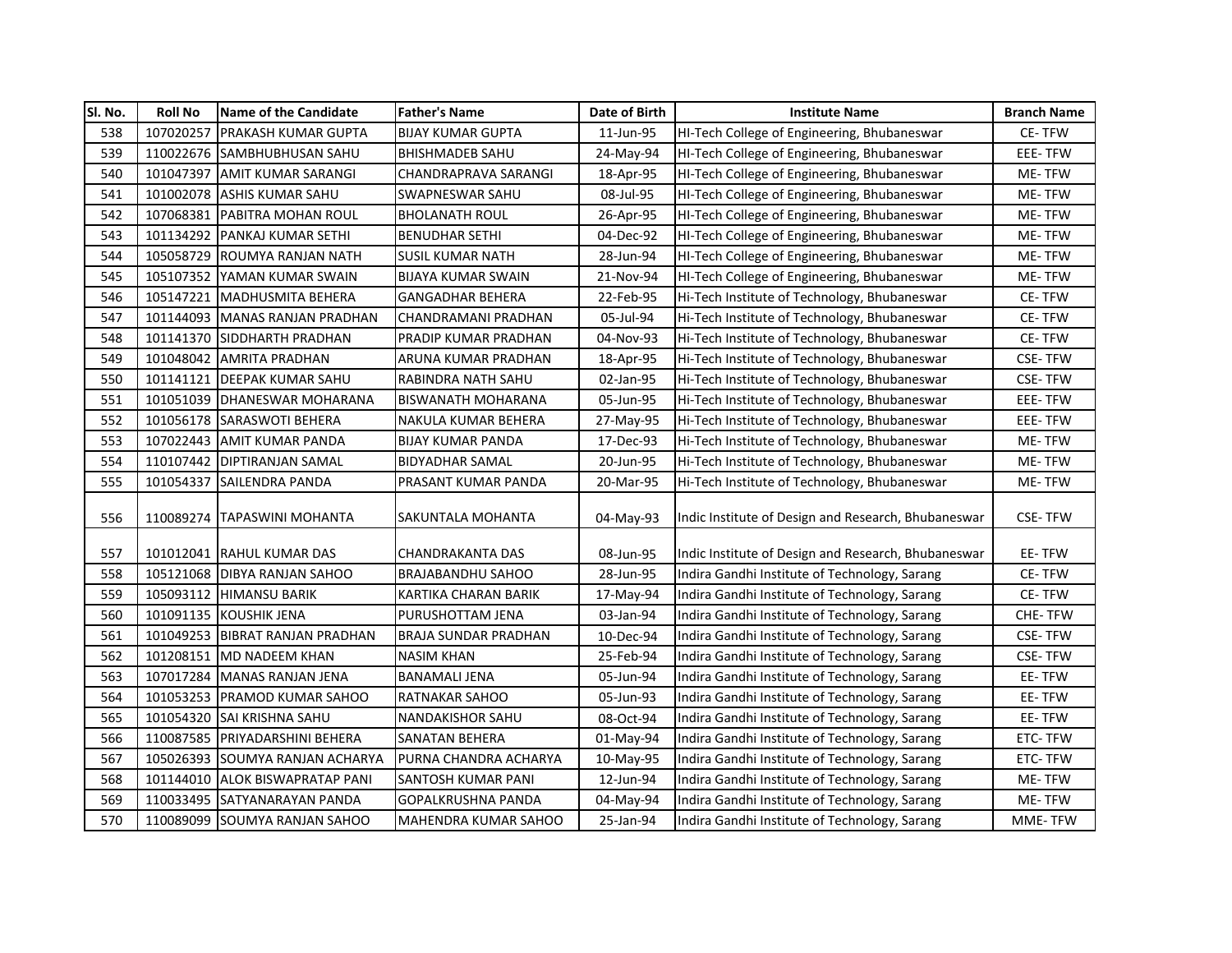| SI. No. | <b>Roll No</b>    | Name of the Candidate                                 | <b>Father's Name</b>          | Date of Birth | <b>Institute Name</b>                                                       | <b>Branch Name</b> |
|---------|-------------------|-------------------------------------------------------|-------------------------------|---------------|-----------------------------------------------------------------------------|--------------------|
| 571     | 101095105         | <b>RANBEER DAS</b>                                    | <b>RANJIB DAS</b>             | 07-Aug-92     | Indotech College of Engineering, Khurda                                     | ETC-TFW            |
| 572     |                   | 101050105 BISWAJIT JENA                               | <b>BUDHIBABAN JENA</b>        | 06-May-90     | Indotech College of Engineering, Khurda                                     | ME-TFW             |
| 573     |                   | 101056104 SANJAYA KUMAR SETHI                         | <b>RAGHUNATH SETHI</b>        | 08-Jun-83     | Indotech College of Engineering, Khurda                                     | ME-TFW             |
| 574     |                   | 105129402 SUBHRAJIT NAYAK                             | RAMA CHANDRA NAYAK            | 04-Jan-96     | Indus College of Engineering, Bhubaneswar                                   | CE-TFW             |
|         |                   |                                                       |                               |               | International Institute of Engineering & Technology,                        |                    |
| 575     |                   | 101130090 PADMALAVA BEHERA                            | PURNA CHANDRA BEHERA          | 02-Jun-94     | Gangapada, Bomikhal                                                         | ECE-TFW            |
| 576     |                   | 110118494 SUCHETA SUCHISMITA SAHU RAJENDRA KUMAR SAHU |                               | 14-Jan-94     | International Institute of Engineering & Technology,<br>Gangapada, Bomikhal | <b>ECE-TFW</b>     |
| 577     |                   | 101141051 AMULYA KUMAR SAHOO                          | PARIKHITA KUMAR SAHOO         | 04-Nov-94     | International Institute of Information Technology, SS                       | <b>CSE-TFW</b>     |
|         |                   |                                                       |                               |               |                                                                             |                    |
| 578     | 101052459 MANISHA |                                                       | I KRISHNA RAO                 | 23-Sep-93     | International Institute of Information Technology, SS                       | <b>CSE-TFW</b>     |
| 579     |                   | 110033504 SHIBASIS DAS                                |                               | 10-May-93     | International Institute of Information Technology, SS                       | <b>CSE-TFW</b>     |
| 580     |                   | 105026206 RUDRAPRASAD PANI                            | KAILASH CHANDRA PANI          | 02-Apr-95     | International Institute of Information Technology, SS                       | EEE-TFW            |
| 581     |                   | 101030019 SIBASISH RAULO                              | <b>NAKULA RAULO</b>           | 04-May-94     | International Institute of Information Technology, SS                       | EEE-TFW            |
| 582     |                   | 110089266 SWETA MOHAPATRA                             | <b>BINAY BHUSAN MOHAPATRA</b> | 15-Apr-94     | International Institute of Information Technology, SS                       | EEE-TFW            |
| 583     |                   | 101048195 ANURADHA MISRA                              | <b>BAPIN KUMAR MISRA</b>      | 27-Oct-94     | International Institute of Information Technology, SS                       | ETC-TFW            |
| 584     |                   | 101028048 MEGHALI PANDA                               | AJIT KUMAR PANDA              | 11-Jan-94     | International Institute of Information Technology, SS                       | ETC-TFW            |
| 585     |                   | 101030078 SPANDAN BISOYI                              | SURESH CHANDRA BISOYI         | 02-Aug-94     | International Institute of Information Technology, SS                       | ETC-TFW            |
| 586     |                   | 105041198 AMITA PATTANAYAK                            | ARUN PATTANAYAK               | 29-Jan-95     | International Institute of Information Technology, SS                       | IT-TFW             |
| 587     |                   | 101051122 DIPTI MOHANTY                               | <b>REENATI PRAVA DAS</b>      | 18-Oct-94     | International Institute of Information Technology, SS                       | IT-TFW             |
| 588     |                   | 101002729 TARUN KUMAR SAMAL                           | <b>SUGRIB SAMAL</b>           | 02-May-95     | International Institute of Information Technology, SS                       | IT-TFW             |
| 589     |                   | 101091035 GYANA RANJAN DALAI                          | RANJAN KUMAR DALAI            | 20-Sep-94     | Jagannath Institute of Engineering and Technology,<br>Cuttack               | ME-TFW             |
| 590     |                   | 112034146 DEEGYANSU RANJAN RAUT                       | <b>DEBARAJ RAUT</b>           | 22-Oct-94     | Kalam Institute of Technology, Berhampur                                    | CE-TFW             |
| 591     |                   | 112034178 HEMANTA KUMAR BEHERA                        | SARAT CHANDRA BEHERA          | 07-Apr-94     | Kalam Institute of Technology, Berhampur                                    | CE-TFW             |
| 592     |                   | 105026049 PATIPRIYA PANDA                             | <b>SISIR KUMAR PANDA</b>      | 01-Apr-95     | Kalam Institute of Technology, Berhampur                                    | CE-TFW             |
| 593     |                   | 105025004 A RANI PATRO                                | A KRISHNA MOHAN PATRO         | 28-Jan-95     | Kalam Institute of Technology, Berhampur                                    | <b>CSE-TFW</b>     |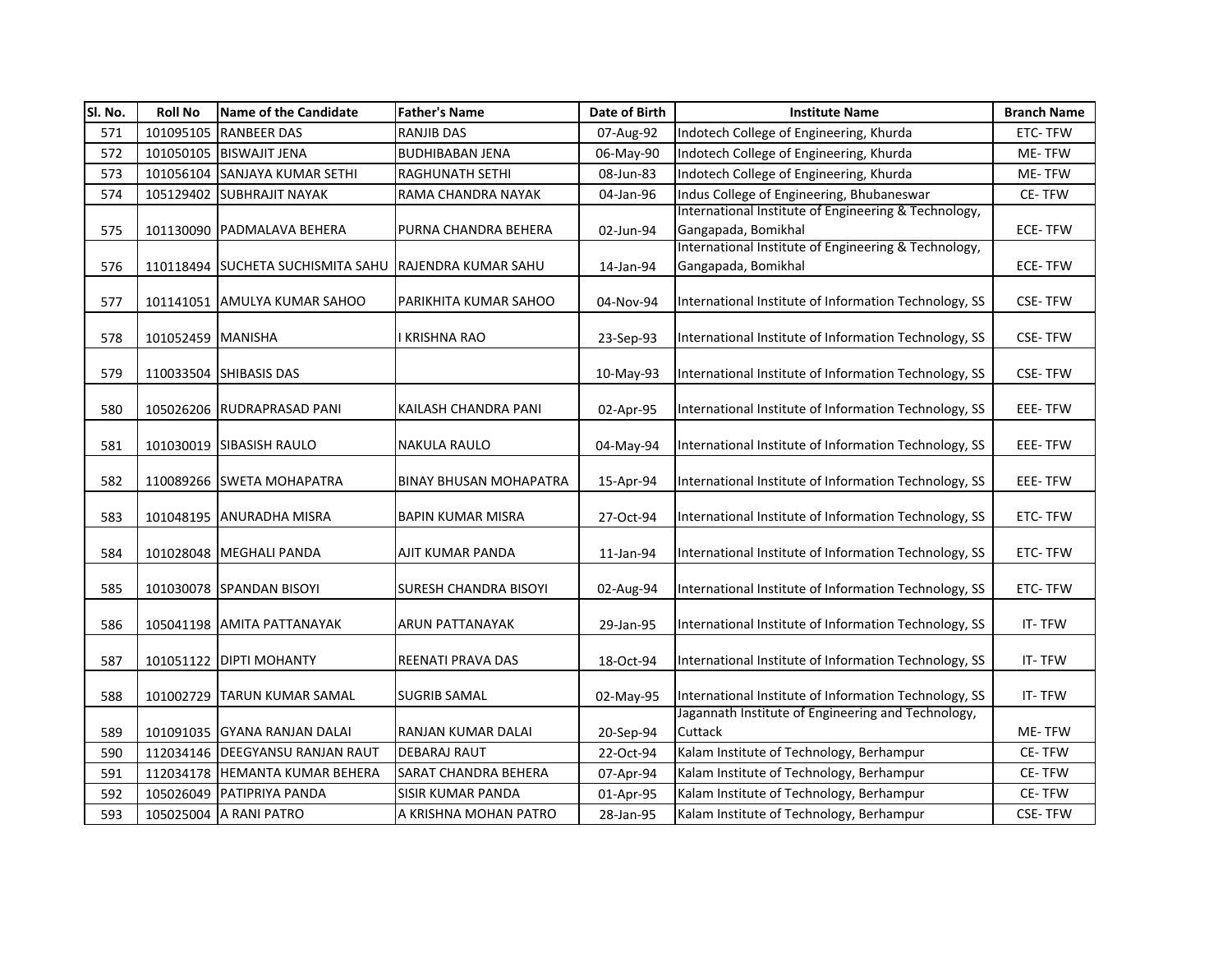| SI. No. | <b>Roll No</b> | Name of the Candidate                      | <b>Father's Name</b>        | Date of Birth | <b>Institute Name</b>                                      | <b>Branch Name</b> |
|---------|----------------|--------------------------------------------|-----------------------------|---------------|------------------------------------------------------------|--------------------|
| 594     | 112034385      | <b>SONALI BAIDYA</b>                       | <b>BIJAYA KUMAR BAIDYA</b>  | 12-May-95     | Kalam Institute of Technology, Berhampur                   | <b>CSE-TFW</b>     |
| 595     |                | 112034363 SIBA PRASAD PADHY                | PRATAP RUDRA PADHY          | 23-May-95     | Kalam Institute of Technology, Berhampur                   | <b>ECE-TFW</b>     |
| 596     |                | 101030054 SONALI PANDA                     | <b>SURENDRA PANDA</b>       | 01-Jun-95     | Kalam Institute of Technology, Berhampur                   | ECE-TFW            |
| 597     | 112034227      | <b>MADHUSMITA DASH</b>                     | SIMANCHAL DASH              | 24-Jun-95     | Kalam Institute of Technology, Berhampur                   | EEE-TFW            |
| 598     | 110033374      | <b>PRIYADARSINI SWAIN</b>                  | <b>BIDESI SWAIN</b>         | 07-Apr-95     | Kalam Institute of Technology, Berhampur                   | EEE-TFW            |
| 599     | 101028237      | RAMAKRUSHNA GOUDA                          | KALUCHARANA GOUDA           | 01-Apr-94     | Kalam Institute of Technology, Berhampur                   | EEE-TFW            |
| 600     | 112034061      | <b>AKASHBHANU PATTANAYAK</b>               | RAJANI KANTA PATTANAYAK     | 29-May-95     | Kalam Institute of Technology, Berhampur                   | ME-TFW             |
| 601     |                | 110129619 DEBIPRASAD PARIDA                | SAROJ KUMAR PARIDA          | 12-Jun-95     | Kalam Institute of Technology, Berhampur                   | ME-TFW             |
| 602     | 112105229      | <b>GOBINDA CHANDRA BARIKI</b>              | ANANDA CHANDRA BARIKI       | 16-Apr-95     | Kalam Institute of Technology, Berhampur                   | ME-TFW             |
| 603     |                | <b>KANHU CHARANA</b><br>101023456 MAHARANA | SURENDRA MAHARANA           | 19-Oct-94     | Kalam Institute of Technology, Berhampur                   | ME-TFW             |
| 604     |                | 101030013 SIBARAM PANDA                    | <b>KALICHARAN PANDA</b>     | 16-May-95     | Kalam Institute of Technology, Berhampur                   | ME-TFW             |
| 605     |                | 105026485 SUJIT KUMAR DAS                  | RAJENDRA NARAYAN DAS        | 31-May-95     | Kalam Institute of Technology, Berhampur                   | ME-TFW             |
| 606     |                | 105107339 SWAGATIKA NAIK                   | <b>GOURANGA CHARAN NAIK</b> | 06-Mar-95     | KMBB College of Engineering and Technology, Khurda         | CE-TFW             |
| 607     |                | 111115486 CHINMAY BISOI                    | CHITTARANJAN BISOI          | 13-Jan-95     | KMBB College of Engineering and Technology, Khurda         | ECE-TFW            |
| 608     |                | 105025233 DEBASISH BISHOYEE                | SUBASH CHANDRA BISHOYEE     | 14-May-95     | KMBB College of Engineering and Technology, Khurda         | EE-TFW             |
| 609     |                | 110118453 NABIN KUMAR PRADHAN              | <b>BABULAL PRADHAN</b>      | 16-Jun-94     | KMBB College of Engineering and Technology, Khurda         | EE-TFW             |
| 610     |                | 101129106 BIKASH KUMAR SUNDARA             | RAMA CHANDRA SUNDARA        | 22-May-95     | KMBB College of Engineering and Technology, Khurda         | EEE-TFW            |
| 611     |                | 101060368 SURESH KUMAR BEHERA              | SRIHARSHA BEHERA            | 09-Oct-94     | KMBB College of Engineering and Technology, Khurda         | EEE-TFW            |
| 612     |                | 107068102 BISWARANJAN SAHOO                | SITARAM SAHOO               | 03-Jun-94     | Konark Institute of Science and Technology,<br>Bhubaneswar | CE-TFW             |
| 613     |                | 112061497 MADHUSMITA BISWAL                | SUDARSAN BISWAL             | 09-May-95     | Konark Institute of Science and Technology,<br>Bhubaneswar | <b>CSE-TFW</b>     |
| 614     |                | 105058059 MANISHA PRIYADARSHINI            | MANOJ KUMAR PRADHAN         | 30-May-95     | Konark Institute of Science and Technology,<br>Bhubaneswar | EE-TFW             |
| 615     |                | 110044187 RABINDRA NATH BASKEY             | KANHU CHARAN BASKEY         | 08-May-94     | Konark Institute of Science and Technology,<br>Bhubaneswar | EE-TFW             |
| 616     |                | 101134633 SANDEEP MINJ                     | <b>MATHIAS MINJ</b>         | 21-Sep-92     | Konark Institute of Science and Technology,<br>Bhubaneswar | EE-TFW             |
| 617     |                | 105129405 SUDEEPTI TRIPATHY                | <b>SARAT KUMAR TRIPATHY</b> | 27-Jul-94     | Konark Institute of Science and Technology,<br>Bhubaneswar | ETC-TFW            |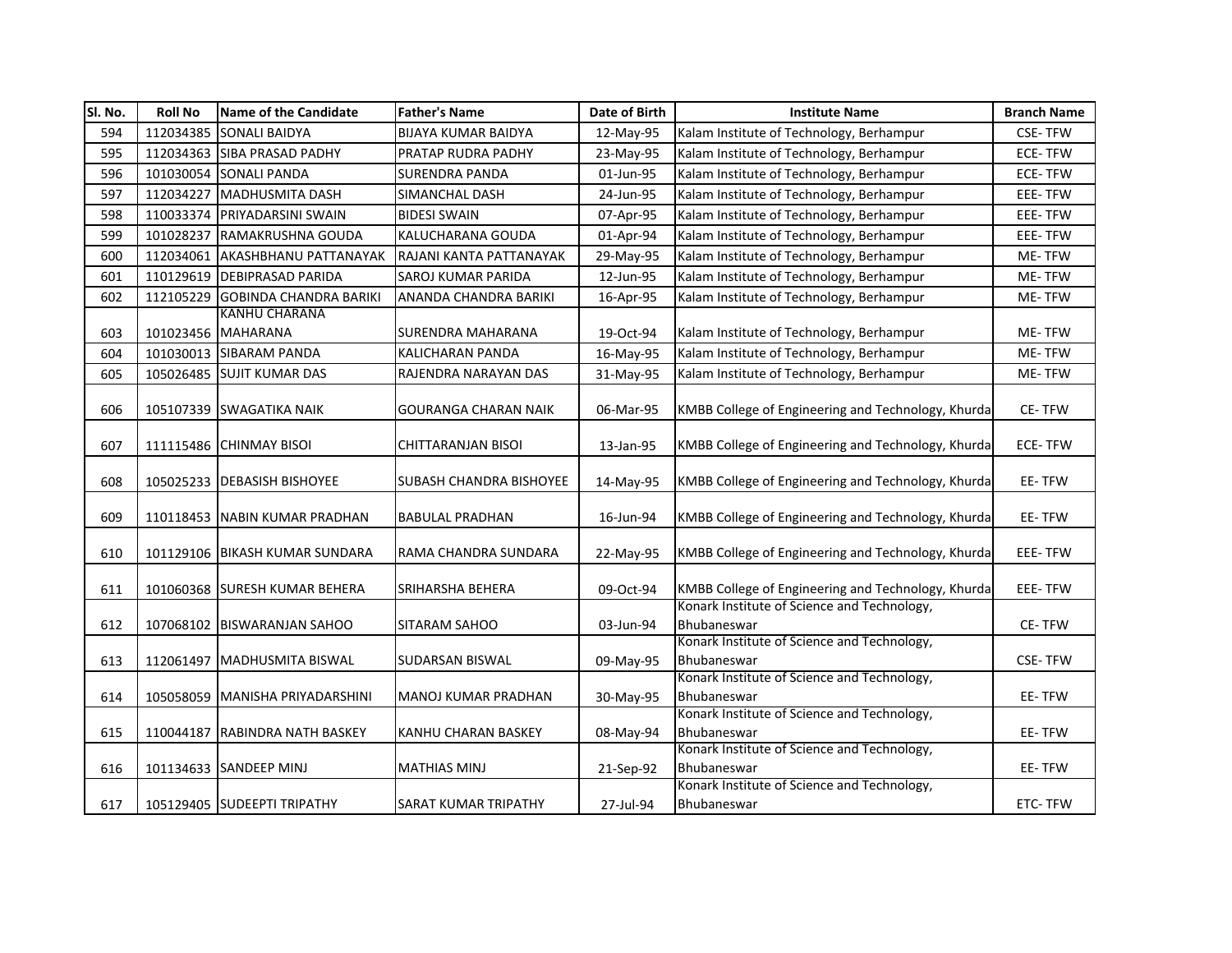| SI. No. | <b>Roll No</b>       | <b>Name of the Candidate</b>                        | <b>Father's Name</b>       | Date of Birth | <b>Institute Name</b>                        | <b>Branch Name</b> |
|---------|----------------------|-----------------------------------------------------|----------------------------|---------------|----------------------------------------------|--------------------|
|         |                      |                                                     |                            |               | Konark Institute of Science and Technology,  |                    |
| 618     |                      | 112039089 ABHISHEK SAHOO                            | NARENDRA KUMAR SAHOO       | 08-Apr-94     | Bhubaneswar                                  | ME-TFW             |
|         |                      |                                                     |                            |               | Konark Institute of Science and Technology,  |                    |
| 619     |                      | 101088253 ASHWINI KUMAR SWAIN                       | <b>ABHAYA KUMAR SWAIN</b>  | 30-Jun-95     | Bhubaneswar                                  | ME-TFW             |
|         |                      |                                                     |                            |               | Konark Institute of Science and Technology,  |                    |
| 620     |                      | 107005030 CHINMAYA KUMAR SAHOO                      | NITYANANDA SAHOO           | 04-May-95     | Bhubaneswar                                  | ME-TFW             |
|         |                      |                                                     |                            |               | Konark Institute of Science and Technology,  |                    |
| 621     |                      | 101051016 DEEPRAJ PRADHAN                           | <b>BHRUNGARAJ PRADHAN</b>  | 24-Mar-95     | Bhubaneswar                                  | ME-TFW             |
|         |                      |                                                     |                            |               | Konark Institute of Science and Technology,  |                    |
| 622     |                      | 101020094 SANJAY KUMAR BEHERA                       | PARAMANANDA BEHERA         | 10-Jul-94     | Bhubaneswar                                  | ME-TFW             |
|         |                      |                                                     |                            |               | Konark Institute of Science and Technology,  |                    |
| 623     |                      | 105094258 SWAGAT NAYAK                              | SANJIT KUMAR NAYAK         | 07-Jul-95     | Bhubaneswar                                  | ME-TFW             |
| 624     |                      | 110042028 DIBYAJYOTI MOHANTY                        | DILLIP KUMAR MOHANTY       | 14-Jan-95     | Koustav Institute of Technology, Bhubaneswar | CE-TFW             |
| 625     |                      | 110105189 RAMAHARI RATH                             | TARINI CHARANA RATH        | 06-Oct-94     | Koustav Institute of Technology, Bhubaneswar | CE-TFW             |
| 626     |                      | 105059557 SUBHASHREE RATH                           | <b>MAMATA RATH</b>         | 05-May-95     | Koustav Institute of Technology, Bhubaneswar | CE-TFW             |
| 627     |                      | 107125372 CHANDRA KANTA PANDA                       | RAMA KANTA PANDA           | 25-Jun-95     | Koustav Institute of Technology, Bhubaneswar | <b>CSE-TFW</b>     |
| 628     | 107136522            | <b>LALESWARI MINJ</b>                               | DEBANANDA MINJ             | 18-Dec-94     | Koustav Institute of Technology, Bhubaneswar | <b>CSE-TFW</b>     |
|         |                      |                                                     |                            |               |                                              |                    |
| 629     |                      | 105059206 SHUBHASHREE MOHAPATRA PRAMOD KU MOHAPATRA |                            | 02-Apr-94     | Koustav Institute of Technology, Bhubaneswar | <b>CSE-TFW</b>     |
| 630     |                      | 101047048 ABHIJIT RATH                              | PARESH CHANDRA RATH        | 29-Mar-95     | Koustav Institute of Technology, Bhubaneswar | <b>EEE-TFW</b>     |
| 631     |                      | 111070476 KUMAR DEBANANDA                           | <b>DURYODHANBHOI</b>       | 22-May-95     | Koustav Institute of Technology, Bhubaneswar | EEE-TFW            |
|         |                      |                                                     |                            |               |                                              |                    |
| 632     |                      | 101060151 SUBRAT KUMAR MOHANTY                      | SANTOSH KUMAR MOHANTY      | 18-Jun-95     | Koustav Institute of Technology, Bhubaneswar | EEE-TFW            |
| 633     |                      | 105045114 JYOTIRMAYEE SOREN                         | JAMUNA MURMU               | 10-Jul-94     | Koustav Institute of Technology, Bhubaneswar | ETC-TFW            |
| 634     |                      | 112144399 RUDRANARAYAN MISHRA                       | <b>NAGEN MISHRA</b>        | 03-Jun-95     | Koustav Institute of Technology, Bhubaneswar | ETC-TFW            |
| 635     |                      | 105059555 SUBHASHREE NAYAK                          | <b>ARUN KUMAR NAYAK</b>    | 06-May-95     | Koustav Institute of Technology, Bhubaneswar | ETC-TFW            |
| 636     |                      | 101088150 AMLAN BIBHAB SAHOO                        | <b>MAGUNI CHARAN SAHOO</b> | 23-Jun-95     | Koustav Institute of Technology, Bhubaneswar | ME-TFW             |
| 637     | 101088241            | <b>ASHISH KUMAR ROUT</b>                            | AJAYA KUMAR ROUT           | 15-Apr-95     | Koustav Institute of Technology, Bhubaneswar | ME-TFW             |
| 638     |                      | 107099240 SMRUTI RANJAN BEHERA                      | DHARANIDHAR BEHERA         | 01-Sep-94     | Koustav Institute of Technology, Bhubaneswar | ME-TFW             |
|         |                      |                                                     |                            |               | Koustuva Institute of Self Domainfor Women,  |                    |
| 639     |                      | 101048039 AMRITA MOHANTY                            | <b>MUKTIKANTA MOHANTY</b>  | 24-Apr-94     | Chandrasekharpur                             | <b>CSE-TFW</b>     |
|         |                      |                                                     |                            |               | Koustuva Institute of Self Domainfor Women,  |                    |
| 640     | 110107440 DIPTI DASH |                                                     | <b>SADASIV DASH</b>        | 23-Jun-94     | Chandrasekharpur                             | <b>CSE-TFW</b>     |
|         |                      |                                                     |                            |               | Koustuva Institute of Self Domainfor Women,  |                    |
| 641     |                      | 101052193 KARISHMA SAHOO                            | PURNA CHANDRA SAHOO        | 18-Oct-92     | Chandrasekharpur                             | <b>CSE-TFW</b>     |
|         |                      |                                                     |                            |               | Koustuva Institute of Self Domainfor Women,  |                    |
| 642     |                      | 105118257 RASHMI PRAVA SAHU                         | ASWINI KUMAR SAHU          | 16-Jul-94     | Chandrasekharpur                             | CSE-TFW            |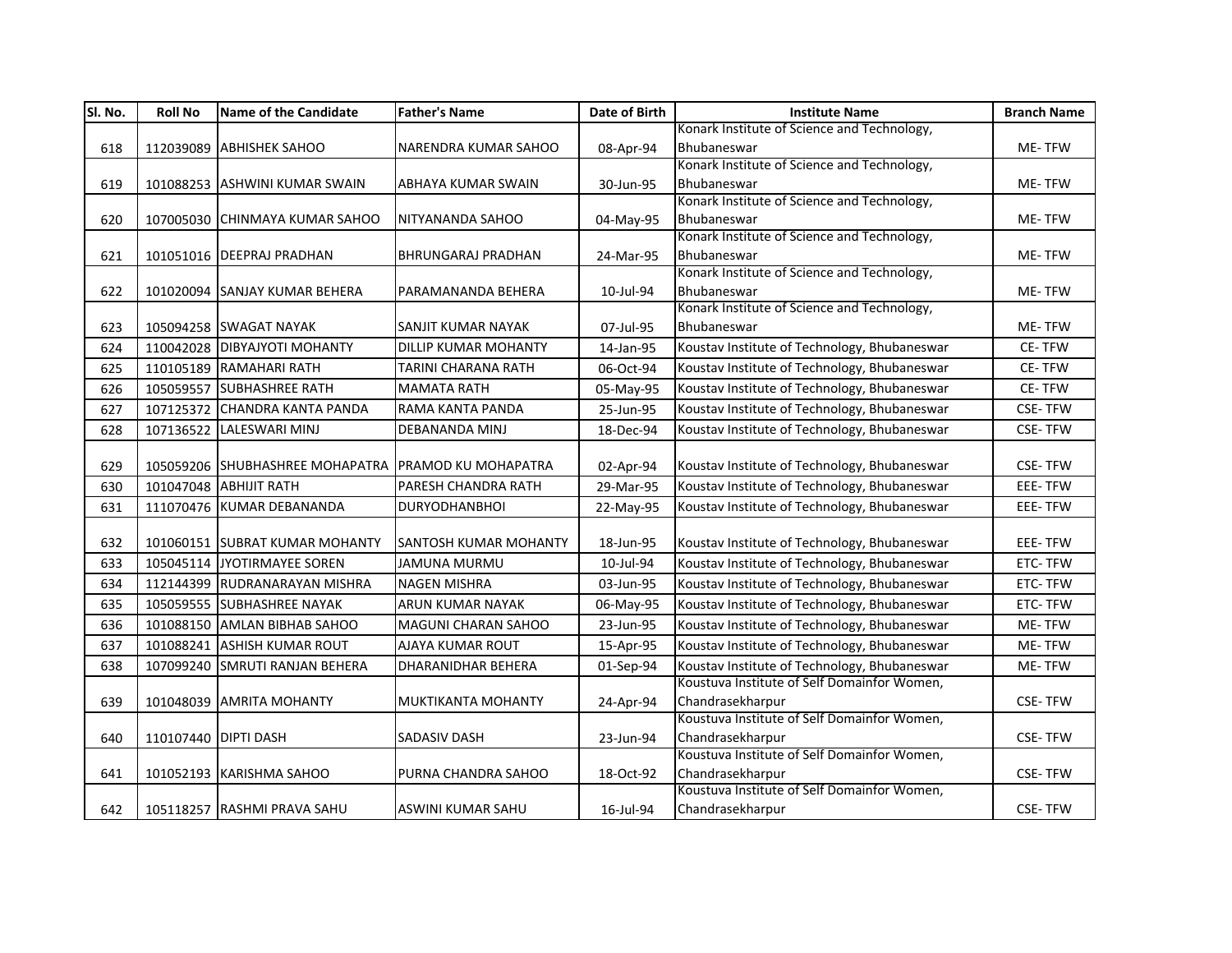| SI. No. | <b>Roll No</b>    | <b>Name of the Candidate</b>                 | <b>Father's Name</b>          | Date of Birth | <b>Institute Name</b>                                           | <b>Branch Name</b> |
|---------|-------------------|----------------------------------------------|-------------------------------|---------------|-----------------------------------------------------------------|--------------------|
|         |                   |                                              |                               |               | Koustuva Institute of Self Domainfor Women,                     |                    |
| 643     |                   | 105059709 SUNEENDITA BEHERA                  | <b>SUKANT KUMAR BEHERA</b>    | 02-Jan-95     | Chandrasekharpur                                                | <b>CSE-TFW</b>     |
|         |                   |                                              |                               |               | Koustuva Institute of Self Domainfor Women,                     |                    |
| 644     |                   | 105124092 SWAGATIKA MOHANTY                  | <b>MAMATA MOHANTY</b>         | 25-May-95     | Chandrasekharpur                                                | <b>CSE-TFW</b>     |
|         |                   |                                              |                               |               | Koustuva Institute of Self Domainfor Women,                     |                    |
| 645     |                   | 112061287 CHINMAYEE DASH                     | <b>UPENDRA NATH DASH</b>      | 07-Apr-95     | Chandrasekharpur                                                | EEE-TFW            |
|         |                   |                                              |                               |               | Koustuva Institute of Self Domainfor Women,                     |                    |
| 646     |                   | 110109494 PRAJNA PARAMITA DASH               | <b>BANDANA DASH</b>           | 02-Jun-94     | Chandrasekharpur                                                | EEE-TFW            |
|         |                   |                                              |                               |               | Koustuva Institute of Self Domainfor Women,                     |                    |
| 647     |                   | 107068468 RACHITA PANDA                      | PRASANNA KUMAR PANDA          | 29-Dec-94     | Chandrasekharpur                                                | EEE-TFW            |
|         |                   |                                              |                               |               | Koustuva Institute of Self Domainfor Women,                     |                    |
| 648     |                   | 105059558 SUBHASHREE SAHOO                   | <b>SANTOSH KUMAR SAHOO</b>    | 26-Jul-95     | Chandrasekharpur                                                | EEE-TFW            |
|         |                   |                                              |                               |               | Koustuva Institute of Self Domainfor Women,                     |                    |
| 649     |                   | 105059656 SUHANA PARWEEN                     | <b>HASIM KHAN</b>             | 13-Jun-95     | Chandrasekharpur                                                | EEE-TFW            |
|         |                   | SWASTIKA SWAGATIKA                           |                               |               | Koustuva Institute of Self Domainfor Women,                     |                    |
| 650     | 112063672 MISHRA  |                                              | MURALIDHAR MISHRA             | 09-Sep-94     | Chandrasekharpur                                                | EEE-TFW            |
|         |                   |                                              |                               |               | Koustuva Institute of Self Domainfor Women,                     |                    |
| 651     |                   | 105106112 BINDUSHREE SAHU                    | <b>BINODBIHARI SAHU</b>       | 18-Apr-95     | Chandrasekharpur                                                | ETC-TFW            |
|         |                   |                                              |                               |               | Koustuva Institute of Self Domainfor Women,                     |                    |
| 652     |                   | 105058018 MALATI MAHALI<br>PRAJNYA MANOSWINI | <b>SUREI MAHALI</b>           | 05-Feb-94     | Chandrasekharpur<br>Koustuva Institute of Self Domainfor Women, | ETC-TFW            |
|         |                   |                                              |                               |               |                                                                 |                    |
| 653     | 101113275 MALLICK |                                              | <b>KISHORE KUMAR MALLICK</b>  | 04-Jun-94     | Chandrasekharpur<br>Koustuva Institute of Self Domainfor Women, | ETC-TFW            |
| 654     |                   | 101119403 SONALI ROUT                        | PRABIR KUMAR ROUT             | 21-Feb-95     | Chandrasekharpur                                                | ETC-TFW            |
|         |                   |                                              |                               |               | Koustuva Institute of Self Domainfor Women,                     |                    |
| 655     |                   | 101109237 SOUMYASHREE MOHANTY                | <b>SUDHIR KUMAR MOHANTY</b>   | 06-Jun-94     | Chandrasekharpur                                                | ETC-TFW            |
|         |                   | 107020224 DEBADUTTA SHAW                     |                               |               |                                                                 |                    |
| 656     |                   |                                              | <b>ANUPAMA SHAW</b>           | 10-Mar-95     | Krupajala Engineering College, Kausalyaganga                    | <b>AEI-TFW</b>     |
| 657     |                   | 101051308 IMTIAZ KHAN                        | <b>BABU KHAN</b>              | 15-Jul-95     | Krupajala Engineering College, Kausalyaganga                    | <b>AEI-TFW</b>     |
| 658     |                   | 101122165 SHAKTIKANTA MOHANTY                | <b>DURYODHAN MOHANTY</b>      | 21-May-94     | Krupajala Engineering College, Kausalyaganga                    | <b>AEI-TFW</b>     |
| 659     |                   | 105041131 AJITA PRIYADARSHINI                | <b>UMASANKAR PARIJA</b>       | 06-Jan-95     | Krupajala Engineering College, Kausalyaganga                    | CE-TFW             |
| 660     |                   | 105022376 SHISHIR KUMAR MEHER                | <b>ROHIT MEHER</b>            | 16-Jun-95     | Krupajala Engineering College, Kausalyaganga                    | CE-TFW             |
|         |                   |                                              | <b>SARADA PRASANNA</b>        |               |                                                                 |                    |
| 661     |                   | 101062014 SWATIPRAGYAN SATAPATHY             | SATAPATHY                     | 21-May-95     | Krupajala Engineering College, Kausalyaganga                    | CE-TFW             |
|         |                   |                                              |                               |               |                                                                 |                    |
| 662     |                   | 101050173 BRENDON DOMINIC UNGER              | <b>MUNGER</b>                 | 18-Nov-93     | Krupajala Engineering College, Kausalyaganga                    | <b>CSE-TFW</b>     |
| 663     | 101052061         | JIBITASREE PANDA                             | PRAMOD KUMAR PANDA            | 03-Feb-95     | Krupajala Engineering College, Kausalyaganga                    | <b>CSE-TFW</b>     |
|         |                   | KUMARI SWARNA PRAVA                          |                               |               |                                                                 |                    |
| 664     | 101052277 ROUTRAY |                                              | <b>SUDHANSU KUMAR ROUTRAY</b> | 12-Sep-94     | Krupajala Engineering College, Kausalyaganga                    | <b>CSE-TFW</b>     |
| 665     |                   | 105019400 SHANTI SWARUP DAS                  | <b>SUSHANTA KUMAR DAS</b>     | 16-Jun-94     | Krupajala Engineering College, Kausalyaganga                    | <b>CSE-TFW</b>     |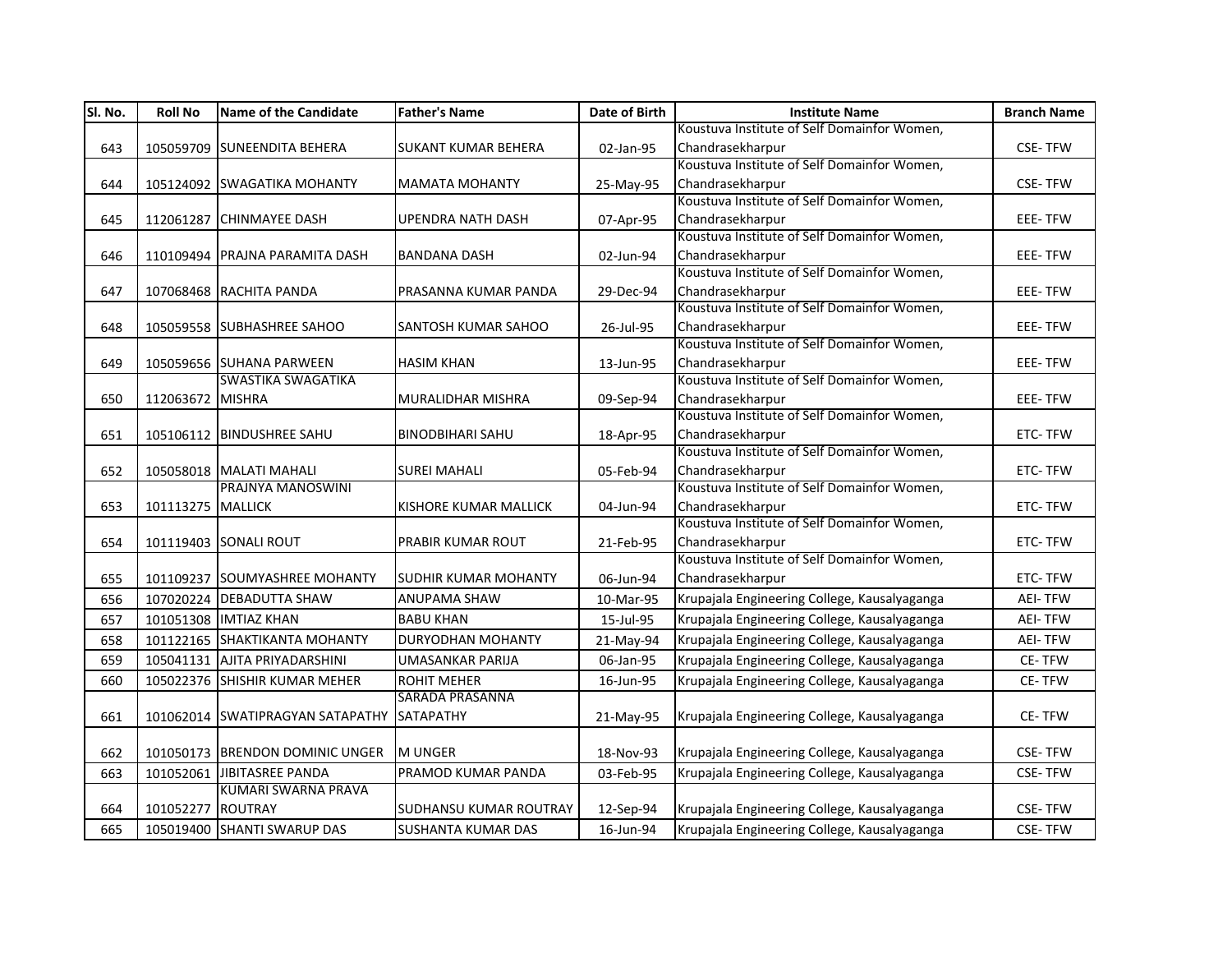| SI. No. | <b>Roll No</b>    | <b>Name of the Candidate</b>                           | <b>Father's Name</b>          | Date of Birth | <b>Institute Name</b>                                 | <b>Branch Name</b> |
|---------|-------------------|--------------------------------------------------------|-------------------------------|---------------|-------------------------------------------------------|--------------------|
| 666     |                   | 101060230 SUJIT KUMAR GHADEI                           | JAYANTA KUMAR GHADEI          | 05-Dec-94     | Krupajala Engineering College, Kausalyaganga          | <b>CSE-TFW</b>     |
| 667     |                   | 101114080 SURAJ KUMAR DAS                              | BIKASH CHANDRA DAS            | 04-Jun-95     | Krupajala Engineering College, Kausalyaganga          | <b>CSE-TFW</b>     |
| 668     |                   | 112061173 ASWINI DAS                                   | <b>MAHESWAR DAS</b>           | 17-Mar-95     | Krupajala Engineering College, Kausalyaganga          | EE-TFW             |
| 669     |                   | 112143725 KAMALESH SWAIN                               | RAMESH CHANDRA SWAIN          | 01-Jun-94     | Krupajala Engineering College, Kausalyaganga          | EE-TFW             |
|         |                   | PRITIPRAVA                                             |                               |               |                                                       |                    |
| 670     |                   | 110044129 PRIYADARSHINEE                               | UPENDRA MOHAN BILASH          | 19-Apr-93     | Krupajala Engineering College, Kausalyaganga          | EE-TFW             |
| 671     | 101057097         | <b>SITESH HOTA</b>                                     | <b>SWAPNESWAR HOTA</b>        | 12-Jul-95     | Krupajala Engineering College, Kausalyaganga          | EE-TFW             |
| 672     |                   | 107068016 ASWINI KUMAR SAHOO                           | RANJAN SAHOO                  | 08-May-94     | Krupajala Engineering College, Kausalyaganga          | EEE-TFW            |
|         |                   |                                                        |                               |               |                                                       |                    |
| 673     |                   | 101056080 SANGRAM KESHARI BEHERA                       | <b>BHAGABAT BEHERA</b>        | 01-Oct-95     | Krupajala Engineering College, Kausalyaganga          | <b>EEE-TFW</b>     |
| 674     |                   | 105014569 SHUBHASHREE HOTA                             | <b>MAHESWAR HOTA</b>          | 20-Jul-95     | Krupajala Engineering College, Kausalyaganga          | EEE-TFW            |
| 675     |                   | 101129029 AMEET PRADHAN                                | <b>BIBHUTI BHUSAN PRADHAN</b> | 24-Apr-94     | Krupajala Engineering College, Kausalyaganga          | ETC-TFW            |
| 676     |                   | 107136540 PADMINI PADHIARY                             | <b>CHANDAN PADHIARY</b>       | 02-Feb-95     | Krupajala Engineering College, Kausalyaganga          | ETC-TFW            |
| 677     |                   | 110124230 POOJA BISWAS                                 | PRAFULLA KUMAR BISWAS         | 17-Jun-94     | Krupajala Engineering College, Kausalyaganga          | ETC-TFW            |
| 678     |                   | 112063246 RAKESH KUMAR MAHUNTA                         | RAJIB LOCHAN MAHUNTA          | 08-Jun-95     | Krupajala Engineering College, Kausalyaganga          | ETC-TFW            |
| 679     |                   | 107031204 SATISH CHANDRA DALAI                         | SARAT CHANDRA DALAI           | 06-Apr-93     | Krupajala Engineering College, Kausalyaganga          | ETC-TFW            |
| 680     |                   | 105059802 SUSHREESMITA DASH                            | SIBISANKAR DASH               | 06-Apr-95     | Krupajala Engineering College, Kausalyaganga          | ETC-TFW            |
| 681     |                   | 112063408 SEELPA MOHANTY                               | AKSHAYA KUMAR MOHANTY         | 26-May-93     | Krupajala Engineering College, Kausalyaganga          | IT-TFW             |
| 682     |                   | 105111319 SWETALINA SAHOO                              | PRAMILA SAHOO                 | 29-Jun-94     | Krupajala Engineering College, Kausalyaganga          | IT-TFW             |
| 683     |                   | 105059958 TUMPA NAYAK                                  | UGRASEN NAYAK                 | 19-Jun-94     | Krupajala Engineering College, Kausalyaganga          | IT-TFW             |
| 684     | 101129035         | LAMIYA RANJAN NAYAK                                    | DASHARATHI NAYAK              | 02-May-95     | Krupajala Engineering College, Kausalyaganga          | ME-TFW             |
| 685     |                   | 107068065 BIDYADHAR NAYAK                              | MANGULI NAYAK                 | 16-Jan-93     | Krupajala Engineering College, Kausalyaganga          | ME-TFW             |
| 686     | 101113073         | <b>BIJAY MOHANTY</b>                                   | TARINI MOHANTY                | 03-Mar-94     | Krupajala Engineering College, Kausalyaganga          | ME-TFW             |
|         |                   |                                                        |                               |               |                                                       |                    |
| 687     |                   | 107136475 BIKASH CHANDRA MOHANTY BASANTA KUMAR MOHANTY |                               | 23-May-94     | Krupajala Engineering College, Kausalyaganga          | ME-TFW             |
| 688     |                   | 101095446 SOUMYA RANJAN GHADEI                         | RANGADHAR GHADEI              | 15-Apr-94     | Krupajala Engineering College, Kausalyaganga          | ME-TFW             |
|         |                   | PRAKASH CHANDRA                                        | <b>KRUSHNA CHANDRA</b>        |               |                                                       |                    |
| 689     | 105117136 MUNDARI |                                                        | <b>MUNDARI</b>                | 16-Sep-93     | Kruttika Institute of Technical Education, Gangapatna | <b>CSE-TFW</b>     |
| 690     |                   | 101091013 GANESH SETHI                                 | ARJUN SETHI                   | 07-Mar-92     | Maharaja Institute of Technology, Bhubaneswar         | <b>CE-TFW</b>      |
| 691     |                   | 105111139 MANAS RANJAN SAHOO                           | <b>CHAITANYA SAHOO</b>        | 20-Dec-92     | Maharaja Institute of Technology, Bhubaneswar         | CE-TFW             |
| 692     |                   | 101057108 SK ARIF HUSSEN                               | <b>SK SARIF</b>               | 10-Feb-94     | Maharaja Institute of Technology, Bhubaneswar         | CE-TFW             |
| 693     |                   | 101130016 GAUTAM PRASAD MOHANTY LAXMINARAYAN MOHANTY   |                               | 16-Jul-94     | Maharaja Institute of Technology, Bhubaneswar         | <b>CSE-TFW</b>     |
| 694     |                   | 105110061 KARISHMA OJHA                                | ASHOK KUMAR OJHA              | 22-Jun-94     | Maharaja Institute of Technology, Bhubaneswar         | <b>CSE-TFW</b>     |
| 695     |                   | 111070515 SAMBIT KUMAR BEHERA                          | AJIT KUMAR BEHERA             | 31-May-95     | Maharaja Institute of Technology, Bhubaneswar         | <b>CSE-TFW</b>     |
| 696     |                   | 101018136 DIPTIRANJAN SETHI                            | <b>SUSHIL SETHI</b>           | 18-May-95     | Maharaja Institute of Technology, Bhubaneswar         | ECE-TFW            |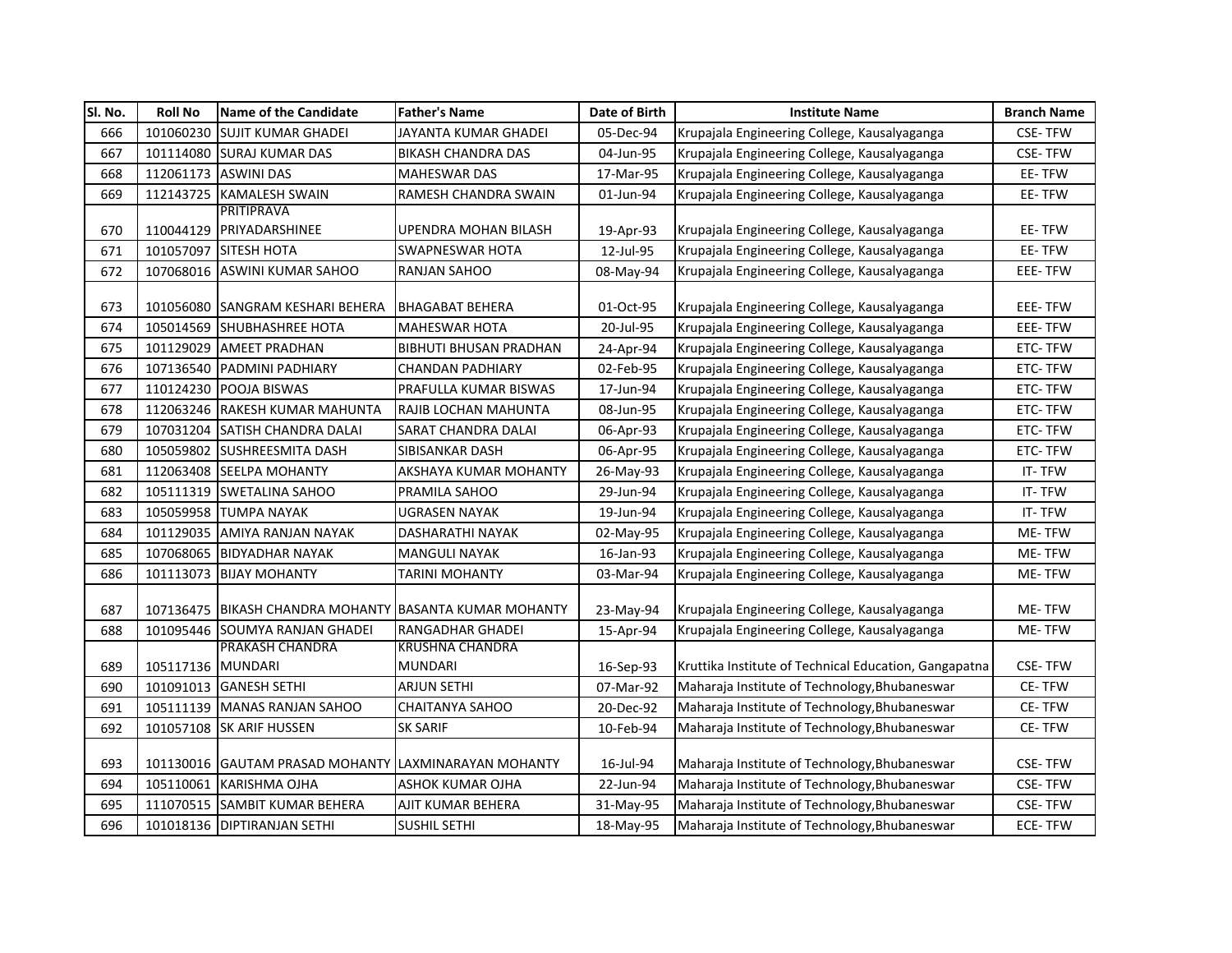| SI. No. | <b>Roll No</b>  | <b>Name of the Candidate</b>                         | <b>Father's Name</b>     | Date of Birth | <b>Institute Name</b>                                           | <b>Branch Name</b> |
|---------|-----------------|------------------------------------------------------|--------------------------|---------------|-----------------------------------------------------------------|--------------------|
| 697     | 105147222       | <b>MADHUSMITA SETHY</b>                              | <b>BAIDHAR SETHY</b>     | 06-Jun-95     | Maharaja Institute of Technology, Bhubaneswar                   | <b>ECE-TFW</b>     |
| 698     |                 | 110107546 SUBHRA PRAKASH ROUT                        | <b>BRAHMANANDA ROUT</b>  | 26-Jun-95     | Maharaja Institute of Technology, Bhubaneswar                   | <b>ECE-TFW</b>     |
| 699     |                 | 101047335 ALOK KUMAR SWAIN                           | <b>ASHOK KUMAR SWAIN</b> | 15-Nov-94     | Maharaja Institute of Technology, Bhubaneswar                   | EE-TFW             |
| 700     | 101113267       | <b>PINAKI SAMAL</b>                                  | SUDHANSU SAMAL           | 10-Jun-95     | Maharaja Institute of Technology, Bhubaneswar                   | EE-TFW             |
|         |                 |                                                      |                          |               |                                                                 |                    |
| 701     |                 | 105058379 PRANGYA PARAMITA SWAIN RABINDRA NATH SWAIN |                          | 21-Jul-95     | Maharaja Institute of Technology, Bhubaneswar                   | EE-TFW             |
| 702     |                 | 106064132 RUDRADEV MALLICK                           | <b>BALMIKI MALLICK</b>   | 15-Jan-95     | Maharaja Institute of Technology, Bhubaneswar                   | EE-TFW             |
| 703     |                 | 101130235 SOUMYARANI JENA                            | KALANDI CHARAN JENA      | 15-Apr-95     | Maharaja Institute of Technology, Bhubaneswar                   | EE-TFW             |
| 704     |                 | 101147164 UMAKANTA DAS                               | <b>GHANSHYAM DAS</b>     | 15-May-93     | Maharaja Institute of Technology, Bhubaneswar                   | EE-TFW             |
| 705     | 101047161       | <b>ABINASH NANDA</b>                                 | ASHIM KUMAR NANDA        | 11-Jan-94     | Maharaja Institute of Technology, Bhubaneswar                   | ME-TFW             |
| 706     |                 | 101133446 DEBASIS DAS                                | <b>GURU CHARAN DAS</b>   | 03-Apr-94     | Maharaja Institute of Technology, Bhubaneswar                   | ME-TFW             |
|         |                 |                                                      | <b>KRUSHNA CHANDRA</b>   |               |                                                                 |                    |
| 707     |                 | 107129536 MAHARATHI PRADHAN                          | PRADHAN                  | 12-Jul-95     | Maharaja Institute of Technology, Bhubaneswar                   | <b>ME-TFW</b>      |
| 708     | 101052481       | MANOJ KUMAR SAHOO                                    | MADHUSUDAN SAHOO         | 15-Jun-94     | Maharaja Institute of Technology, Bhubaneswar                   | ME-TFW             |
| 709     |                 | 101130165 S ANIL KUMAR PATRA                         | S BAIKUNTHA PATRA        | 03-Feb-94     | Maharaja Institute of Technology, Bhubaneswar                   | ME-TFW             |
| 710     |                 | 106064166 SIRAI AHAMMAD KHAN                         | <b>SAMAD KHAN</b>        | 06-May-95     | Maharaja Institute of Technology, Bhubaneswar                   | ME-TFW             |
|         |                 |                                                      |                          |               | Mahavir Institute of Engineering and Technology,                |                    |
| 711     |                 | 110087773 SATYA RANJAN MISHRA                        | ANANTA MISHRA            | 17-Jun-95     | Bhubaneswar                                                     | <b>BM-TFW</b>      |
|         |                 |                                                      |                          |               | Mahavir Institute of Engineering and Technology,                |                    |
| 712     |                 | 107062355 ANKIT MISHRA                               | DILIP KUMAR MISHRA       | 01-Jun-94     | Bhubaneswar                                                     | <b>CE-TFW</b>      |
|         |                 |                                                      |                          |               | Mahavir Institute of Engineering and Technology,                |                    |
| 713     |                 | 101136255 SUMIT BARU<br>YASOBANTA NARAYAN            | <b>HERMAN BARU</b>       | 20-Apr-93     | Bhubaneswar<br>Mahavir Institute of Engineering and Technology, | CE-TFW             |
| 714     | 112125834 SAHOO |                                                      | PRASANTA KUMAR SAHOO     | 05-Jul-94     | Bhubaneswar                                                     | CE-TFW             |
|         |                 |                                                      |                          |               | Mahavir Institute of Engineering and Technology,                |                    |
| 715     |                 | 101119266 NANDITA ROY                                | ANANDA KISHORE ROY       | 11-May-95     | Bhubaneswar                                                     | <b>CSE-TFW</b>     |
|         |                 |                                                      |                          |               | Mahavir Institute of Engineering and Technology,                |                    |
| 716     |                 | 101057230 SOUBHAGYA MISHRA                           | DILLIP KUMAR MISHRA      | 15-Apr-94     | Bhubaneswar                                                     | <b>CSE-TFW</b>     |
|         |                 |                                                      |                          |               | Mahavir Institute of Engineering and Technology,                |                    |
| 717     |                 | 101047288 AKASH KUMAR SAHOO                          | <b>NARAHARI SAHOO</b>    | 15-Jun-95     | Bhubaneswar                                                     | EEE-TFW            |
|         |                 |                                                      |                          |               | Mahavir Institute of Engineering and Technology,                |                    |
| 718     | 112102127       | <b>CHITTA RANJAN NAYAK</b>                           | MEGHANADA NAYAK          | 21-May-95     | Bhubaneswar<br>Mahavir Institute of Engineering and Technology, | ETC-TFW            |
| 719     | 101134301       | <b>PAROS DUNGDUNG</b>                                | PATRAS DUNGDUNG          | 01-Feb-93     | Bhubaneswar                                                     | ETC-TFW            |
|         |                 |                                                      |                          |               | Mahavir Institute of Engineering and Technology,                |                    |
| 720     |                 | 110087669 RITUPARNA DAS                              | <b>PARESH DAS</b>        | 15-May-92     | Bhubaneswar                                                     | ETC-TFW            |
|         |                 |                                                      |                          |               | Mahavir Institute of Engineering and Technology,                |                    |
| 721     |                 | 105059053 SASMITA SAMANTARA                          | <b>BHASKAR SAMANTARA</b> | 05-Mar-95     | Bhubaneswar                                                     | ETC-TFW            |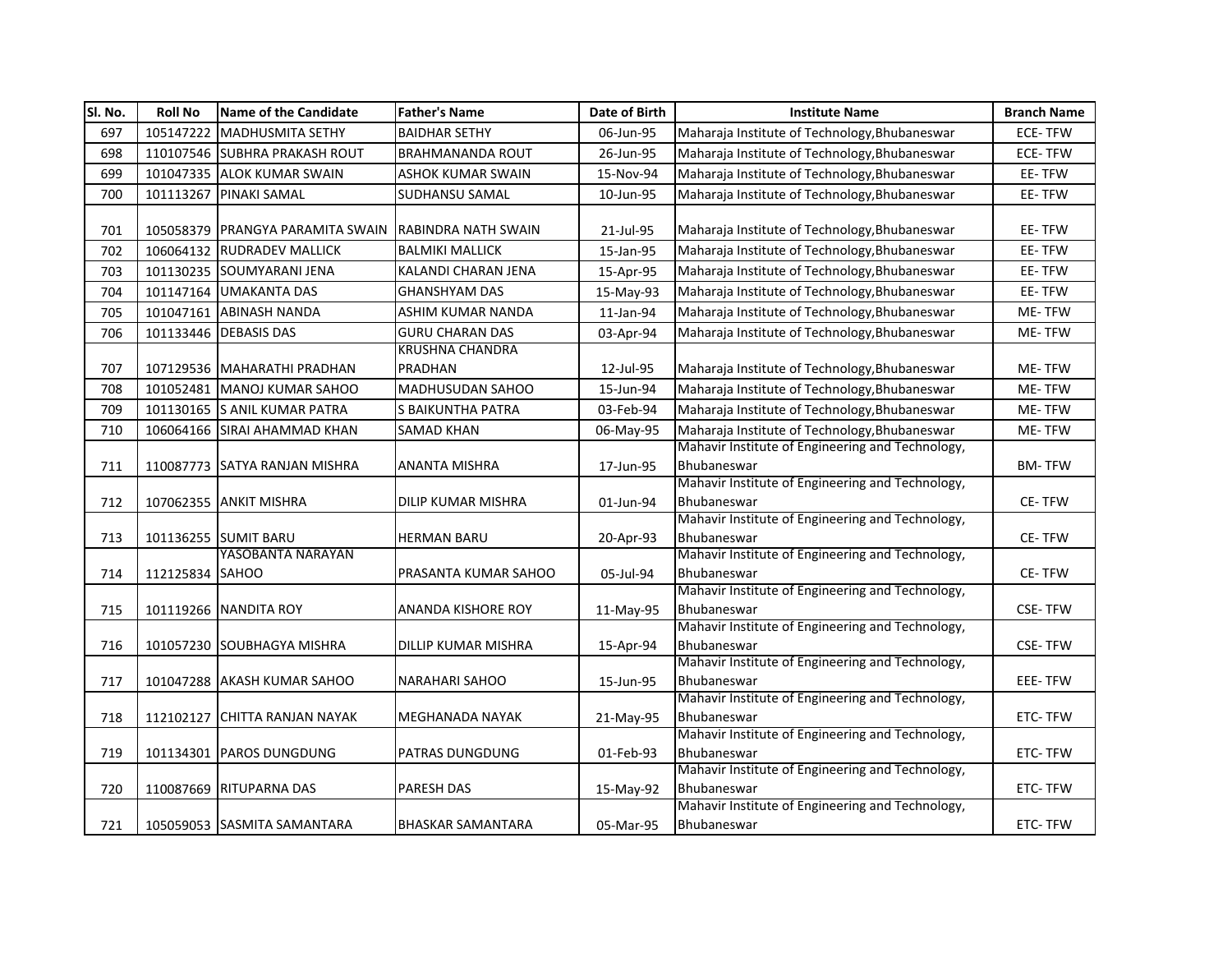| SI. No. | <b>Roll No</b> | Name of the Candidate            | <b>Father's Name</b>         | Date of Birth | <b>Institute Name</b>                              | <b>Branch Name</b> |
|---------|----------------|----------------------------------|------------------------------|---------------|----------------------------------------------------|--------------------|
|         |                |                                  |                              |               | Mahavir Institute of Engineering and Technology,   |                    |
| 722     |                | 101147047 DIBYAJYOTI LENKA       | <b>RAMESH LENKA</b>          | 06-Apr-95     | Bhubaneswar                                        | ME-TFW             |
|         |                |                                  |                              |               | Mahavir Institute of Engineering and Technology,   |                    |
| 723     |                | 107005090 SHOHAN PRADHAN         | DHIREN KUMAR PRADHAN         | 21-Jun-95     | Bhubaneswar                                        | ME-TFW             |
|         |                |                                  |                              |               | Mahavir Institute of Engineering and Technology,   |                    |
| 724     |                | 101104105 SURYAKANTA LENKA       | PRAVAKARA LENKA              | 16-Oct-94     | Bhubaneswar                                        | ME-TFW             |
|         |                |                                  |                              |               | Majhighariani Institute of Technology and Science, |                    |
| 725     |                | 101205051 SUDESTNA KUMARI BEHERA | <b>LADU KISHORE BEHERA</b>   | 05-Jun-94     | Raygada                                            | ECE-TFW            |
|         |                |                                  |                              |               | Majhighariani Institute of Technology and Science, |                    |
| 726     |                | 101128003 ABINASH SAHOO          | <b>BANSIDHAR SAHOO</b>       | 06-Jun-95     | Raygada                                            | ME-TFW             |
|         |                |                                  |                              |               | Majhighariani Institute of Technology and Science, |                    |
| 727     |                | 105025069 AMULYA RATNA PANDA     | SIMANCHALA PANDA             | 27-May-95     | Raygada                                            | ME-TFW             |
|         |                |                                  |                              |               | Majhighariani Institute of Technology and Science, |                    |
| 728     |                | 101122103 NAHUM GARADA           | RANJIT KUMAR GARADA          | 20-Dec-93     | Raygada                                            | ME-TFW             |
|         |                |                                  |                              |               | Majhighariani Institute of Technology and Science, |                    |
| 729     |                | 105143282 SACHIN PRADHAN         | <b>DEBENDRA PRADHAN</b>      | 02-Jul-94     | Raygada                                            | ME-TFW             |
|         |                |                                  |                              |               | Modern Engineering and Management Studies,         |                    |
| 730     |                | 107020221 CHINMAY KUMAR DAS      | <b>GOLAK BIHARI DAS</b>      | 25-Oct-89     | <b>Balasore</b>                                    | <b>CSE-TFW</b>     |
|         |                |                                  |                              |               | Modern Engineering and Management Studies,         |                    |
| 731     |                | 110008265 MILAN KUMAR BEHERA     | KAMALAKANTA BEHERA           | 09-Apr-94     | <b>Balasore</b>                                    | <b>ECE-TFW</b>     |
|         |                |                                  |                              |               | Modern Engineering and Management Studies,         |                    |
| 732     |                | 105014120 BIBHU KALYAN DAS       | <b>DUSMANTA KUMAR DAS</b>    | 02-Jun-95     | <b>Balasore</b>                                    | EE-TFW             |
|         |                |                                  |                              |               | Modern Institute of Technology and Management,     |                    |
| 733     |                | 105041088 ADITYA KUMAR PADHY     | <b>BASANTA KUMAR PADHY</b>   | 08-May-95     | Bhubaneswar                                        | CE-TFW             |
|         |                |                                  |                              |               | Modern Institute of Technology and Management,     |                    |
| 734     |                | 112120119 SUMAN KARMAKAR         | <b>GOLAK KARMAKAR</b>        | 07-Oct-94     | Bhubaneswar                                        | <b>CSE-TFW</b>     |
|         |                |                                  |                              |               | Modern Institute of Technology and Management,     |                    |
| 735     |                | 101060085 SUBHASHREE PANDA       | <b>GOPAL KRISHNA PANDA</b>   | 07-Mar-94     | Bhubaneswar                                        | <b>ECE-TFW</b>     |
|         |                |                                  | <b>SURATH CHANDRA</b>        |               | Modern Institute of Technology and Management,     |                    |
| 736     |                | 112102392 SANGEET MOHAPATRA      | <b>MOHAPATRA</b>             | 17-Mar-95     | Bhubaneswar                                        | <b>EEE-TFW</b>     |
|         |                |                                  |                              |               | Modern Institute of Technology and Management,     |                    |
| 737     |                | 112061054 AKASH KUMAR MOHANTA    | DHANESWAR MOHANTA            | 20-Apr-94     | Bhubaneswar                                        | ME-TFW             |
|         |                |                                  |                              |               | Modern Institute of Technology and Management,     |                    |
| 738     |                | 107119533 MUKESH PANDA           | <b>BISHNU CHARAN PANDA</b>   | 12-Oct-95     | Bhubaneswar                                        | ME-TFW             |
|         |                |                                  | <b>GANESH PRASAD</b>         |               | Modern Institute of Technology and Management,     |                    |
| 739     |                | 110132181 SAMEER MAHAPATRO       | <b>MAHAPATRO</b>             | 07-Jul-95     | Bhubaneswar                                        | ME-TFW             |
| 740     |                | 110121176 AMRITA RANI NAYAK      | RADHA GOBINDA NAYAK          | 15-Aug-93     | Nalanda Institute of Technology, Bhubaneswar       | CE-TFW             |
| 741     |                | 101147026 BIKRAM CHARAN BEHERA   | KAUSALYA BEHE A              | 15-Jun-95     | Nalanda Institute of Technology, Bhubaneswar       | CE-TFW             |
| 742     |                | 101113219 MANAS RANJAN SETHY     | <b>GOURANGA CHARAN SETHY</b> | 18-Jul-95     | Nalanda Institute of Technology, Bhubaneswar       | CE-TFW             |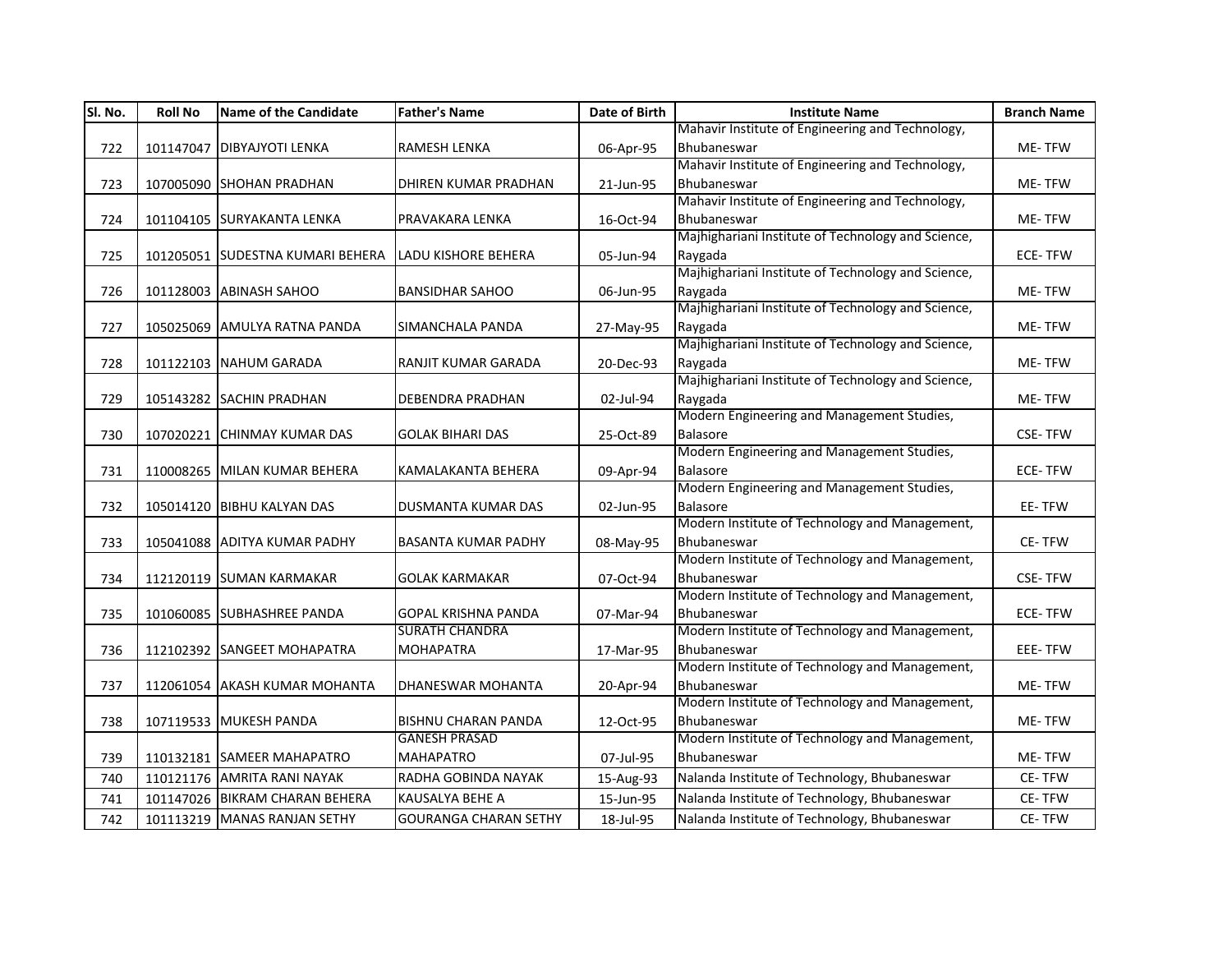| SI. No. | <b>Roll No</b> | Name of the Candidate         | <b>Father's Name</b>                          | Date of Birth | <b>Institute Name</b>                                      | <b>Branch Name</b> |
|---------|----------------|-------------------------------|-----------------------------------------------|---------------|------------------------------------------------------------|--------------------|
| 743     | 105041342      | <b>ARPITA PRIVADARSHINEE</b>  | <b>ADAITA MOHAPATRA</b>                       | 20-May-95     | Nalanda Institute of Technology, Bhubaneswar               | <b>CSE-TFW</b>     |
| 744     |                | 107205080 K RAHUL REDDY       | K LINGARAJU REDDY                             | 26-Apr-94     | Nalanda Institute of Technology, Bhubaneswar               | <b>CSE-TFW</b>     |
|         |                |                               | <b>RAMESH CHANDRA</b>                         |               |                                                            |                    |
| 745     |                | 105058236 NIVEDITA PADHIHARY  | PADHIHARY                                     | 25-Feb-95     | Nalanda Institute of Technology, Bhubaneswar               | <b>CSE-TFW</b>     |
| 746     | 110147433      | <b>PRAVAT RANJAN DAS</b>      | <b>SURENDRANATH DAS</b>                       | 14-Apr-95     | Nalanda Institute of Technology, Bhubaneswar               | ECE-TFW            |
| 747     |                | 105147235 PRIYANKA BARAL      | KAMALAKANTA BARAL                             | 28-Mar-94     | Nalanda Institute of Technology, Bhubaneswar               | EE-TFW             |
| 748     |                | 101057132 SMITARANIMISHRA     | <b>BINOD CHANDRA MISHRA</b>                   | 22-Mar-95     | Nalanda Institute of Technology, Bhubaneswar               | EE-TFW             |
| 749     |                | 105019430 SRIKANTA SINGH      | <b>AYAJON SINGH</b>                           | 05-Apr-94     | Nalanda Institute of Technology, Bhubaneswar               | EE-TFW             |
| 750     | 101113075      | <b>BIKASH BISWAL</b>          | <b>GOUTAMBISWAL</b>                           | 04-Jun-95     | Nalanda Institute of Technology, Bhubaneswar               | EEE-TFW            |
| 751     |                | 101049019 ASHUTOSH SAHOO      | ASHOK KUMAR SAHOO                             | 18-Feb-95     | Nalanda Institute of Technology, Bhubaneswar               | ME-TFW             |
| 752     |                | 111016735 CHANDAN KUMAR SANDH | NIKUNJA SANDH                                 | 12-Dec-94     | Nalanda Institute of Technology, Bhubaneswar               | ME-TFW             |
| 753     |                | 101002199 DEVI PRASAD SAMAL   | <b>GAGAN BIHARI SAMAL</b>                     | 25-Jan-95     | Nalanda Institute of Technology, Bhubaneswar               | ME-TFW             |
| 754     |                | 105019246 NILAMANI SETHI      | <b>TRILOCHAN SETHI</b>                        | 21-Sep-94     | Nalanda Institute of Technology, Bhubaneswar               | ME-TFW             |
| 755     | 101113287      | <b>PRASANNJIT BEHURIA</b>     | JAYANTA BEHURIA                               | 03-Jul-93     | Nalanda Institute of Technology, Bhubaneswar               | ME-TFW             |
| 756     | 107099207      | <b>SANJIB DAS</b>             | <b>SUNAKAR DAS</b>                            | 22-Jan-95     | Nalanda Institute of Technology, Bhubaneswar               | ME-TFW             |
| 757     |                | 101116439 SWAGAT PATEL        | <b>SURAT KUMAR PATEL</b>                      | 25-Feb-94     | Nalanda Institute of Technology, Bhubaneswar               | ME-TFW             |
| 758     |                | 101116454 UPENDRA PRASAD      | DINABANDHU PRASAD                             | 13-Feb-95     | Nalanda Institute of Technology, Bhubaneswar               | ME-TFW             |
| 759     | 101141478      | <b>VIVEK SAHOO</b>            | BASANTA KUMAR SAHOO                           | 20-Oct-94     | Nalanda Institute of Technology, Bhubaneswar               | ME-TFW             |
|         |                |                               |                                               |               | National Institute of Science and Technology,              |                    |
| 760     |                | 112034084 ARUN SAMAL          | BIKASH CHANDRA SAMAL                          | 05-May-94     | Berhampur                                                  | CSE(2nd shift)-    |
|         |                |                               |                                               |               | National Institute of Science and Technology,              |                    |
| 761     |                | 105090249 BARSHA PRUSTY       | RANJAN KUMAR PRUSTY                           | 12-May-94     | Berhampur                                                  | CSE(2nd shift)-    |
|         |                |                               |                                               |               | National Institute of Science and Technology,              |                    |
| 762     |                | 101028274 ROMEO RANJAN SAHU   | RAMESH CHANDRA SAHU<br><b>KAILASH CHANDRA</b> | 16-Mar-95     | Berhampur<br>National Institute of Science and Technology, | CSE(2nd shift)-    |
| 763     |                | 112034116 BIKASH PANIGRAHI    | PANIGRAHI                                     | 29-May-95     | Berhampur                                                  | <b>CSE-TFW</b>     |
|         |                |                               |                                               |               | National Institute of Science and Technology,              |                    |
| 764     |                | 101131056 GUDLA SAHITYA       | <b>GUDLA SITA RAMA RAJU</b>                   | 28-May-95     | Berhampur                                                  | <b>CSE-TFW</b>     |
|         |                |                               |                                               |               | National Institute of Science and Technology,              |                    |
| 765     | 101052511      | <b>MAYANK KHEMKA</b>          | <b>ASHOK KUMAR KHEMKA</b>                     | 16-Aug-95     | Berhampur                                                  | <b>CSE-TFW</b>     |
|         |                |                               | <b>RAJENDRA PRASAD</b>                        |               | National Institute of Science and Technology,              |                    |
| 766     | 101028089      | <b>NITESH KHADANGA</b>        | KHADANGA                                      | 18-Jul-94     | Berhampur                                                  | <b>CSE-TFW</b>     |
|         |                |                               |                                               |               | National Institute of Science and Technology,              |                    |
| 767     |                | 101134484 RAMESH KUMAR        | RAMASHISH YADAV                               | 31-Mar-93     | Berhampur                                                  | <b>CSE-TFW</b>     |
|         |                |                               |                                               |               | National Institute of Science and Technology,              |                    |
| 768     |                | 110046399 SWADHIN KUMAR JENA  | <b>SUBASHCHANDRA JENA</b>                     | 18-Jul-93     | Berhampur                                                  | <b>CSE-TFW</b>     |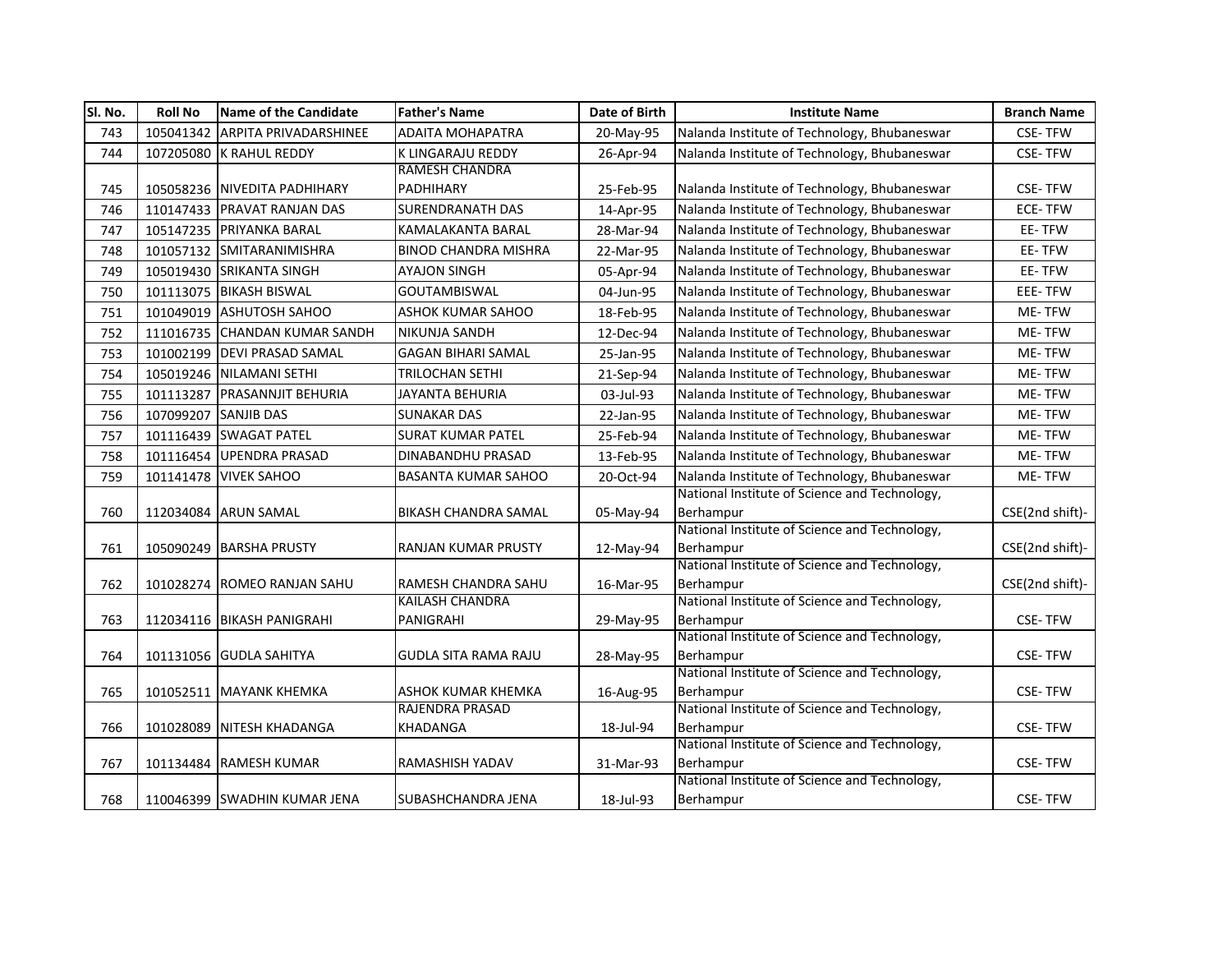| Sl. No. | <b>Roll No</b>    | <b>Name of the Candidate</b>    | <b>Father's Name</b>           | Date of Birth | <b>Institute Name</b>                         | <b>Branch Name</b> |
|---------|-------------------|---------------------------------|--------------------------------|---------------|-----------------------------------------------|--------------------|
|         |                   |                                 |                                |               | National Institute of Science and Technology, |                    |
| 769     |                   | 101141004 ABHIJEET PATTNAIK     | <b>DIGENDRA KUMAR PATTNAIK</b> | 21-Jan-95     | Berhampur                                     | <b>ECE-TFW</b>     |
|         |                   |                                 |                                |               | National Institute of Science and Technology, |                    |
| 770     |                   | 101023290 D SRIKANTH            | D VENUGOPAL RAO                | 02-Sep-94     | Berhampur                                     | <b>ECE-TFW</b>     |
|         |                   |                                 |                                |               | National Institute of Science and Technology, |                    |
| 771     |                   | 101131055 GUDLA PRASANNA        | <b>GUDLA SIVA SANKAR</b>       | 13-Jun-94     | Berhampur                                     | ECE-TFW            |
|         |                   |                                 |                                |               | National Institute of Science and Technology, |                    |
| 772     |                   | 101141165 K R VENKATESH         | <b>K SRINIVASA MURTY</b>       | 05-Mar-95     | Berhampur                                     | <b>ECE-TFW</b>     |
|         |                   |                                 |                                |               | National Institute of Science and Technology, |                    |
| 773     |                   | 101028163 PRANITA KUMARI SWAIN  | RAJENDRA KUMAR SWAIN           | 12-Jul-95     | Berhampur                                     | ECE-TFW            |
|         |                   |                                 |                                |               | National Institute of Science and Technology, |                    |
| 774     |                   | 101030259 VARANASI GOVIND SAGAR | VARANASI TIRUPATI RAO          | 15-Apr-95     | Berhampur                                     | <b>ECE-TFW</b>     |
|         |                   |                                 |                                |               | National Institute of Science and Technology, |                    |
| 775     |                   | 107068059 BIBHU PRASAD PANDA    | <b>MANORANJAN PANDA</b>        | 13-Aug-93     | Berhampur                                     | EE-TFW             |
|         |                   | <b>KAPPALA CHAITRIKA</b>        |                                |               | National Institute of Science and Technology, |                    |
| 776     | 101023457 GAYATRI |                                 | <b>KINDIRA</b>                 | 25-Sep-94     | Berhampur                                     | EE-TFW             |
|         |                   |                                 |                                |               | National Institute of Science and Technology, |                    |
| 777     |                   | 105026502 SUNIL KUMAR HOTTA     | PRABHAT CHANDRA HOTTA          | 11-May-95     | Berhampur                                     | EE-TFW             |
|         |                   |                                 |                                |               | National Institute of Science and Technology, |                    |
| 778     |                   | 112105221 ASHIS PADHI           | LOKANATH PADHI                 | 30-May-95     | Berhampur                                     | EEE(2nd shift)-    |
|         |                   |                                 |                                |               | National Institute of Science and Technology, |                    |
| 779     |                   | 105026213 SACHIN MISRA          | <b>DURGA CHARAN MISRA</b>      | 22-Apr-95     | Berhampur                                     | EEE(2nd shift)-    |
|         |                   |                                 |                                |               | National Institute of Science and Technology, |                    |
| 780     |                   | 110033530 SMRUTIDHARA SATAPATHY | JAYACHANDRA SATAPATHY          | 02-Apr-94     | Berhampur                                     | EEE(2nd shift)-    |
|         |                   |                                 |                                |               | National Institute of Science and Technology, |                    |
| 781     |                   | 110040195 ASHIRBAD SAHOO        | <b>BHASKAR CHANDRA SAHOO</b>   | 28-May-95     | Berhampur                                     | EEE-TFW            |
|         |                   |                                 |                                |               | National Institute of Science and Technology, |                    |
| 782     |                   | 110042119 IPSITA SATPATHY       | <b>HRUDANANDA SATPATHY</b>     | 12-May-94     | Berhampur                                     | EEE-TFW            |
|         |                   |                                 |                                |               | National Institute of Science and Technology, |                    |
| 783     |                   | 101023409 JAGAN BEHERA          | <b>SUDARSHAN BEHERA</b>        | 10-Apr-95     | Berhampur                                     | EEE-TFW            |
|         |                   |                                 |                                |               | National Institute of Science and Technology, |                    |
| 784     |                   | 105045294 MADHUSMITA SAHOO      | <b>SUDHIR KUMAR SAHOO</b>      | 23-Mar-94     | Berhampur                                     | EEE-TFW            |
|         |                   |                                 |                                |               | National Institute of Science and Technology, |                    |
| 785     |                   | 105093577 SARMISTHA SAMAL       | <b>BICHITRA NANDA SAMAL</b>    | 01-Mar-93     | Berhampur                                     | EEE-TFW            |
|         |                   |                                 |                                |               | National Institute of Science and Technology, |                    |
| 786     |                   | 105059246 SIDHANT SEKHAR DASH   | SANGRAM KESHARI DASH           | 19-Feb-93     | Berhampur                                     | <b>EEE-TFW</b>     |
|         |                   |                                 |                                |               | National Institute of Science and Technology, |                    |
| 787     |                   | 105025094 ARABINDA KUMAR NAYAK  | RAGHURAM CHANDRA NAYAK         | 06-Feb-95     | Berhampur                                     | EIE-TFW            |
|         |                   |                                 |                                |               | National Institute of Science and Technology, |                    |
| 788     |                   | 105025356 JAGANNATH PANIGRAHY   | <b>BASUDEV PANIGRAHY</b>       | 03-Feb-95     | Berhampur                                     | EIE-TFW            |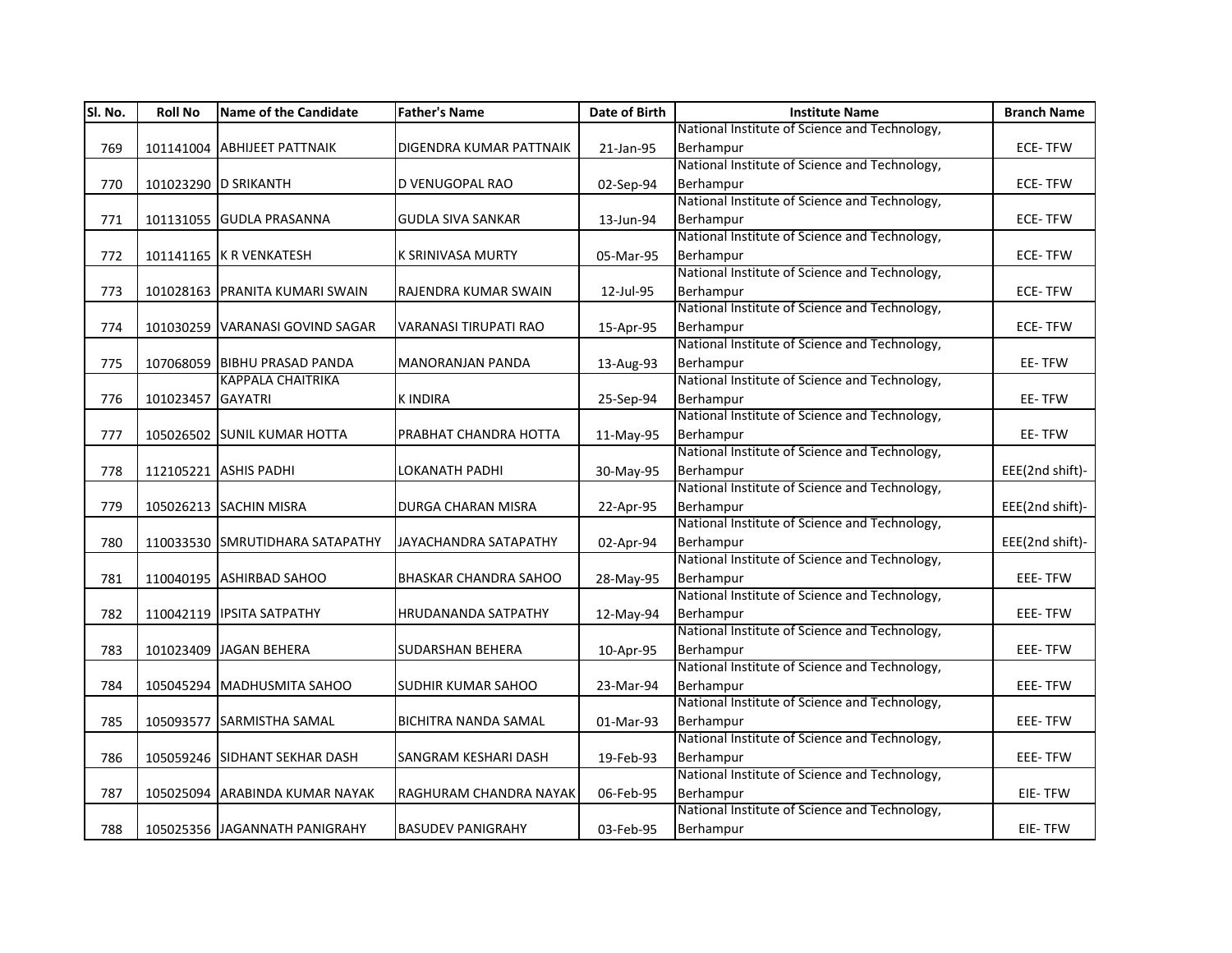| HIMANSHU SEKHAR<br>National Institute of Science and Technology,<br>105026072 PRADYUSH PANIGRAHI<br>PANIGRAHI<br>789<br>10-Aug-94<br>Berhampur<br>National Institute of Science and Technology,<br>Berhampur<br>790<br>101049021 ASHUTOSH SARANGI<br>NISHAMANI SARANGI<br>23-Feb-95<br>National Institute of Science and Technology,<br>Berhampur<br>791<br>101028087 NIROJ KUMAR GOUDA<br>SIMANCHAL GOUDA<br>30-Apr-94 | EIE-TFW<br>IT-TFW<br>IT-TFW<br>IT-TFW<br>IT-TFW |
|-------------------------------------------------------------------------------------------------------------------------------------------------------------------------------------------------------------------------------------------------------------------------------------------------------------------------------------------------------------------------------------------------------------------------|-------------------------------------------------|
|                                                                                                                                                                                                                                                                                                                                                                                                                         |                                                 |
|                                                                                                                                                                                                                                                                                                                                                                                                                         |                                                 |
|                                                                                                                                                                                                                                                                                                                                                                                                                         |                                                 |
|                                                                                                                                                                                                                                                                                                                                                                                                                         |                                                 |
|                                                                                                                                                                                                                                                                                                                                                                                                                         |                                                 |
|                                                                                                                                                                                                                                                                                                                                                                                                                         |                                                 |
| National Institute of Science and Technology,                                                                                                                                                                                                                                                                                                                                                                           |                                                 |
| 101028333 SANGITA RANI SAHU<br><b>BASUDEV SAHU</b><br>Berhampur<br>792<br>13-Feb-95                                                                                                                                                                                                                                                                                                                                     |                                                 |
| National Institute of Science and Technology,                                                                                                                                                                                                                                                                                                                                                                           |                                                 |
| Berhampur<br>793<br>105026456 SUBHRA BEHERA<br><b>BIMAL KUMAR BEHERA</b><br>26-Jan-95                                                                                                                                                                                                                                                                                                                                   |                                                 |
| National Institute of Science and Technology,                                                                                                                                                                                                                                                                                                                                                                           |                                                 |
| Berhampur<br>794<br>101129108 BINOD KUMAR SWAIN<br>PRAMOD KUMAR SWAIN<br>27-Dec-94                                                                                                                                                                                                                                                                                                                                      | ME-TFW                                          |
| National Institute of Science and Technology,                                                                                                                                                                                                                                                                                                                                                                           |                                                 |
| 795<br>110033445 SACHINA KUMAR SAHU<br>NANDA NADAN SAHU<br>Berhampur<br>01-Apr-93                                                                                                                                                                                                                                                                                                                                       | ME-TFW                                          |
| National Institute of Science and Technology,                                                                                                                                                                                                                                                                                                                                                                           |                                                 |
| Berhampur<br>796<br>112034436 SWATI MITRA PADHY<br><b>SHRI SATISH PRASAD PADHY</b><br>09-Dec-93                                                                                                                                                                                                                                                                                                                         | ME-TFW                                          |
| Nigam Institute of Engineering and Technology,                                                                                                                                                                                                                                                                                                                                                                          |                                                 |
| Cuttack<br>110087638 RAKESH ROSAN JATA<br><b>GAGAN KUMAR JATA</b><br>797<br>08-Jul-95                                                                                                                                                                                                                                                                                                                                   | <b>CSE-TFW</b>                                  |
| Nigam Institute of Engineering and Technology,                                                                                                                                                                                                                                                                                                                                                                          |                                                 |
| Cuttack<br>798<br>110087008 ABHILIPSA DASH<br><b>PRADEEP KUMAR DASH</b><br>27-Feb-92                                                                                                                                                                                                                                                                                                                                    | EEE-TFW                                         |
| Nigam Institute of Engineering and Technology,                                                                                                                                                                                                                                                                                                                                                                          |                                                 |
| Cuttack<br>799<br>101109207 SAUMYA RANJAN PATTANAIK SUJIT KUMAR PATTANAIK<br>06-Jun-91                                                                                                                                                                                                                                                                                                                                  | EEE-TFW                                         |
| Nigam Institute of Engineering and Technology,                                                                                                                                                                                                                                                                                                                                                                          |                                                 |
| Cuttack<br>800<br>105125239 JJATINPRAKASH MOHANTY<br><b>BAIKUNTHA MOHANTY</b><br>16-Jun-95                                                                                                                                                                                                                                                                                                                              | ETC-TFW                                         |
| Nigam Institute of Engineering and Technology,                                                                                                                                                                                                                                                                                                                                                                          |                                                 |
| Cuttack<br>112125677 ASHISH KUMAR RAUL<br><b>MAYADHAR RAUL</b><br>801<br>01-Jan-95<br>Nigam Institute of Engineering and Technology,                                                                                                                                                                                                                                                                                    | ME-TFW                                          |
|                                                                                                                                                                                                                                                                                                                                                                                                                         |                                                 |
| 101028167 PRATEEK PRATYASHA<br>AJIT KUMAR SAHU<br>Cuttack<br>802<br>27-Jan-94<br>NM Institute of Engineering and Technology,                                                                                                                                                                                                                                                                                            | ME-TFW                                          |
| RAGHUNATH MISHRA<br>Bhubaneswar                                                                                                                                                                                                                                                                                                                                                                                         | <b>CSE-TFW</b>                                  |
| 101047319 ALISHA MISHRA<br>803<br>18-Feb-95<br>NM Institute of Engineering and Technology,                                                                                                                                                                                                                                                                                                                              |                                                 |
| Bhubaneswar<br>804<br>107068191 DIPTIMAYEE PAL<br><b>DILIPA KUMAR PAL</b>                                                                                                                                                                                                                                                                                                                                               | <b>CSE-TFW</b>                                  |
| 05-Jul-94<br>NM Institute of Engineering and Technology,                                                                                                                                                                                                                                                                                                                                                                |                                                 |
| Bhubaneswar<br>107085068 JITU SAHU<br><b>SHESADEV SAHU</b><br>805<br>10-Jul-94                                                                                                                                                                                                                                                                                                                                          | <b>CSE-TFW</b>                                  |
| NM Institute of Engineering and Technology,                                                                                                                                                                                                                                                                                                                                                                             |                                                 |
| Bhubaneswar<br>806<br>110033286 MANASMITA SATAPATHY<br>RABINDRANATH SATAPATHY<br>20-Jul-95                                                                                                                                                                                                                                                                                                                              | <b>CSE-TFW</b>                                  |
| NM Institute of Engineering and Technology,                                                                                                                                                                                                                                                                                                                                                                             |                                                 |
| Bhubaneswar<br>101053487 PRIYANKI MISHRA<br>PRASANTA KUMAR MISHRA<br>807<br>25-Jul-95                                                                                                                                                                                                                                                                                                                                   | <b>CSE-TFW</b>                                  |
| NM Institute of Engineering and Technology,                                                                                                                                                                                                                                                                                                                                                                             |                                                 |
| Bhubaneswar<br><b>BANA BIHARI DAS</b><br>808<br>110040059 AISHWARYA DAS<br>07-Jan-95                                                                                                                                                                                                                                                                                                                                    | <b>ECE-TFW</b>                                  |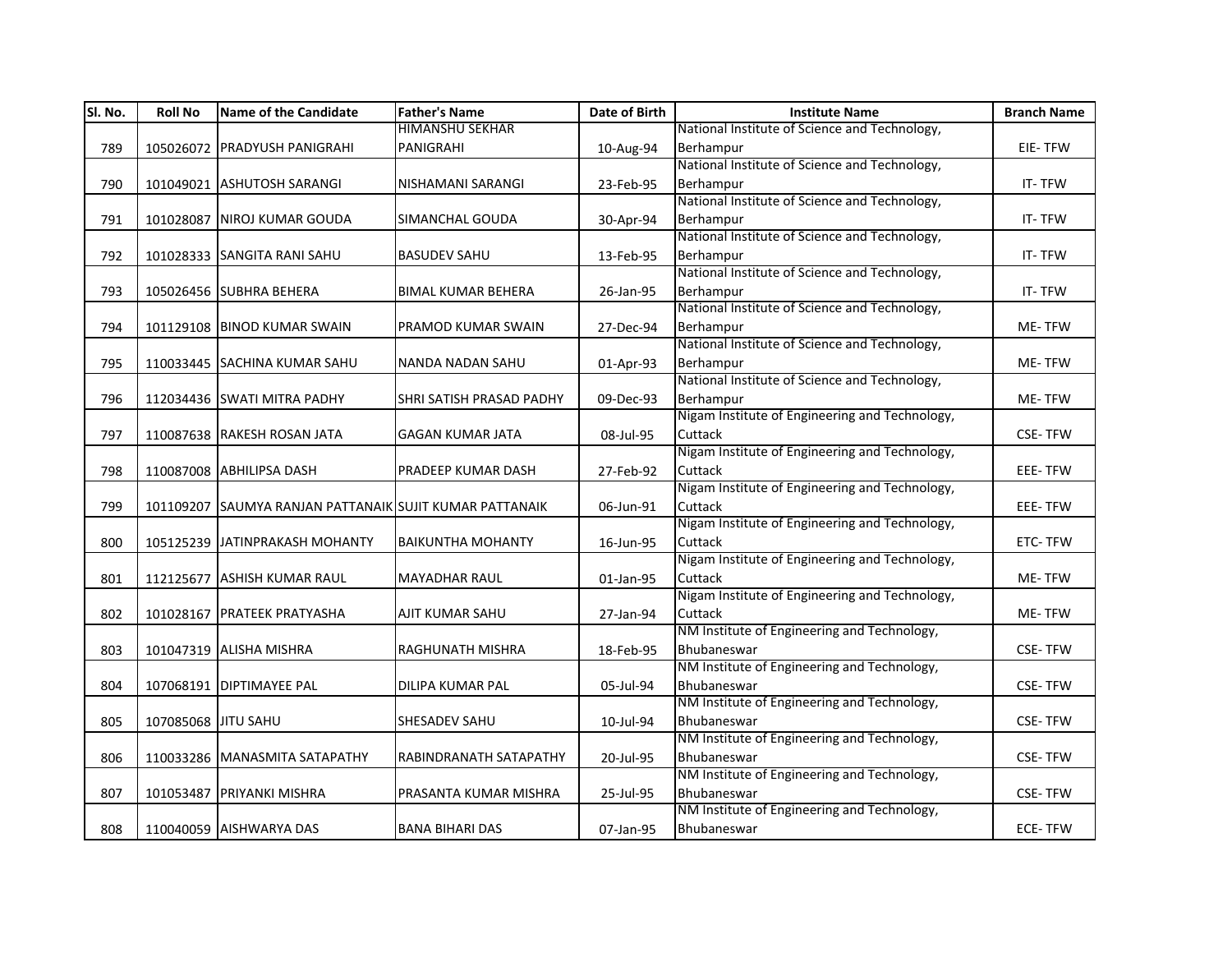| SI. No. | <b>Roll No</b>      | <b>Name of the Candidate</b>     | <b>Father's Name</b>         | Date of Birth | <b>Institute Name</b>                                      | <b>Branch Name</b> |
|---------|---------------------|----------------------------------|------------------------------|---------------|------------------------------------------------------------|--------------------|
|         |                     |                                  |                              |               | NM Institute of Engineering and Technology,                |                    |
| 809     |                     | 107062328 AMIT KUMAR NAYAK       | <b>DILEEP KUMAR NAYAK</b>    | 10-Jan-95     | Bhubaneswar                                                | <b>ECE-TFW</b>     |
|         |                     |                                  |                              |               | NM Institute of Engineering and Technology,                |                    |
| 810     |                     | 101125086 NIHAR RANJAN SUBUDHI   | <b>NIRANJAN SUBUDHI</b>      | 23-Jun-93     | Bhubaneswar                                                | <b>ECE-TFW</b>     |
|         |                     |                                  |                              |               | NM Institute of Engineering and Technology,                |                    |
| 811     |                     | 105144217 ARDHENDUSEKHAR ROUT    | <b>BIBHUTI BHUSAN ROUT</b>   | 06-Jul-95     | Bhubaneswar                                                | EEE-TFW            |
|         |                     |                                  |                              |               | NM Institute of Engineering and Technology,                |                    |
| 812     |                     | 101084029 BHUPEN CHANDRA NIAL    | <b>RAJU NIAL</b>             | 22-Jun-95     | Bhubaneswar                                                | EEE-TFW            |
|         |                     |                                  |                              |               | NM Institute of Engineering and Technology,                |                    |
| 813     |                     | 112039153   ITISHREE NAYAK       | NARAYAN CHANDRA NAYAK        | 22-Jan-93     | Bhubaneswar                                                | EEE-TFW            |
|         |                     |                                  |                              |               | NM Institute of Engineering and Technology,                |                    |
| 814     |                     | 107140063 MONALISA PANDA         | PREMANANDA PANDA             | 02-Apr-95     | Bhubaneswar                                                | IT-TFW             |
|         |                     |                                  |                              |               | NM Institute of Engineering and Technology,                |                    |
| 815     |                     | 101048328 ASHISH KUMAR NAYAK     | AJAY KUMAR NAYAK             | 25-Aug-94     | Bhubaneswar                                                | <b>ME-TFW</b>      |
|         |                     |                                  |                              |               | NM Institute of Engineering and Technology,                |                    |
| 816     |                     | 101049167 BARUN KUMAR PATRA      | ARJUN PATRA                  | 22-Apr-95     | Bhubaneswar                                                | ME-TFW             |
|         |                     |                                  |                              |               | NM Institute of Engineering and Technology,                |                    |
| 817     | 101210226 SK RAHIM  |                                  | <b>SK HALIM</b>              | 03-Jan-94     | Bhubaneswar<br>NM Institute of Engineering and Technology, | ME-TFW             |
| 818     |                     | 107069212 STHITAPRAGYAN NAYAK    | ANANDA CHANDRA NAYAK         | 21-Nov-94     | Bhubaneswar                                                | ME-TFW             |
|         |                     |                                  |                              |               | NM Institute of Engineering and Technology,                |                    |
| 819     |                     | 112112291 SUMAN SOURAV DHAL      | <b>BADAL KUMAR DHAL</b>      | 28-Mar-95     | Bhubaneswar                                                | ME-TFW             |
|         |                     |                                  |                              |               | NM Institute of Engineering and Technology,                |                    |
| 820     |                     | 106147318 SURYAKANTA PARIDA      | SUSIL KUMAR PARIDA           | 10-Jun-94     | Bhubaneswar                                                | ME-TFW             |
| 821     |                     | 111011318 GIRIJASANKAR DAS       | <b>BIJOY KUMAR DAS</b>       | 01-Jul-93     | Orissa Engineering College, Nijigarh Kurki, Jatni          | <b>CE-TFW</b>      |
|         |                     |                                  | <b>ASHOK KUMAR ROUT</b>      |               | Orissa Engineering College, Nijigarh Kurki, Jatni          | CE-TFW             |
| 822     |                     | 105045159 KASTURI ROUT           |                              | 29-Jan-94     |                                                            |                    |
| 823     |                     | 101052252 KRUSHNA CHANDRA MALLIK | <b>PANCHANAN MALLIK</b>      | 14-Apr-95     | Orissa Engineering College, Nijigarh Kurki, Jatni          | CE-TFW             |
|         |                     | <b>MANAS RANJAN</b>              | <b>SANTOSH KUMAR</b>         |               |                                                            |                    |
| 824     |                     | 101052426 MOHAPATRA              | <b>MOHAPATRA</b>             | 16-Apr-95     | Orissa Engineering College, Nijigarh Kurki, Jatni          | CE-TFW             |
| 825     |                     | 101052545 MILAN KUMAR SAHOO      | MADHAB CHANDRA BEHERA        |               | Orissa Engineering College, Nijigarh Kurki, Jatni          | CE-TFW             |
|         |                     |                                  |                              | 30-May-94     |                                                            |                    |
| 826     |                     | 101012267 SUDHIR KUMAR PATRA     | <b>BHAGABAN PATRA</b>        | 15-Mar-94     | Orissa Engineering College, Nijigarh Kurki, Jatni          | CE-TFW             |
| 827     |                     | 107062244 ABHIJIT KUMAR GIRI     | <b>SAROJ KUMAR GIRI</b>      | 03-Dec-93     | Orissa Engineering College, Nijigarh Kurki, Jatni          | <b>CSE-TFW</b>     |
| 828     |                     | 105137222 ARPITA JAISWAL         | SHYAMA KANT JAISWAL          | 03-Nov-92     | Orissa Engineering College, Nijigarh Kurki, Jatni          | <b>CSE-TFW</b>     |
| 829     |                     | 101020090 SANDEEP SENAPATI       | LALATENDU SENAPATI           | 05-Jun-94     | Orissa Engineering College, Nijigarh Kurki, Jatni          | <b>CSE-TFW</b>     |
| 830     |                     | 101130197 SATYABRATA DASH        | <b>BIRANCHI NARAYAN DASH</b> | 25-May-95     | Orissa Engineering College, Nijigarh Kurki, Jatni          | <b>CSE-TFW</b>     |
|         |                     | <b>SOUMYA RANJAN</b>             | <b>DEBENDRA KUMAR</b>        |               |                                                            |                    |
| 831     | 107217608 PANIGRAHI |                                  | PANIGRAHI                    | 21-Feb-94     | Orissa Engineering College, Nijigarh Kurki, Jatni          | <b>CSE-TFW</b>     |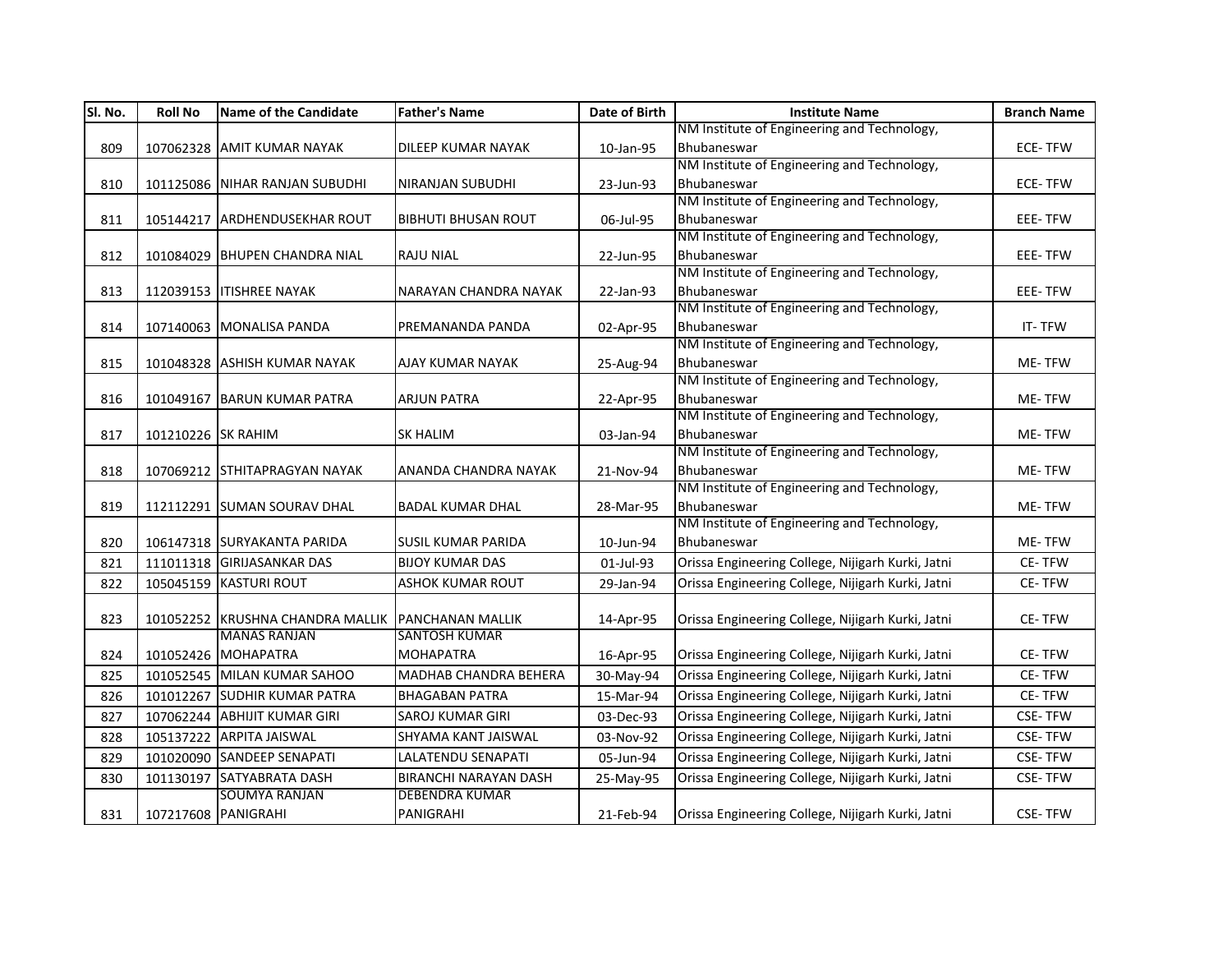| SI. No. | <b>Roll No</b>   | <b>Name of the Candidate</b>                 | <b>Father's Name</b>       | Date of Birth | <b>Institute Name</b>                             | <b>Branch Name</b> |
|---------|------------------|----------------------------------------------|----------------------------|---------------|---------------------------------------------------|--------------------|
| 832     |                  | 101057368 SPANDAN BISWAL                     | SOMANATH BISWAL            | 15-Jul-94     | Orissa Engineering College, Nijigarh Kurki, Jatni | <b>CSE-TFW</b>     |
| 833     |                  | 101047188 ADARSH BEHERA                      | ANNAPURNA BEHERA           | 15-Mar-95     | Orissa Engineering College, Nijigarh Kurki, Jatni | EE-TFW             |
| 834     |                  | 101048153 ANSHUMAN MISHRA                    | <b>ANJAN MISHRA</b>        | 10-Jul-95     | Orissa Engineering College, Nijigarh Kurki, Jatni | EE-TFW             |
| 835     |                  | 101049118 AYUSMAN SAHOO                      | <b>ASHOK KUMAR SAHOO</b>   | 20-May-95     | Orissa Engineering College, Nijigarh Kurki, Jatni | EE-TFW             |
| 836     | 112016792        | <b>IDEBASHISH CHOUDHURY</b>                  | SITARAM CHOUDHURY          | 12-Apr-95     | Orissa Engineering College, Nijigarh Kurki, Jatni | EE-TFW             |
| 837     |                  | 101084154 SAMIKSHYA MISHRA                   | <b>SUPRITI MISHRA</b>      | 06-Mar-95     | Orissa Engineering College, Nijigarh Kurki, Jatni | EE-TFW             |
| 838     |                  | 101095199 SAMIR KUMAR DASH                   | DURGA CHARAN DASH          | 05-Sep-93     | Orissa Engineering College, Nijigarh Kurki, Jatni | EE-TFW             |
| 839     | 101050195        | <b>CHANDAN HOTA</b>                          | <b>BRAHMANANDA HOTA</b>    | 15-Mar-95     | Orissa Engineering College, Nijigarh Kurki, Jatni | <b>ETC-TFW</b>     |
| 840     | 105093020        | <b>DEBASMITA DAS</b>                         | DEBENDRA KUMAR DAS         | 29-Oct-94     | Orissa Engineering College, Nijigarh Kurki, Jatni | ETC-TFW            |
| 841     | 105014245        | <b>IPSITA BAL</b>                            | ATULA KUMAR BAL            | 09-Jul-95     | Orissa Engineering College, Nijigarh Kurki, Jatni | ETC-TFW            |
|         |                  | <b>OMMKARMAYA SATYAM</b>                     |                            |               |                                                   |                    |
| 842     | 107005063 MISHRA |                                              | <b>GAGAN MISHRA</b>        | 26-Jun-95     | Orissa Engineering College, Nijigarh Kurki, Jatni | ETC-TFW            |
| 843     | 101147147        | <b>SUBRAT MANNA</b>                          | RANAJIT MANNA              | 20-Feb-95     | Orissa Engineering College, Nijigarh Kurki, Jatni | ETC-TFW            |
|         |                  |                                              |                            |               |                                                   |                    |
| 844     |                  | 112063650 SUSHREE SUBHALAXMI JENA            | INIRMAL KUMAR JENA         | 22-May-95     | Orissa Engineering College, Nijigarh Kurki, Jatni | <b>ETC-TFW</b>     |
| 845     |                  | 112061145 ARPITA PRITAM MISHRA               | PRAVATI MISHRA             | 20-Jul-94     | Orissa Engineering College, Nijigarh Kurki, Jatni | IT-TFW             |
| 846     |                  | 101113316 PRIYAMBADA SAHOO                   | ASHOK KUMAR SAHOO          | 20-Jul-95     | Orissa Engineering College, Nijigarh Kurki, Jatni | IT-TFW             |
| 847     |                  | 105038333 SRILEKHA MOHANTY                   | SATYA NARAYAN MOHANTY      | 15-May-95     | Orissa Engineering College, Nijigarh Kurki, Jatni | IT-TFW             |
|         |                  | <b>SUNDARPALLI</b><br>101017209 GANALACHHAMI | SUNDARPALLI SRINIVAS       |               | Orissa Engineering College, Nijigarh Kurki, Jatni | IT-TFW             |
| 848     |                  |                                              |                            | 11-Jun-92     |                                                   |                    |
| 849     |                  | 101113090 BISWAJIT DAS                       | HEMANTA KUMAR DAS          | 10-Feb-95     | Orissa Engineering College, Nijigarh Kurki, Jatni | ME-TFW             |
| 850     |                  | 105058204 NILADRI PRASAD GIRI                | <b>BISHNU PRASAD GIRI</b>  | 05-Dec-95     | Orissa Engineering College, Nijigarh Kurki, Jatni | ME-TFW             |
| 851     |                  | 101053338 PRATYUSH KANTI KAR                 | <b>BHAGYARATHI KAR</b>     | 07-Jul-94     | Orissa Engineering College, Nijigarh Kurki, Jatni | ME-TFW             |
| 852     |                  | 112147578 SAMBIT CHOUDHURY                   | <b>GOBARDHAN CHOUDHURY</b> | 23-Feb-95     | Orissa Engineering College, Nijigarh Kurki, Jatni | ME-TFW             |
| 853     | 101054384        | <b>SAMBIT KUMAR ROUT</b>                     | <b>GOLAK BIHARI ROUT</b>   | 26-Apr-95     | Orissa Engineering College, Nijigarh Kurki, Jatni | ME-TFW             |
| 854     | 101060041        | <b>SUBHAM KUMAR NAYAK</b>                    | KARUNAKAR NAYAK            | 05-Feb-95     | Orissa Engineering College, Nijigarh Kurki, Jatni | ME-TFW             |
|         |                  |                                              |                            |               | Orissa School of Mining EngineeringDegree Stream, |                    |
| 855     |                  | 101133513 DRUPAD KUMAR PALAI                 | SANTOSH KUMAR PALAI        | 17-Jun-93     | Keonihar                                          | EE-TFW             |
|         |                  |                                              |                            |               | Orissa School of Mining EngineeringDegree Stream, |                    |
| 856     | 101108091        | JAGADISH SARANGI                             | <b>BIMAL KUMAR SARANGI</b> | 24-Aug-95     | Keonihar                                          | EE-TFW             |
|         |                  |                                              |                            |               | Orissa School of Mining EngineeringDegree Stream, |                    |
| 857     |                  | 101052103 JYOTI RANJAN DAS                   | AMULYA CHARAN DAS          | 29-Apr-95     | Keonjhar                                          | EE-TFW             |
|         |                  |                                              |                            |               | Orissa School of Mining EngineeringDegree Stream, |                    |
| 858     |                  | 105014480 SABYASACHI PARIDA                  | AUROBINDA PARIDA           | 29-May-94     | Keonjhar                                          | ME-TFW             |
|         |                  |                                              |                            |               | Orissa School of Mining EngineeringDegree Stream, |                    |
| 859     |                  | 105059516 SUBHAKANTA SAH OO                  | DINABANDHU SAHOO           | 05-Jun-94     | Keonjhar                                          | ME-TFW             |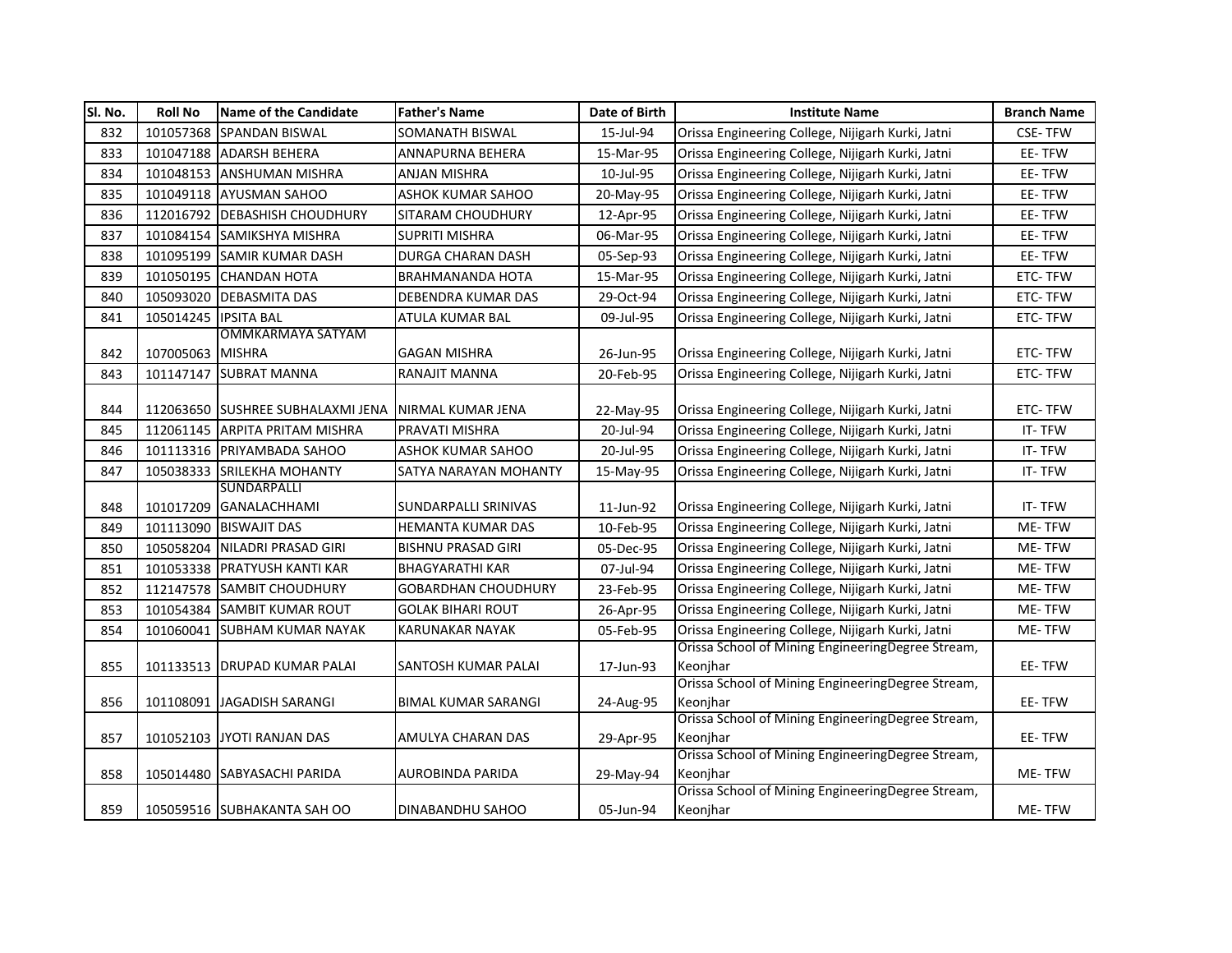| SI. No. | <b>Roll No</b>     | <b>Name of the Candidate</b>                            | <b>Father's Name</b>          | Date of Birth | <b>Institute Name</b>                                        | <b>Branch Name</b> |
|---------|--------------------|---------------------------------------------------------|-------------------------------|---------------|--------------------------------------------------------------|--------------------|
|         |                    |                                                         |                               |               | Orissa School of Mining EngineeringDegree Stream,            |                    |
| 860     |                    | 105059711 SUNIL KUMAR BARIK                             | PURNA CHANDRA BARIK           | 24-May-95     | Keonihar                                                     | ME-TFW             |
|         |                    |                                                         |                               |               | Orissa School of Mining EngineeringDegree Stream,            |                    |
| 861     |                    | 101084017 ANANDA KUMAR PADHA N                          | <b>GHESERLU PADHAN</b>        | 19-Jul-94     | Keonjhar                                                     | MNE-TFW            |
|         |                    |                                                         |                               |               | Orissa School of Mining EngineeringDegree Stream,            |                    |
| 862     | 101057116 SK SAGIR |                                                         | <b>SAIKH JAHUR</b>            | 06-Apr-95     | Keonjhar                                                     | MRE-TFW            |
|         |                    | PIYUSHA PRIYADARSHINI                                   |                               |               | Orissa School of Mining EngineeringDegree Stream,            |                    |
| 863     | 110042496 PRADHAN  |                                                         | <b>SHESHADEV PRADHAN</b>      | 03-May-94     | Keonihar                                                     | MTE-TFW            |
|         |                    |                                                         |                               |               | Oxford College of Engineering and Management,                |                    |
| 864     |                    | 101002282 KRISHNA BEHERA                                | <b>KAPIL BEHERA</b>           | 29-May-93     | Bhubaneswar                                                  | CE-TFW             |
|         |                    |                                                         |                               |               | Oxford College of Engineering and Management,                |                    |
| 865     |                    | 105038365 SURESH KUMAR MAJHI                            | <b>FAGU MAJHI</b>             | 02-Jul-94     | Bhubaneswar                                                  | CE-TFW             |
|         |                    |                                                         |                               |               | Oxford College of Engineering and Management,                |                    |
| 866     |                    | 105025073 ANIL KUMAR DASH                               | <b>BALARAM DASH</b>           | 15-May-95     | Bhubaneswar<br>Oxford College of Engineering and Management, | ME-TFW             |
|         |                    |                                                         |                               |               |                                                              |                    |
| 867     |                    | 101119171 HIMANSU KUMAR SAHOO                           | KISHOR KUMAR SAHOO            | 05-Apr-94     | Bhubaneswar<br>Oxford College of Engineering and Management, | ME-TFW             |
|         |                    |                                                         |                               |               | Bhubaneswar                                                  | ME-TFW             |
| 868     |                    | 112063508 SOUMYA RANJAN PANI                            | <b>GOLAK BIHARI PANI</b>      | 18-Nov-93     |                                                              |                    |
| 869     |                    | 101088299 BHABANI SANKAR SETHI                          | <b>BHAGYADHAR SETHI</b>       | 10-Mar-94     | Padmanava College of Engineering, Rourkela                   | <b>CE-TFW</b>      |
| 870     |                    | 105115251 SEKHAR BAGH                                   | <b>SIMA BAGH</b>              | 10-Apr-95     | Padmanava College of Engineering, Rourkela                   | CE-TFW             |
|         |                    | <b>SURYA PRAKHAR</b>                                    | <b>CHANDRA SEKHAR</b>         |               |                                                              |                    |
| 871     |                    | 101136285 MOHARANA                                      | <b>MOHARANA</b>               | 22-Aug-94     | Padmanava College of Engineering, Rourkela                   | <b>CE-TFW</b>      |
| 872     |                    | 101133300 BADRI NARAYAN PADHI                           | <b>KISHORE PADHI</b>          | 05-May-94     | Padmanava College of Engineering, Rourkela                   | <b>CSE-TFW</b>     |
| 873     |                    | 105014302 KIRAN NANDY                                   | PRAKASH KUMAR NANDY           | 27-Sep-94     | Padmanava College of Engineering, Rourkela                   | <b>CSE-TFW</b>     |
| 874     | 112137921          | <b>NAMITA DAS</b>                                       | <b>UPENDRA KUMAR DAS</b>      | 12-May-95     | Padmanava College of Engineering, Rourkela                   | <b>CSE-TFW</b>     |
|         |                    |                                                         |                               |               |                                                              |                    |
| 875     |                    | 112063099 OMKAR MAHANANA                                | <b>ISWAR CHANDRA MAHANAND</b> | 23-Oct-94     | Padmanava College of Engineering, Rourkela                   | <b>CSE-TFW</b>     |
| 876     |                    | 107136500 FATMA SAJDA KHANAM                            | AYESHA SULTA A BEGUM          | 06-Mar-94     | Padmanava College of Engineering, Rourkela                   | EEE-TFW            |
| 877     |                    | 101134553 ROKSHAR BANO                                  | JAWED AHMED KHAN              | 01-Nov-93     | Padmanava College of Engineering, Rourkela                   | EEE-TFW            |
| 878     | 101017222          | <b>TEJRAJ DAS</b>                                       | <b>SUNIL DAS</b>              | 01-Nov-93     | Padmanava College of Engineering, Rourkela                   | <b>EEE-TFW</b>     |
|         |                    | AKANKSHYA                                               |                               |               |                                                              |                    |
| 879     |                    | 110139021 SUBHADARSHINEE                                | NALINI KANTA PATNAIK          | 29-Jan-94     | Padmanava College of Engineering, Rourkela                   | ETC-TFW            |
| 880     |                    | 112112257 PRIYANKA SAHOO                                | NILAKANTHA SAHOO              | 15-May-95     | Padmanava College of Engineering, Rourkela                   | ETC-TFW            |
| 881     |                    | 101116285 PUNITA KIRTONIA                               | <b>SANJOY KUMAR KIRTONIA</b>  | 25-Apr-94     | Padmanava College of Engineering, Rourkela                   | ETC-TFW            |
|         |                    |                                                         |                               |               |                                                              |                    |
| 882     |                    | 101134680 SANTOSH KUMAR SATPATHY ADITYA PRATAP SATPATHY |                               | 03-Jan-92     | Padmanava College of Engineering, Rourkela                   | ETC-TFW            |
| 883     |                    | 105137687 SWAPNASHREE BISWAL                            | <b>BIBEKANANDA BISWAL</b>     | 15-Jul-93     | Padmanava College of Engineering, Rourkela                   | ETC-TFW            |
| 884     |                    | 101116133 DHEERESH KUMAR SAHU                           | PRAMOD KUMAR SAHU             | 27-Aug-94     | Padmanava College of Engineering, Rourkela                   | ME-TFW             |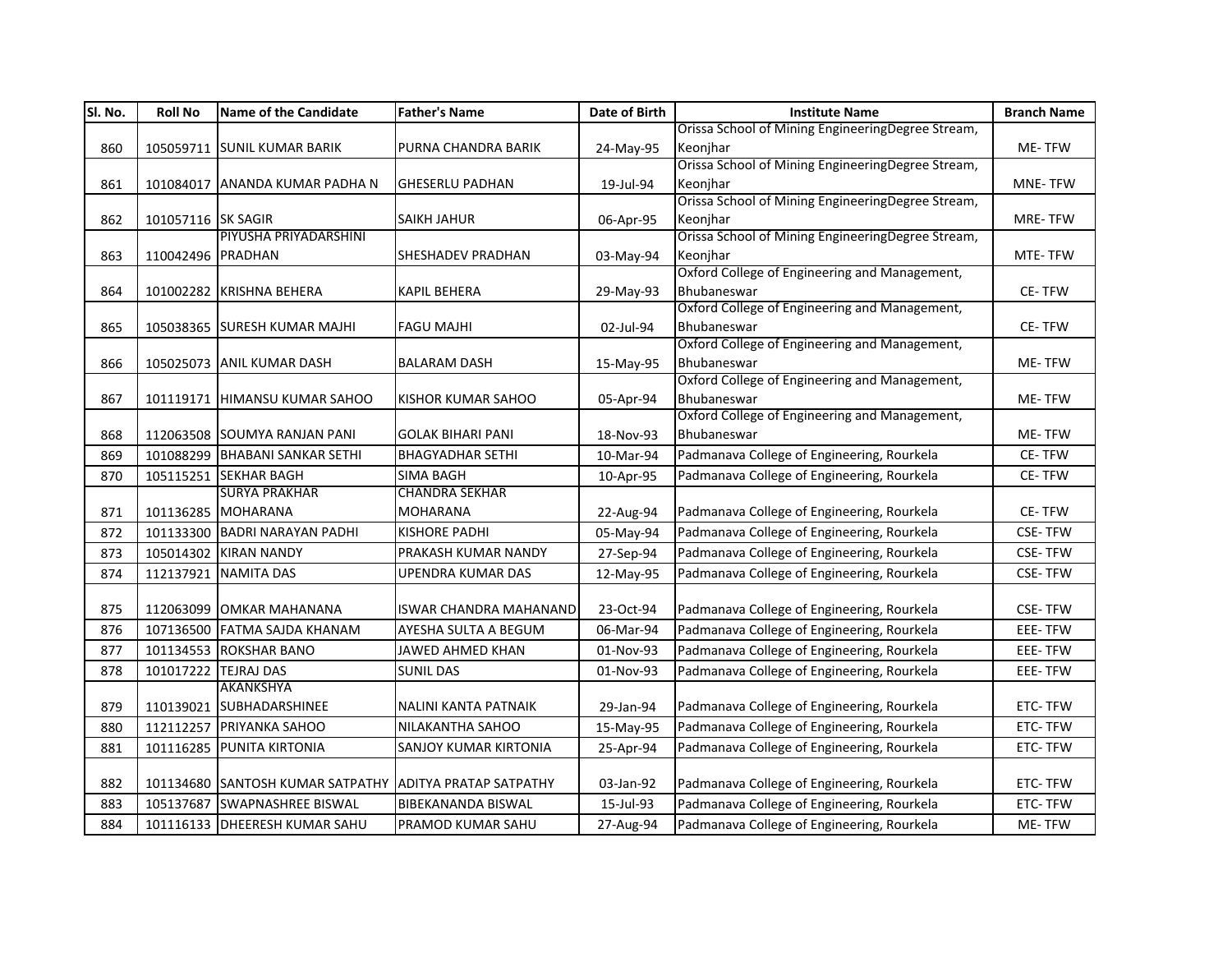| SI. No. | <b>Roll No</b>      | <b>Name of the Candidate</b>      | <b>Father's Name</b>         | Date of Birth | <b>Institute Name</b>                          | <b>Branch Name</b> |
|---------|---------------------|-----------------------------------|------------------------------|---------------|------------------------------------------------|--------------------|
| 885     | 101134028           | <b>KAMALAKANTA PANI</b>           | RAJANIGANDHA PANI            | 25-May-93     | Padmanava College of Engineering, Rourkela     | ME-TFW             |
| 886     |                     | 101116258 PRADEEP PILLAI          | <b>TS GOVIND RAM</b>         | 10-Nov-93     | Padmanava College of Engineering, Rourkela     | ME-TFW             |
|         |                     |                                   |                              |               | Padmashree Krutartha Acharya College of        |                    |
| 887     |                     | 101017052 BISHWA BHUSAN SAHU      | <b>BAMDEB SAHU</b>           | 15-Jul-94     | Engineering, Bargarh                           | CE-TFW             |
|         |                     |                                   |                              |               | Padmashree Krutartha Acharya College of        |                    |
| 888     |                     | 101133399 BISWANATH MINZ          | LALIT MOHAN MINZ             | 02-Jun-95     | Engineering, Bargarh                           | <b>CE-TFW</b>      |
|         |                     |                                   |                              |               | Padmashree Krutartha Acharya College of        |                    |
| 889     |                     | 105143262 RABI BARIHA             | <b>DEHERI BARIHA</b>         | 25-Jun-91     | Engineering, Bargarh                           | <b>CE-TFW</b>      |
|         |                     |                                   |                              |               | Padmashree Krutartha Acharya College of        |                    |
| 890     |                     | 112016759 ABHIPSASSAHU            | <b>TANKADHAR SAHU</b>        | 31-Jan-95     | Engineering, Bargarh                           | EE-TFW             |
|         |                     |                                   |                              |               | Padmashree Krutartha Acharya College of        |                    |
| 891     |                     | 107017244 ANUP KUMAR MAHARANA     | <b>DUSASAN MAHARANA</b>      | 14-Dec-94     | Engineering, Bargarh                           | EE-TFW             |
|         |                     |                                   |                              |               | Padmashree Krutartha Acharya College of        |                    |
| 892     |                     | 101141157 JITENDRA KUMAR TRIPATHY | <b>JADU MANI DHAR</b>        | 12-Jan-94     | Engineering, Bargarh                           | EE-TFW             |
|         |                     |                                   |                              |               | Padmashree Krutartha Acharya College of        |                    |
| 893     |                     | 110145128 KALYANI SAHU            | LAXMIDHAR SAHU               | 20-Aug-95     | Engineering, Bargarh                           | EE-TFW             |
|         |                     |                                   |                              |               | Padmashree Krutartha Acharya College of        |                    |
| 894     |                     | 107084294 RAJESH ACHARYA          | NARENDRA ACHARYA             | 11-Apr-95     | Engineering, Bargarh                           | EE-TFW             |
|         |                     |                                   |                              |               | Padmashree Krutartha Acharya College of        |                    |
| 895     |                     | 112016886 SPANDAN BHOI            | <b>KARJYADAKSHA BHOI</b>     | 20-Jul-95     | Engineering, Bargarh                           | EE-TFW             |
|         |                     |                                   |                              |               | Padmashree Krutartha Acharya College of        |                    |
| 896     |                     | 101141025 ABINASH PRADHAN         | PRAFULLA KUMAR PRADHAN       | 17-Dec-93     | Engineering, Bargarh                           | ME-TFW             |
|         |                     |                                   |                              |               | Padmashree Krutartha Acharya College of        |                    |
| 897     |                     | 101017046 BIBHU PRASAD NAIK       | RAMJILAL NAIK                | 09-Feb-93     | Engineering, Bargarh                           | ME-TFW             |
|         |                     |                                   |                              |               | Padmashree Krutartha Acharya College of        |                    |
| 898     |                     | 111143655 JUBRAJ PRADHAN          | <b>DEBENDRA PRADHAN</b>      | 23-Jun-95     | Engineering, Bargarh                           | ME-TFW             |
|         |                     |                                   |                              |               | Padmashree Krutartha Acharya College of        |                    |
| 899     |                     | 112016843 PRAMOD CHIRGUN          | <b>LABA CHIRGUN</b>          | 11-Jun-94     | Engineering, Bargarh                           | ME-TFW             |
|         |                     | <b>SHRIMANTA SEKHAR</b>           |                              |               | Padmashree Krutartha Acharya College of        |                    |
| 900     | 105143316 PANIGRAHI |                                   | <b>ASHOK KUMAR PANIGRAHI</b> | 16-Apr-95     | Engineering, Bargarh                           | ME-TFW             |
|         |                     |                                   |                              |               | Padmashree Krutartha Acharya College of        |                    |
| 901     |                     | 101141415 SUDHIR PANIGRAHI        | SHIVA PRASAD PANIGRAHI       | 18-Jul-95     | Engineering, Bargarh                           | ME-TFW             |
|         |                     |                                   |                              |               |                                                |                    |
| 902     |                     | 105090231 BAISAKHA DAS            | TRILOCHAN DAS                | 14-Jul-93     | Parala Maharaja Engineering College, Berhampur | CE-TFW             |
|         |                     |                                   | <b>BHAGABAT PRASAD RATH</b>  |               |                                                | CE-TFW             |
| 903     |                     | 105094126 SUBHAPRAKASH RATH       |                              | 13-May-94     | Parala Maharaja Engineering College, Berhampur |                    |
| 904     |                     | 110089243 SUVENDRA NARAYAN DAS    | <b>RAMESH CHANDRA DAS</b>    | 15-Jun-92     | Parala Maharaja Engineering College, Berhampur | CE-TFW             |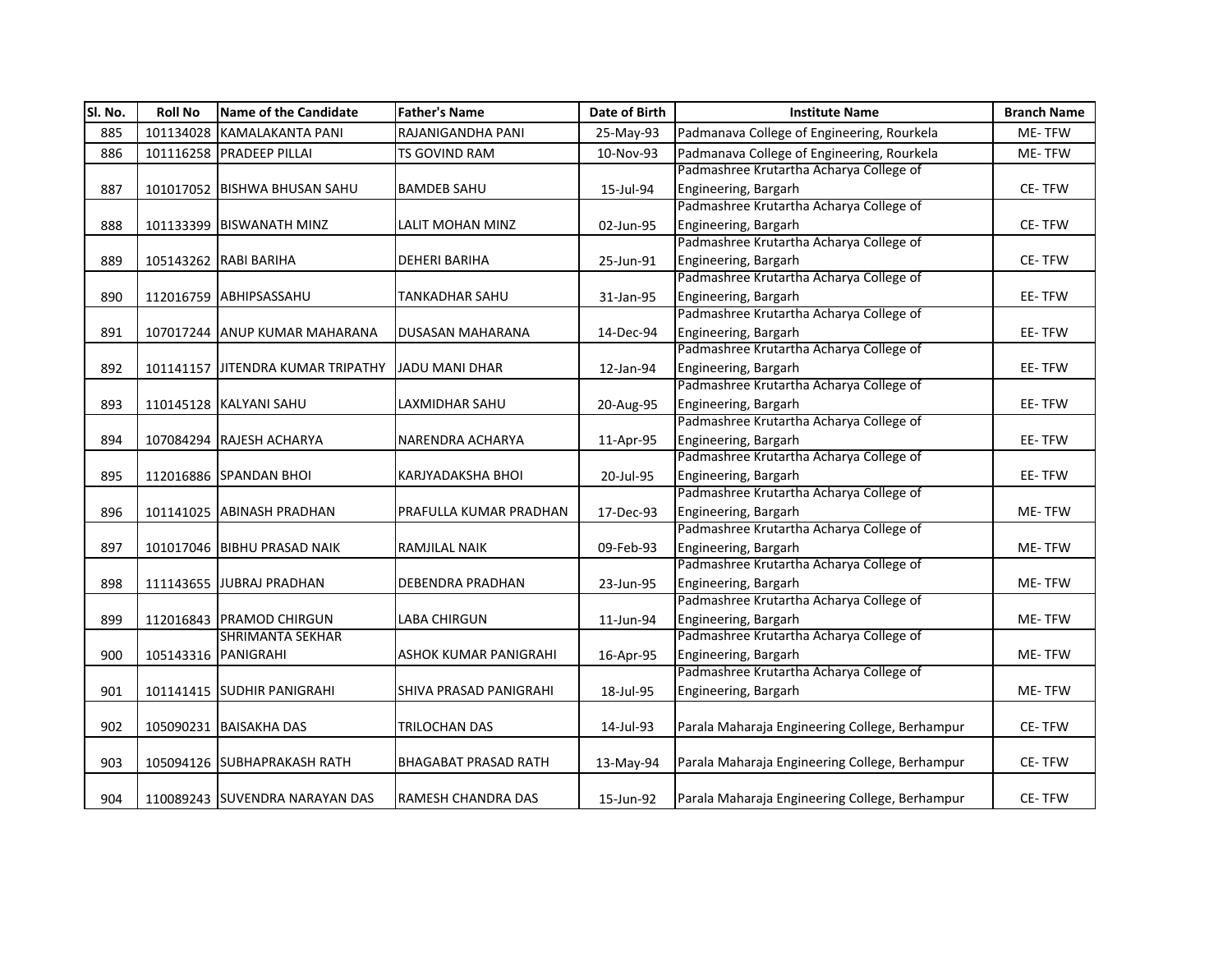| SI. No. | <b>Roll No</b>    | Name of the Candidate             | <b>Father's Name</b>          | Date of Birth | <b>Institute Name</b>                                             | <b>Branch Name</b> |
|---------|-------------------|-----------------------------------|-------------------------------|---------------|-------------------------------------------------------------------|--------------------|
| 905     |                   | 101095253 SAROSH QUADER BAIG      | MIRZA JAVED QUADER BAIG       | 27-Mar-94     | Parala Maharaja Engineering College, Berhampur                    | <b>CSE-TFW</b>     |
| 906     |                   | 105217570 SIDHARTHA GAUTAM KAR    | CHITTARANJAN KAR              | 04-May-91     | Parala Maharaja Engineering College, Berhampur                    | <b>CSE-TFW</b>     |
| 907     |                   | 105059838 SWAGATIKA SAHOO         | RABINDRA KUMAR SAHOO          | 10-Jan-94     | Parala Maharaja Engineering College, Berhampur                    | <b>CSE-TFW</b>     |
| 908     |                   | 105041693 CHIRNJIB SAHOO          | ANJANA SAHOO                  | 23-Feb-95     | Parala Maharaja Engineering College, Berhampur                    | EE-TFW             |
| 909     |                   | 101108194 SANTANU KUMAR SARANGI   | RABINDRA AUMAR SARANGI        | 30-May-95     | Parala Maharaja Engineering College, Berhampur                    | EE-TFW             |
| 910     |                   | 110089026 SHIBADATTA SINGH        | NIMAIN CHARAN SINGH           | 17-Jan-95     | Parala Maharaja Engineering College, Berhampur                    | EE-TFW             |
| 911     |                   | 101028254 RAVAD KRISHNA RAO       | RAVAD JANAKI RAO              | 20-Apr-94     | Parala Maharaja Engineering College, Berhampur                    | ME-TFW             |
| 912     |                   | 101113377 SAMIR RANJAN DAS        | <b>BAMADEV DAS</b>            | 15-Jul-95     | Parala Maharaja Engineering College, Berhampur                    | ME-TFW             |
| 913     | 105059820 BARMAN  | <b>SWADHEEN SOURAV DEV</b>        | RAMESHKANT JENA               | 24-Oct-95     | Parala Maharaja Engineering College, Berhampur                    | ME-TFW             |
| 914     |                   | 107136547 PRACHI NANDA            | PRADEEP KUMAR NANDA           | 21-Aug-94     | Purushottam Institute of Engineering and<br>Technology, Kansbahal | <b>CSE-TFW</b>     |
| 915     |                   | 101052035 JASBIR SAMAL            | <b>BENUDHAR SAMAL</b>         | 28-Jun-95     | Raajdhani Engineering College, Bhubaneswar                        | CE-TFW             |
| 916     |                   | 107108320 PRATYUSH RANJAN SAHU    | <b>GIRISH CHANDRA SAHU</b>    | 25-Jun-95     | Raajdhani Engineering College, Bhubaneswar                        | CE-TFW             |
| 917     |                   | 105058770 SACHIN PARIDA           | SANJUKTA PARIDA               | 14-Aug-94     | Raajdhani Engineering College, Bhubaneswar                        | CE-TFW             |
| 918     |                   | 110036127 DEEPAK MAHALIK          | RABINDRA MAHALIK              | 04-Jul-95     | Raajdhani Engineering College, Bhubaneswar                        | <b>CSE-TFW</b>     |
| 919     |                   | 101053527 PUSPANJALI SETHI        | <b>PANDAB SETHI</b>           | 25-Mar-95     | Raajdhani Engineering College, Bhubaneswar                        | <b>CSE-TFW</b>     |
|         |                   | <b>SUSHREE RADHARANI</b>          |                               |               |                                                                   |                    |
| 920     | 105059779 PAIKRAY |                                   | <b>BIJAY KETAN PAIKRAY</b>    | 10-Jul-94     | Raajdhani Engineering College, Bhubaneswar                        | <b>CSE-TFW</b>     |
| 921     |                   | 101060175 SUCHISMITA DASH         | JITENDRA KUMAR DASH           | 30-Jul-94     | Raajdhani Engineering College, Bhubaneswar                        | ECE-TFW            |
| 922     |                   | 107108288 ABINASH PATTANAIK       | AMIYA KUMAR PATTANAIK         | 19-Feb-95     | Raajdhani Engineering College, Bhubaneswar                        | EE-TFW             |
| 923     |                   | 101113067 BIBENDU BIKASH JENAMANI | <b>PRADEEP KUMAR JENAMANI</b> | 02-Sep-93     | Raajdhani Engineering College, Bhubaneswar                        | EE-TFW             |
| 924     |                   | 106064134 S SUBHENDU NARAYAN      | AKHIL CHANDRA SAMAL           | 06-Jun-95     | Raajdhani Engineering College, Bhubaneswar                        | EE-TFW             |
| 925     |                   | 101012063 RAJESH SENAPATI         | ANIRUDDHA SENAPATII           | 11-May-92     | Raajdhani Engineering College, Bhubaneswar                        | EEE-TFW            |
| 926     |                   | 101056279 SATYABAN MOHANTA        | <b>MANBADH MOHANTA</b>        | 21-May-93     | Raajdhani Engineering College, Bhubaneswar                        | EEE-TFW            |
| 927     |                   | 107069287 SUPRIYA SAHOO           | <b>CHAKRADHAR SAHOO</b>       | 26-Jun-95     | Raajdhani Engineering College, Bhubaneswar                        | EEE-TFW            |
| 928     | 107144315         | <b>CHANDRA SHEKHAR GUPTA</b>      | RAM MANOHARA GUPTA            | 15-Mar-95     | Raajdhani Engineering College, Bhubaneswar                        | ME-TFW             |
| 929     |                   | 101007333 MATRUPRASAD DAS         | DHIRAJ KUMAR DAS              | 08-Jun-95     | Raajdhani Engineering College, Bhubaneswar                        | ME-TFW             |
| 930     |                   | 101054052 RAJESWAR LENKA          | AMULYA KUMAR LENKA            | 28-Feb-95     | Raajdhani Engineering College, Bhubaneswar                        | ME-TFW             |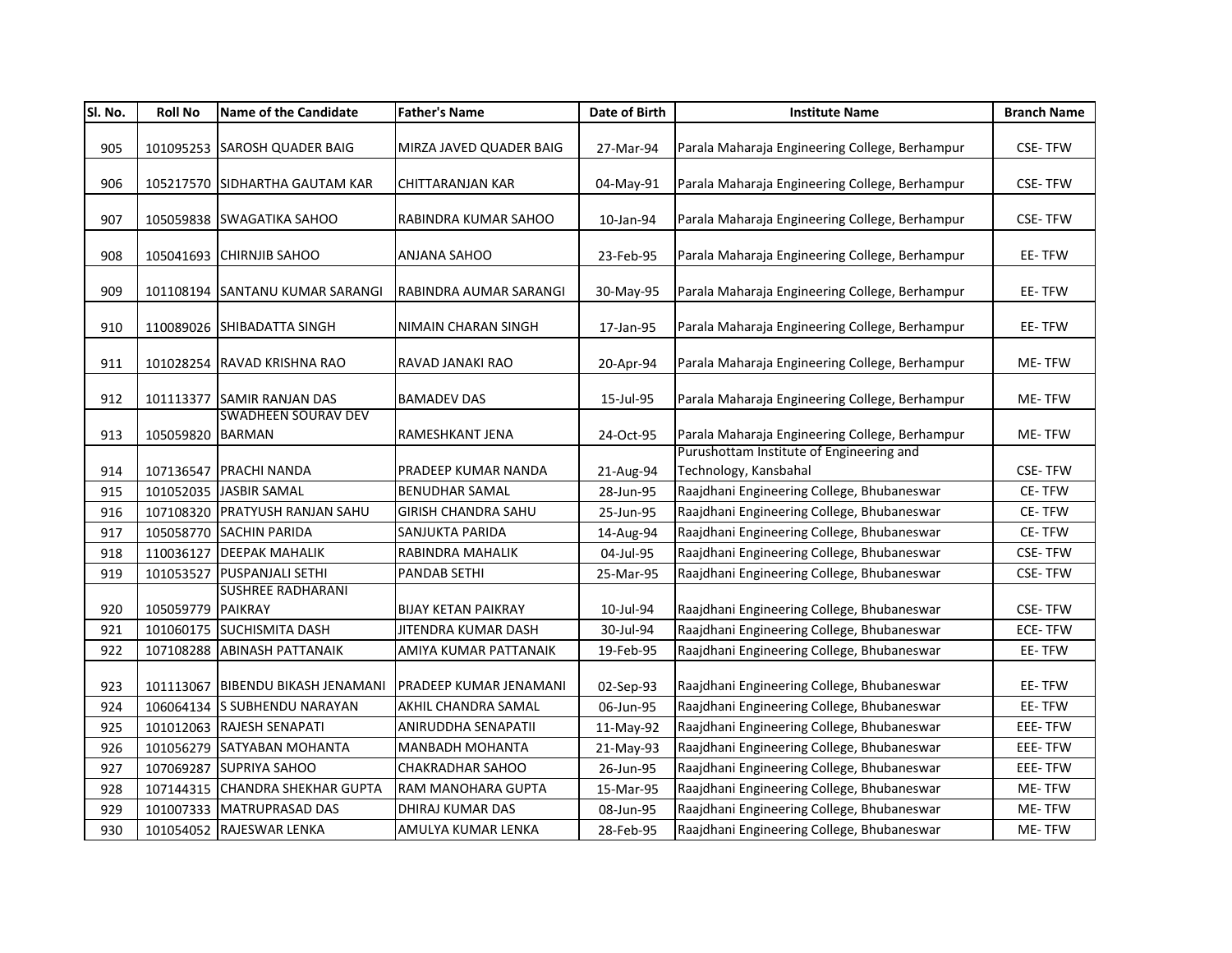| SI. No. | <b>Roll No</b> | <b>Name of the Candidate</b>                       | <b>Father's Name</b>           | Date of Birth | <b>Institute Name</b>                              | <b>Branch Name</b> |
|---------|----------------|----------------------------------------------------|--------------------------------|---------------|----------------------------------------------------|--------------------|
|         |                |                                                    |                                |               |                                                    |                    |
| 931     |                | 105019388 SATCHIDANANDA MOHANTA GAGANDHWAJ MOHANTA |                                | 17-Mar-94     | Raajdhani Engineering College, Bhubaneswar         | ME-TFW             |
| 932     |                | 105118292 SHUBHAM PATTNAIK                         | <b>RAJAT PATTNAIK</b>          | 09-Mar-95     | Raajdhani Engineering College, Bhubaneswar         | ME-TFW             |
| 933     |                | 105059489 SRIDHAR KUMAR PATI                       | <b>PITABAS PATI</b>            | 07-Jun-95     | Raajdhani Engineering College, Bhubaneswar         | ME-TFW             |
|         |                |                                                    |                                |               | Radha Krishna Institute of Engineering and         |                    |
| 934     |                | 105025312 GENESH SABAR                             | <b>BALAJE SABAR</b>            | 17-Mar-93     | Technology, Bhubaneswar                            | <b>ECE-TFW</b>     |
|         |                |                                                    |                                |               | Radha Krishna Institute of Engineering and         |                    |
| 935     |                | 112063075 NIHAR BEHERA                             | <b>MAGU BEHERA</b>             | 07-Apr-95     | Technology, Bhubaneswar                            | ME-TFW             |
|         |                |                                                    |                                |               | Radha Krishna Institute of Engineering and         |                    |
| 936     |                | 107119571 SAMEER RANJAN MAHANTA                    | <b>BAIKUNTHA NATH MAHANTA</b>  | 09-Jul-93     | Technology, Bhubaneswar                            | ME-TFW             |
|         |                |                                                    |                                |               | Rayagada Institute of Technology & Management,     |                    |
| 937     |                | 101131066 JITENDRA NAIK                            | <b>SENAPATI NAIK</b>           | 11-Jul-95     | Rayagada                                           | CE-TFW             |
|         |                |                                                    |                                |               | Rayagada Institute of Technology & Management,     |                    |
| 938     |                | 907127159 JAYA MEESAL                              | SALIA MEESAL                   | 13-May-94     | Rayagada                                           | EEE-TFW            |
|         |                |                                                    |                                |               | Rayagada Institute of Technology & Management,     |                    |
| 939     |                | 110115449 SIBARJUN MISTRY                          | DEEPAK KUMAR MISTRY            | 15-Feb-95     | Rayagada                                           | ME-TFW             |
| 940     |                | 105025110 ASHA RANI BEHERA                         | <b>ABHIMANYU BEHERA</b>        | 15-Oct-94     | Roland Institute of Technology, Berhampur          | <b>CE-TFW</b>      |
| 941     |                | 101023254 BYOMOKESH MEKAP                          | <b>HRUDAYA RANJAN MEKAP</b>    | 11-May-95     | Roland Institute of Technology, Berhampur          | CE-TFW             |
| 942     |                | 105026224 SALONI PATTNAIK                          | <b>MANISARANI PATTNAIK</b>     | 04-May-95     | Roland Institute of Technology, Berhampur          | <b>ECE-TFW</b>     |
| 943     |                | 105026329 SIBANI PANIGRAHY                         | <b>BIJOY KRISHNA PANIGRAHY</b> | 14-Apr-94     | Roland Institute of Technology, Berhampur          | <b>ECE-TFW</b>     |
| 944     |                | 105025174 BIDYA SAGAR JENA                         | PRASANNA KUMAR JENA            | 27-May-95     | Roland Institute of Technology, Berhampur          | ME-TFW             |
| 945     |                | 101023417 JAYAPRAKASH MAJHI                        | JACOB MAJHI                    | 07-Jan-95     | Roland Institute of Technology, Berhampur          | ME-TFW             |
| 946     |                | 105026468 SUBRAT KUMAR DALAI                       | <b>MAHESWAR DALAI</b>          | 15-Feb-95     | Roland Institute of Technology, Berhampur          | ME-TFW             |
|         |                |                                                    |                                |               | Samanta Chandra Sekhar Institute of Technology and |                    |
| 947     |                | 105132058 JAYANTI NAIK                             | KSHIRENDRA KUMAR NAIK          | 17-Jul-94     | Management, Semiliguda                             | CE-TFW             |
|         |                |                                                    |                                |               | Samanta Chandra Sekhar Institute of Technology and |                    |
| 948     |                | 101116219 NAZISH KHAN                              | SAYAD KALIMULLA KHAN           | 12-May-93     | Management, Semiliguda                             | CE-TFW             |
|         |                |                                                    |                                |               | Samanta Chandra Sekhar Institute of Technology and |                    |
| 949     |                | 105059502 SRUJANI NAYAK                            | GYANENDRA KUMAR NAYAK          | 22-Feb-95     | Management, Semiliguda                             | <b>CSE-TFW</b>     |
|         |                |                                                    |                                |               | Samanta Chandra Sekhar Institute of Technology and |                    |
| 950     |                | 101122028 BHARATI PANGI                            | <b>SADA SIVA PANGI</b>         | 07-Jul-91     | Management, Semiliguda                             | ME-TFW             |
|         |                |                                                    |                                |               | Sanjaya Memorial Institute of Technology,          |                    |
| 951     |                | 101023187 BALADEB PANIGRAHY                        | RABINDRA NATH PANIGRAHY        | 23-May-94     | Berhampur                                          | CE-TFW             |
|         |                |                                                    |                                |               | Sanjaya Memorial Institute of Technology,          |                    |
| 952     |                | 101028334 SANGRAM KESHARI NAYAK                    | HARI KRUSHNA NAYAK             | 21-May-95     | Berhampur                                          | CE-TFW             |
|         |                |                                                    |                                |               | Sanjaya Memorial Institute of Technology,          |                    |
| 953     |                | 110033353 PRAGNYA NAYAK                            | RAJENDRA KUMAR NAYAK           | 13-Jul-95     | Berhampur                                          | <b>CSE-TFW</b>     |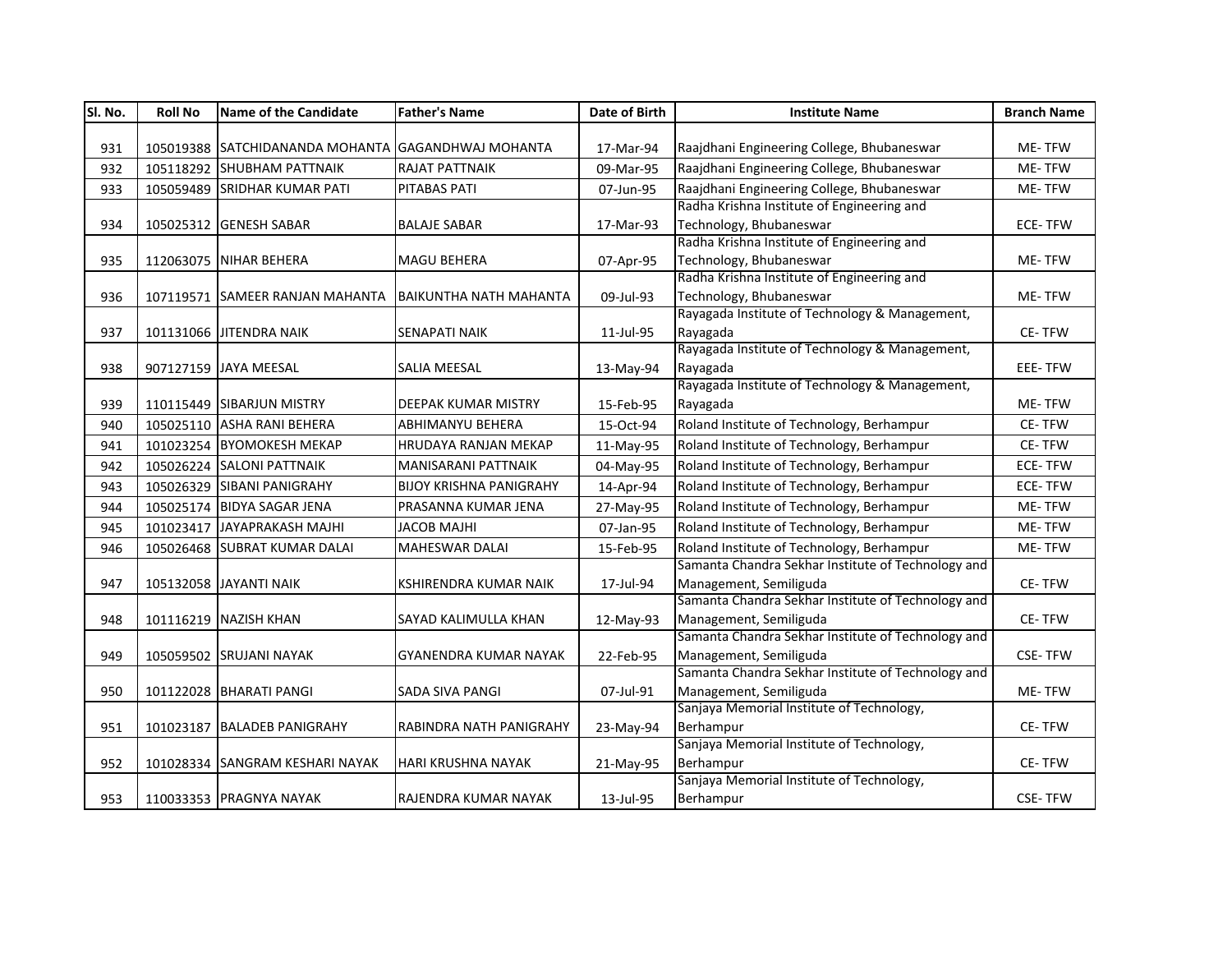| Sl. No. | <b>Roll No</b>    | <b>Name of the Candidate</b>                       | <b>Father's Name</b>       | Date of Birth | <b>Institute Name</b>                                  | <b>Branch Name</b> |
|---------|-------------------|----------------------------------------------------|----------------------------|---------------|--------------------------------------------------------|--------------------|
|         |                   |                                                    |                            |               | Sanjaya Memorial Institute of Technology,              |                    |
| 954     |                   | 101023084 AMIT KUMAR SAMAL                         | <b>KANGRESH SAMAL</b>      | 30-May-95     | Berhampur                                              | EE-TFW             |
|         |                   |                                                    |                            |               | Sanjaya Memorial Institute of Technology,              |                    |
| 955     |                   | 106035258 AMIYA KUMAR MAHAPATRO MAYADHAR MAHAPATRO |                            | 10-May-95     | Berhampur                                              | EE-TFW             |
|         |                   |                                                    |                            |               | Sanjaya Memorial Institute of Technology,              |                    |
| 956     |                   | 101023358 EPILI SIVARANJAN                         | <b>EPILI LACHHEYA</b>      | 20-May-94     | Berhampur                                              | EEE-TFW            |
|         |                   |                                                    |                            |               | Sanjaya Memorial Institute of Technology,              |                    |
| 957     |                   | 110042300 LOKANATH BEHERA                          | KRUSHNA CHANDRA BEHERA     | 05-Jun-94     | Berhampur<br>Sanjaya Memorial Institute of Technology, | EEE-TFW            |
| 958     |                   | 110034040 UMESH PRASAD SWAIN                       | PRATAP CHANDRA SWAIN       |               | Berhampur                                              | EEE-TFW            |
|         |                   |                                                    |                            | 25-Apr-95     | Sanjaya Memorial Institute of Technology,              |                    |
| 959     |                   | 110033535 SONU KUMARI JENA                         | PRAKASH KUMAR JENA         | 15-May-95     | Berhampur                                              | ETC-TFW            |
|         |                   |                                                    |                            |               | Sanjaya Memorial Institute of Technology,              |                    |
| 960     |                   | 105025125 ASUTOSH PANDA                            | <b>UPENDRA PANDA</b>       | 30-Nov-93     | Berhampur                                              | ME-TFW             |
|         |                   |                                                    |                            |               | Sanjaya Memorial Institute of Technology,              |                    |
| 961     |                   | 107124120 DEBASISH HALDAR                          | <b>BIJAN HALDAR</b>        | 16-Apr-95     | Berhampur                                              | ME-TFW             |
|         |                   |                                                    |                            |               | Sanjaya Memorial Institute of Technology,              |                    |
| 962     |                   | 105025467 MAHENDRA KUMAR BISWAL                    | <b>BANAMBAR BISWAL</b>     | 03-Jul-94     | Berhampur                                              | <b>ME-TFW</b>      |
| 963     |                   | 110011114 RANJIT SING                              | <b>SUKURA SING</b>         | 03-Apr-93     | Satyasai Engineering College, Balasore                 | CE-TFW             |
| 964     |                   | 101037105 BINAY KUMAR NATH                         | <b>SIBA CHANDRA NATH</b>   | 15-Jun-94     | Satyasai Engineering College, Balasore                 | ME-TFW             |
| 965     |                   | 101037126 CHINMAYA SENAPATI                        | <b>JAGGANTHA SENAPATI</b>  | 19-Feb-95     | Satyasai Engineering College, Balasore                 | ME-TFW             |
| 966     | 111011321         | JAJNESWAR SAHOO                                    | MADANMOHAN SAHOO           | 18-Jan-95     | Satyasai Engineering College, Balasore                 | ME-TFW             |
| 967     |                   | 105038299 SHASHANK DAS                             | <b>JYOTIRMAYEE DAS</b>     | 21-Aug-94     | Satyasai Engineering College, Balasore                 | ME-TFW             |
| 968     |                   | 105019309 RADHA MOHAN PATRA                        | <b>SUSHANTA PATRA</b>      | 12-Apr-95     | Seemanta Engineering College, Jharpokharia             | CE-TFW             |
| 969     |                   | 110021141 SATYAJIT SETHI                           | <b>ASHOK KUMAR SETHI</b>   | 06-Jun-95     | Seemanta Engineering College, Jharpokharia             | CE-TFW             |
| 970     |                   | 101119081 BISHAL KUMAR RAM                         | <b>BIMALESH RAM</b>        | 14-Apr-95     | Seemanta Engineering College, Jharpokharia             | <b>CSE-TFW</b>     |
| 971     |                   | 110021032 BISHWAKALPA DWIBEDY                      | <b>BISHWESWAR DWIBEDY</b>  | 07-Nov-94     | Seemanta Engineering College, Jharpokharia             | EE-TFW             |
| 972     |                   | 101020115 SATYABRATA MOHANTA                       | ARUN KUMAR MOHANTA         | 05-Jun-95     | Seemanta Engineering College, Jharpokharia             | EE-TFW             |
| 973     |                   | 105019300 PRIYATAMA SINGH                          | <b>MAHENDRA NATH SINGH</b> | 20-Oct-93     | Seemanta Engineering College, Jharpokharia             | ETC-TFW            |
|         |                   | <b>SUSHREE SMRUTIREKHA</b>                         |                            |               |                                                        |                    |
| 974     | 101147158 PRADHAN |                                                    | RAMESH CHANDRA PRADHAN     | 27-Apr-95     | Seemanta Engineering College, Jharpokharia             | ETC-TFW            |
| 975     |                   | 107068111 CHANDRAKANTA NAYAK                       | <b>GOBARDHAN NAYAK</b>     | 04-Apr-93     | Seemanta Engineering College, Jharpokharia             | ME-TFW             |
| 976     |                   | 107020220 CHINMAY ARYA MOHANTY                     | PRIYABRATA MOHANTY         | 06-Dec-92     | Seemanta Engineering College, Jharpokharia             | ME-TFW             |
| 977     |                   | 110021056 HARAPRIYA TUDU                           | <b>MAINA TUDU</b>          | 05-May-92     | Seemanta Engineering College, Jharpokharia             | ME-TFW             |
| 978     |                   | 110004134 SOUMYARANJAN NAYAK                       | <b>PRATAP KUMAR NAYAK</b>  | 04-Jun-95     | Seemanta Engineering College, Jharpokharia             | ME-TFW             |
| 979     |                   | 107020291 SOURAV KUMAR SHEET                       | <b>SUNIL KUMAR SHEET</b>   | 18-Jun-93     | Seemanta Engineering College, Jharpokharia             | ME-TFW             |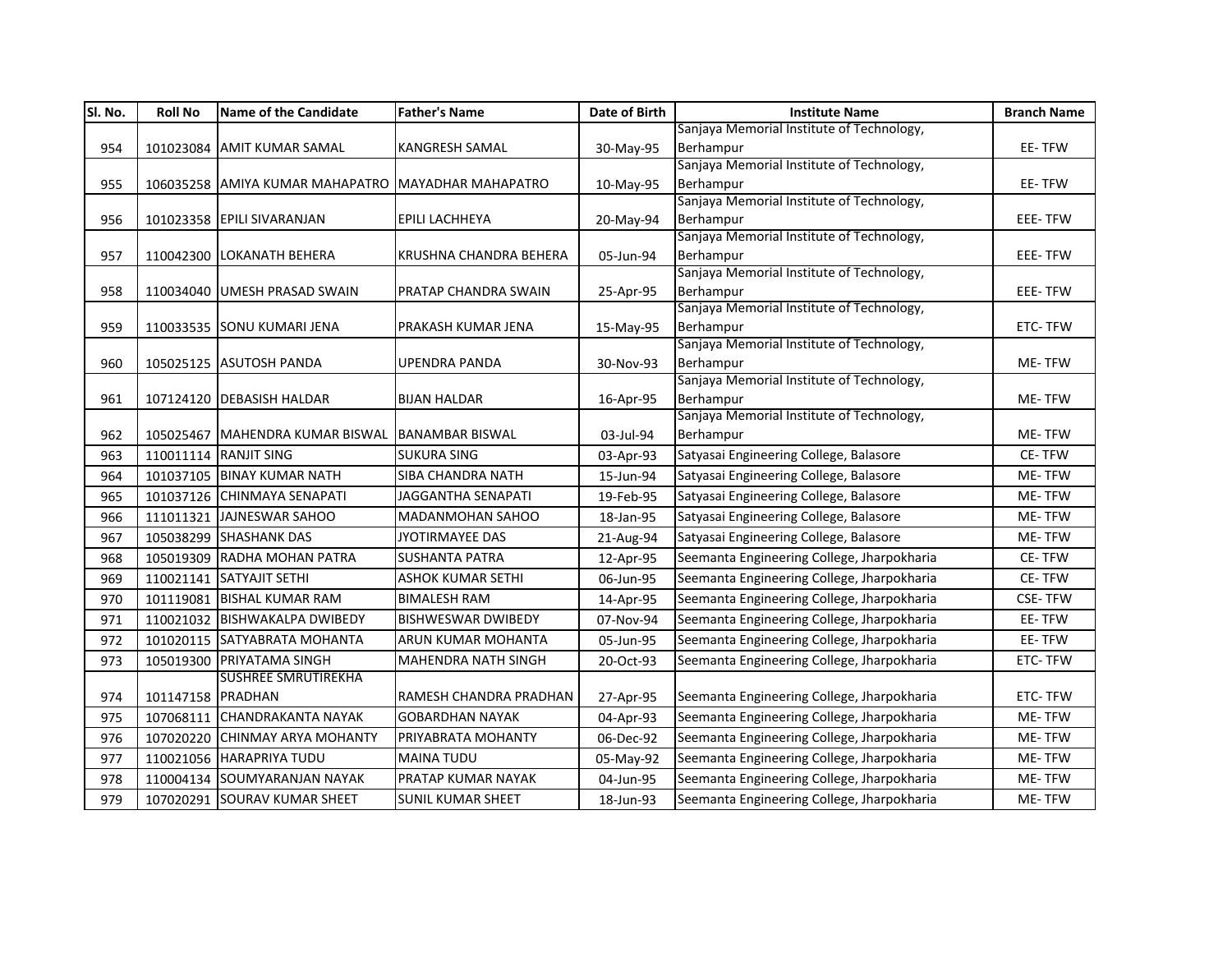| SI. No. | <b>Roll No</b>       | Name of the Candidate            | <b>Father's Name</b>          | Date of Birth | <b>Institute Name</b>                                    | <b>Branch Name</b> |
|---------|----------------------|----------------------------------|-------------------------------|---------------|----------------------------------------------------------|--------------------|
|         |                      |                                  |                               |               | Shibani Institute of Technical Education,                |                    |
| 980     |                      | 101053440 PRIYABRATA BISWAL      | PRAVAT KUMAR BISWAL           | 29-Apr-95     | Bhubaneswar                                              | CE-TFW             |
|         |                      |                                  |                               |               | Shibani Institute of Technical Education,                |                    |
| 981     |                      | 112108440 SANDEEP KUMAR NANDA    | RANJAN KUMAR NANDA            | 08-Jun-95     | Bhubaneswar                                              | CE-TFW             |
|         |                      |                                  |                               |               | Shibani Institute of Technical Education,                |                    |
| 982     |                      | 101119429 SUJIT KUMAR PATRA      | LABANYABATI PATRA             | 23-Jun-94     | Bhubaneswar                                              | CE-TFW             |
|         |                      |                                  |                               |               | Shibani Institute of Technical Education,                |                    |
| 983     |                      | 101037353 RANJIB KUMAR DATTA     | <b>BHABAGRAHI DATTA</b>       | 01-Jan-94     | Bhubaneswar<br>Shibani Institute of Technical Education, | ME-TFW             |
| 984     |                      | 110046305 SUJIT KUMAR SWAIN      | NATABARA SWAIN                | 10-Jun-95     | Bhubaneswar                                              | ME-TFW             |
| 985     |                      | 101086004 ABINASH CHANDRA PAL    | AKASH CHANDRA PAL             | 11-Jul-94     | Silicon Institute of Technology, Sambalpur               | CE-TFW             |
|         |                      |                                  | <b>BIBHUTI BHUSAN BALIYAR</b> |               |                                                          |                    |
| 986     |                      | 101141101 BINEET BALIYAR SINGH   | <b>SINGH</b>                  | 23-Mar-95     | Silicon Institute of Technology, Sambalpur               | CE-TFW             |
| 987     |                      | 105059945 TEGOR HEMBRAM          | NARAYAN HEMBRAM               | 21-Jul-95     | Silicon Institute of Technology, Sambalpur               | CE-TFW             |
|         |                      |                                  |                               |               |                                                          |                    |
| 988     |                      | 101136072 SHRAVAN KUMAR JAL      | RUSHINDRA JAL                 | 26-Mar-93     | Silicon Institute of Technology, Sambalpur               | <b>CSE-TFW</b>     |
| 989     |                      | 105041024 ABHILASH JHA           | <b>DURGA KANT JHA</b>         | 21-May-95     | Silicon Institute of Technology, Sambalpur               | <b>ECE-TFW</b>     |
| 990     |                      | 110040277 BHARAT BHUSAN ROUT     | <b>SASIKANTA ROUT</b>         | 28-May-94     | Silicon Institute of Technology, Sambalpur               | ECE-TFW            |
| 991     |                      | 101116170 JIKI BOHIDAR           | JOGESWAR BOHIDAR              | 25-May-94     | Silicon Institute of Technology, Sambalpur               | ECE-TFW            |
| 992     | 105143190 JYOTI SAHA |                                  | <b>BISWANATH SAHA</b>         | 17-Sep-94     | Silicon Institute of Technology, Sambalpur               | ECE-TFW            |
|         |                      |                                  |                               |               |                                                          |                    |
| 993     |                      | 112016821 MANAS RANJAN PANIGRAHI | <b>BIRA KISHORE PANIGRAHI</b> | 03-Oct-94     | Silicon Institute of Technology, Sambalpur               | <b>ECE-TFW</b>     |
| 994     |                      | 101047015 AASHISH KUMAR NAYAK    | PRAMOD KUMAR NAYAK            | 21-Nov-94     | Silicon Institute of Technology, Sambalpur               | EE-TFW             |
| 995     |                      | 111100439 AJIT KUMAR DASH        | <b>FAKIR CHARAN DASH</b>      | 18-Jun-95     | Silicon Institute of Technology, Sambalpur               | EE-TFW             |
| 996     |                      | 112102032 AMAN SHEIKH            | SHEIKH BELAL                  | 20-Dec-94     | Silicon Institute of Technology, Sambalpur               | EE-TFW             |
| 997     |                      | 101053495 PRUTHIV PATTNAYAK      | CHIRA RANJAN PATTNAYAK        | 09-Dec-94     | Silicon Institute of Technology, Sambalpur               | EE-TFW             |
| 998     |                      | 101086100 SWAGATIKA MOHANTY      | <b>BIJAY KUMAR MOHANTY</b>    | 29-Oct-93     | Silicon Institute of Technology, Sambalpur               | EE-TFW             |
| 999     |                      | 105059893 SWETALINA RAY          | <b>BHARAT CHANDRA RAY</b>     | 06-Apr-95     | Silicon Institute of Technology, Sambalpur               | EE-TFW             |
| 1000    | 101052111            | JYOTIPRAKASH SWAIN               | <b>BHRAMARBAR SWAIN</b>       | 09-Apr-93     | Silicon Institute of Technology, Sambalpur               | ME-TFW             |
|         |                      |                                  |                               |               |                                                          |                    |
| 1001    |                      | 101002667 SUDIPT SAMBIT GARNAIK  | RAMESH CHANDRA GARNAIK        | 10-Jul-95     | Silicon Institute of Technology, Sambalpur               | ME-TFW             |
| 1002    |                      | 110143638 SURAJ KUMAR AGRAWALLA  | JAYA KISHAN AGRAWALLA         | 26-Apr-95     | Silicon Institute of Technology, Sambalpur               | ME-TFW             |
| 1003    |                      | 101052300 LALIT KUMAR MAHARANA   | <b>MAHENDRA MAHARANA</b>      | 31-Jul-94     | Silicon Institute of Technology, Bhubaneswar             | <b>AEI-TFW</b>     |
| 1004    |                      | 112009266 PRIYANKA BISWAS        | <b>SURENDRA BISWAS</b>        | 02-Dec-92     | Silicon Institute of Technology, Bhubaneswar             | <b>AEI-TFW</b>     |
| 1005    |                      | 107068492 RAJU MAHAPATRA         | <b>TIKESWAR MAHAPATRA</b>     | 19-May-94     | Silicon Institute of Technology, Bhubaneswar             | <b>AEI-TFW</b>     |
| 1006    |                      | 101088096 AJIT KUMAR SAHOO       | ARJUNA KUMAR SAHOO            | 09-Sep-94     | Silicon Institute of Technology, Bhubaneswar             | CSE-TFW            |
| 1007    |                      | 101113139 DIBYAKANTA SAHOO       | PARAMANANDA SAHOO             | 20-Mar-94     | Silicon Institute of Technology, Bhubaneswar             | <b>CSE-TFW</b>     |
| 1008    |                      | 101037363 ROHIT BAHETI           | SHIB KUMAR BAHETI             | 01-Jun-93     | Silicon Institute of Technology, Bhubaneswar             | <b>CSE-TFW</b>     |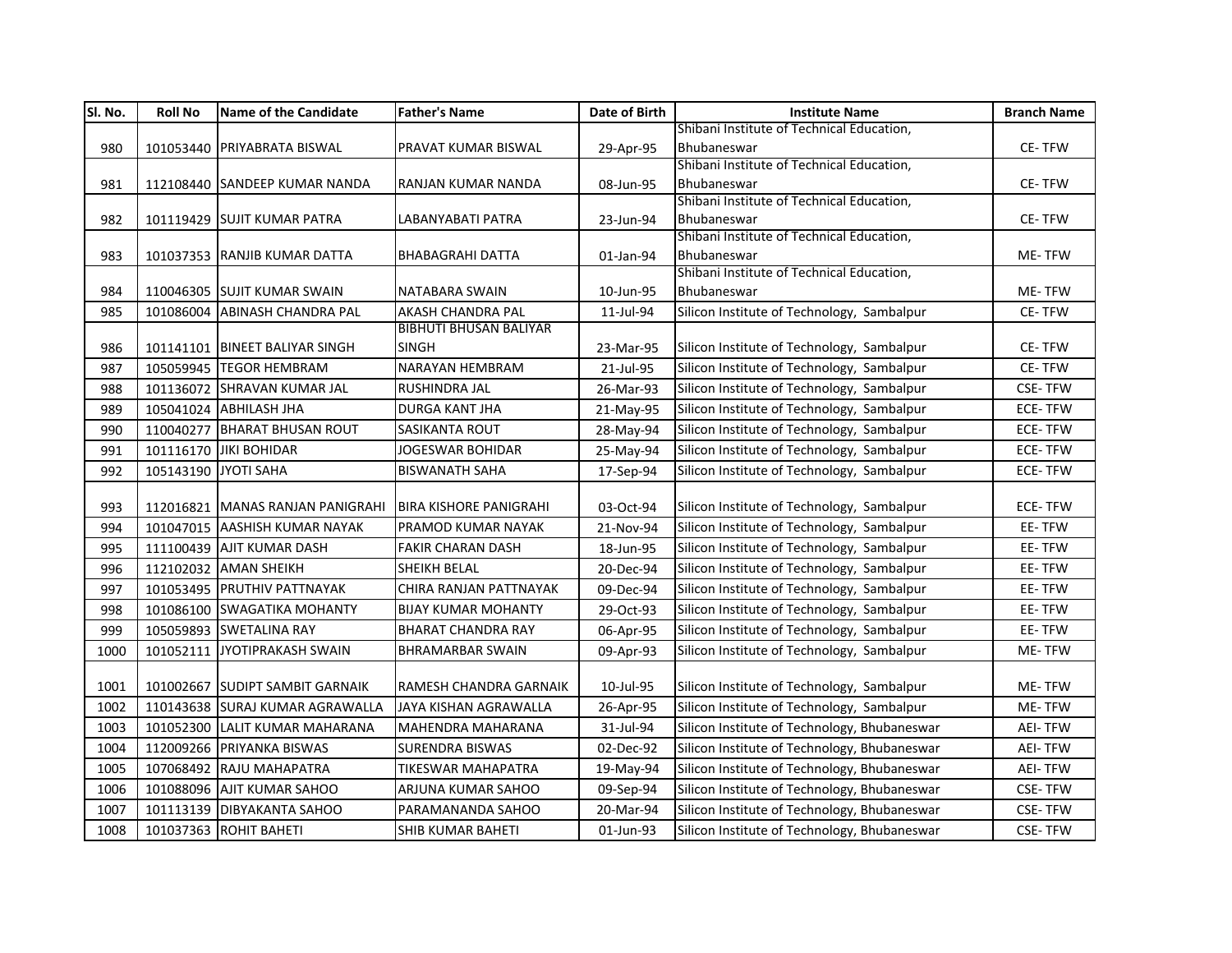| 1009<br>110046299<br><b>ISUJATA MOHANTY</b><br><b>SUKADEV MOHANTY</b><br>Silicon Institute of Technology, Bhubaneswar<br><b>CSE-TFW</b><br>06-Sep-95<br>101104182 TRIPTY NAHATA<br><b>ASHOK NAHATA</b><br>Silicon Institute of Technology, Bhubaneswar<br><b>CSE-TFW</b><br>1010<br>04-May-94<br>101211355 UDAY KUMAR CHOUDHARY<br><b>BINOD KUMAR CHOUDHARY</b><br>25-Feb-94<br>Silicon Institute of Technology, Bhubaneswar<br><b>CSE-TFW</b><br>1011<br>1012<br>105025016 ABHISEK MISHRA<br>PURNA CHNADRA MISHRA<br>Silicon Institute of Technology, Bhubaneswar<br><b>ECE-TFW</b><br>28-May-95<br>101215032 ABINASH BAL<br>ANIRUDHA BAL<br>Silicon Institute of Technology, Bhubaneswar<br><b>ECE-TFW</b><br>1013<br>10-Jul-94<br>106064008 ADITYA NARAYAN DAS<br>RAMESH CHANDRA DAS<br>1014<br>28-May-95<br>Silicon Institute of Technology, Bhubaneswar<br>ECE-TFW<br>101047353 AMARENDRA PANIGRAHI<br><b>BIPRA CHAR N PANIGRAHI</b><br>Silicon Institute of Technology, Bhubaneswar<br><b>ECE-TFW</b><br>1015<br>06-Apr-94<br>112061416 JYOTI PRAKASH PANDA<br><b>DEBASIS PANDA</b><br>Silicon Institute of Technology, Bhubaneswar<br><b>ECE-TFW</b><br>1016<br>01-Nov-92<br>101052169 KALYAN MISHRA<br><b>BINOD BIHARI MISHRA</b><br>1017<br>Silicon Institute of Technology, Bhubaneswar<br>ECE-TFW<br>19-May-95<br>1018<br>101057013 ISIBA PRASAD SAMANTARAY<br>RAMAHARI SAMANTARAY<br>Silicon Institute of Technology, Bhubaneswar<br>ECE-TFW<br>13-Oct-94<br>1019<br>101060271 SUMANTA SAMAL<br>DEBADUTTA SAMAL<br>Silicon Institute of Technology, Bhubaneswar<br><b>ECE-TFW</b><br>05-Dec-92<br>1020<br>101060353 SURAJ KUMAR PRUSTY<br><b>KALYANI PRUSTY</b><br>14-Nov-94<br>Silicon Institute of Technology, Bhubaneswar<br>ECE-TFW<br>1021<br>101047126 ABHISHEK MOHANTY<br><b>MANORANJAN MOHANTY</b><br>Silicon Institute of Technology, Bhubaneswar<br>EEE-TFW<br>10-Oct-94<br>107068055 BHUBAN BIHARI SAHOO<br>1022<br><b>BIPIN BIHARI SAHOO</b><br>Silicon Institute of Technology, Bhubaneswar<br>EEE-TFW<br>26-Jan-95<br>101023330 DHEERAJ KUMAR SAHU<br>Silicon Institute of Technology, Bhubaneswar<br>1023<br>DEENABANDHU SAHU<br>19-Jan-94<br>EEE-TFW<br>1024<br>105045215 LAREN ROUTRAY<br><b>SUKANTA ROUTRAY</b><br>Silicon Institute of Technology, Bhubaneswar<br>EEE-TFW<br>01-Mar-95<br>Silicon Institute of Technology, Bhubaneswar<br>1025<br>101056014 SAMEER RANJAN SAHOO<br>NIRANJAN SAHOO<br>24-Jan-95<br>EEE-TFW<br>101057010 SIBA PRASAD KAR<br>Silicon Institute of Technology, Bhubaneswar<br>EEE-TFW<br>1026<br>CHANDRA SEKHAR KAR<br>07-Sep-94<br>1027<br>101134140 MANISHA PANDA<br>MANORANJAN PANDA<br>04-Mar-94<br>Silicon Institute of Technology, Bhubaneswar<br>IT-TFW<br>1028<br>110042495 PIYUSH RANJAN PANDA<br>ANIL KUMAR PANDA<br>Silicon Institute of Technology, Bhubaneswar<br>IT-TFW<br>21-Apr-95<br>1029<br>101057014 SIBADUTTA MISHRA<br>SATYABADI MISHRA<br>Silicon Institute of Technology, Bhubaneswar<br>IT-TFW<br>14-Jun-95<br>CE-TFW<br>1030<br>106035263 BARUN KUMAR BEHERA<br>RAGHUNATH BEHERA<br>26-May-94<br>Sophitorium Engineering College, Bhubaneswar<br>1031<br>110044184 PUSPAMITRA DASH<br>MAMATARANI DARH<br>Sophitorium Engineering College, Bhubaneswar<br><b>ECE-TFW</b><br>08-May-95<br>1032<br>JAGANNATH PADHY<br><b>GOPAL KRUSHNA PADHY</b><br>Sophitorium Engineering College, Bhubaneswar<br>EE-TFW<br>112034187<br>29-May-95<br>Sophitorium Engineering College, Bhubaneswar<br>1033<br>105003187<br>NANDA KISHORE NAIK<br>NIRMAL CHANDRA NAIK<br>23-May-94<br>ME-TFW<br>Spintronic Technology and Advance Research,<br>1034<br>ME-TFW<br>101056155 SANTOSH KUMAR MOHANTA BHARAT CHANDRA MOHANTA<br>02-May-94<br>Bhubaneswar<br>Srinix College of Engineering, Balasore<br>105014505 SANGITARANI PANDA<br><b>BANSHIDHAR PANDA</b><br><b>CE-TFW</b><br>1035<br>28-May-95<br><b>BISHNUPADA DAS</b><br>Srinix College of Engineering, Balasore<br>CE-TFW<br>1036<br>105014540 SATABDI DAS MOHAPATRA<br><b>MOHAPATRA</b><br>01-Jan-95 | SI. No. | <b>Roll No</b> | Name of the Candidate | <b>Father's Name</b> | Date of Birth | <b>Institute Name</b> | <b>Branch Name</b> |
|----------------------------------------------------------------------------------------------------------------------------------------------------------------------------------------------------------------------------------------------------------------------------------------------------------------------------------------------------------------------------------------------------------------------------------------------------------------------------------------------------------------------------------------------------------------------------------------------------------------------------------------------------------------------------------------------------------------------------------------------------------------------------------------------------------------------------------------------------------------------------------------------------------------------------------------------------------------------------------------------------------------------------------------------------------------------------------------------------------------------------------------------------------------------------------------------------------------------------------------------------------------------------------------------------------------------------------------------------------------------------------------------------------------------------------------------------------------------------------------------------------------------------------------------------------------------------------------------------------------------------------------------------------------------------------------------------------------------------------------------------------------------------------------------------------------------------------------------------------------------------------------------------------------------------------------------------------------------------------------------------------------------------------------------------------------------------------------------------------------------------------------------------------------------------------------------------------------------------------------------------------------------------------------------------------------------------------------------------------------------------------------------------------------------------------------------------------------------------------------------------------------------------------------------------------------------------------------------------------------------------------------------------------------------------------------------------------------------------------------------------------------------------------------------------------------------------------------------------------------------------------------------------------------------------------------------------------------------------------------------------------------------------------------------------------------------------------------------------------------------------------------------------------------------------------------------------------------------------------------------------------------------------------------------------------------------------------------------------------------------------------------------------------------------------------------------------------------------------------------------------------------------------------------------------------------------------------------------------------------------------------------------------------------------------------------------------------------------------------------------------------------------------------------------------------------------------------------------------------------------------------------------------------------------------------------------------------------------------------------------------------------------------|---------|----------------|-----------------------|----------------------|---------------|-----------------------|--------------------|
|                                                                                                                                                                                                                                                                                                                                                                                                                                                                                                                                                                                                                                                                                                                                                                                                                                                                                                                                                                                                                                                                                                                                                                                                                                                                                                                                                                                                                                                                                                                                                                                                                                                                                                                                                                                                                                                                                                                                                                                                                                                                                                                                                                                                                                                                                                                                                                                                                                                                                                                                                                                                                                                                                                                                                                                                                                                                                                                                                                                                                                                                                                                                                                                                                                                                                                                                                                                                                                                                                                                                                                                                                                                                                                                                                                                                                                                                                                                                                                                                                            |         |                |                       |                      |               |                       |                    |
|                                                                                                                                                                                                                                                                                                                                                                                                                                                                                                                                                                                                                                                                                                                                                                                                                                                                                                                                                                                                                                                                                                                                                                                                                                                                                                                                                                                                                                                                                                                                                                                                                                                                                                                                                                                                                                                                                                                                                                                                                                                                                                                                                                                                                                                                                                                                                                                                                                                                                                                                                                                                                                                                                                                                                                                                                                                                                                                                                                                                                                                                                                                                                                                                                                                                                                                                                                                                                                                                                                                                                                                                                                                                                                                                                                                                                                                                                                                                                                                                                            |         |                |                       |                      |               |                       |                    |
|                                                                                                                                                                                                                                                                                                                                                                                                                                                                                                                                                                                                                                                                                                                                                                                                                                                                                                                                                                                                                                                                                                                                                                                                                                                                                                                                                                                                                                                                                                                                                                                                                                                                                                                                                                                                                                                                                                                                                                                                                                                                                                                                                                                                                                                                                                                                                                                                                                                                                                                                                                                                                                                                                                                                                                                                                                                                                                                                                                                                                                                                                                                                                                                                                                                                                                                                                                                                                                                                                                                                                                                                                                                                                                                                                                                                                                                                                                                                                                                                                            |         |                |                       |                      |               |                       |                    |
|                                                                                                                                                                                                                                                                                                                                                                                                                                                                                                                                                                                                                                                                                                                                                                                                                                                                                                                                                                                                                                                                                                                                                                                                                                                                                                                                                                                                                                                                                                                                                                                                                                                                                                                                                                                                                                                                                                                                                                                                                                                                                                                                                                                                                                                                                                                                                                                                                                                                                                                                                                                                                                                                                                                                                                                                                                                                                                                                                                                                                                                                                                                                                                                                                                                                                                                                                                                                                                                                                                                                                                                                                                                                                                                                                                                                                                                                                                                                                                                                                            |         |                |                       |                      |               |                       |                    |
|                                                                                                                                                                                                                                                                                                                                                                                                                                                                                                                                                                                                                                                                                                                                                                                                                                                                                                                                                                                                                                                                                                                                                                                                                                                                                                                                                                                                                                                                                                                                                                                                                                                                                                                                                                                                                                                                                                                                                                                                                                                                                                                                                                                                                                                                                                                                                                                                                                                                                                                                                                                                                                                                                                                                                                                                                                                                                                                                                                                                                                                                                                                                                                                                                                                                                                                                                                                                                                                                                                                                                                                                                                                                                                                                                                                                                                                                                                                                                                                                                            |         |                |                       |                      |               |                       |                    |
|                                                                                                                                                                                                                                                                                                                                                                                                                                                                                                                                                                                                                                                                                                                                                                                                                                                                                                                                                                                                                                                                                                                                                                                                                                                                                                                                                                                                                                                                                                                                                                                                                                                                                                                                                                                                                                                                                                                                                                                                                                                                                                                                                                                                                                                                                                                                                                                                                                                                                                                                                                                                                                                                                                                                                                                                                                                                                                                                                                                                                                                                                                                                                                                                                                                                                                                                                                                                                                                                                                                                                                                                                                                                                                                                                                                                                                                                                                                                                                                                                            |         |                |                       |                      |               |                       |                    |
|                                                                                                                                                                                                                                                                                                                                                                                                                                                                                                                                                                                                                                                                                                                                                                                                                                                                                                                                                                                                                                                                                                                                                                                                                                                                                                                                                                                                                                                                                                                                                                                                                                                                                                                                                                                                                                                                                                                                                                                                                                                                                                                                                                                                                                                                                                                                                                                                                                                                                                                                                                                                                                                                                                                                                                                                                                                                                                                                                                                                                                                                                                                                                                                                                                                                                                                                                                                                                                                                                                                                                                                                                                                                                                                                                                                                                                                                                                                                                                                                                            |         |                |                       |                      |               |                       |                    |
|                                                                                                                                                                                                                                                                                                                                                                                                                                                                                                                                                                                                                                                                                                                                                                                                                                                                                                                                                                                                                                                                                                                                                                                                                                                                                                                                                                                                                                                                                                                                                                                                                                                                                                                                                                                                                                                                                                                                                                                                                                                                                                                                                                                                                                                                                                                                                                                                                                                                                                                                                                                                                                                                                                                                                                                                                                                                                                                                                                                                                                                                                                                                                                                                                                                                                                                                                                                                                                                                                                                                                                                                                                                                                                                                                                                                                                                                                                                                                                                                                            |         |                |                       |                      |               |                       |                    |
|                                                                                                                                                                                                                                                                                                                                                                                                                                                                                                                                                                                                                                                                                                                                                                                                                                                                                                                                                                                                                                                                                                                                                                                                                                                                                                                                                                                                                                                                                                                                                                                                                                                                                                                                                                                                                                                                                                                                                                                                                                                                                                                                                                                                                                                                                                                                                                                                                                                                                                                                                                                                                                                                                                                                                                                                                                                                                                                                                                                                                                                                                                                                                                                                                                                                                                                                                                                                                                                                                                                                                                                                                                                                                                                                                                                                                                                                                                                                                                                                                            |         |                |                       |                      |               |                       |                    |
|                                                                                                                                                                                                                                                                                                                                                                                                                                                                                                                                                                                                                                                                                                                                                                                                                                                                                                                                                                                                                                                                                                                                                                                                                                                                                                                                                                                                                                                                                                                                                                                                                                                                                                                                                                                                                                                                                                                                                                                                                                                                                                                                                                                                                                                                                                                                                                                                                                                                                                                                                                                                                                                                                                                                                                                                                                                                                                                                                                                                                                                                                                                                                                                                                                                                                                                                                                                                                                                                                                                                                                                                                                                                                                                                                                                                                                                                                                                                                                                                                            |         |                |                       |                      |               |                       |                    |
|                                                                                                                                                                                                                                                                                                                                                                                                                                                                                                                                                                                                                                                                                                                                                                                                                                                                                                                                                                                                                                                                                                                                                                                                                                                                                                                                                                                                                                                                                                                                                                                                                                                                                                                                                                                                                                                                                                                                                                                                                                                                                                                                                                                                                                                                                                                                                                                                                                                                                                                                                                                                                                                                                                                                                                                                                                                                                                                                                                                                                                                                                                                                                                                                                                                                                                                                                                                                                                                                                                                                                                                                                                                                                                                                                                                                                                                                                                                                                                                                                            |         |                |                       |                      |               |                       |                    |
|                                                                                                                                                                                                                                                                                                                                                                                                                                                                                                                                                                                                                                                                                                                                                                                                                                                                                                                                                                                                                                                                                                                                                                                                                                                                                                                                                                                                                                                                                                                                                                                                                                                                                                                                                                                                                                                                                                                                                                                                                                                                                                                                                                                                                                                                                                                                                                                                                                                                                                                                                                                                                                                                                                                                                                                                                                                                                                                                                                                                                                                                                                                                                                                                                                                                                                                                                                                                                                                                                                                                                                                                                                                                                                                                                                                                                                                                                                                                                                                                                            |         |                |                       |                      |               |                       |                    |
|                                                                                                                                                                                                                                                                                                                                                                                                                                                                                                                                                                                                                                                                                                                                                                                                                                                                                                                                                                                                                                                                                                                                                                                                                                                                                                                                                                                                                                                                                                                                                                                                                                                                                                                                                                                                                                                                                                                                                                                                                                                                                                                                                                                                                                                                                                                                                                                                                                                                                                                                                                                                                                                                                                                                                                                                                                                                                                                                                                                                                                                                                                                                                                                                                                                                                                                                                                                                                                                                                                                                                                                                                                                                                                                                                                                                                                                                                                                                                                                                                            |         |                |                       |                      |               |                       |                    |
|                                                                                                                                                                                                                                                                                                                                                                                                                                                                                                                                                                                                                                                                                                                                                                                                                                                                                                                                                                                                                                                                                                                                                                                                                                                                                                                                                                                                                                                                                                                                                                                                                                                                                                                                                                                                                                                                                                                                                                                                                                                                                                                                                                                                                                                                                                                                                                                                                                                                                                                                                                                                                                                                                                                                                                                                                                                                                                                                                                                                                                                                                                                                                                                                                                                                                                                                                                                                                                                                                                                                                                                                                                                                                                                                                                                                                                                                                                                                                                                                                            |         |                |                       |                      |               |                       |                    |
|                                                                                                                                                                                                                                                                                                                                                                                                                                                                                                                                                                                                                                                                                                                                                                                                                                                                                                                                                                                                                                                                                                                                                                                                                                                                                                                                                                                                                                                                                                                                                                                                                                                                                                                                                                                                                                                                                                                                                                                                                                                                                                                                                                                                                                                                                                                                                                                                                                                                                                                                                                                                                                                                                                                                                                                                                                                                                                                                                                                                                                                                                                                                                                                                                                                                                                                                                                                                                                                                                                                                                                                                                                                                                                                                                                                                                                                                                                                                                                                                                            |         |                |                       |                      |               |                       |                    |
|                                                                                                                                                                                                                                                                                                                                                                                                                                                                                                                                                                                                                                                                                                                                                                                                                                                                                                                                                                                                                                                                                                                                                                                                                                                                                                                                                                                                                                                                                                                                                                                                                                                                                                                                                                                                                                                                                                                                                                                                                                                                                                                                                                                                                                                                                                                                                                                                                                                                                                                                                                                                                                                                                                                                                                                                                                                                                                                                                                                                                                                                                                                                                                                                                                                                                                                                                                                                                                                                                                                                                                                                                                                                                                                                                                                                                                                                                                                                                                                                                            |         |                |                       |                      |               |                       |                    |
|                                                                                                                                                                                                                                                                                                                                                                                                                                                                                                                                                                                                                                                                                                                                                                                                                                                                                                                                                                                                                                                                                                                                                                                                                                                                                                                                                                                                                                                                                                                                                                                                                                                                                                                                                                                                                                                                                                                                                                                                                                                                                                                                                                                                                                                                                                                                                                                                                                                                                                                                                                                                                                                                                                                                                                                                                                                                                                                                                                                                                                                                                                                                                                                                                                                                                                                                                                                                                                                                                                                                                                                                                                                                                                                                                                                                                                                                                                                                                                                                                            |         |                |                       |                      |               |                       |                    |
|                                                                                                                                                                                                                                                                                                                                                                                                                                                                                                                                                                                                                                                                                                                                                                                                                                                                                                                                                                                                                                                                                                                                                                                                                                                                                                                                                                                                                                                                                                                                                                                                                                                                                                                                                                                                                                                                                                                                                                                                                                                                                                                                                                                                                                                                                                                                                                                                                                                                                                                                                                                                                                                                                                                                                                                                                                                                                                                                                                                                                                                                                                                                                                                                                                                                                                                                                                                                                                                                                                                                                                                                                                                                                                                                                                                                                                                                                                                                                                                                                            |         |                |                       |                      |               |                       |                    |
|                                                                                                                                                                                                                                                                                                                                                                                                                                                                                                                                                                                                                                                                                                                                                                                                                                                                                                                                                                                                                                                                                                                                                                                                                                                                                                                                                                                                                                                                                                                                                                                                                                                                                                                                                                                                                                                                                                                                                                                                                                                                                                                                                                                                                                                                                                                                                                                                                                                                                                                                                                                                                                                                                                                                                                                                                                                                                                                                                                                                                                                                                                                                                                                                                                                                                                                                                                                                                                                                                                                                                                                                                                                                                                                                                                                                                                                                                                                                                                                                                            |         |                |                       |                      |               |                       |                    |
|                                                                                                                                                                                                                                                                                                                                                                                                                                                                                                                                                                                                                                                                                                                                                                                                                                                                                                                                                                                                                                                                                                                                                                                                                                                                                                                                                                                                                                                                                                                                                                                                                                                                                                                                                                                                                                                                                                                                                                                                                                                                                                                                                                                                                                                                                                                                                                                                                                                                                                                                                                                                                                                                                                                                                                                                                                                                                                                                                                                                                                                                                                                                                                                                                                                                                                                                                                                                                                                                                                                                                                                                                                                                                                                                                                                                                                                                                                                                                                                                                            |         |                |                       |                      |               |                       |                    |
|                                                                                                                                                                                                                                                                                                                                                                                                                                                                                                                                                                                                                                                                                                                                                                                                                                                                                                                                                                                                                                                                                                                                                                                                                                                                                                                                                                                                                                                                                                                                                                                                                                                                                                                                                                                                                                                                                                                                                                                                                                                                                                                                                                                                                                                                                                                                                                                                                                                                                                                                                                                                                                                                                                                                                                                                                                                                                                                                                                                                                                                                                                                                                                                                                                                                                                                                                                                                                                                                                                                                                                                                                                                                                                                                                                                                                                                                                                                                                                                                                            |         |                |                       |                      |               |                       |                    |
|                                                                                                                                                                                                                                                                                                                                                                                                                                                                                                                                                                                                                                                                                                                                                                                                                                                                                                                                                                                                                                                                                                                                                                                                                                                                                                                                                                                                                                                                                                                                                                                                                                                                                                                                                                                                                                                                                                                                                                                                                                                                                                                                                                                                                                                                                                                                                                                                                                                                                                                                                                                                                                                                                                                                                                                                                                                                                                                                                                                                                                                                                                                                                                                                                                                                                                                                                                                                                                                                                                                                                                                                                                                                                                                                                                                                                                                                                                                                                                                                                            |         |                |                       |                      |               |                       |                    |
|                                                                                                                                                                                                                                                                                                                                                                                                                                                                                                                                                                                                                                                                                                                                                                                                                                                                                                                                                                                                                                                                                                                                                                                                                                                                                                                                                                                                                                                                                                                                                                                                                                                                                                                                                                                                                                                                                                                                                                                                                                                                                                                                                                                                                                                                                                                                                                                                                                                                                                                                                                                                                                                                                                                                                                                                                                                                                                                                                                                                                                                                                                                                                                                                                                                                                                                                                                                                                                                                                                                                                                                                                                                                                                                                                                                                                                                                                                                                                                                                                            |         |                |                       |                      |               |                       |                    |
|                                                                                                                                                                                                                                                                                                                                                                                                                                                                                                                                                                                                                                                                                                                                                                                                                                                                                                                                                                                                                                                                                                                                                                                                                                                                                                                                                                                                                                                                                                                                                                                                                                                                                                                                                                                                                                                                                                                                                                                                                                                                                                                                                                                                                                                                                                                                                                                                                                                                                                                                                                                                                                                                                                                                                                                                                                                                                                                                                                                                                                                                                                                                                                                                                                                                                                                                                                                                                                                                                                                                                                                                                                                                                                                                                                                                                                                                                                                                                                                                                            |         |                |                       |                      |               |                       |                    |
|                                                                                                                                                                                                                                                                                                                                                                                                                                                                                                                                                                                                                                                                                                                                                                                                                                                                                                                                                                                                                                                                                                                                                                                                                                                                                                                                                                                                                                                                                                                                                                                                                                                                                                                                                                                                                                                                                                                                                                                                                                                                                                                                                                                                                                                                                                                                                                                                                                                                                                                                                                                                                                                                                                                                                                                                                                                                                                                                                                                                                                                                                                                                                                                                                                                                                                                                                                                                                                                                                                                                                                                                                                                                                                                                                                                                                                                                                                                                                                                                                            |         |                |                       |                      |               |                       |                    |
|                                                                                                                                                                                                                                                                                                                                                                                                                                                                                                                                                                                                                                                                                                                                                                                                                                                                                                                                                                                                                                                                                                                                                                                                                                                                                                                                                                                                                                                                                                                                                                                                                                                                                                                                                                                                                                                                                                                                                                                                                                                                                                                                                                                                                                                                                                                                                                                                                                                                                                                                                                                                                                                                                                                                                                                                                                                                                                                                                                                                                                                                                                                                                                                                                                                                                                                                                                                                                                                                                                                                                                                                                                                                                                                                                                                                                                                                                                                                                                                                                            |         |                |                       |                      |               |                       |                    |
|                                                                                                                                                                                                                                                                                                                                                                                                                                                                                                                                                                                                                                                                                                                                                                                                                                                                                                                                                                                                                                                                                                                                                                                                                                                                                                                                                                                                                                                                                                                                                                                                                                                                                                                                                                                                                                                                                                                                                                                                                                                                                                                                                                                                                                                                                                                                                                                                                                                                                                                                                                                                                                                                                                                                                                                                                                                                                                                                                                                                                                                                                                                                                                                                                                                                                                                                                                                                                                                                                                                                                                                                                                                                                                                                                                                                                                                                                                                                                                                                                            |         |                |                       |                      |               |                       |                    |
|                                                                                                                                                                                                                                                                                                                                                                                                                                                                                                                                                                                                                                                                                                                                                                                                                                                                                                                                                                                                                                                                                                                                                                                                                                                                                                                                                                                                                                                                                                                                                                                                                                                                                                                                                                                                                                                                                                                                                                                                                                                                                                                                                                                                                                                                                                                                                                                                                                                                                                                                                                                                                                                                                                                                                                                                                                                                                                                                                                                                                                                                                                                                                                                                                                                                                                                                                                                                                                                                                                                                                                                                                                                                                                                                                                                                                                                                                                                                                                                                                            |         |                |                       |                      |               |                       |                    |
|                                                                                                                                                                                                                                                                                                                                                                                                                                                                                                                                                                                                                                                                                                                                                                                                                                                                                                                                                                                                                                                                                                                                                                                                                                                                                                                                                                                                                                                                                                                                                                                                                                                                                                                                                                                                                                                                                                                                                                                                                                                                                                                                                                                                                                                                                                                                                                                                                                                                                                                                                                                                                                                                                                                                                                                                                                                                                                                                                                                                                                                                                                                                                                                                                                                                                                                                                                                                                                                                                                                                                                                                                                                                                                                                                                                                                                                                                                                                                                                                                            |         |                |                       |                      |               |                       |                    |
| MAHENDRA KUMAR JENA<br>1037<br>110089096 SOUMYA RANJAN JENA<br>09-Jun-94<br>Srinix College of Engineering, Balasore<br>CE-TFW                                                                                                                                                                                                                                                                                                                                                                                                                                                                                                                                                                                                                                                                                                                                                                                                                                                                                                                                                                                                                                                                                                                                                                                                                                                                                                                                                                                                                                                                                                                                                                                                                                                                                                                                                                                                                                                                                                                                                                                                                                                                                                                                                                                                                                                                                                                                                                                                                                                                                                                                                                                                                                                                                                                                                                                                                                                                                                                                                                                                                                                                                                                                                                                                                                                                                                                                                                                                                                                                                                                                                                                                                                                                                                                                                                                                                                                                                              |         |                |                       |                      |               |                       |                    |
| 1038<br>101012208 SK JABIR<br><b>SK JAHIR</b><br>Srinix College of Engineering, Balasore<br><b>CSE-TFW</b><br>12-Aug-93                                                                                                                                                                                                                                                                                                                                                                                                                                                                                                                                                                                                                                                                                                                                                                                                                                                                                                                                                                                                                                                                                                                                                                                                                                                                                                                                                                                                                                                                                                                                                                                                                                                                                                                                                                                                                                                                                                                                                                                                                                                                                                                                                                                                                                                                                                                                                                                                                                                                                                                                                                                                                                                                                                                                                                                                                                                                                                                                                                                                                                                                                                                                                                                                                                                                                                                                                                                                                                                                                                                                                                                                                                                                                                                                                                                                                                                                                                    |         |                |                       |                      |               |                       |                    |
| 112021270 KULDEEP KUMAR SAHU<br>SAKUNTALA SAHU<br>1039<br>Srinix College of Engineering, Balasore<br>ME-TFW                                                                                                                                                                                                                                                                                                                                                                                                                                                                                                                                                                                                                                                                                                                                                                                                                                                                                                                                                                                                                                                                                                                                                                                                                                                                                                                                                                                                                                                                                                                                                                                                                                                                                                                                                                                                                                                                                                                                                                                                                                                                                                                                                                                                                                                                                                                                                                                                                                                                                                                                                                                                                                                                                                                                                                                                                                                                                                                                                                                                                                                                                                                                                                                                                                                                                                                                                                                                                                                                                                                                                                                                                                                                                                                                                                                                                                                                                                                |         |                |                       |                      |               |                       |                    |
| 05-Apr-95<br>101062080 TARANEESEN SAHOO<br><b>SUDHAKAR SAHOO</b><br>Srinix College of Engineering, Balasore<br>1040<br>06-Jul-95<br>ME-TFW                                                                                                                                                                                                                                                                                                                                                                                                                                                                                                                                                                                                                                                                                                                                                                                                                                                                                                                                                                                                                                                                                                                                                                                                                                                                                                                                                                                                                                                                                                                                                                                                                                                                                                                                                                                                                                                                                                                                                                                                                                                                                                                                                                                                                                                                                                                                                                                                                                                                                                                                                                                                                                                                                                                                                                                                                                                                                                                                                                                                                                                                                                                                                                                                                                                                                                                                                                                                                                                                                                                                                                                                                                                                                                                                                                                                                                                                                 |         |                |                       |                      |               |                       |                    |
| 101057255 SOUMYA RANJAN BEHERA<br>1041<br><b>BINOD BEHERA</b><br>Subas Institute of Technology, Bhubanesw<br>ME-TFW<br>25-Jun-95                                                                                                                                                                                                                                                                                                                                                                                                                                                                                                                                                                                                                                                                                                                                                                                                                                                                                                                                                                                                                                                                                                                                                                                                                                                                                                                                                                                                                                                                                                                                                                                                                                                                                                                                                                                                                                                                                                                                                                                                                                                                                                                                                                                                                                                                                                                                                                                                                                                                                                                                                                                                                                                                                                                                                                                                                                                                                                                                                                                                                                                                                                                                                                                                                                                                                                                                                                                                                                                                                                                                                                                                                                                                                                                                                                                                                                                                                           |         |                |                       |                      |               |                       |                    |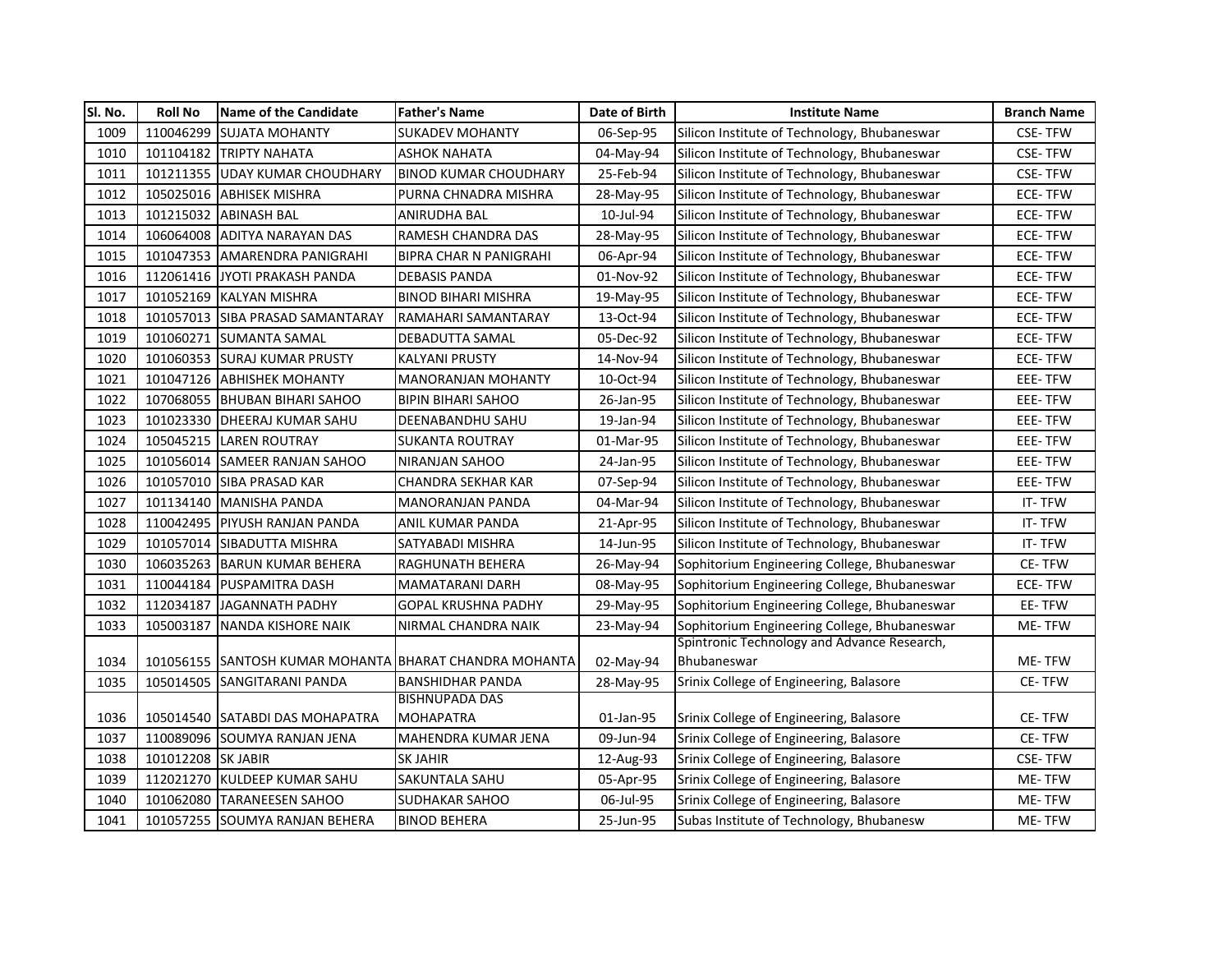| SI. No. | <b>Roll No</b> | <b>Name of the Candidate</b>                       | <b>Father's Name</b>        | Date of Birth | <b>Institute Name</b>                                         | <b>Branch Name</b> |
|---------|----------------|----------------------------------------------------|-----------------------------|---------------|---------------------------------------------------------------|--------------------|
| 1042    | 101002410      | <b>PRAJIT KUMAR SETHI</b>                          | <b>MR DUARI SETHI</b>       | 03-May-95     | Subas Institute of Technology, Bhubaneswar                    | ME-TFW             |
|         |                |                                                    |                             |               | Suddhananda Engineering and Research Centre,                  |                    |
| 1043    |                | 101088415 CHANDAN MUDULI                           | JUDHISTIR MUDULI            | 01-May-93     | Bhubaneswar                                                   | CE-TFW             |
|         |                |                                                    |                             |               | Suddhananda Engineering and Research Centre,                  |                    |
| 1044    |                | 105059480 SRADHANJALI BARIKI                       | <b>DUSASAN BARIKI</b>       | 06-Jul-95     | Bhubaneswar                                                   | <b>CE-TFW</b>      |
|         |                |                                                    |                             |               | Suddhananda Engineering and Research Centre,                  |                    |
| 1045    |                | 111107574 HARAPRASAD DAS                           | MANOJAMANJARY DAS           | 22-Jan-95     | Bhubaneswar                                                   | EE-TFW             |
| 1046    |                | 105117069 ABINASH MAHAPATRA                        | <b>ASHOK MAHAPATRA</b>      | 20-Jul-95     | Sundargarh Engineering College, Sundargarh                    | EE-TFW             |
| 1047    |                | 101116235 OM PRAKASH PATEL                         | TRILOCHAN PATEL             | 22-Aug-94     | Sundargarh Engineering College, Sundargarh                    | EE-TFW             |
| 1048    | 105117187      | <b>SURAJ KUMAR PATEL</b>                           | JAGJIBAN PATEL              | 13-Sep-93     | Sundargarh Engineering College, Sundargarh                    | EE-TFW             |
| 1049    | 101116042      | <b>AMIT KUMAR PATEL</b>                            | TRIBHUBAN PATEL             | 08-May-94     | Sundargarh Engineering College, Sundargarh                    | ME-TFW             |
| 1050    |                | 101146106 PRAKASH KUMAR BECK                       | <b>DURYODHAN BECK</b>       | 10-Nov-94     | Sundargarh Engineering College, Sundargarh                    | ME-TFW             |
| 1051    |                | 101146135 SAMBIT KUMAR PATEL                       | <b>MINAKETAN PATEL</b>      | 03-Mar-95     | Sundargarh Engineering College, Sundargarh                    | ME-TFW             |
|         |                |                                                    |                             |               | Synergy Institute of Engineering and Technology,              |                    |
| 1052    |                | 101108020 ANANDA KUMAR ROUT                        | PRAMOD KUMAR ROUT           | 22-May-95     | Dhenkanal                                                     | <b>CE-TFW</b>      |
|         |                |                                                    |                             |               | Synergy Institute of Engineering and Technology,              |                    |
| 1053    |                | 110044496 SAURAVITA SAHOO                          | JAJNYESWAR SAHOO            | 07-May-95     | Dhenkanal                                                     | <b>CE-TFW</b>      |
|         |                |                                                    |                             |               | Synergy Institute of Engineering and Technology,              |                    |
| 1054    |                | 105107334 SUSHREE SIBANI SAMAL                     | <b>SASMITA SAMAL</b>        | 14-Feb-95     | Dhenkanal                                                     | CE-TFW             |
|         |                |                                                    |                             |               | Synergy Institute of Engineering and Technology,              |                    |
| 1055    |                | 112108365 ADARSH RAY                               | <b>ASIT KUMAR RAY</b>       | 29-Aug-95     | Dhenkanal                                                     | CSE(2nd shift)-    |
|         |                |                                                    |                             |               | Synergy Institute of Engineering and Technology,              |                    |
| 1056    | 101108062      | CHITTA RANJAN BEHERA                               | RABI NARAYAN BEHERA         | 05-Jun-93     | Dhenkanal                                                     | <b>CSE-TFW</b>     |
|         |                |                                                    |                             |               | Synergy Institute of Engineering and Technology,              |                    |
| 1057    |                | 105003104 GITANJALI SAHOO                          | PRAVAKAR SAHOO              | 28-Nov-92     | Dhenkanal<br>Synergy Institute of Engineering and Technology, | <b>CSE-TFW</b>     |
|         |                | 101113173 HITESH KUMAR SARANGI                     | NIBEDITA MOHAPATRA          |               | Dhenkanal                                                     | <b>CSE-TFW</b>     |
| 1058    |                |                                                    |                             | 09-Dec-94     | Synergy Institute of Engineering and Technology,              |                    |
| 1059    |                | 101095048 RABINARAYAN ASHA                         | NIMAI CHARAN ASHA           | 22-Aug-94     | Dhenkanal                                                     | <b>CSE-TFW</b>     |
|         |                |                                                    |                             |               | Synergy Institute of Engineering and Technology,              |                    |
| 1060    |                | 110107518 SHREEMAYEE RATH                          | AKSHAYA KUMAR RATH          | 29-Jan-94     | Dhenkanal                                                     | <b>CSE-TFW</b>     |
|         |                |                                                    |                             |               | Synergy Institute of Engineering and Technology,              |                    |
| 1061    |                | 105107270 SITANSUMOULI MISHRA                      | <b>BISHNU CHARAN MISHRA</b> | 07-Jul-95     | Dhenkanal                                                     | <b>CSE-TFW</b>     |
|         |                |                                                    |                             |               | Synergy Institute of Engineering and Technology,              |                    |
| 1062    |                | 105144219 ASHUTOSH DAS                             | PABITRA MOHAN DAS           | 16-Apr-94     | Dhenkanal                                                     | EE-TFW             |
|         |                |                                                    |                             |               | Synergy Institute of Engineering and Technology,              |                    |
| 1063    |                | 101002473 RAKHAL SHREEHARI SAHU                    | JATINDRA NARAYAN SAHU       | 14-Mar-95     | Dhenkanal                                                     | EE-TFW             |
|         |                |                                                    |                             |               | Synergy Institute of Engineering and Technology,              |                    |
| 1064    |                | 101108227 SOUMYA RANJAN MOHANTY MURALIDHAR MOHANTY |                             | 25-Jun-95     | Dhenkanal                                                     | EE-TFW             |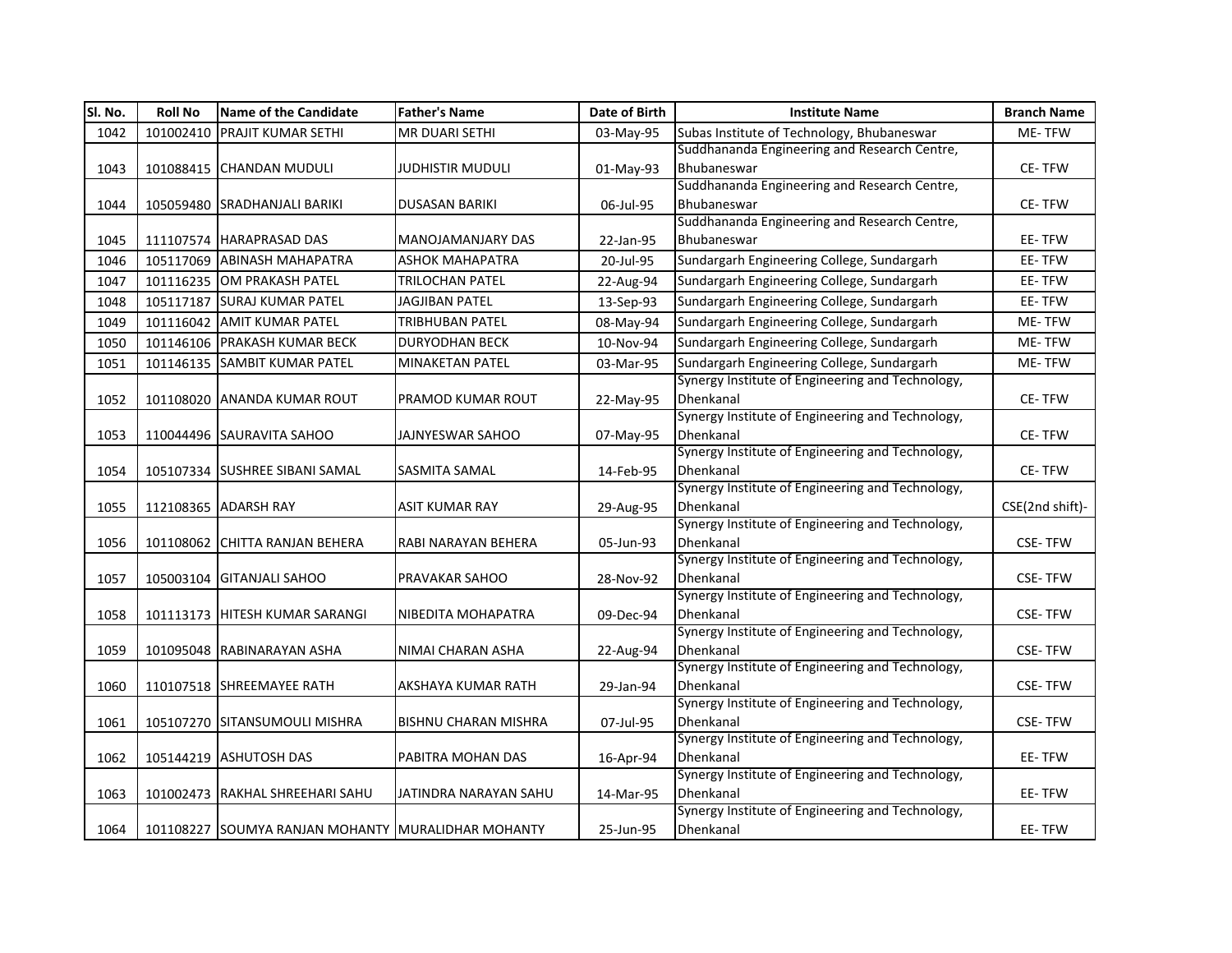| SI. No. | <b>Roll No</b>  | Name of the Candidate                                   | <b>Father's Name</b>         | Date of Birth | <b>Institute Name</b>                                         | <b>Branch Name</b> |
|---------|-----------------|---------------------------------------------------------|------------------------------|---------------|---------------------------------------------------------------|--------------------|
|         |                 |                                                         |                              |               | Synergy Institute of Engineering and Technology,              |                    |
| 1065    |                 | 112063505 SOUMYA RANJAN NAYAK                           | <b>SIVA PRASAD NAYAK</b>     | 12-Jul-94     | Dhenkanal                                                     | EE-TFW             |
|         |                 |                                                         |                              |               | Synergy Institute of Engineering and Technology,              |                    |
| 1066    |                 | 101088295 BASANT KUMAR BEHERA                           | <b>DUARI BEHERA</b>          | 05-Jun-95     | Dhenkanal                                                     | ETC-TFW            |
|         |                 |                                                         |                              |               | Synergy Institute of Engineering and Technology,              |                    |
| 1067    |                 | 101129114 BISWAJITDASH                                  | KAMARAJDASH                  | 15-Jul-94     | Dhenkanal                                                     | ETC-TFW            |
|         |                 |                                                         |                              |               | Synergy Institute of Engineering and Technology,              |                    |
| 1068    |                 | 105107193 PRATIK PRIYARANJAN SAHOO PRAFULLA KUMAR SAHOO |                              | 01-Mar-94     | Dhenkanal                                                     | ETC-TFW            |
|         |                 | RAJAT KRUSHNA KUMAR                                     |                              |               | Synergy Institute of Engineering and Technology,              |                    |
| 1069    | 107108327 PATRA |                                                         | JAYANTA KUMAR PATRA          | 05-Jun-95     | Dhenkanal                                                     | ETC-TFW            |
|         |                 |                                                         |                              |               | Synergy Institute of Engineering and Technology,              |                    |
| 1070    |                 | 101108176 RANJIT KUMAR SAHOO                            | ROHITA KUMAR SAHOO           | 23-Jun-94     | Dhenkanal                                                     | ETC-TFW            |
|         |                 |                                                         |                              |               | Synergy Institute of Engineering and Technology,              |                    |
| 1071    |                 | 101147136 SOVANA BISWAL                                 | DEBENDRA BISWAL              | 11-Dec-95     | Dhenkanal                                                     | <b>ETC-TFW</b>     |
|         |                 |                                                         |                              |               | Synergy Institute of Engineering and Technology,              |                    |
| 1072    |                 | 107108299 BISWARANJAN DASH                              | <b>CHAKRADHAR DASH</b>       | 06-Nov-93     | Dhenkanal                                                     | ME-TFW             |
|         |                 |                                                         |                              |               | Synergy Institute of Engineering and Technology,              |                    |
| 1073    |                 | 101053354 PRATYUSH SAMAL                                | CHANDAN KUMAR SAMAL          | 28-Jul-95     | Dhenkanal                                                     | ME-TFW             |
|         |                 |                                                         |                              |               | Synergy Institute of Engineering and Technology,              |                    |
| 1074    |                 | 101113313 PRIYABRATA DAS                                | <b>HRUSIKESH DAS</b>         | 22-May-95     | Dhenkanal                                                     | ME-TFW             |
|         |                 |                                                         |                              |               | Synergy Institute of Engineering and Technology,              |                    |
| 1075    |                 | 107069015 SAMBIT KUMAR PRADHAN                          | <b>BASANTA KUMAR PRADHAN</b> | 20-Sep-94     | Dhenkanal                                                     | ME-TFW             |
|         |                 |                                                         |                              |               | Synergy Institute of Engineering and Technology,              |                    |
| 1076    |                 | 105107330 SURAJ KUMAR DASH                              | <b>SUDHAKAR DASH</b>         | 17-Apr-95     | Dhenkanal<br>Synergy Institute of Engineering and Technology, | ME-TFW             |
|         |                 |                                                         |                              |               | Dhenkanal                                                     |                    |
| 1077    |                 | 107013159 TAPAS KUMAR PARIDA                            | DASARATHI PARIDA             | 19-Mar-95     |                                                               | <b>ME-TFW</b>      |
| 1078    |                 | 101048248 ARIJIT KUMAR PRADHAN                          | KASHINATH PRADHAN            | 02-Oct-95     | Synergy Institute Of Technology, Bhubaneswar                  | CE-TFW             |
| 1079    |                 | 105107138 JYOTIPRASAD NAYAK                             | DANDADHAR NAYAK              | 10-Jul-95     | Synergy Institute Of Technology, Bhubaneswar                  | CE-TFW             |
| 1080    |                 | 112063189 PRITIMAYEE DAS                                | PRAFULLA KUMAR DAS           | 05-Mar-95     | Synergy Institute Of Technology, Bhubaneswar                  | CE-TFW             |
|         |                 |                                                         | <b>NRUSINGHA PRASAD</b>      |               |                                                               |                    |
| 1081    |                 | 105093694 SIDHARTHA MOHAPATRA                           | <b>MOHAPATRA</b>             | 05-Nov-95     | Synergy Institute Of Technology, Bhubaneswar                  | <b>ECE-TFW</b>     |
| 1082    |                 | 105041156 ALEKH CHANDRA DALAI                           | RANGADHAR DALAI              | 20-Mar-94     | Synergy Institute Of Technology, Bhubaneswar                  | EE-TFW             |
| 1083    |                 | 111100447 BABUL SAHOO                                   | <b>BIDYADHAR SAHOO</b>       | 09-Nov-95     | Synergy Institute Of Technology, Bhubaneswar                  | EE-TFW             |
| 1084    |                 | 101136230 SUDHANSU MOHANTY                              | <b>REENA RANI MOHANTY</b>    | 27-Jul-94     | Synergy Institute Of Technology, Bhubaneswar                  | EE-TFW             |
| 1085    |                 | 112102019 AJAY KUMAR ROUT                               | <b>NABA KISHOR ROUT</b>      | 08-Feb-94     | Synergy Institute Of Technology, Bhubaneswar                  | EEE-TFW            |
| 1086    |                 | 101088110 AKSHAYA KUMAR LENKA                           | <b>BARUNA KUMAR LENKA</b>    | 05-Jun-94     | Synergy Institute Of Technology, Bhubaneswar                  | ME-TFW             |
| 1087    |                 | 101050049 BIPUL SUNDAR SAHOO                            | <b>BINAY KUMAR SAHOO</b>     | 21-Dec-94     | Synergy Institute Of Technology, Bhubaneswar                  | ME-TFW             |
| 1088    |                 | 101053444 PRIYABRATA MOHARANA                           | PRAVAKAR MOHARANA            | 02-May-95     | Synergy Institute Of Technology, Bhubaneswar                  | ME-TFW             |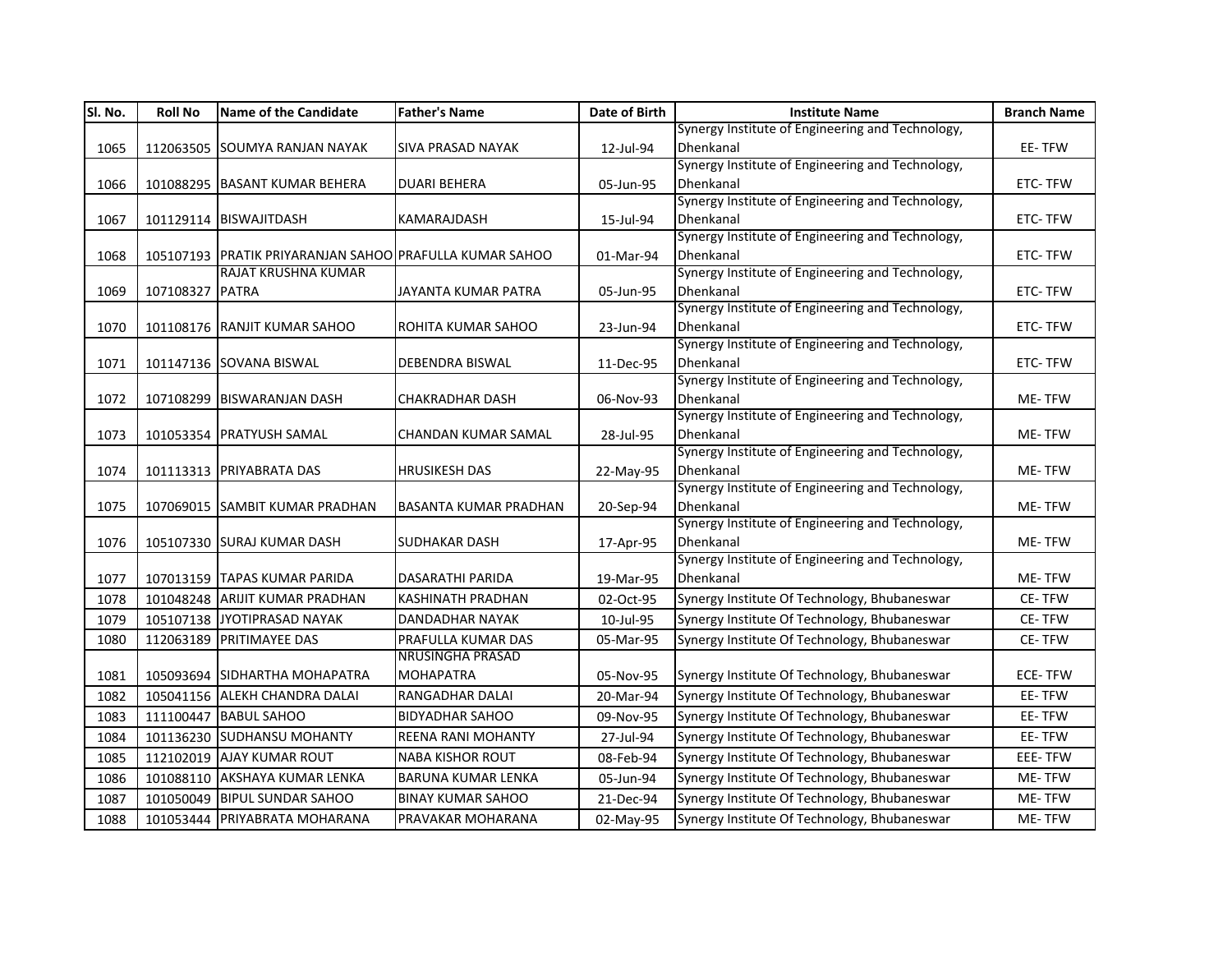| SI. No. | <b>Roll No</b>      | Name of the Candidate            | <b>Father's Name</b>          | Date of Birth | <b>Institute Name</b>                                                  | <b>Branch Name</b> |
|---------|---------------------|----------------------------------|-------------------------------|---------------|------------------------------------------------------------------------|--------------------|
|         |                     | <b>ADHIKARI NARENDRA</b>         |                               |               | TempleCity Institute of Technology and                                 |                    |
| 1089    | 101047197           | <b>BHUSAN MALLICK</b>            | <b>NARAYAN MALLICK</b>        | 28-Dec-95     | EngineeringTITE, Bhubaneswar                                           | <b>CE-TFW</b>      |
|         |                     |                                  |                               |               | TempleCity Institute of Technology and                                 |                    |
| 1090    |                     | 110123114 BHAGYABATI MANDAL      | <b>LALIT MANDAL</b>           | 30-May-95     | EngineeringTITE, Bhubaneswar                                           | CE-TFW             |
|         |                     |                                  |                               |               | TempleCity Institute of Technology and                                 |                    |
| 1091    |                     | 101048322 ASHISH KU AR DAS       | KRUSHNA CHANDRA BHOI          | 25-Feb-95     | EngineeringTITE, Bhubaneswar                                           | ME-TFW             |
|         |                     |                                  |                               |               | TempleCity Institute of Technology and                                 |                    |
| 1092    |                     | 107114240 CHINMAYA PAL           | NRUSINGHA CHARAN PAL          | 10-Apr-94     | EngineeringTITE, Bhubaneswar                                           | ME-TFW             |
|         |                     |                                  |                               |               | TempleCity Institute of Technology and                                 |                    |
| 1093    |                     | 101053099 PABITRASUTAR           | PRAFULLA SUTAR                | 27-May-95     | EngineeringTITE, Bhubaneswar                                           | ME-TFW             |
|         |                     |                                  |                               |               | TempleCity Institute of Technology and                                 |                    |
| 1094    |                     | 101022117 RABI NARAYAN MOHANTY   | <b>BHAGABAN MOHANTY</b>       | 25-Jun-95     | EngineeringTITE, Bhubaneswar<br>TempleCity Institute of Technology and | ME-TFW             |
| 1095    |                     | 101057237 SOUMENDRA PANIGRAHI    | <b>BALA KRISHNA PANIGRAHI</b> |               | EngineeringTITE, Bhubaneswar                                           | ME-TFW             |
|         |                     |                                  |                               | 23-Aug-93     | TempleCity Institute of Technology and                                 |                    |
| 1096    |                     | 110112142 SUBHAPRAKASH SAHOO     | LAXMAN SAHOO                  | 16-Jun-95     | EngineeringTITE, Bhubaneswar                                           | ME-TFW             |
| 1097    |                     | 105059303 SMRUTI RANJAN NAYAK    | YUDHISTHIRA NAYAK             | 13-Apr-89     | The Techno School, Bhubaneswar                                         | EEE-TFW            |
| 1098    |                     | 107136433 ABHILASHA MISHRA       | SANJIB KUMAR MISHRA           | 31-May-95     | Trident Academy of Technology, Bhubaneswar                             | <b>CSE-TFW</b>     |
| 1099    |                     | 901047206 ADITYA ANURAG          | SANJUKTA MAHAPATRA            | 03-Oct-94     | Trident Academy of Technology, Bhubaneswar                             | <b>CSE-TFW</b>     |
| 1100    |                     | 101130035 JYOTIRMAYEE SAHOO      | <b>ANITA SAHOO</b>            | 05-May-95     | Trident Academy of Technology, Bhubaneswar                             | <b>CSE-TFW</b>     |
| 1101    |                     | 107022457 KALAKANHU MEHER        | <b>BHIMADHAR MEHER</b>        | 21-Nov-94     | Trident Academy of Technology, Bhubaneswar                             | <b>CSE-TFW</b>     |
| 1102    |                     | 105137431 PAYAL MISHRA           | PRADEEP KUMAR MISHRA          | 05-Apr-95     | Trident Academy of Technology, Bhubaneswar                             | <b>CSE-TFW</b>     |
| 1103    |                     | 101060117 SUBHENDU SEKHAR SAHOO  | <b>SURESH CHANDRA SAHOO</b>   | 01-Mar-95     | Trident Academy of Technology, Bhubaneswar                             | <b>CSE-TFW</b>     |
| 1104    |                     | 110042042 DINESH KUMAR DASH      | <b>HALADHAR DASH</b>          | 26-Jun-95     | Trident Academy of Technology, Bhubaneswar                             | EE-TFW             |
| 1105    |                     | 105090065 AJIT KUMAR GHOSH       | <b>BASANTA KUMAR GHOSH</b>    | 25-Apr-95     | Trident Academy of Technology, Bhubaneswar                             | EEE-TFW            |
| 1106    |                     | 105041372 ASHIS KUMAR RATH       | <b>LOKANATH RATH</b>          | 05-May-95     | Trident Academy of Technology, Bhubaneswar                             | EEE-TFW            |
|         |                     |                                  |                               |               |                                                                        |                    |
| 1107    |                     | 112061201 BEDABYAS MAHAPATRA     | SARATA KUMAR MAHAPATRA        | 07-Jul-95     | Trident Academy of Technology, Bhubaneswar                             | EEE-TFW            |
| 1108    |                     | 101095032 PRIYANKA SAHU          | SANTOSH KUMAR SAHU            | 25-Dec-93     | Trident Academy of Technology, Bhubaneswar                             | EEE-TFW            |
|         |                     |                                  | AMARISH KUMAR                 |               |                                                                        |                    |
| 1109    |                     | 101056056 SANDEEP MOHAPATRA      | <b>MOHAPATRA</b>              | 16-Jul-94     | Trident Academy of Technology, Bhubaneswar                             | EEE-TFW            |
| 1110    |                     | 101057276 SOUMYA RANJAN PATRA    | JAYANTI PATRA                 | 26-Sep-94     | Trident Academy of Technology, Bhubaneswar                             | EEE-TFW            |
| 1111    | 107068169 DEVEE RAY |                                  | SARATA CHANDRA RAY            | 02-Apr-95     | Trident Academy of Technology, Bhubaneswar                             | ETC-TFW            |
| 1112    |                     | 105045216 LAXMI PRIYA BHATTA     | KRUSHNA CHANDRA BHATTA        | 15-Feb-95     | Trident Academy of Technology, Bhubaneswar                             | ETC-TFW            |
| 1113    |                     | 112034254 NANDIKA PRIYANKA REDDY | N SIMHADRI REDDY              | 26-May-95     | Trident Academy of Technology, Bhubaneswar                             | ETC-TFW            |
| 1114    |                     | 105093351 PRAGYA PARAMITA PRUSTY | <b>KHAGESWAR PRUSTY</b>       | 17-Jan-92     | Trident Academy of Technology, Bhubaneswar                             | ETC-TFW            |
| 1115    |                     | 110086300 SHIBANI PRADHAN        | ASHOK KUMAR PRADHAN           | 11-Mar-94     | Trident Academy of Technology, Bhubaneswar                             | ETC-TFW            |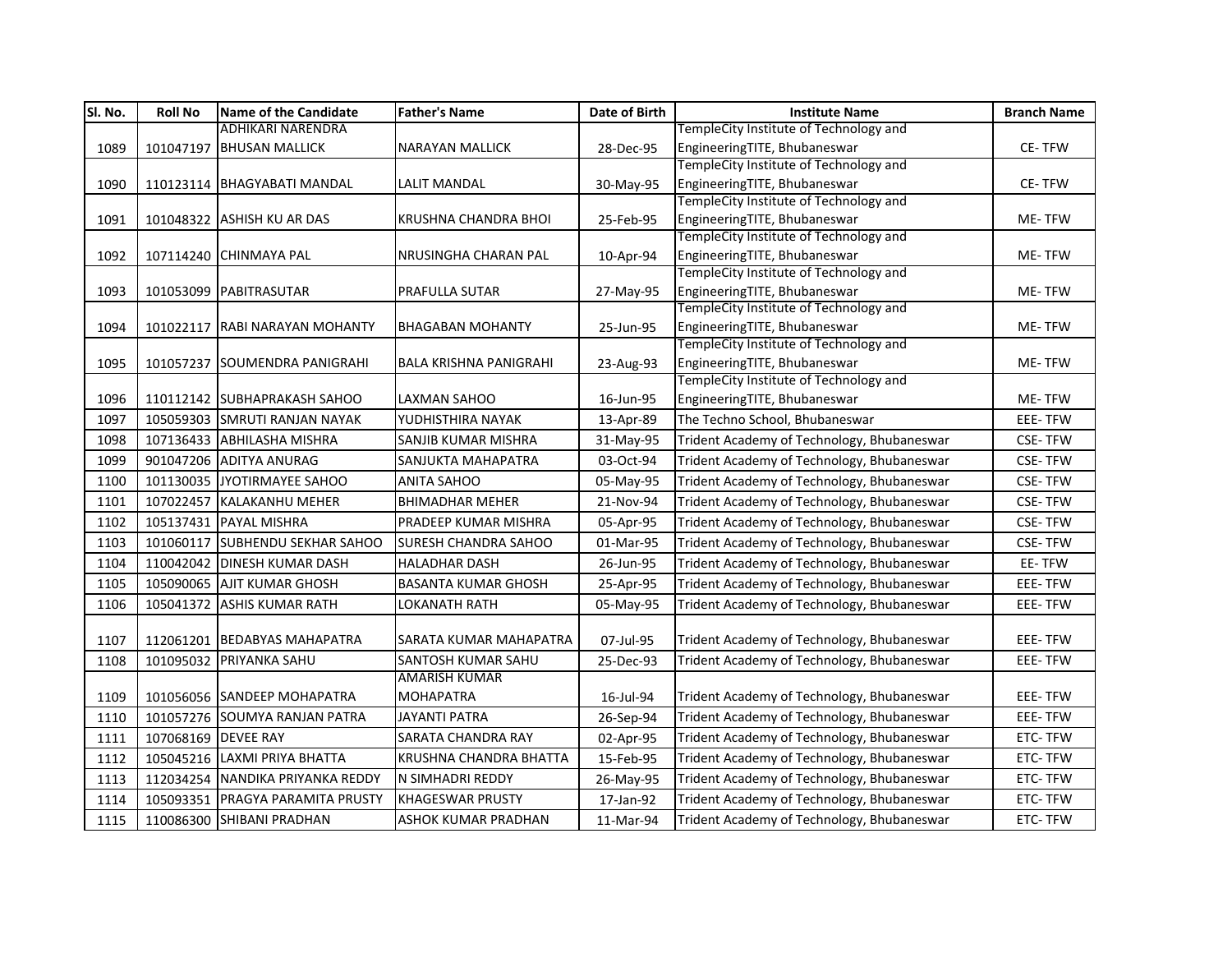| Sl. No. | <b>Roll No</b> | Name of the Candidate           | <b>Father's Name</b>      | Date of Birth | <b>Institute Name</b>                             | <b>Branch Name</b> |
|---------|----------------|---------------------------------|---------------------------|---------------|---------------------------------------------------|--------------------|
| 1116    |                | 111109636 SWAGATIKA SAHOO       | NILAMANI SAHOO            | 15-Apr-95     | Trident Academy of Technology, Bhubaneswar        | ETC-TFW            |
| 1117    | 101108032      | <b>ARPITA RATH</b>              | NAMITA MOHAPATRA          | 27-Oct-94     | Trident Academy of Technology, Bhubaneswar        | IT-TFW             |
| 1118    | 101053280      | <b>PRASENJIT ROUT</b>           | SASHI REKHA ROUT          | 25-Jan-95     | Trident Academy of Technology, Bhubaneswar        | IT-TFW             |
| 1119    | 101060089      | <b>SUBHASHREE RAUTRAY</b>       | ANUP KUMAR RAUTRAY        | 04-Sep-95     | Trident Academy of Technology, Bhubaneswar        | IT-TFW             |
| 1120    | 101047321      | ALIV SMRUTI PRADHAN             | AJAY KUMAR PRADHAN        | 10-May-95     | Trident Academy of Technology, Bhubaneswar        | ME-TFW             |
| 1121    | 101052327      | LINKAN KUMAR SUBUDHI            | ARJUNA SUBUDHI            | 26-May-94     | Trident Academy of Technology, Bhubaneswar        | ME-TFW             |
| 1122    | 107205081      | MANOJ KUMAR PANDA               | AKHAY KUMAR PANDA         | 14-Mar-94     | Trident Academy of Technology, Bhubaneswar        | ME-TFW             |
| 1123    | 107017291      | NIRANJANA SAHOO                 | RAJ KISHOR SAHOO          | 04-Jun-95     | Trident Academy of Technology, Bhubaneswar        | ME-TFW             |
| 1124    | 101054330      | <b>SAIKAT MOHANTY</b>           | BN MOHANTY                | 28-Jun-93     | Trident Academy of Technology, Bhubaneswar        | ME-TFW             |
| 1125    | 112063467      | SMRUTI RANJAN PARIDA            | DHARANI DHAR PARIDA       | 08-Sep-94     | Trident Academy of Technology, Bhubaneswar        | ME-TFW             |
| 1126    | 101086071      | RUDRA NARAYAN SAHOO             | <b>BINAYA KUMAR SAHOO</b> | 20-Feb-95     | Veer Surendra Sai University of Technology, Burla | <b>CE-TFW</b>      |
| 1127    | 110046157      | <b>SOUMYA RANJAN SAHU</b>       | SATYABAN SAHU             | 07-Apr-94     | Veer Surendra Sai University of Technology, Burla | CE-TFW             |
| 1128    |                | 101084002 ABHISHEK KUMAR BISWAL | KISHORE CHANDRA BISWAL    | 18-Mar-94     | Veer Surendra Sai University of Technology, Burla | COEG(ETC)-TFW      |
| 1129    |                | 105041205 AMIYA RANJAN MAHARANA | ABHIMANYU MAHARANA        | 05-Dec-94     | Veer Surendra Sai University of Technology, Burla | COEG(ETC)- TFW     |
| 1130    |                | 101012184 SHEETAL MOHAPATRA     | SAROJ KUMAR MOHAPATRA     | 23-Mar-93     | Veer Surendra Sai University of Technology, Burla | COEG(ETC)- TFW     |
| 1131    |                | 101119321 RAJESH KUMAR MALLICK  | RANGADHAR MALLICK         | 09-Jan-93     | Veer Surendra Sai University of Technology, Burla | <b>CSE-TFW</b>     |
| 1132    |                | 105025198 BISWAJIT SAHU         | <b>BISHNUPRIYA SAHU</b>   | 21-Feb-95     | Veer Surendra Sai University of Technology, Burla | EE-TFW             |
| 1133    |                | 101028238 RAMANATH DASH         | RAJANI KUMAR DASH         | 01-Apr-94     | Veer Surendra Sai University of Technology, Burla | EE-TFW             |
| 1134    |                | 105094216 SUNITA MOHAPATRA      | <b>SUBAS MOHAPATRA</b>    | 15-Dec-93     | Veer Surendra Sai University of Technology, Burla | EE-TFW             |
| 1135    |                | 101131019 B SUKESH KUMAR        | <b>B NARASINGA RAO</b>    | 07-Jan-95     | Veer Surendra Sai University of Technology, Burla | EEE-TFW            |
| 1136    |                | 105041330 ARJUN PARIDA          | PRAVAKAR PARIDA           | 05-May-94     | Veer Surendra Sai University of Technology, Burla | ME-TFW             |
| 1137    | 105059231      | <b>SIBASISH PANDA</b>           | GHANASHYAM PANDA          | 28-Jun-95     | Veer Surendra Sai University of Technology, Burla | ME-TFW             |
| 1138    |                | 101057343 SOURAV MISHRA         | MIHIR RANJAN MISHRA       | 11-Mar-94     | Veer Surendra Sai University of Technology, Burla | ME-TFW             |
| 1139    |                | 101088194 ANSUMAN PRASAD        | ASHOK KUMAR SAMAL         | 14-Sep-93     | Veer Surendra Sai University of Technology, Burla | PROD-TFW           |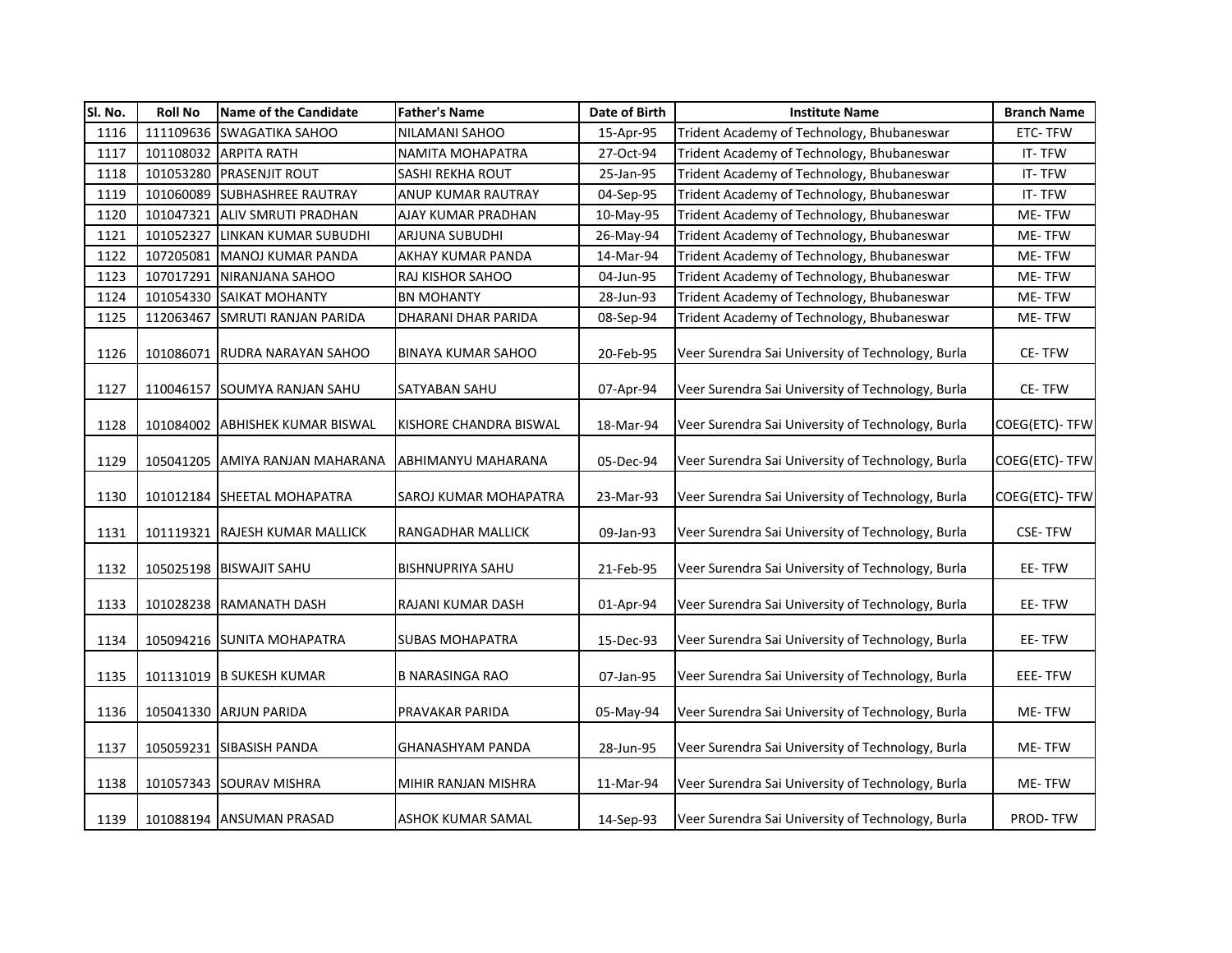| SI. No. | <b>Roll No</b>     | <b>Name of the Candidate</b>     | <b>Father's Name</b>    | Date of Birth | <b>Institute Name</b>                                  | <b>Branch Name</b> |
|---------|--------------------|----------------------------------|-------------------------|---------------|--------------------------------------------------------|--------------------|
|         |                    |                                  |                         |               |                                                        |                    |
| 1140    |                    | 101136137 SONU BISOYI            | <b>BHAJARAM BISOYI</b>  | 04-Apr-94     | Veer Surendra Sai University of Technology, Burla      | PROD-TFW           |
|         |                    |                                  |                         |               | Veer Surendra Sai University of Technology, Burla Self |                    |
| 1141    |                    | 110044230 RAKESH DASH            | TARANISEN DASH          | 15-Jun-94     | Sustaining                                             | CE-TFW             |
|         |                    |                                  |                         |               | Veer Surendra Sai University of Technology, Burla Self |                    |
| 1142    |                    | 101131010 AMIT KUMAR DAS         | RAJANI KUMAR DAS        | 22-Feb-93     | Sustaining                                             | <b>CSE-TFW</b>     |
|         |                    |                                  |                         |               | Veer Surendra Sai University of Technology, Burla Self |                    |
| 1143    |                    | 101084062 GANESH JINDAL          | <b>BINOD JINDAL</b>     | 06-Apr-94     | Sustaining                                             | <b>CSE-TFW</b>     |
|         |                    |                                  |                         |               | Veer Surendra Sai University of Technology, Burla Self |                    |
| 1144    |                    | 301048315 ASHIS KUMAR SUBUDHI    | DIGAMBAR SUBUDHI        | 27-Nov-96     | Sustaining                                             | EEE-TFW            |
|         |                    |                                  |                         |               | Veer Surendra Sai University of Technology, Burla Self |                    |
| 1145    |                    | 101053083 P CHAITANYA REDDY      | P BHAGABAN REDDY        | 19-Jan-94     | Sustaining                                             | EEE-TFW            |
|         |                    |                                  |                         |               | Veer Surendra Sai University of Technology, Burla Self |                    |
| 1146    |                    | 101133279 ASIT KUMAR PUHAN       | AJAYA KUMAR PUHAN       | 16-Jun-94     | Sustaining                                             | IT-TFW             |
|         |                    |                                  |                         |               | Veer Surendra Sai University of Technology, Burla Self |                    |
| 1147    |                    | 110016574 JADUNANDAN SAHU        | NARASINGHA SAHU         | 09-Jan-94     | <b>Sustaining</b>                                      | IT-TFW             |
|         |                    |                                  |                         |               | Veer Surendra Sai University of Technology, Burla Self |                    |
| 1148    |                    | 101012024 PRIYABRATA PARHI       | NRUSINGHA CHARAN PARHI  | 14-Nov-94     | Sustaining                                             | <b>PROD-TFW</b>    |
|         |                    |                                  | <b>BRAJENDRA KUMAR</b>  |               | Vignan Institute of Technology and Management,         |                    |
| 1149    |                    | 101023148 ASHRIBAD PANIGRAHI     | PANIGRAHI               | 25-Mar-94     | Berhampur                                              | <b>AEI-TFW</b>     |
|         |                    |                                  | <b>BHAIRABA CHANDRA</b> |               | Vignan Institute of Technology and Management,         |                    |
| 1150    |                    | 105025300 ESANNA KUMAR PANIGRAHI | PANIGRAHI               | 27-Apr-94     | Berhampur                                              | <b>AEI-TFW</b>     |
|         |                    |                                  |                         |               | Vignan Institute of Technology and Management,         |                    |
| 1151    | 105026556 T HARISH |                                  | T MURALI KRISHNA        | 15-Jan-94     | Berhampur                                              | <b>AEI-TFW</b>     |
|         |                    |                                  |                         |               | Vignan Institute of Technology and Management,         |                    |
| 1152    |                    | 105025161 BEDPRAKASH SHARMA      | <b>BYAS SHARMA</b>      | 17-May-93     | Berhampur                                              | <b>CSE-TFW</b>     |
|         |                    |                                  |                         |               | Vignan Institute of Technology and Management,         |                    |
| 1153    |                    | 105026350 SITUN NANDA            | PRASANTA KUMAR NANDA    | 06-May-94     | Berhampur                                              | <b>CSE-TFW</b>     |
|         |                    |                                  |                         |               | Vignan Institute of Technology and Management,         |                    |
| 1154    |                    | 110105215 SWAGATIKA BEHERA       | KALUCHARANA BEHERA      | 20-Apr-95     | Berhampur                                              | <b>CSE-TFW</b>     |
|         |                    |                                  |                         |               | Vignan Institute of Technology and Management,         |                    |
| 1155    |                    | 101023450 KALYANI PANDA          | <b>GOURAHARI PANDA</b>  | 08-Nov-94     | Berhampur                                              | EEE-TFW            |
|         |                    |                                  |                         |               | Vignan Institute of Technology and Management,         |                    |
| 1156    |                    | 101028158 PRANAB KUMAR PADHY     | KISHORE CHANDRA PADHY   | 28-May-95     | Berhampur                                              | <b>EEE-TFW</b>     |
|         |                    | YELLUMOHANTY PRINCE              | YELLUMOHANTY SHANTI     |               | Vignan Institute of Technology and Management,         |                    |
| 1157    | 101105091 STANLEY  |                                  | <b>PATRO</b>            | 02-May-95     | Berhampur                                              | EEE-TFW            |
|         |                    |                                  |                         |               | Vignan Institute of Technology and Management,         |                    |
| 1158    |                    | 110033087 BALARAM SABAT          | JAGANNATH SABAT         | 27-May-95     | Berhampur                                              | ETC-TFW            |
|         |                    |                                  |                         |               | Vignan Institute of Technology and Management,         |                    |
| 1159    |                    | 105026088 PRANITA KUMARI BEHERA  | KANHU CHARAN BEHERA     | 26-Apr-94     | Berhampur                                              | ETC-TFW            |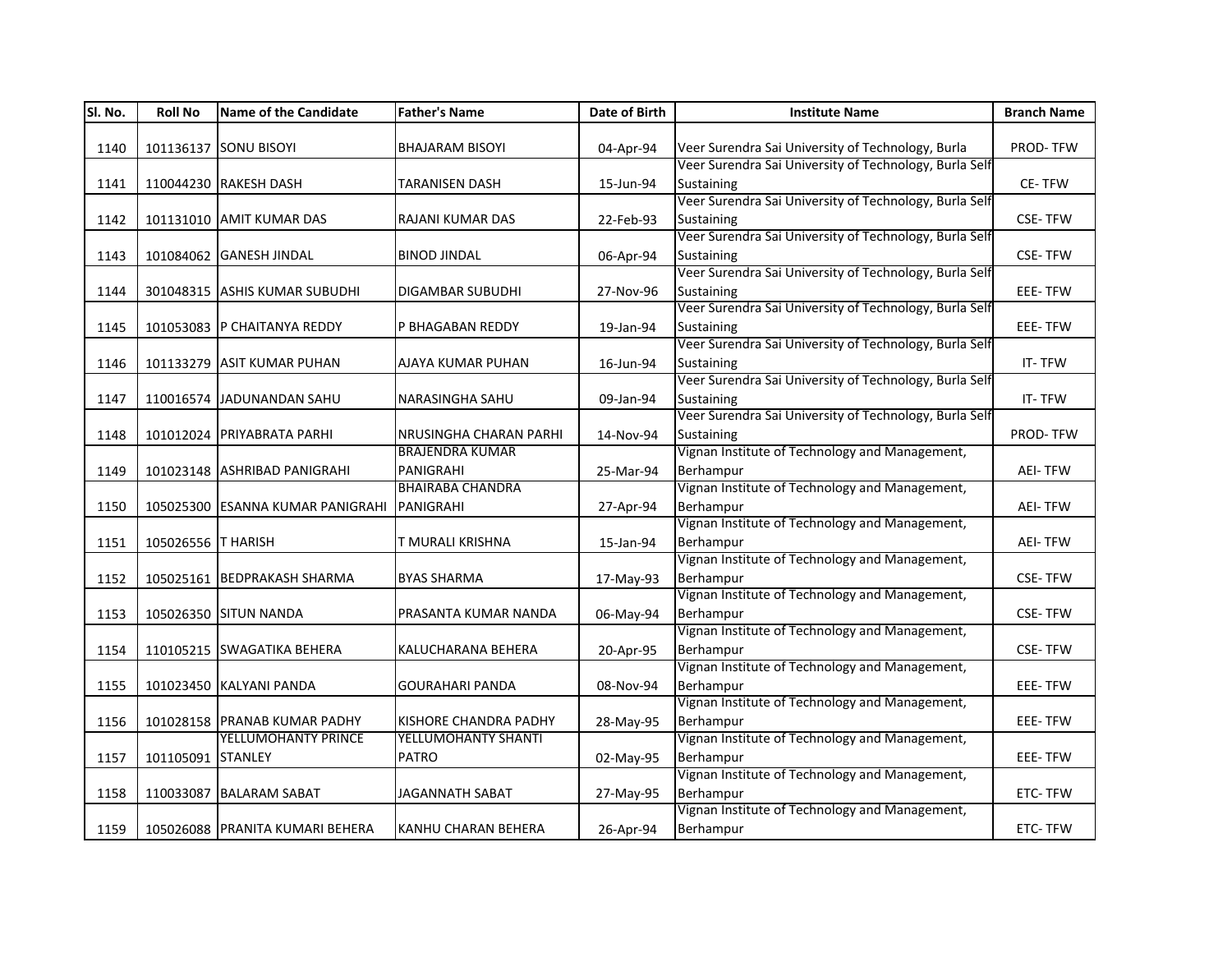| SI. No. | <b>Roll No</b>       | <b>Name of the Candidate</b>  | <b>Father's Name</b>          | Date of Birth | <b>Institute Name</b>                            | <b>Branch Name</b> |
|---------|----------------------|-------------------------------|-------------------------------|---------------|--------------------------------------------------|--------------------|
|         |                      |                               |                               |               | Vignan Institute of Technology and Management,   |                    |
| 1160    |                      | 101028269 ROJA RAMANI PRADHAN | <b>DURYODHAN PRADHAN</b>      | 07-Nov-94     | Berhampur                                        | ETC-TFW            |
|         |                      |                               |                               |               | Vignan Institute of Technology and Management,   |                    |
| 1161    |                      | 105026326 SIBANI DORA         | <b>REENA DORA</b>             | 06-Jul-94     | Berhampur                                        | ETC-TFW            |
|         |                      |                               |                               |               | Vignan Institute of Technology and Management,   |                    |
| 1162    |                      | 101023192 BARAKULA SRAVANTI   | <b>B NARASINGA RAO</b>        | 09-Dec-94     | Berhampur                                        | ME-TFW             |
|         |                      |                               |                               |               | Vignan Institute of Technology and Management,   |                    |
| 1163    |                      | 101023307 DEBASISH SAMANTARA  | <b>BRAJA KISHOR SAMANTARA</b> | 14-May-95     | Berhampur                                        | ME-TFW             |
|         |                      |                               | <b>KAILASH CHANDRA</b>        |               | Vignan Institute of Technology and Management,   |                    |
| 1164    |                      | 112034157 DINESH PANIGRAHI    | PANIGRAHI                     | 29-May-95     | Berhampur                                        | ME-TFW             |
|         |                      |                               |                               |               | Vignan Institute of Technology and Management,   |                    |
| 1165    |                      | 105025480 MANOJ KUMAR GOUDA   | <b>HARIHARA GOUDA</b>         | 17-May-95     | Berhampur                                        | ME-TFW             |
|         |                      |                               |                               |               | Vignan Institute of Technology and Management,   |                    |
| 1166    |                      | 105026197 ROHIT KUMAR RATH    | RADHA KANTA RATH              | 01-Jun-94     | Berhampur                                        | ME-TFW             |
|         |                      |                               |                               |               | Vignan Institute of Technology and Management,   |                    |
| 1167    |                      | 105026240 SANDEEP KUMAR SAHU  | RAMANATH SAHU                 | 27-Mar-95     | Berhampur                                        | ME-TFW             |
|         |                      |                               |                               |               |                                                  |                    |
| 1168    |                      | 110145137 PRATIBHA NAIK       | <b>BASANTA NAIK</b>           | 13-Jun-95     | Vikash College of Engineering for Women, Bargarh | CE-TFW             |
|         |                      |                               |                               |               |                                                  |                    |
| 1169    |                      | 112086338 SHILA ARKA          | CHINTAMANI ARKA               | 28-Jun-95     | Vikash College of Engineering for Women, Bargarh | CE-TFW             |
|         |                      |                               |                               |               | Vikash College of Engineering for Women, Bargarh |                    |
| 1170    |                      | 101017187 SMARANIKA PADHAN    | <b>SURENDRA PADHAN</b>        | 26-May-95     |                                                  | CE-TFW             |
| 1171    |                      | 107017242 ANKITA MEHER        | <b>RAJKISHOR MEHER</b>        | 01-Apr-95     | Vikash College of Engineering for Women, Bargarh | CS-TFW             |
|         |                      |                               | SHRI GOPAL CHANDRA            |               |                                                  |                    |
| 1172    |                      | 107140014 ANKITA PURUSETH     | <b>PURUSETH</b>               | 21-Oct-93     | Vikash College of Engineering for Women, Bargarh | CS-TFW             |
|         |                      |                               |                               |               |                                                  |                    |
| 1173    | 105086147 ARATI GIRI |                               | <b>UMESH GIRI</b>             | 11-May-95     | Vikash College of Engineering for Women, Bargarh | CS-TFW             |
|         |                      |                               |                               |               |                                                  |                    |
| 1174    |                      | 105016231 KOMAL AGRAWAL       | RAJENDRA KUMAR AGRAWAL        | 03-Jan-95     | Vikash College of Engineering for Women, Bargarh | ECE-TFW            |
|         |                      |                               |                               |               |                                                  |                    |
| 1175    |                      | 111143666 RASHMITA SAHOO      | <b>ASHOK KUMAR SAHOO</b>      | 27-Mar-95     | Vikash College of Engineering for Women, Bargarh | EEE-TFW            |
|         |                      |                               |                               |               |                                                  |                    |
| 1176    |                      | 101037177 GANGASHREE NATH     | HARISH CHANDRA NATH           | 04-Jun-95     | Vivekananda Institute of Technology, Bhubaneswar | CE-TFW             |
|         |                      |                               |                               |               |                                                  |                    |
| 1177    |                      | 101053078 OMKAR ROY           | <b>RANJIT ROY</b>             | 15-Jul-94     | Vivekananda Institute of Technology, Bhubaneswar | CE-TFW             |
|         |                      |                               |                               |               |                                                  |                    |
| 1178    |                      | 101091326 PARTHASARATHI NAIK  | <b>KHARIKA NAIK</b>           | 12-May-94     | Vivekananda Institute of Technology, Bhubaneswar | CE-TFW             |
|         |                      |                               |                               |               |                                                  |                    |
| 1179    |                      | 101129112 BISWAJIT RATH       | <b>LOKANATH RATH</b>          | 28-Jun-93     | Vivekananda Institute of Technology, Bhubaneswar | EE-TFW             |